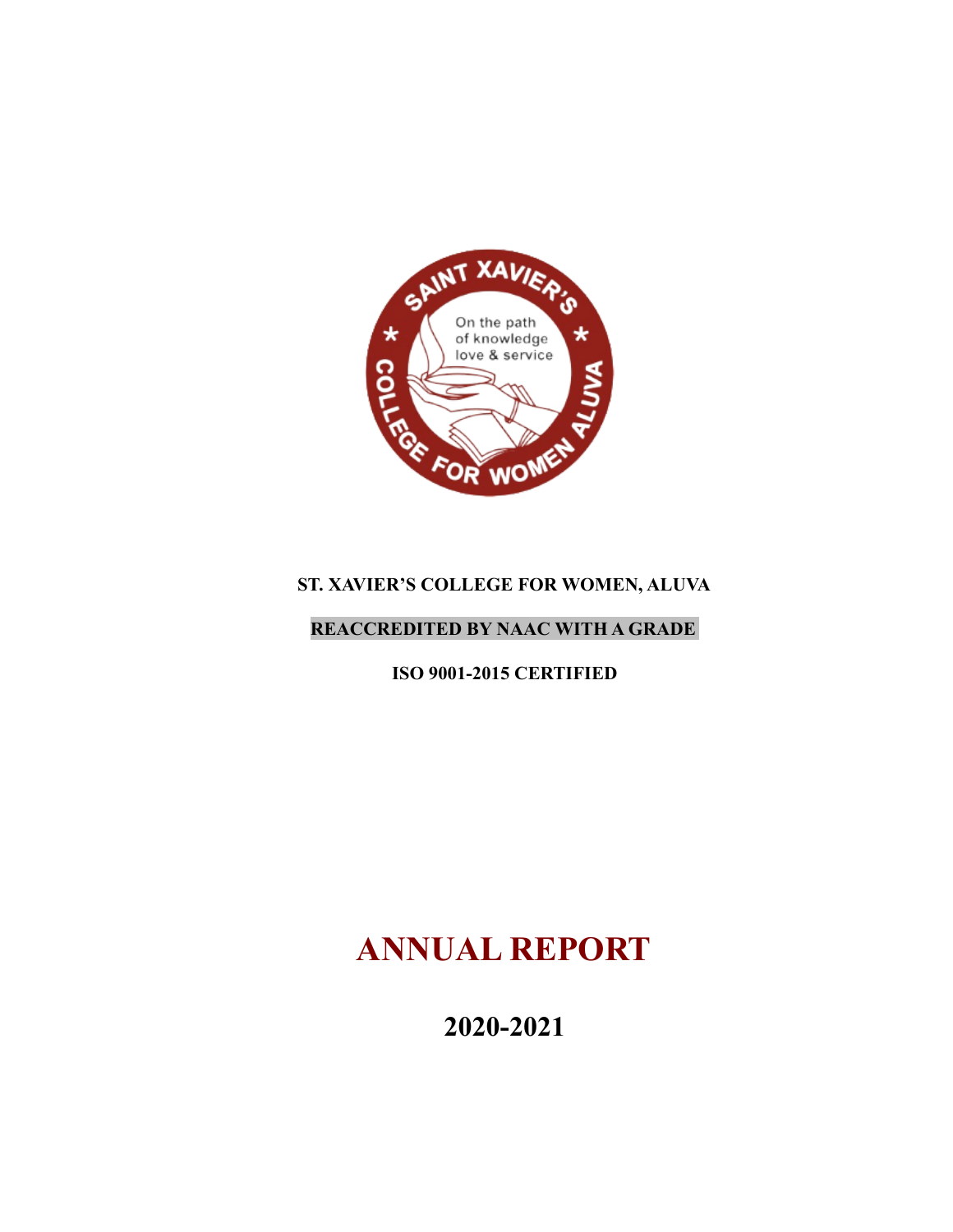#### **INTRODUCTORY NOTE OF PRINCIPAL**

Fixed on the vision and mission, the college activities of the year 2020-2021 were brim-full with events of high academic and social import. With a strong anchorage in the social and environmental commitment, varied events helped students to think and act meditatively on cross-cutting issues. The distinctiveness of the institution is upheld in all the endeavours moulding students to emerge as empowered women with integral maturation.

The year witnessed a great paradigm shift due to the COVID19 pandemic. Education switched completely to the virtual mode - not just academic but non-academic activities too. However, despite the pandemic, it has been a fruitful year focusing on different aspects of curricular and co-curricular activities.

I bow my head before the abundant grace that has been showered upon us through the intercession of our patron St. Francis Xavier and Foundress 'Servant of God' Mother Eliswa. At the outset let me acknowledge the committed and sincere efforts of the management, the teaching staff, the administrative staff, students, PTA and our well wishers, excelling in every field of academics.

| <b>Teaching Staff</b> | 9C |
|-----------------------|----|
| <b>TTC</b>            |    |

#### **GENERAL STRUCTURE**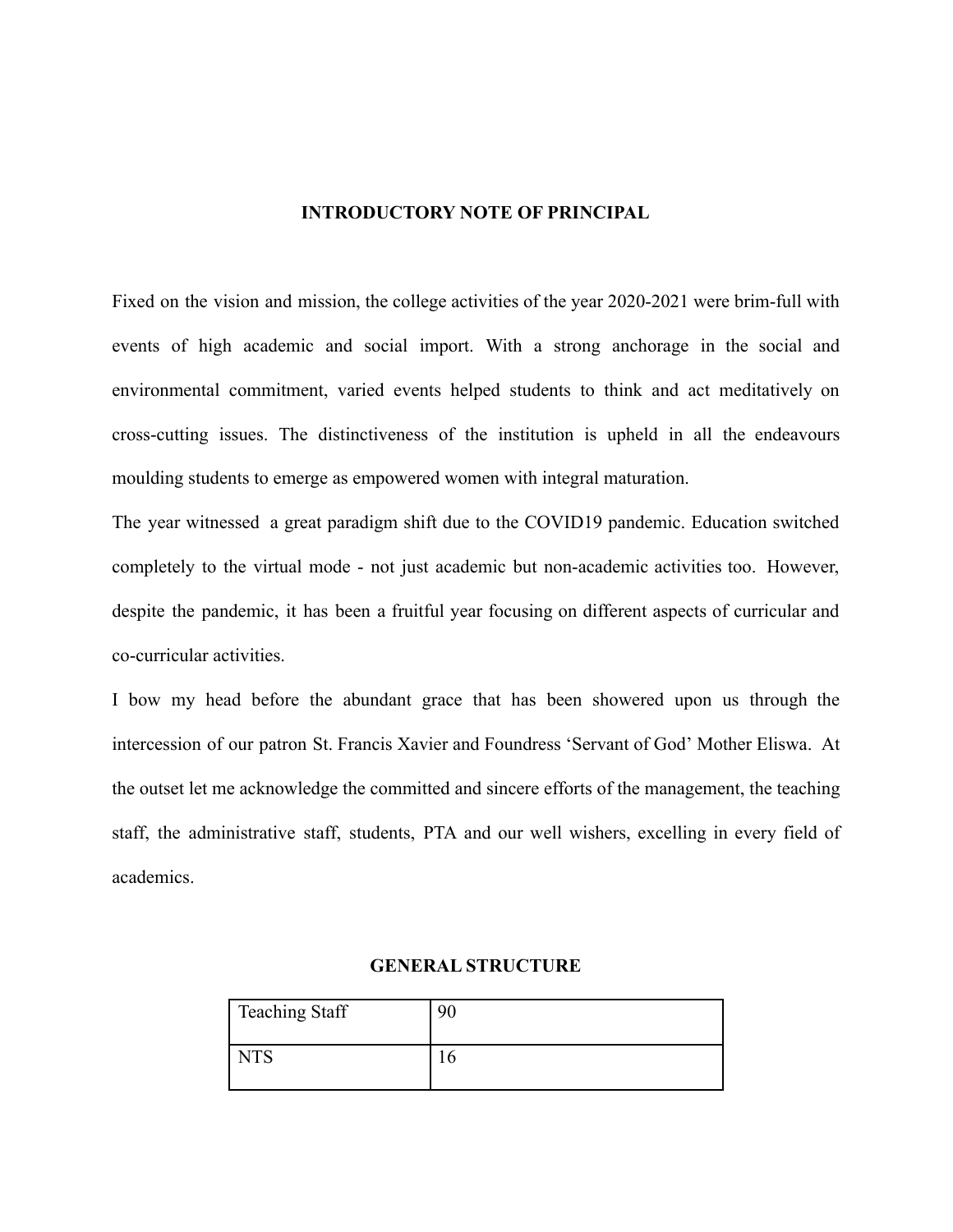| Students (UG & PG)            | 1865                  |
|-------------------------------|-----------------------|
| Departments                   | 14                    |
| <b>Supporting Departments</b> | 4                     |
| Research centres              | 3                     |
| Faculty with PhD              | 39                    |
| <b>Research Guides</b>        | 13                    |
| <b>Research Scholars</b>      | 39                    |
| <b>Current NAAC status</b>    | A Grade with 3.33 CGP |

#### **ADMISSIONS**

| Programme | Total seats available | Total admitted |
|-----------|-----------------------|----------------|
| <b>UG</b> | 796                   | 534            |
| PG        | 128                   | 108            |
| Ph.D      | 9                     |                |
| Total     | 933                   | 643            |

### **ADHERING TO ACADEMIC SCHEDULE**

Aligned to the Mahatma Gandhi University Calendar schedule, an academic calendar:

- Prepared and published at the beginning of every academic year
- The teacher in charge prepares the academic calendar in consultation with the Principal, Vice Principal, HoDs and IQAC members incorporating the relevant information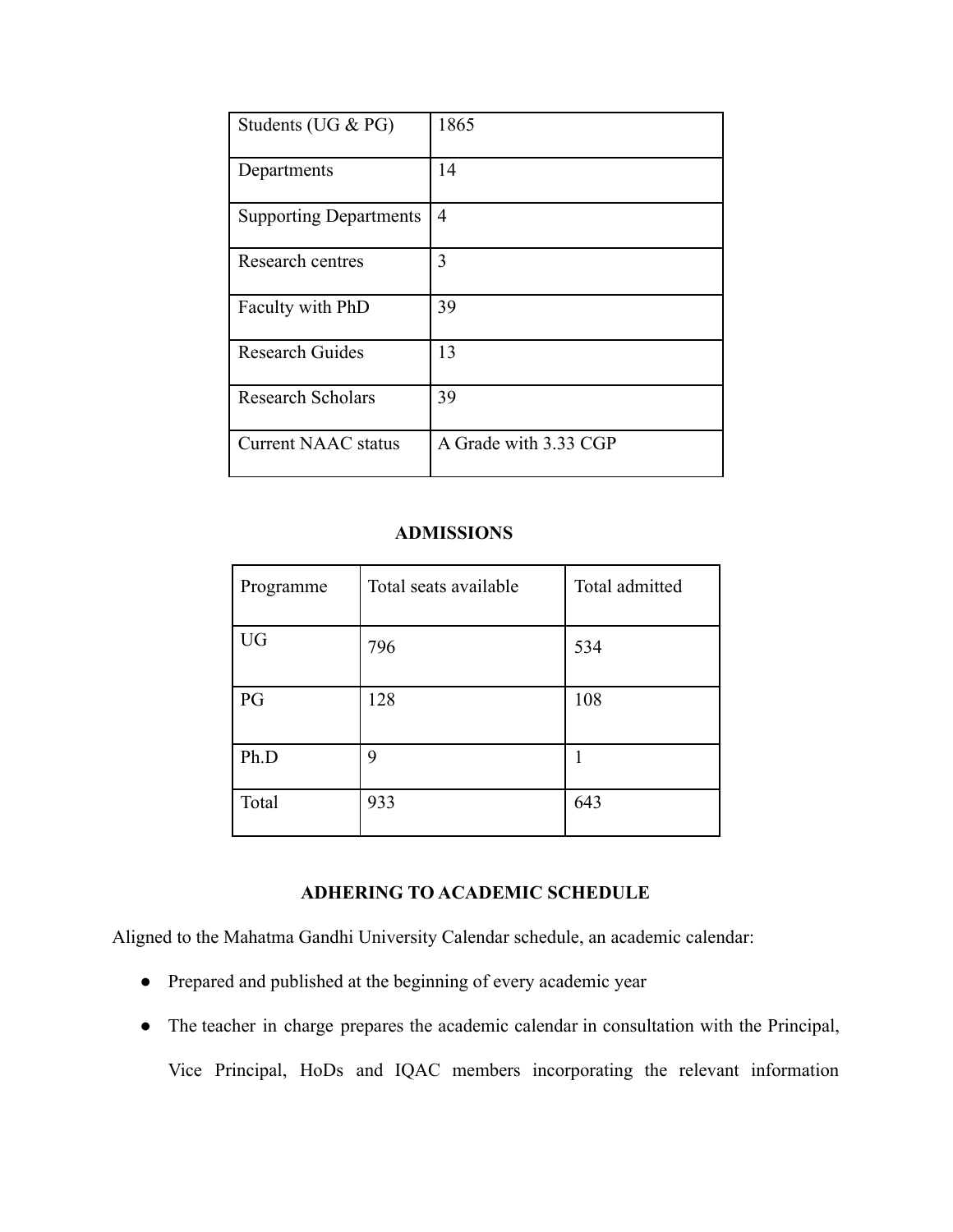regarding the working days, holidays, dates of internal examinations, semester examination, departmental action plan on various events to be organized, etc which is distributed to students and teachers in time

- The internal exam coordinator monitors the smooth conduct and completion of internal exams on time
- The model exams conducted also help to evaluate the curriculum delivery
- In addition, assignments, seminars, projects, internships are done by the students as per the academic calendar
- Publication of the marks before uploading on the university portal makes the process error free
- The time bound completion of add on courses, value added courses, and distribution of certificates after timely exams cater to continous evaluation
- Internal Academic Audit conducted by IQAC ensures adherence to well-charted system
- PO, PSO, CO attainment values are prepared, analysed, integrated, and documented on College website
- The feedback collected is scrutinized, statistically analysed and corrective measures implemented to help institutionalise proper and accurate mechanism for continuous evaluation.

#### **INNOVATIONS IN TEACHING & LEARNING**

The institution has created a student-centred learning environment to stimulate deep approaches to learning and also fosters remote learning with student-centred tools.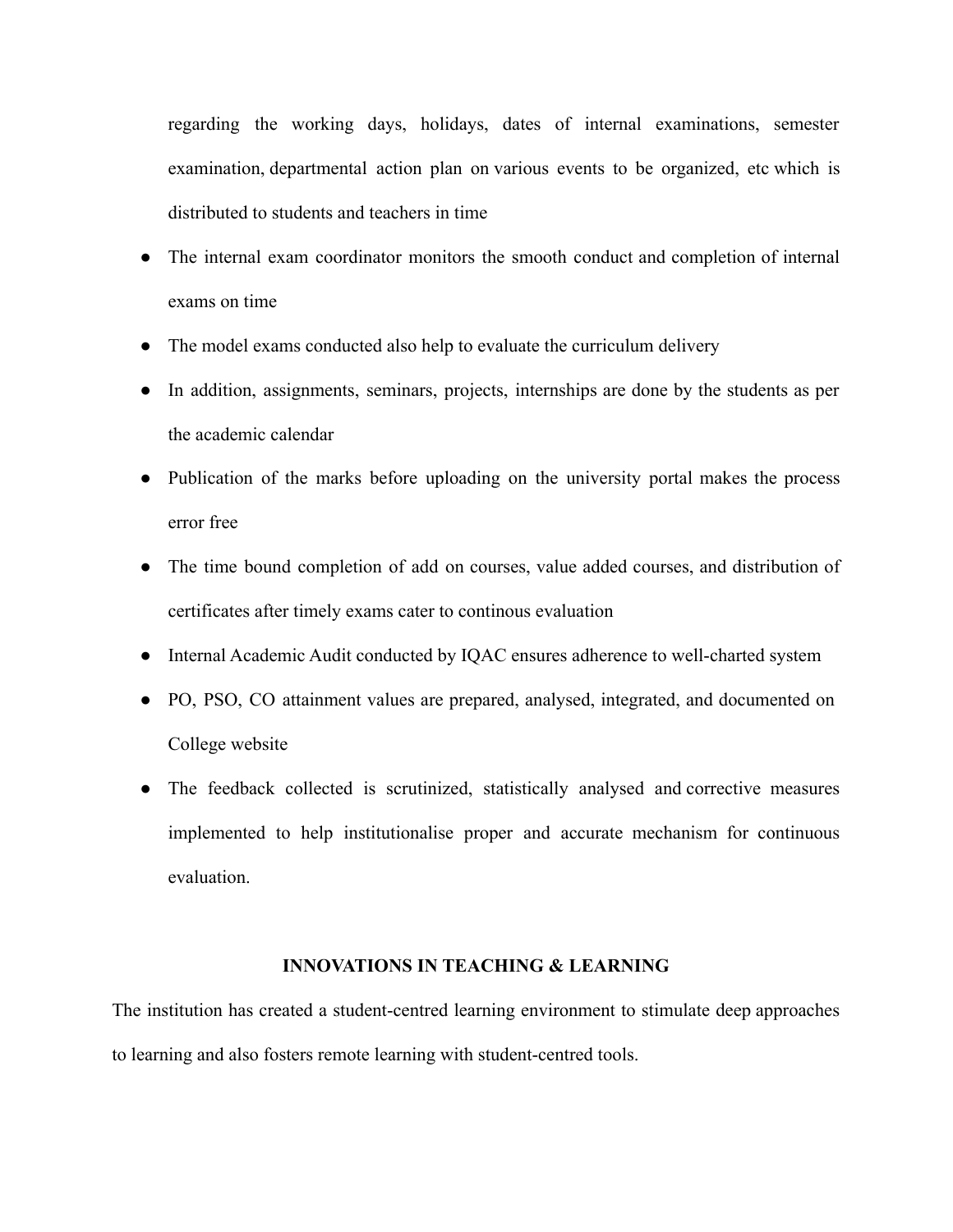- Experiential Learning engages students in hands-on experiences and able to connect theories and knowledge learned in the classroom to real-world situations.
- Participatory methods expect a high degree of activity and help to showcase literary, innovative and entrepreneurial skills of the students.
- Problem solving method boosts reflective thinking.
- Peer teaching is an educational strategy, in which students are divided into advanced, medium and slow learners, that embraces active learning.
- Flipped classroom offers an opportunity for student self-pacing and provides class time for a deep understanding of content.
- Quiz programmes cater to the inquisitive minds of the students. Online Quiz platforms like Quizziz and Kahoot are extensively used.
- Under the 'Coursera Campus @ SXC, "Each One Learn One Online Course" initiative, 360 learners have completed at least one course from Coursera.
- Creation of educational content and awareness videos exhibit technological competence and media literacy skills of the students.
- Internship and training are provided to understand the theories and practices of the discipline by actively engaging in a hands-on, work-based, learning experience.

| ЮI.<br>No. | <b>Department</b> | <b>Infrastructure/Facility   Purpose</b> |  |
|------------|-------------------|------------------------------------------|--|
|            |                   |                                          |  |

#### **NEW INFRASTRUCTURE/FACILITIES/INSTRUMENTS**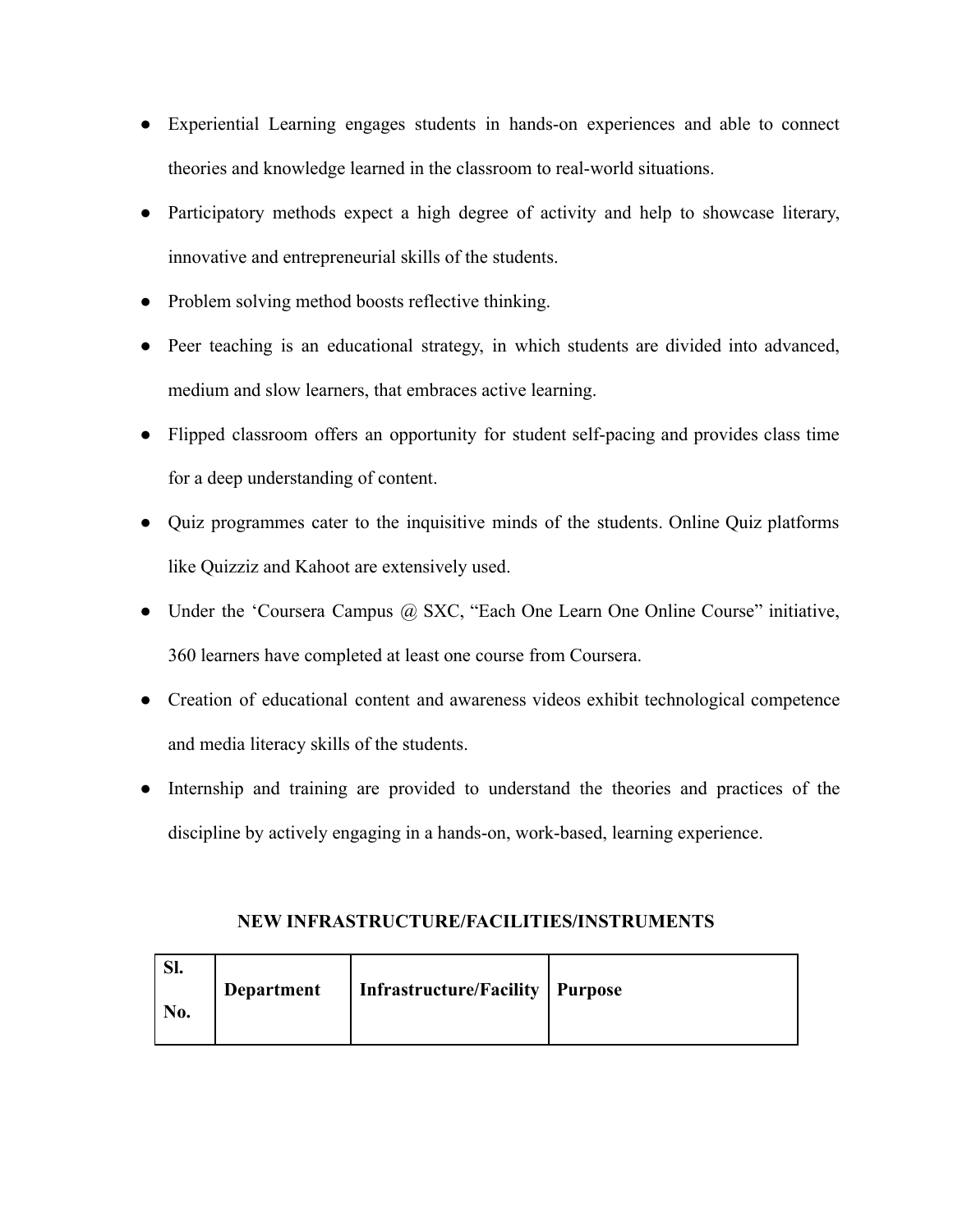| Computer | 9 computers          | enhance Computational<br>To |
|----------|----------------------|-----------------------------|
| Centre   |                      | skills                      |
| Library  | <b>RFID</b> facility | To ease library usage and   |
|          |                      | management                  |

# **LIBRARY**

| Library Details | Stream   | Available Number                                               | New additions during the year                                  |
|-----------------|----------|----------------------------------------------------------------|----------------------------------------------------------------|
|                 | Arts     | 42856                                                          | 297                                                            |
| <b>Books</b>    | Commerce | 3778                                                           | 59                                                             |
|                 | Science  | 11700                                                          | 409                                                            |
|                 | Arts     | 50                                                             | 3                                                              |
| Journals        | Commerce | 63                                                             | $\overline{2}$                                                 |
|                 | Science  | 39                                                             | 3                                                              |
|                 | Arts     | $1,64,300 + e$ -books                                          | 1,99,500 + e-books                                             |
|                 | Commerce | Under N-LIST,<br>$6,00,000 +e-$ books                          | Under N-LIST,<br>$6,00,000 +e-$ books                          |
| e-books         | Science  | Through NDL,<br>650 e-books through<br><b>Library Software</b> | Through NDL,<br>650 e-books through<br><b>Library Software</b> |
|                 | Arts     |                                                                |                                                                |
| e-journals      | Commerce | 6000 + Journal(N-LIST)                                         | 6000 + Journal(N-LIST)                                         |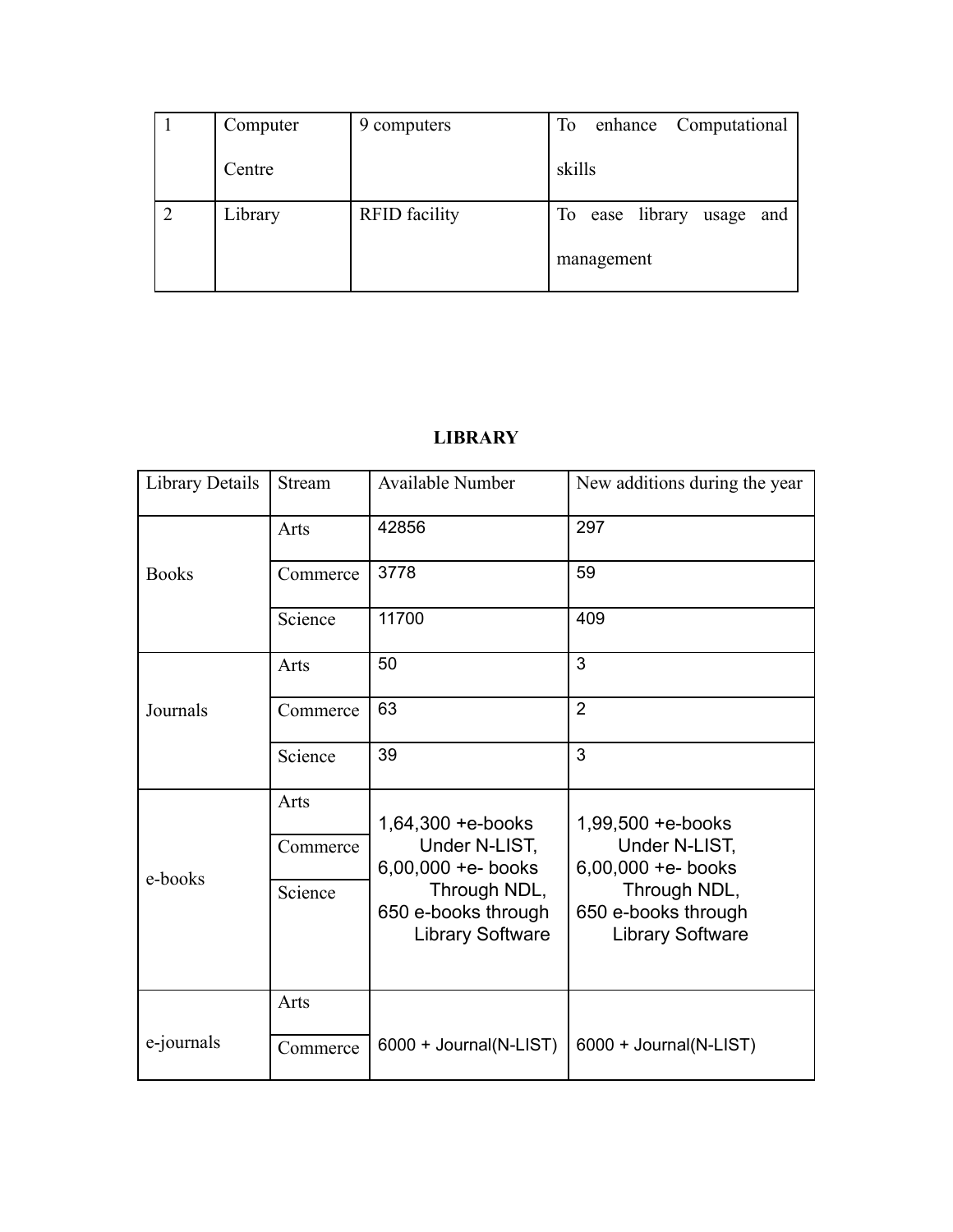| 01000a<br>Science |  |
|-------------------|--|
|                   |  |

### **COLLABORATIONS / MOU'S**

| Sl.<br>No.     | Title of Collaboration / MoU                                                                         | Name of the collaborating agency with<br>contact details                         |
|----------------|------------------------------------------------------------------------------------------------------|----------------------------------------------------------------------------------|
| $\mathbf{1}$   | <b>Faculty Exchange Program</b>                                                                      | Naipunya Institute of Management and<br>Information Technology, Thrissur, Kerala |
| $\overline{2}$ | Ecotaxon- An e-workshop series to<br>share expertise on ecological research<br>& taxonomic knowledge | Nirmala<br>College<br>Muvattupuzha,<br>Ernakulam, Kerala                         |
| $\overline{3}$ | Research,<br>faculty<br>student<br>and<br>exchange Program                                           | Morning Star home science college,<br>Ankamaly                                   |
| $\overline{4}$ | Research                                                                                             | <b>Amplicon Biolabs</b>                                                          |
| 5              | Research                                                                                             | Phytocom pharmaceuticals Pvt. limited                                            |
| 6              | Research                                                                                             | Primordia Life sciences                                                          |
| $\overline{7}$ | Internship                                                                                           | Make Intern                                                                      |
| 8              | Research                                                                                             | Omicgen Life sciences                                                            |

#### **MENTORING**

Mentoring is institutionalised to help students in tackling and overcoming academic and personal stress related issues. The procedure of mentoring involves group and individual mentoring. One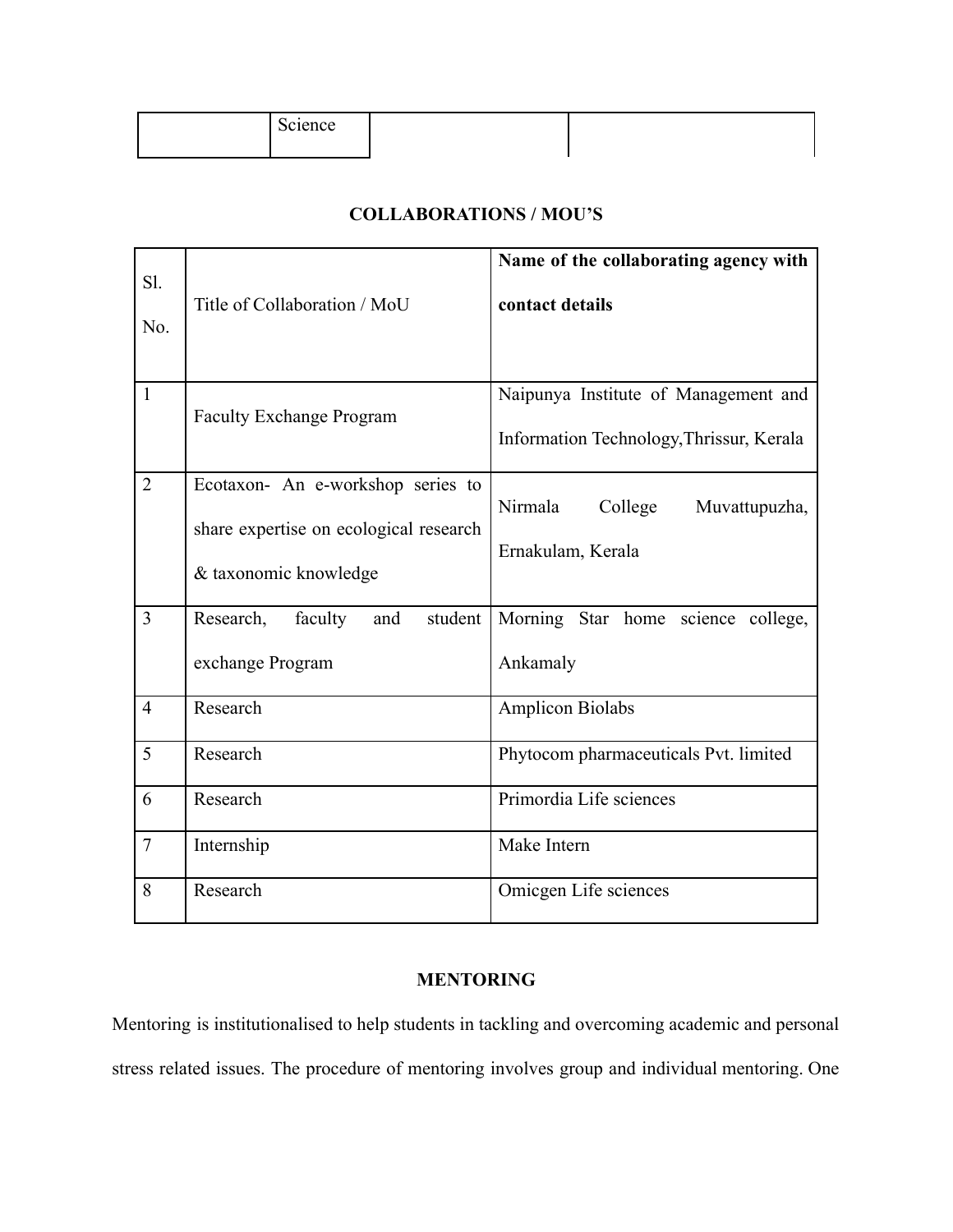hour is reserved every week for mentoring so as to positively monitor and promote alacrity and enthusiasm of students.

| <b>Mentor- Mentee Ratio:</b> |                              |                                 |                             |  |  |
|------------------------------|------------------------------|---------------------------------|-----------------------------|--|--|
|                              | of students<br><b>Number</b> | <b>Number</b><br>fulltime<br>of | Student-<br><b>Fulltime</b> |  |  |
| Year                         | enrolled                     | teachers                        | teacher ratio               |  |  |
| 2020                         | 1864                         | 90                              | 20.71                       |  |  |
| $-21$                        |                              |                                 |                             |  |  |

### **EXTENSION ACTIVITIES**

| Sl.<br>No.     | Activity                                                              | Department/Cell               | Number<br>of<br>students<br>participated |
|----------------|-----------------------------------------------------------------------|-------------------------------|------------------------------------------|
| $\mathbf{1}$   | XAV care hand sanitiser                                               | Initiative of the institution | 23                                       |
| $\overline{2}$ | Awareness video about<br>COVID <sub>19</sub>                          | <b>NSS</b>                    | 25                                       |
| 3              | <b>Webinars on National</b><br><b>Educational Policy</b><br>(NEP)2020 | <b>NSS</b>                    | 5                                        |
| $\overline{4}$ | NEP awareness week                                                    | <b>NSS</b>                    | 32                                       |
| 5              | FIT INDIA PLOG run                                                    | <b>NSS</b>                    | 98                                       |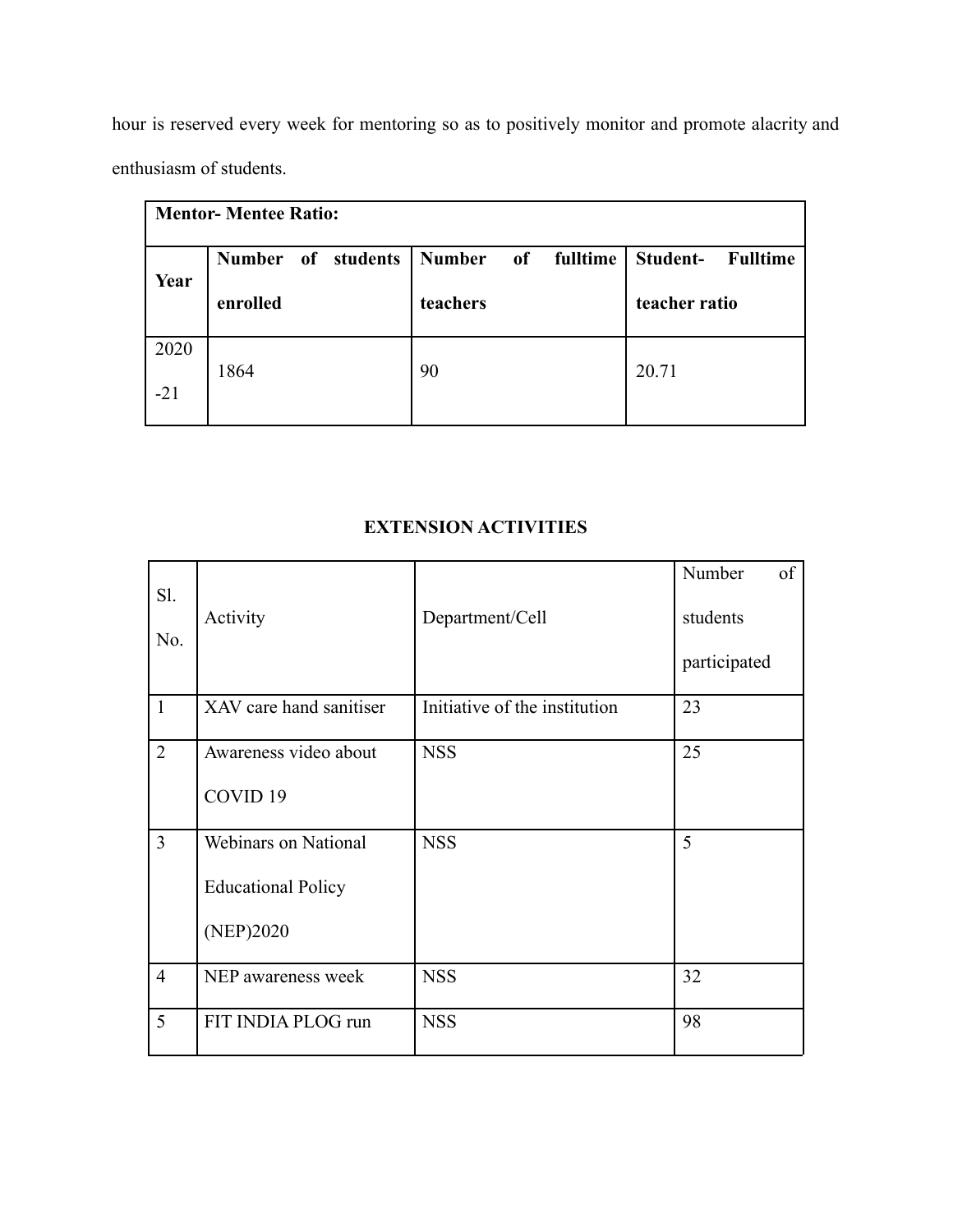| 6              | Green Election campaign,       | NSS in association with        | 5   |
|----------------|--------------------------------|--------------------------------|-----|
|                | Haritham                       | Ernakulam Collectorate         |     |
| $\overline{7}$ | Thanaloram Project             | <b>NSS</b>                     | 98  |
| 8              | Sparsham- Charity Project      | <b>NSS</b>                     | 98  |
| 9              | Documentary on Water           | <b>NSS</b>                     | 98  |
|                | Pollution                      |                                |     |
| 10             | Baking Unit to provide         | <b>NSS</b>                     | 45  |
|                | food items to homeless         |                                |     |
| 11             | Swachta Pakwada                | <b>NSS</b>                     | 70  |
| 12             | Social Conscetia               | Department of Chemistry        | 10  |
| 13             | Observance of World            | Department of Chemistry        | 27  |
|                | Paper Bag Day                  |                                |     |
| 14             | <b>Environmental Awareness</b> | Department of Commerce         | 214 |
|                | quiz                           |                                |     |
| 15             | Arogya Jalakam-5 series        | Department of Zoology          | 24  |
| 16             | Awareness video on Waste       | Department of Microbiology St. | 8   |
|                | Management and Climate         | Xavier's College for Women,    |     |
|                | Change                         | Aluva and St. Bede's College   |     |
|                |                                | Shimla, Himachal Pradesh       |     |
| 17             | Community extension            | Department of Zoology          | 26  |
|                | programs-Go green grow         |                                |     |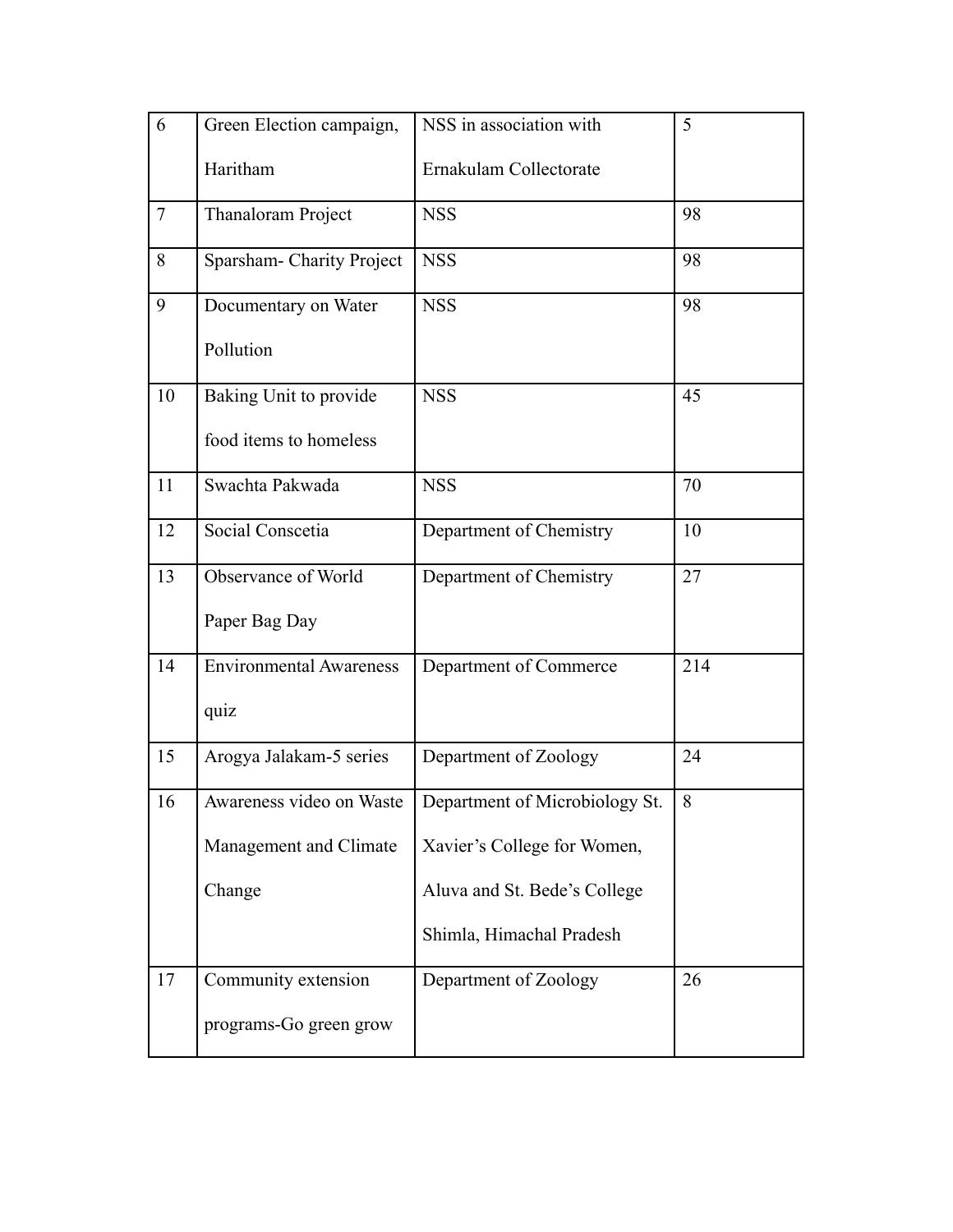|    | organic, helping hand,   |                             |    |
|----|--------------------------|-----------------------------|----|
|    | cleaning environment     |                             |    |
| 18 | Awareness Drive for      | Department of Physics       | 38 |
|    | Filament Free Kerala     |                             |    |
| 19 | Freesizeclub PR campaign | Department of Communicative | 30 |
|    |                          | English                     |    |

#### **TEACHING AND ADMINISTRATIVE STAFF**

We have an efficient and dedicated team of 53 permanent teachers, 41 guest lecturers and 16 administrative staff. Even during the pandemic year, teachers constantly update their skills by attending online Refresher/Orientation programmes, Faculty Development Programmes, MOOCs, Seminars, Workshops and ICT enabled courses. The non -teaching community of the college receives special commendation for the sincere efforts they provide for the smooth functioning of the college. I take this opportunity to appreciate the dedicated efforts of the team members who put in their best efforts in the smooth functioning of the activities of the college.

| Dates (from-to)<br>(DD-MM-YYYY | Professional development program<br>organised for teaching staff | No. of<br>Participant<br>S |
|--------------------------------|------------------------------------------------------------------|----------------------------|
| $04 - 07 - 2020$               | First Aid for Life                                               | 40                         |

**PROGRAMMES ORGANISED BY THE INSTITUTION**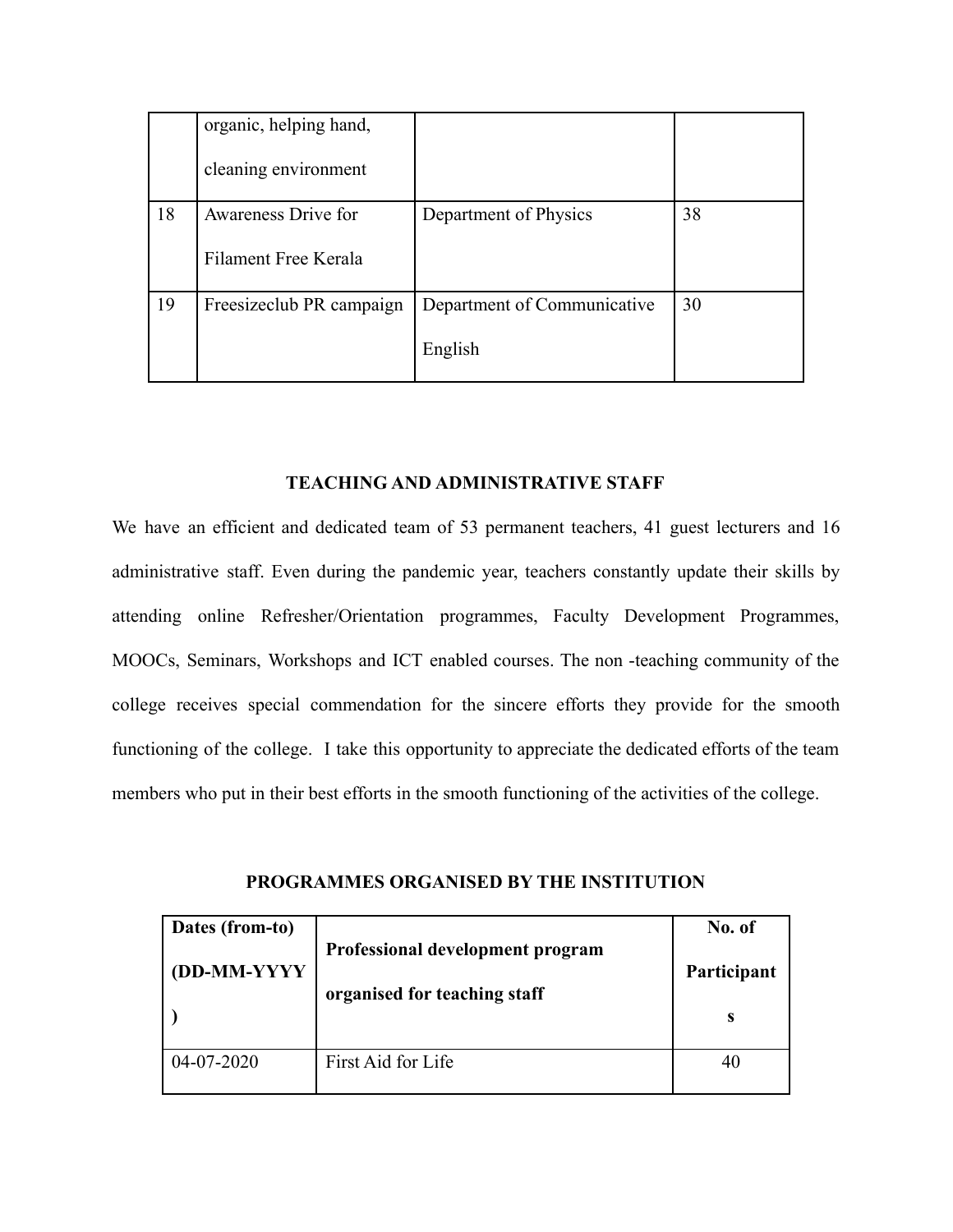| $27-07-2020$ to     |                                           |    |
|---------------------|-------------------------------------------|----|
| 02-08-2020          | $D$ teach                                 | 66 |
| 17-10-2020          | Investor awareness programme              | 35 |
| $11 - 01 - 2021$ to |                                           |    |
| 15-01-2021          | <b>EXPERTEASE</b>                         | 79 |
|                     | Virtual Labs for Experiential Learning in |    |
| 20-03-2021          | <b>Science Domains</b>                    | 24 |

| Dates (from-to)<br>(DD-MM-YYYY | <b>Administrative training program</b><br>organised for non-teaching staff | No. of<br>Participants |
|--------------------------------|----------------------------------------------------------------------------|------------------------|
| $29 - 6 - 2020$ to             |                                                                            |                        |
| $3 - 07 - 2020$                | E Learning to E Training                                                   | 9                      |
|                                | Know Codex: Attuning non-teaching staff                                    |                        |
| 14-01-2021                     | to Code of Conduct                                                         | 14                     |

# **FACULTY DEVELOPMENT COURCES/ PROGRAMMES ATTENDED BY TEACHING**

## **FACLUTY**

| N <sub>O</sub> | <b>NAME OF THE</b><br><b>TEACHER</b> | <b>NAME/TITLE OF THE</b><br><b>COURSE</b> | DATE(PERIOD) |
|----------------|--------------------------------------|-------------------------------------------|--------------|
|                |                                      | <b>FACULTY DEVELOPMENT PROGRAM</b>        |              |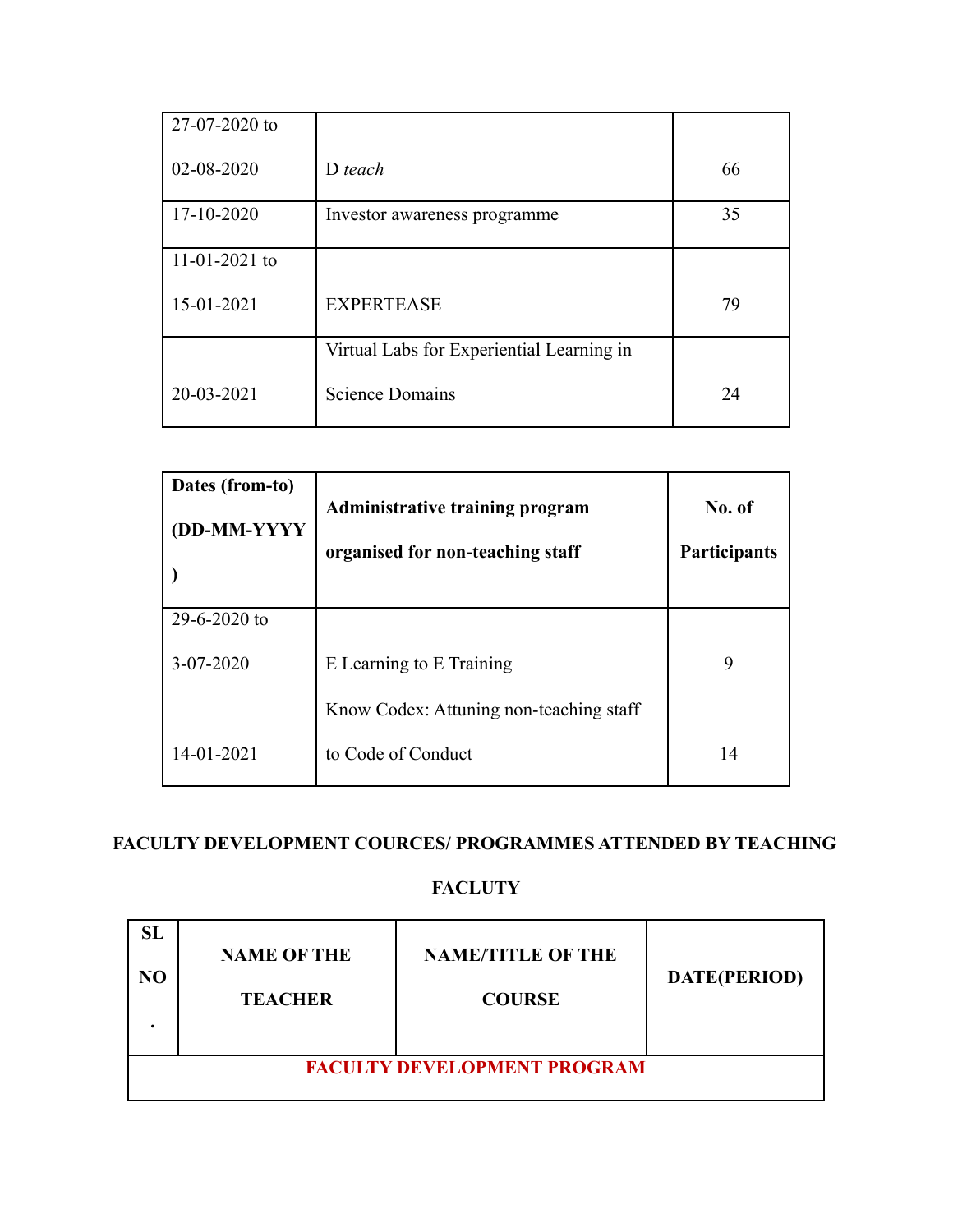| $\mathbf{1}$   | Sonia John Markose    | Comprehensive E-Learning to<br>E-Training guide for<br><b>Administrative Work</b> | $25 - 5 - 2020$ to<br>$5 - 6 - 2020$ |
|----------------|-----------------------|-----------------------------------------------------------------------------------|--------------------------------------|
| $\overline{2}$ | Joissy Mathew         | <b>D TEACH</b>                                                                    | 27-7-2020 to<br>$2 - 8 - 2020$       |
| 3              | Sheneya Festus        | <b>D TEACH</b>                                                                    | 27-7-2020 to<br>$2 - 8 - 2020$       |
| $\overline{4}$ | Alphonsa Smitha K J   | <b>D TEACH</b>                                                                    | 27-7-2020 to<br>$2 - 8 - 2020$       |
| 5              | Archana Mohan         | <b>D TEACH</b>                                                                    | 27-7-2020 to<br>$2 - 8 - 2020$       |
| 6              | Chinju Joseph         | <b>D TEACH</b>                                                                    | 27-7-2020 to<br>$2 - 8 - 2020$       |
| 7              | Deppika Krishnan      | <b>D TEACH</b>                                                                    | 27-7-2020 to<br>$2 - 8 - 2020$       |
| 8              | Dr. Sheeba v Rajan    | D TEACH                                                                           | 27-7-2020 to<br>$2 - 8 - 2020$       |
| 9              | Dr Cicily Pearly Alex | <b>D TEACH</b>                                                                    | 27-7-2020 to<br>$2 - 8 - 2020$       |
| 10             | Dr. Lima Antony       | <b>D TEACH</b>                                                                    | 27-7-2020 to<br>$2 - 8 - 2020$       |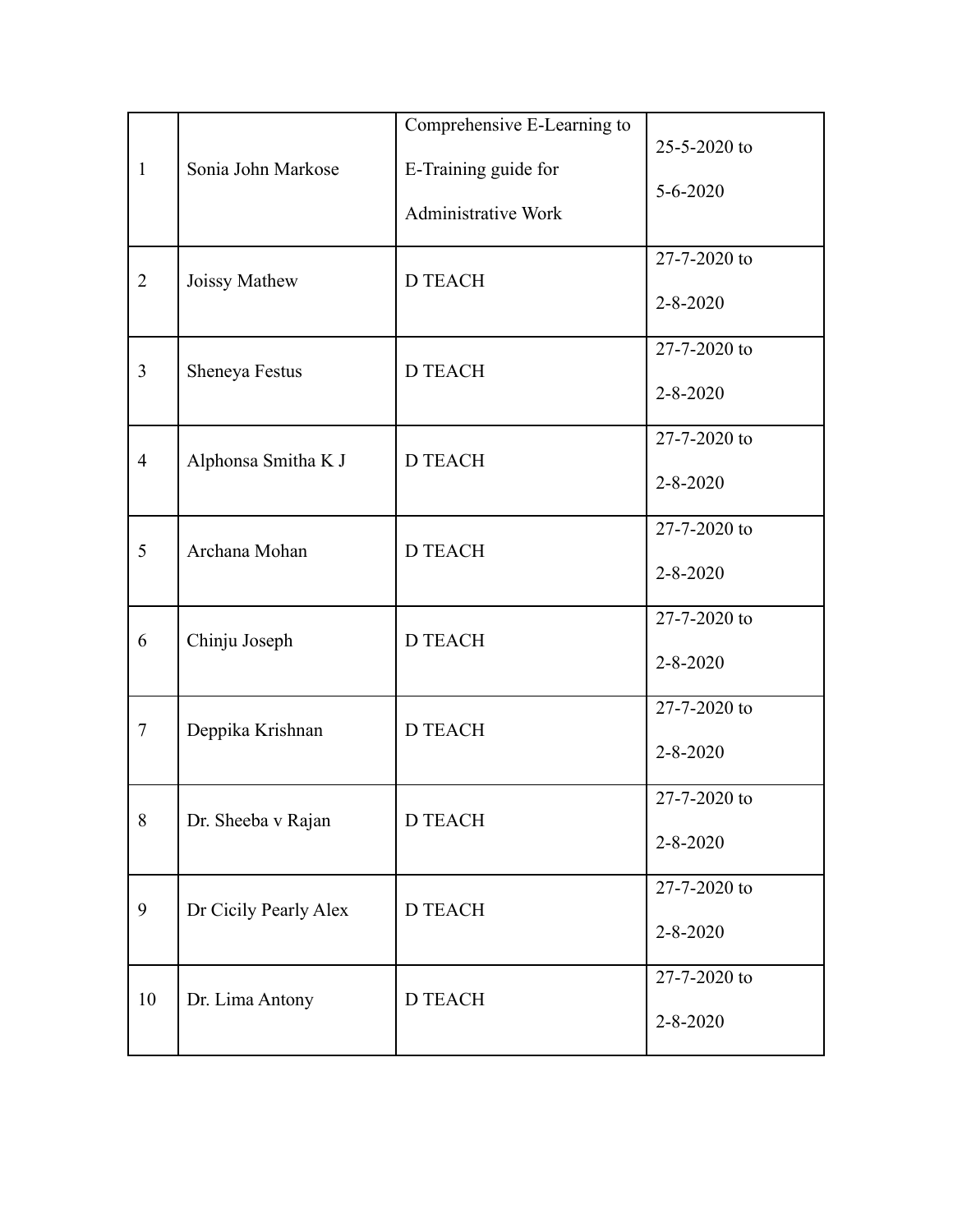|    |                     |                | 27-7-2020 to   |
|----|---------------------|----------------|----------------|
| 11 | Dr Sujatha N V      | <b>D TEACH</b> | $2 - 8 - 2020$ |
|    |                     |                | 27-7-2020 to   |
| 12 | Dr Raji Joseph      | <b>D TEACH</b> | $2 - 8 - 2020$ |
|    |                     |                | 27-7-2020 to   |
| 13 | Dr Mercy Vargheese  | <b>D TEACH</b> | $2 - 8 - 2020$ |
|    |                     |                | 27-7-2020 to   |
| 14 | Elizabeth Francic   | <b>D TEACH</b> | $2 - 8 - 2020$ |
|    |                     |                | 27-7-2020 to   |
| 15 | Elji Susan Eldo     | <b>D TEACH</b> | $2 - 8 - 2020$ |
| 16 |                     | <b>D TEACH</b> | 27-7-2020 to   |
|    | Geethanjali Anila k |                | $2 - 8 - 2020$ |
|    | Greeshna M Pai      |                | 27-7-2020 to   |
| 17 |                     | <b>D TEACH</b> | $2 - 8 - 2020$ |
| 18 |                     | <b>D TEACH</b> | 27-7-2020 to   |
|    | Linsha Joy          |                | $2 - 8 - 2020$ |
| 19 |                     | <b>D TEACH</b> | 27-7-2020 to   |
|    | Maria Joy           |                | $2 - 8 - 2020$ |
| 20 |                     | <b>D TEACH</b> | 27-7-2020 to   |
|    | Rakhi R Rockey      |                | $2 - 8 - 2020$ |
|    |                     |                | 27-7-2020 to   |
| 21 | Sr. Sindhu P J      | <b>D TEACH</b> | $2 - 8 - 2020$ |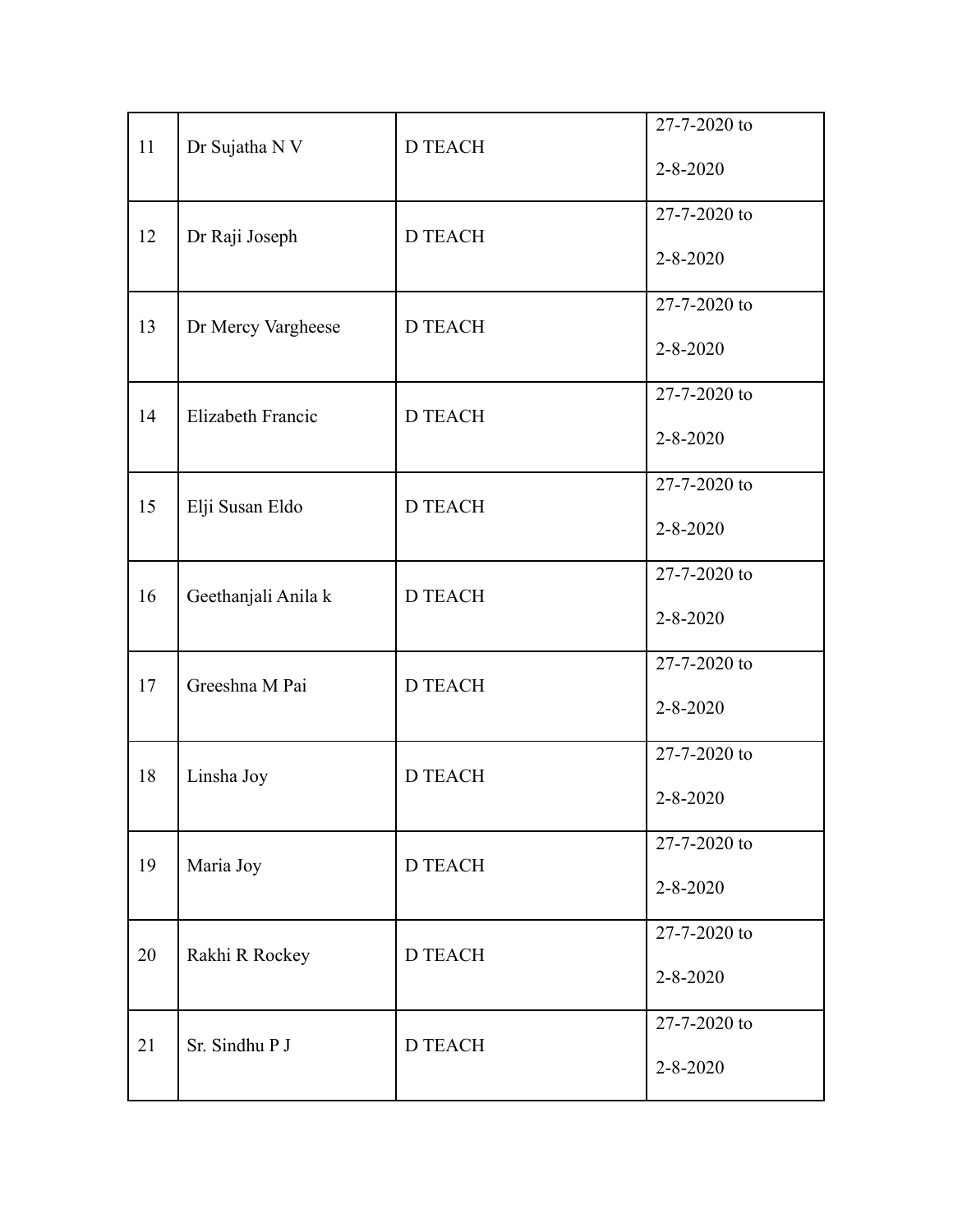|    |                     |                | 27-7-2020 to   |
|----|---------------------|----------------|----------------|
| 22 | Ninu Rose           | <b>D TEACH</b> | $2 - 8 - 2020$ |
|    |                     |                | 27-7-2020 to   |
| 23 | Leena Deenja        | <b>D TEACH</b> | $2 - 8 - 2020$ |
|    |                     |                | 27-7-2020 to   |
| 24 | Shereena John       | <b>D TEACH</b> | $2 - 8 - 2020$ |
|    |                     |                | 27-7-2020 to   |
| 25 | <b>Steffy Pius</b>  | <b>D TEACH</b> | $2 - 8 - 2020$ |
|    |                     |                | 27-7-2020 to   |
| 26 | Suma K U            | <b>D TEACH</b> | $2 - 8 - 2020$ |
| 27 |                     | <b>D TEACH</b> | 27-7-2020 to   |
|    | Lincy Joseph        |                | $2 - 8 - 2020$ |
|    |                     |                | 27-7-2020 to   |
| 28 | Minimole K          | <b>D TEACH</b> | $2 - 8 - 2020$ |
|    |                     |                | 27-7-2020 to   |
| 29 | <b>Asmy Antony</b>  | <b>D TEACH</b> | $2 - 8 - 2020$ |
|    |                     |                | 27-7-2020 to   |
| 30 | Dr. Newly Joseph    | <b>D TEACH</b> | $2 - 8 - 2020$ |
|    |                     |                | 27-7-2020 to   |
| 31 | Ms. Beena Vargheese | <b>D TEACH</b> | $2 - 8 - 2020$ |
|    |                     |                | 27-7-2020 to   |
| 32 | Dr. Sr Stella K A   | <b>D TEACH</b> | $2 - 8 - 2020$ |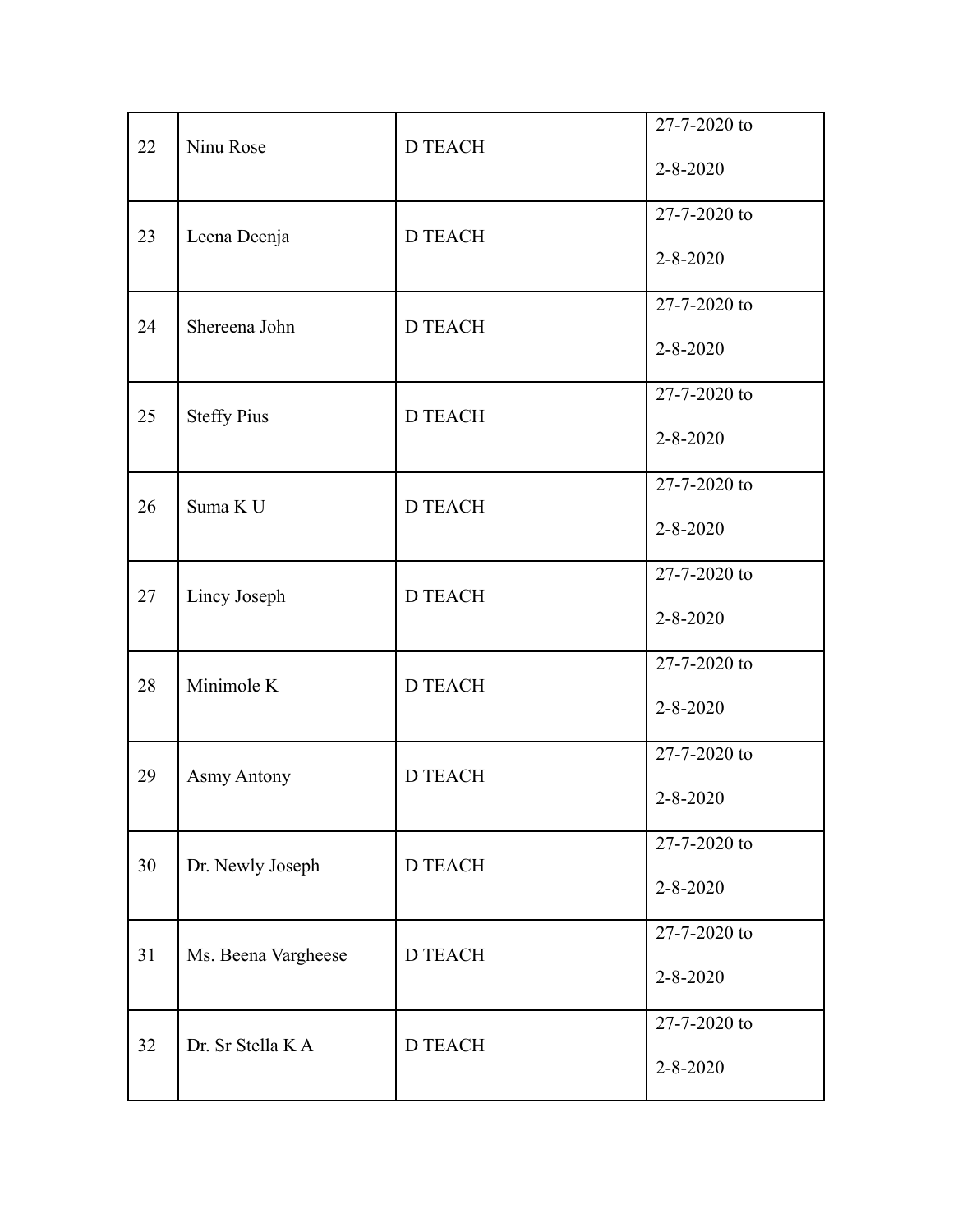|    |                    |                | 27-7-2020 to   |
|----|--------------------|----------------|----------------|
| 33 | Nikitha Xavier     | <b>D TEACH</b> | $2 - 8 - 2020$ |
|    |                    |                | 27-7-2020 to   |
| 34 | Soumy Mary         | D TEACH        | $2 - 8 - 2020$ |
|    |                    |                | 27-7-2020 to   |
| 35 | Sreeja V           | <b>D TEACH</b> | $2 - 8 - 2020$ |
|    |                    |                | 27-7-2020 to   |
| 36 | Mini V S           | <b>D TEACH</b> | $2 - 8 - 2020$ |
|    |                    |                | 27-7-2020 to   |
| 37 | Milon Franz        | <b>D TEACH</b> | $2 - 8 - 2021$ |
| 38 |                    | <b>D TEACH</b> | 27-7-2020 to   |
|    | Dr. KLekha         |                | $2 - 8 - 2020$ |
|    |                    |                | 27-7-2020 to   |
| 39 | Dr. Bridgit        | <b>D TEACH</b> | $2 - 8 - 2020$ |
| 40 |                    | <b>D TEACH</b> | 27-7-2020 to   |
|    | Dr. Aneymol V.S.   |                | $2 - 8 - 2020$ |
|    |                    |                | 27-7-2020 to   |
| 41 | Dr. Liss Marie Das | <b>D TEACH</b> | $2 - 8 - 2020$ |
| 42 | Kavitha R Nair     |                | 27-7-2020 to   |
|    |                    | <b>D TEACH</b> | $2 - 8 - 2020$ |
|    |                    |                | 27-7-2020 to   |
| 43 | Maya Mathew        | <b>D TEACH</b> | $2 - 8 - 2020$ |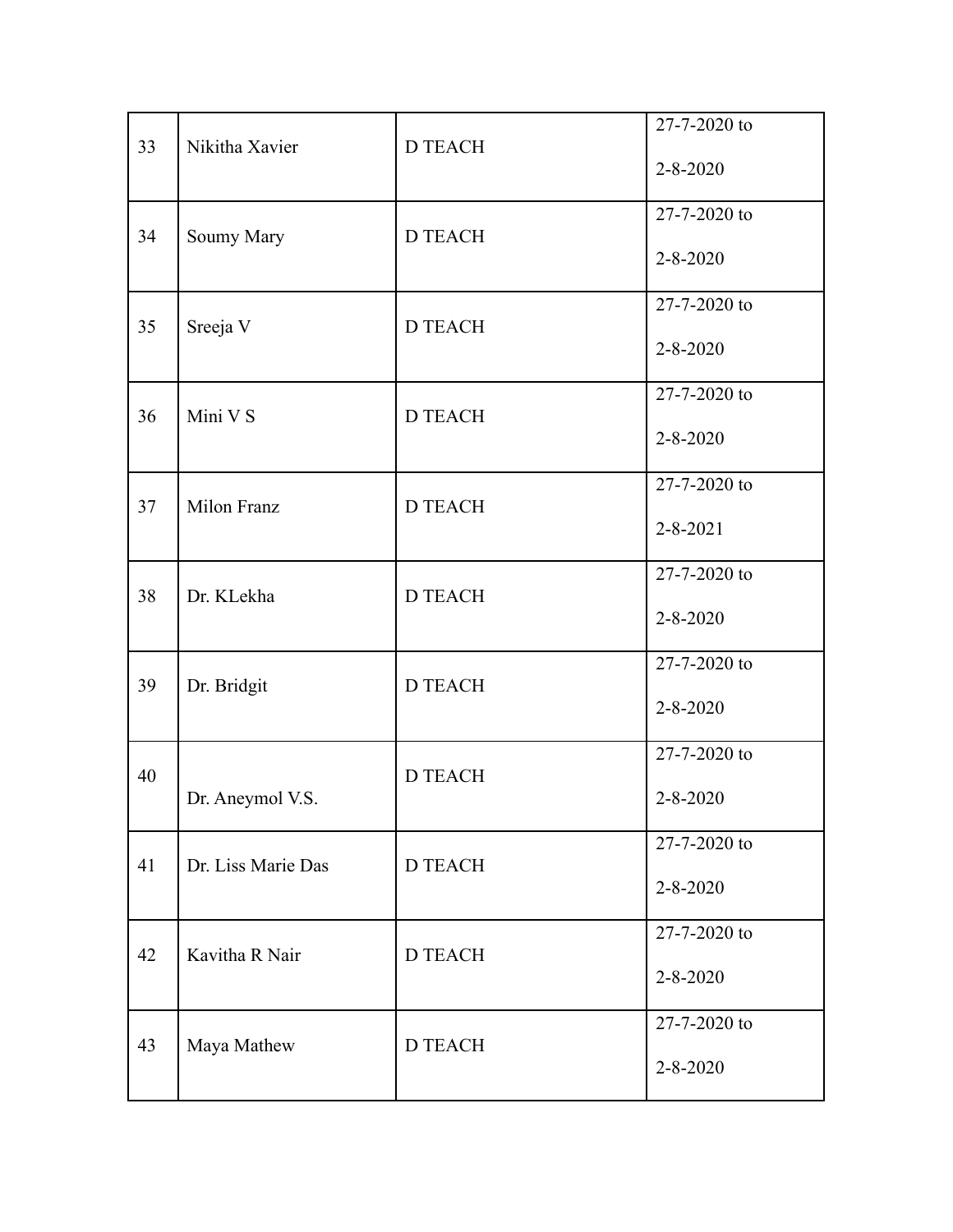|    |                       |                              | 27-7-2020 to   |
|----|-----------------------|------------------------------|----------------|
| 44 | Ruby M Pillai         | <b>D TEACH</b>               | $2 - 8 - 2020$ |
|    |                       |                              | 27-7-2020 to   |
| 45 | Shyamala M.P          | <b>D TEACH</b>               | $2 - 8 - 2020$ |
|    |                       |                              | 27-7-2020 to   |
| 46 | Tinsy Rose Tom        | <b>D TEACH</b>               | $2 - 8 - 2020$ |
|    |                       |                              | 27-7-2020 to   |
| 47 | Jaya kuruvilla        | <b>D TEACH</b>               | $2 - 8 - 2021$ |
|    |                       |                              | 27-7-2020 to   |
| 48 | Annie Feby            | <b>D TEACH</b>               | $2 - 8 - 2022$ |
|    |                       | Entrepreneurship, Incubation | 18-5-2020 to   |
| 49 | Dr. Seema K           | and Innovation               | $3 - 6 - 2020$ |
|    |                       | Entrepreneurship, Incubation | 18-5-2020 to   |
| 50 | Dr.Revathy.S          | and Innovation               | $3 - 6 - 2020$ |
|    |                       |                              | 27-7-2020 to   |
| 51 | Bilu Job              | <b>D TEACH</b>               | $2 - 8 - 2020$ |
|    |                       |                              | 27-7-2020 to   |
| 52 | <b>Bindu Varghese</b> | <b>D TEACH</b>               | $2 - 8 - 2020$ |
|    |                       |                              | 27-7-2020 to   |
| 53 | Binu Correya          | <b>D TEACH</b>               | $2 - 8 - 2020$ |
|    |                       |                              | 27-7-2020 to   |
| 54 | Lidia Durom           | <b>D TEACH</b>               | $2 - 8 - 2021$ |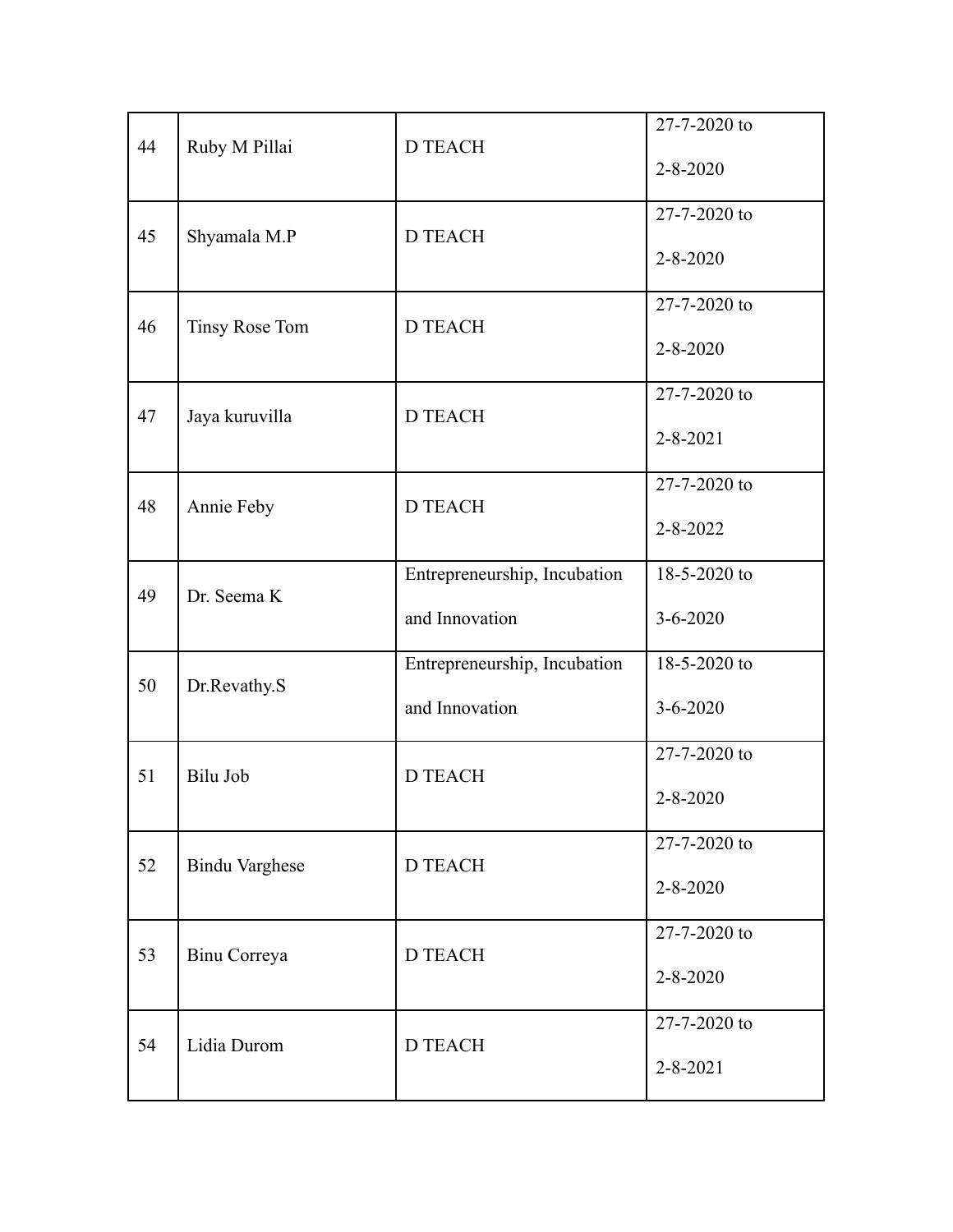| 55 | Raji Mohan                  | <b>D TEACH</b>                                                       | 27-7-2020 to<br>$2 - 8 - 2020$ |
|----|-----------------------------|----------------------------------------------------------------------|--------------------------------|
| 56 | Vimala George               | <b>D TEACH</b>                                                       | 27-7-2020 to<br>$2 - 8 - 2021$ |
| 57 | Dr. Anu Anto                | <b>Faculty Development</b><br>Programme on R                         | 09-07-2020 to<br>14-09-2020    |
| 58 | Dr. Baby Divya              | FDP on Managing Online<br><b>Classes and Cocreating</b><br>MOOCs:2.0 | $08.06.2020 -$<br>14.06.2020   |
| 59 | Renjitha Reghunath          | <b>Advanaced Concepts for</b><br>developing MOOCs                    | 02.07.2020 to<br>17.07.2020    |
| 60 | Camilla Diana B H           | <b>Advanaced Concepts for</b><br>developing MOOCs                    | 02.07.2020 to<br>17.07.2020    |
| 61 | Dr.Anila N                  | Managing Online Classes and<br>Co-creating MOOCS                     | 25-07-2020 to<br>10-08-2020    |
| 62 | Jasmine Gonsalvez           | Managing Online Classes and<br>Co-creating MOOCS                     | 08.06.2020 to<br>14.06.2020    |
| 63 | Dr Resmi Varghese           | Managing online classes and<br>co creating MOOCS                     | 18-05-2020 to<br>03-06-2020    |
| 64 | Dr. Ansa Alphonsa<br>Antony | Managing online classes and<br>co creating MOOCS                     | 18-05-2020 to<br>03-06-2020    |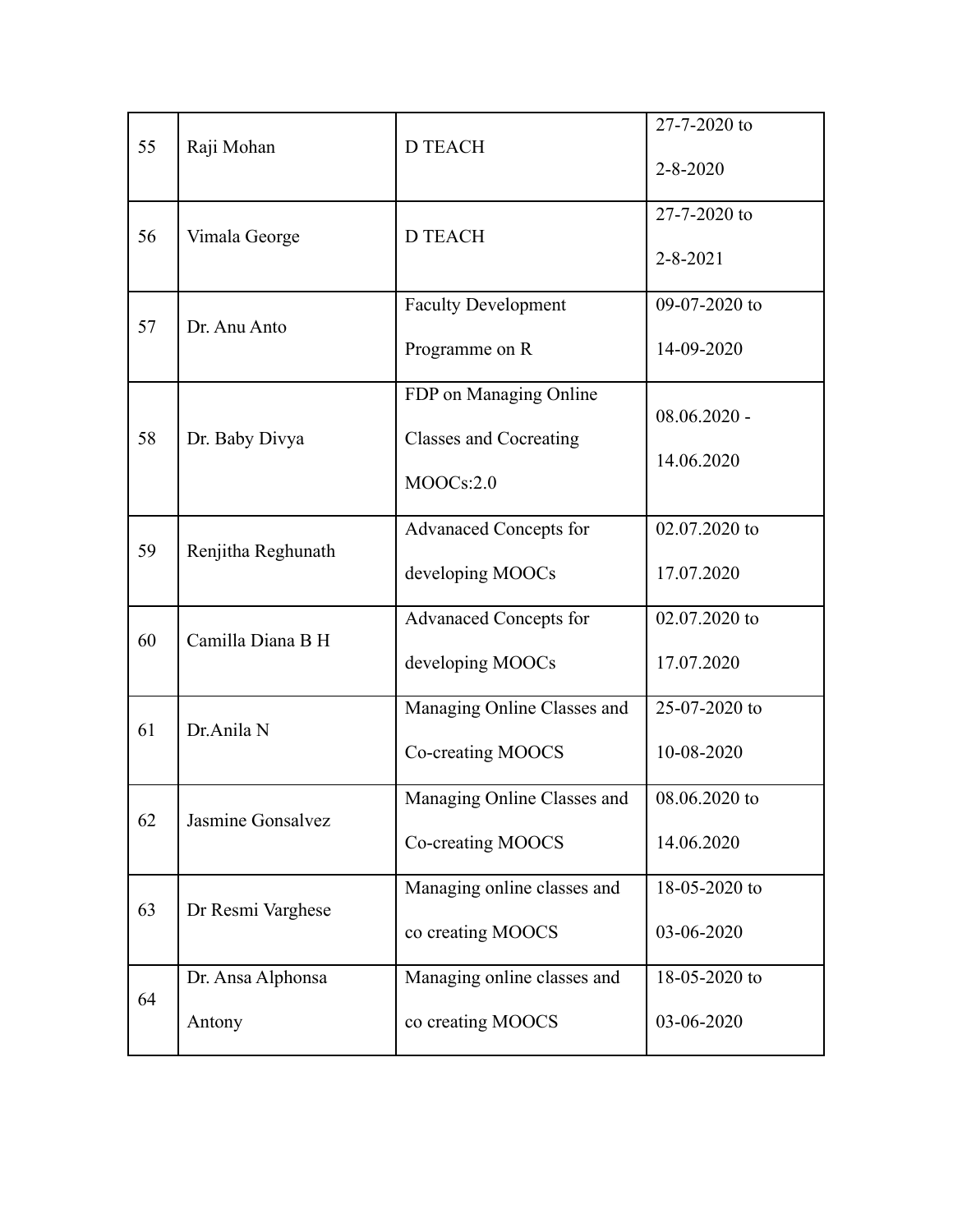|                |                         | Managing online classes and           | 18-05-2020 to      |
|----------------|-------------------------|---------------------------------------|--------------------|
| 65             | Dr. Linda Louis         | co creating MOOCS                     | 03-06-2020         |
|                |                         | Managing online classes and           | 18-05-2020 to      |
| 66             | Dr. Nisha P             | co creating MOOCS                     | 03-06-2020         |
| 67             | Dr. Maria Paul          | Managing Online classes and           | 18-05-2020 to      |
|                |                         | co- creating MOOCS                    | 03-06-2020         |
| 68             | Dr. Sheena Xavier       | Managing Online Classes and           | 18.05.2020 to      |
|                |                         | Cocreating MOOCs:2.0                  | 03.06.2020         |
| 69             |                         |                                       | 1.1.2020 to        |
|                | <b>Sruthy Francis M</b> | <b>Research Methodology</b>           | 15.10.2020         |
| 70             |                         | One Weel FDP on "Open"                | 18.05.2020 to      |
|                | Ms. Dhanya Jose         | Source Tools for Research"            | 03.06.2020         |
|                |                         | <b>REFRESHER/ ORIENTATION PROGRAM</b> |                    |
|                |                         |                                       | 10.11.2020 to      |
| 1              | Lidia Durom             | <b>Commerce Induction Training</b>    | 9.12.2020          |
|                |                         | "Faculty in                           | 04.06.2020 to      |
| $\overline{2}$ | Dhanya Jose             | Universities/Colleges/Institute       |                    |
|                |                         | s of Higher Education"                | 01.07.2020         |
|                |                         | Refresher Course in Life              | 2020-09-07 to      |
| 3              | Anemol VS               | Science                               | 2020-09-20         |
|                |                         | Refresher in Biological               | 4.1.2021-16.1.2021 |
| $\overline{4}$ | baby divya              | sciences                              |                    |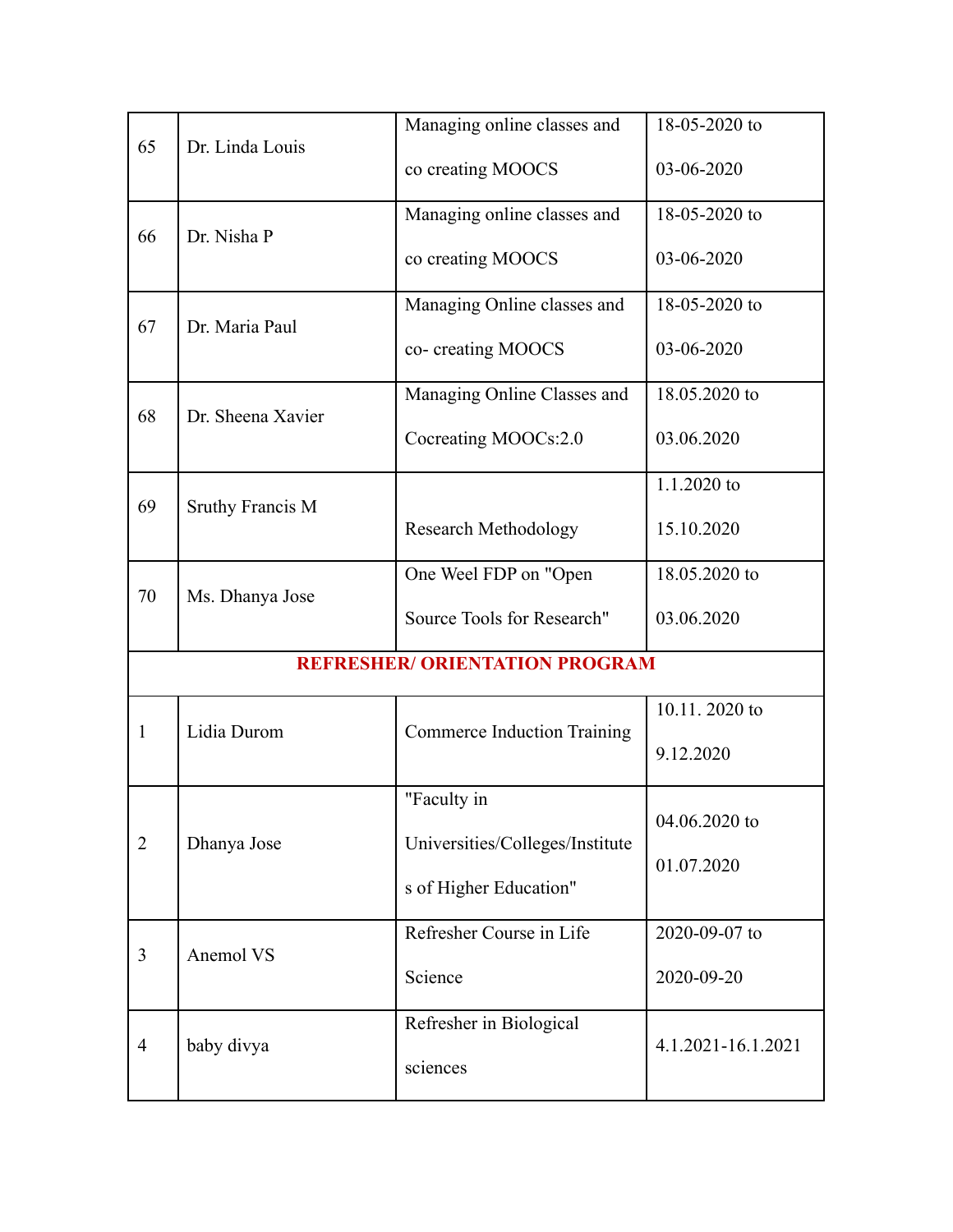| 5              | Annie Feby             | Refresher in Life sciences          | 28.12.2020-9.1.2021 |
|----------------|------------------------|-------------------------------------|---------------------|
| 6              | Anila N                | Refresher in Synthetic Biology      | 2.2.2021-15.2.2021  |
| $\overline{7}$ | Dr. Revathy S          | Refresher in Life sciences          | 1.9.2020-14.9.2020  |
| 8              | Nisha P                | Refresher in Environmental          | 24.2.2021-9.3.2021  |
|                |                        | scieneces                           |                     |
|                |                        | <b>SHORT TERM COURSES</b>           |                     |
| $\mathbf{1}$   | Dr. Anu Anto           | One Week STTP on Statistical        | 01.07.2020 to       |
|                |                        | Analysis in SPSS Software           | 07.07.2020          |
|                |                        | "A Short Term Course in             |                     |
| $\overline{2}$ | Sonia John Markose     | E-Teaching with Learning            |                     |
|                |                        | Management Systems"                 | 1.06.2020           |
| 3              |                        | A Life of Happiness and             |                     |
|                | Dr Cicily Paearly Alex | Fulfillment                         | 8.10.2020           |
| $\overline{4}$ | Sonia John Markose     | Advertising and Society             | 28-9-2020           |
| 5              | Dr Cicily Paearly Alex | AI For Everyone                     |                     |
| 6              | Sonia John Markose     | <b>Autism Spectrum Disorder</b>     | 23-8-2020           |
| $\tau$         | Dr Cicily Paearly Alex | Becoming a Sports Agent             | 27.8.2020           |
|                |                        | <b>Building Digital Media using</b> |                     |
| 8              | Sonia John Markose     | Graphic Design in Google            |                     |
|                |                        | Slides                              | $31 - 8 - 2020$     |
|                |                        | Cameras, Exposure, and              |                     |
| 9              | Dr Cicily Paearly Alex | Photography                         | 13.8.2020           |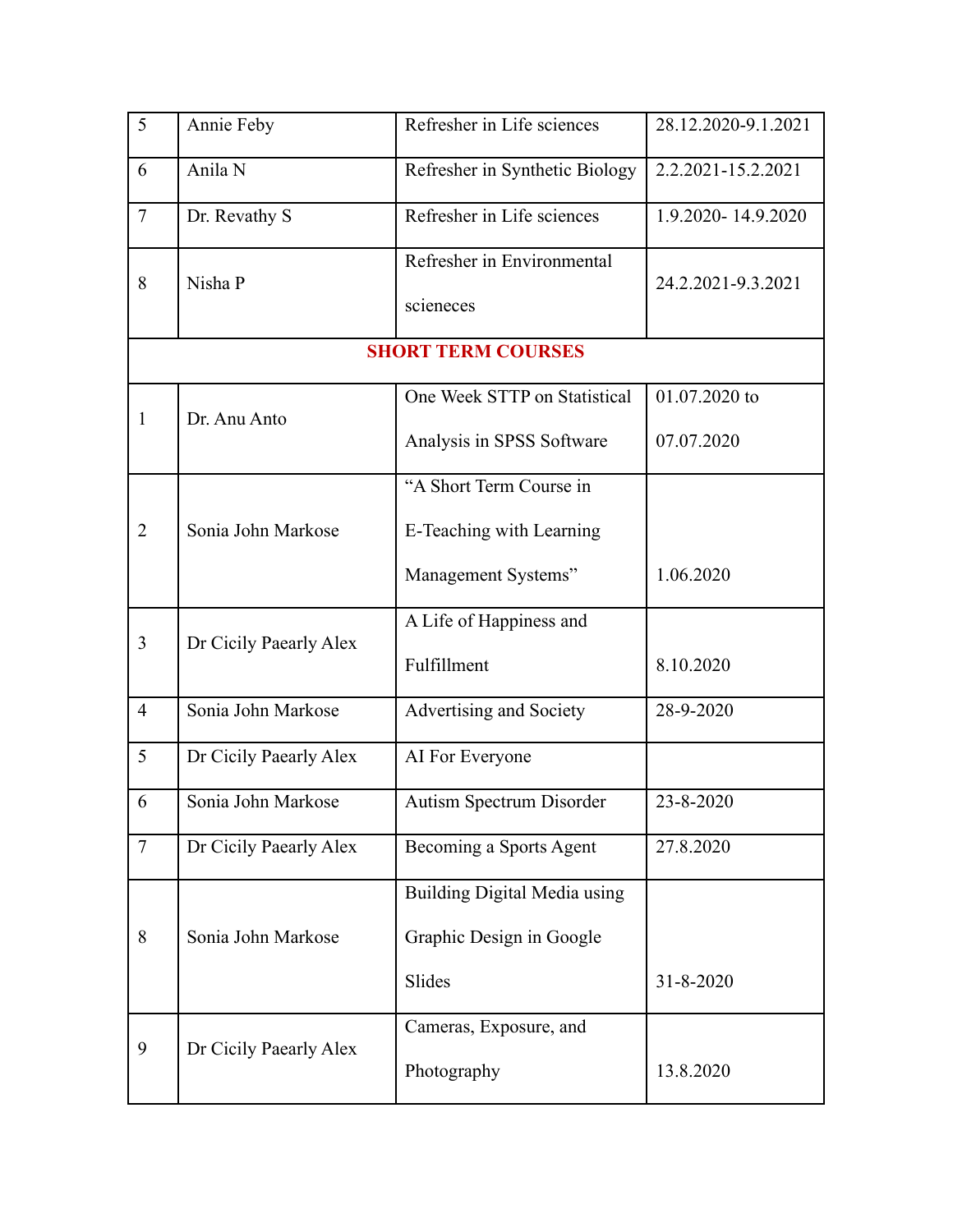|    |                        | Create a Business Marketing  |                   |
|----|------------------------|------------------------------|-------------------|
| 10 | Sonia John Markose     | <b>Brand Kit Using</b>       |                   |
|    |                        | Canva                        | 31.8.2020         |
| 11 | Sonia John Markose     | Use Canva to Create an       |                   |
|    |                        | <b>Interactive Mind Map</b>  | 9.6.2020          |
| 12 | Sonia John Markose     | Communication in the 21st    |                   |
|    |                        | Century Workplace            | 29-9-2020         |
|    |                        | Communication theory:        |                   |
| 13 | Sonia John Markose     | bridging academia and        |                   |
|    |                        | practice                     | 24.9.2020         |
| 14 | Dr. Baby Divya         | Course on 'Plots Graphics in | $1 - 7 - 2020$ to |
|    |                        | R, Coursera Project Network  | $6 - 7 - 2020$    |
| 15 | Dr Cicily Paearly Alex | COVID-19 Training for        | 8.5.2020          |
|    |                        | <b>Healthcare Workers</b>    |                   |
| 16 | Sonia John Markose     | Create Training Videos with  |                   |
|    |                        | Powtoon                      | 15-9-2020         |
| 17 | Renjtha Reghunath      | <b>Creative Writing</b>      | 01.06.2020 to     |
|    |                        |                              | 13.07.2020        |
| 18 | Dr.Revathy.S           | Dietetics and Nutrition      | $1 - 7 - 2020$ to |
|    |                        |                              | $6 - 7 - 2020$    |
| 19 | Dr. Seema K            | Dietetics and Nutrition      | 25-08-2020 to     |
|    |                        |                              | 30-08-20          |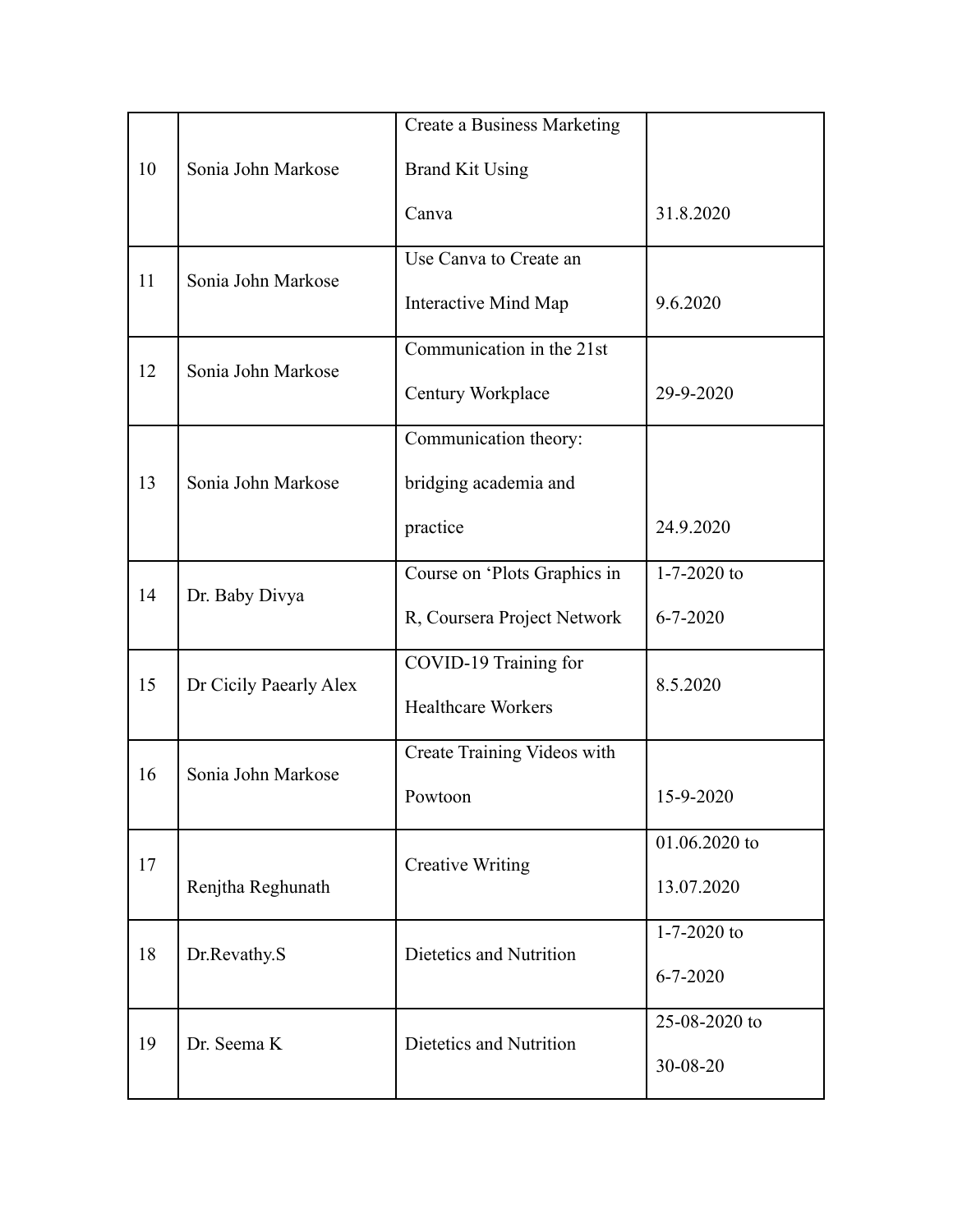| 20 | Dr Cicily Paearly Alex | Doping: Sports, Organizations   |           |
|----|------------------------|---------------------------------|-----------|
|    |                        | and Sciences                    | 25.8.2020 |
| 21 | Dr Cicily Paearly Alex | Drug Discovery                  | 27.8.2020 |
|    |                        | <b>Essentials in Clinical</b>   |           |
| 22 |                        | Simulations Across the Health   |           |
|    | Dr Cicily Paearly Alex | Professions                     | 23.8.2020 |
| 23 | Sonia John Markose     | Feminism and Social Justice     | 23-8-2020 |
| 24 | Sonia John Markose     | Gathering and Developing the    |           |
|    |                        | <b>News</b>                     | 15-9-2020 |
| 25 | Sonia John Markose     | Google Ads for Beginners        | 27-9-2020 |
| 26 | Dr Cicily Paearly Alex | Healthcare Marketplace          | 20.8.2020 |
|    |                        | <b>Integrated Marketing</b>     |           |
|    | Sonia John Markose     | Communications: Advertising,    |           |
| 27 |                        | Public Relations, Digital       |           |
|    |                        | Marketing and more              | 15-9-2020 |
| 28 | Dr Cicily Paearly Alex | Introduction to Data Analytics  |           |
|    |                        | for Business                    | 27.7.2020 |
| 29 | Dr Cicily Paearly Alex | Introduction to G suite         | 1.8.2020  |
| 30 | Dr Cicily Paearly Alex | Introduction to Psychology      | 15.8.2020 |
| 31 | Sonia John Markose     | Introduction to Psychology      | 8.9.2020  |
| 32 | Dr Cicily Paearly Alex | Introduction to Virtual Reality | 8.11.2020 |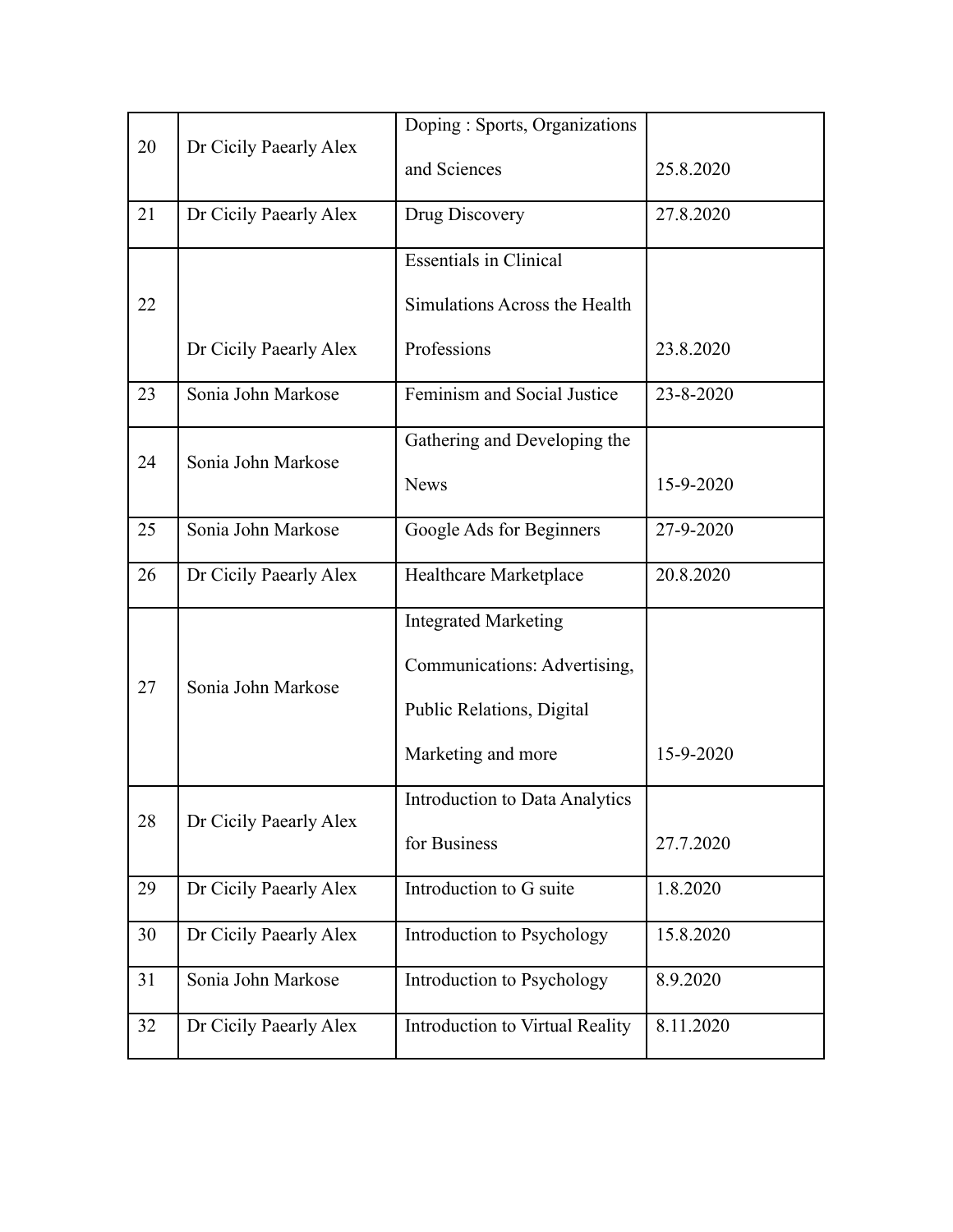|    |                        | Learn to design your own    | 25-08-2020 to |
|----|------------------------|-----------------------------|---------------|
| 33 | Leena Deenja N G       | solar system                | 30-08-20      |
|    |                        | Learn to design your own    | 25-08-2020 to |
| 34 | Ms. Dhanya Jose        | solar system                | 30-08-20      |
|    |                        | Learn to design your own    |               |
| 35 | Sonia John Markose     | solar system                | 31.07.2020    |
|    | Dr. Sheena Xavier      | Learn to design your own    |               |
| 36 |                        | solar system                | 31.07.2020    |
|    |                        | Managing ADHD, Autism,      |               |
| 37 | Sonia John Markose     | Learning Disabilities, and  |               |
|    |                        | Concussion in School        | 24-9-2020     |
|    |                        | Mind Control: Managing Your |               |
| 38 | Dr Cicily Paearly Alex | Mental Health During        |               |
|    |                        | COVID-19                    | 1.8.2020      |
|    |                        | Mind Control: Managing Your |               |
| 39 | Dr. Baby Divya         | Mental Health During        |               |
|    |                        | COVID-20                    | 31.07.2020    |
|    |                        | Plagues, Witches, and War:  |               |
| 40 | Sonia John Markose     | The Worlds of Historical    |               |
|    |                        | Fiction                     | 26-9-2020     |
|    |                        | Positive Psychiatry and     |               |
| 41 | Dr Cicily Paearly Alex | Mental Health               | 13.8.2020     |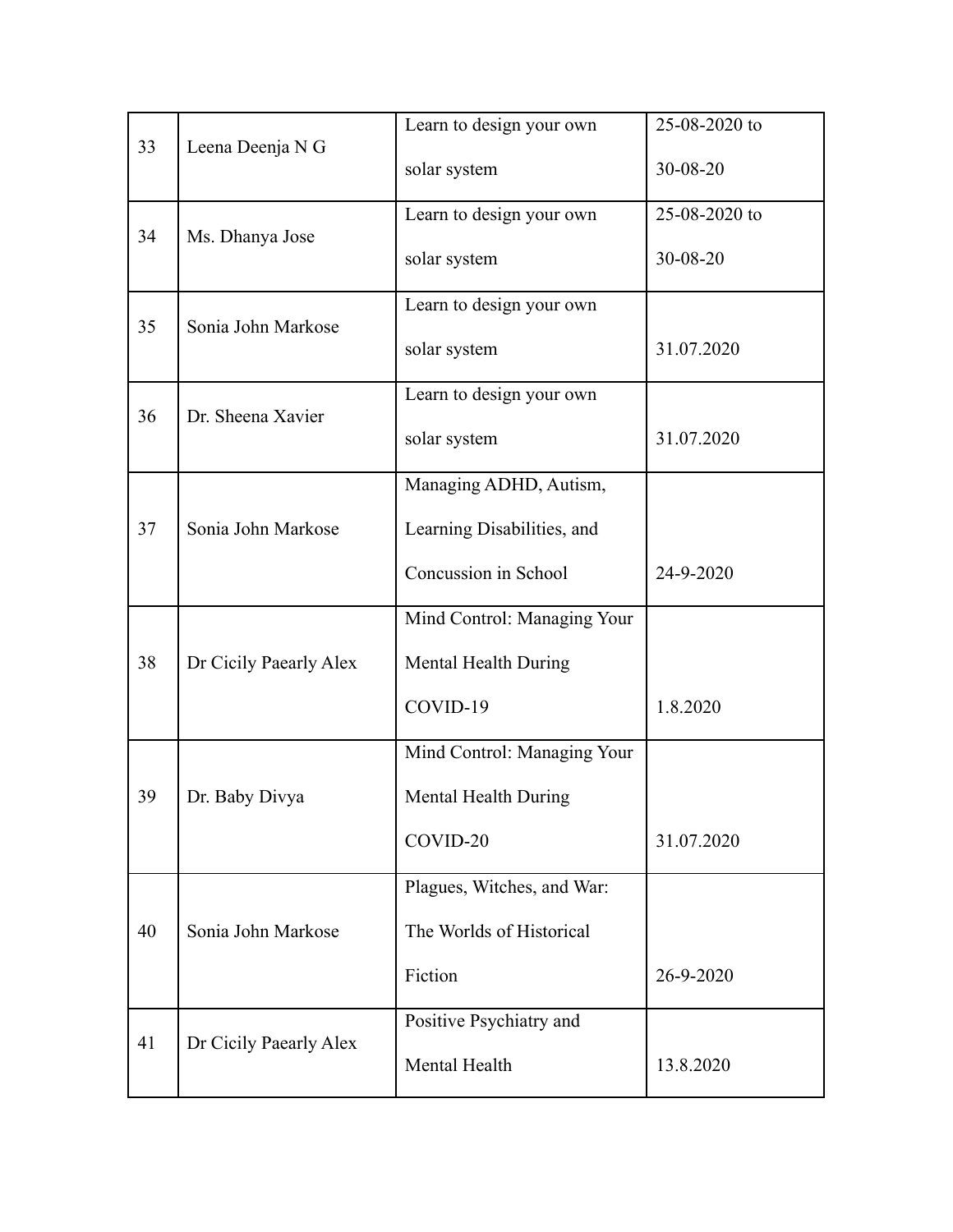|    |                        | Regulated Competition in           |                    |
|----|------------------------|------------------------------------|--------------------|
| 42 | Dr Cicily Paearly Alex | Healthcare Systems: Theory &       |                    |
|    |                        | Practice                           | 20.8.2020          |
| 43 | Dr. Anu Anto           | Road map for patent                | 1.1.2021-31.3.2021 |
|    |                        | creation-NPTEL                     |                    |
|    |                        | Seven Day Entrepreneurship         |                    |
| 44 | Dr.Revathy.S           | Skill Development Online           | $3 - 8 - 2020$ to  |
|    |                        | <b>Course on Ornamental Fishes</b> | $9 - 8 - 2020$     |
|    |                        | - Production, Trade                |                    |
| 45 | Sonia John Markose     | Social Media Advertising           | 29-9-2020          |
| 46 | Dr Cicily Paearly Alex | Sports and Society                 | 8.8.2020           |
| 47 | Sonia John Markose     | The Art of Negotiation             | $6 - 9 - 2020$     |
| 48 | Dr Cicily Paearly Alex | The Science of Training            |                    |
|    |                        | Young Athletes                     | 25.8.2020          |
| 49 | Dr Cicily Paearly Alex | The Science of Well-Being          | 2.8.2020           |
| 50 | Dr Cicily Paearly Alex | COVID-19: What You Need            |                    |
|    |                        | to Know                            | 8.1.2020           |
| 51 | Sonia John Markose     | Use Canva to Create Social         |                    |
|    |                        | <b>Media Marketing Designs</b>     | 19-9-2020          |
| 52 | Sonia John Markose     | What is news?                      | 12-9-2020          |

# **RETIREMENTS**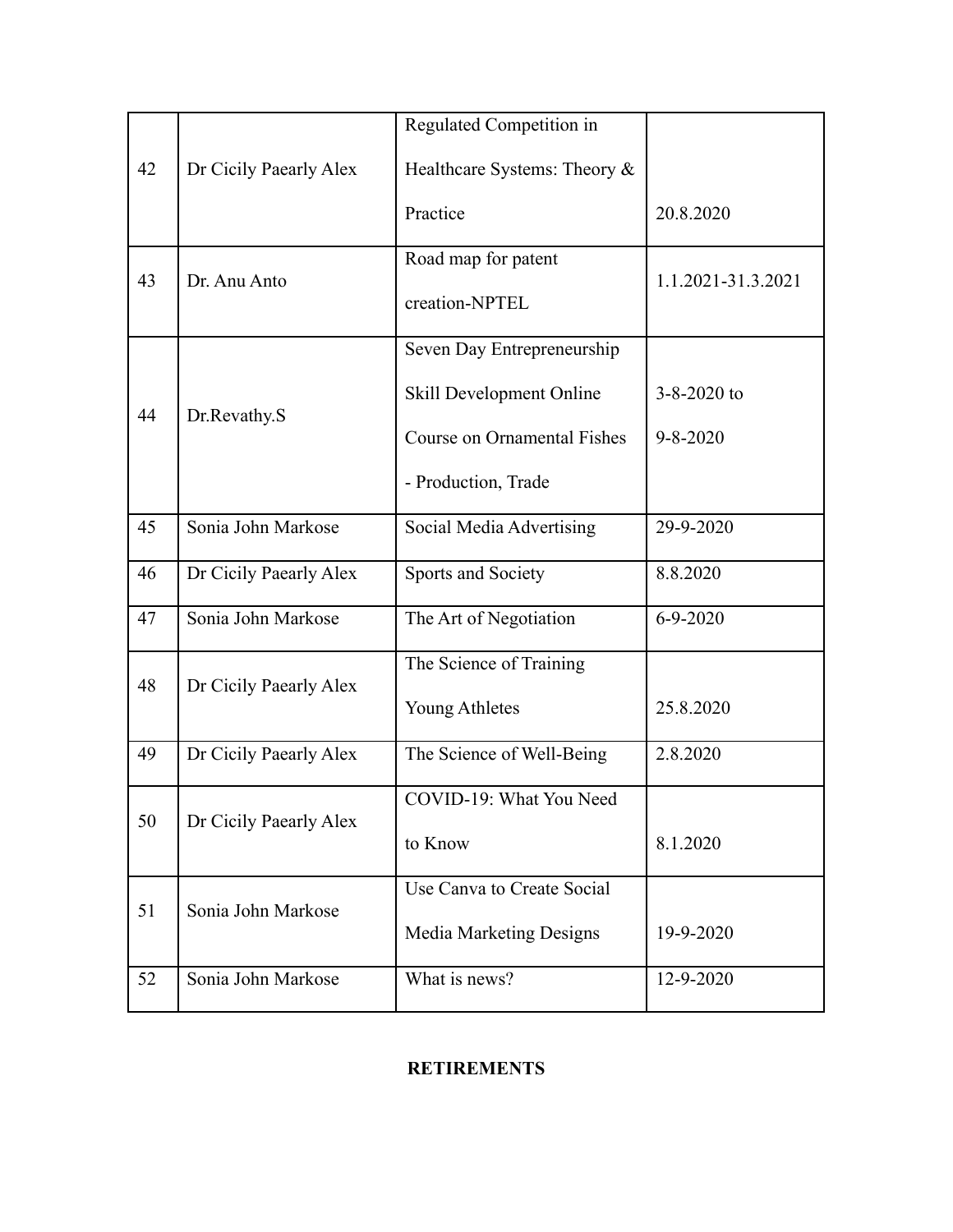#### **Faculty**

1. Ms. Beena Varghese, Associate Professor, Department of Chemistry

#### **Staff**

1. Ms. Molly Isabel Joseph, Lab Assistant in the Department of Zoology

#### **AWARDS AND RECOGNITIONS**

- ISO 9001:2015 Certification on July 27, 2020.
- NIRF ranking in the Rank Band of 151-200
- 5 star rating as part of the Institution's Innovation Council's annual national ranking for higher performing institutions in the field of innovation and entrepreneurship (The only Arts and Science College from Kerala to receive this honour)
- Secured positions within the first hundred for India Today Group's Best Colleges 2020 Survey in three different streams - Arts, Science and Commerce.
- Four Ideas were shortlisted from Departments of Chemistry and Zoology to represent the second level of the National Innovation Contest.
- Six faculty members were awarded Ph D:
	- 1. Dr. Joissy Mathew Ph.D. in Physics.
	- 2. Dr. Jaya Kuruvilla Ph.D. in Botany.
	- 3. Dr. Maria Paul Ph.D. in Malayalam
	- 4. Dr. Archana Mohan Ph.D. in Malayalam
	- 5. Dr.Sreelakshmi N Ph.D. in Malayalam
	- 6. Dr. Kavitha Nair Ph.D. in Faculty of Medicine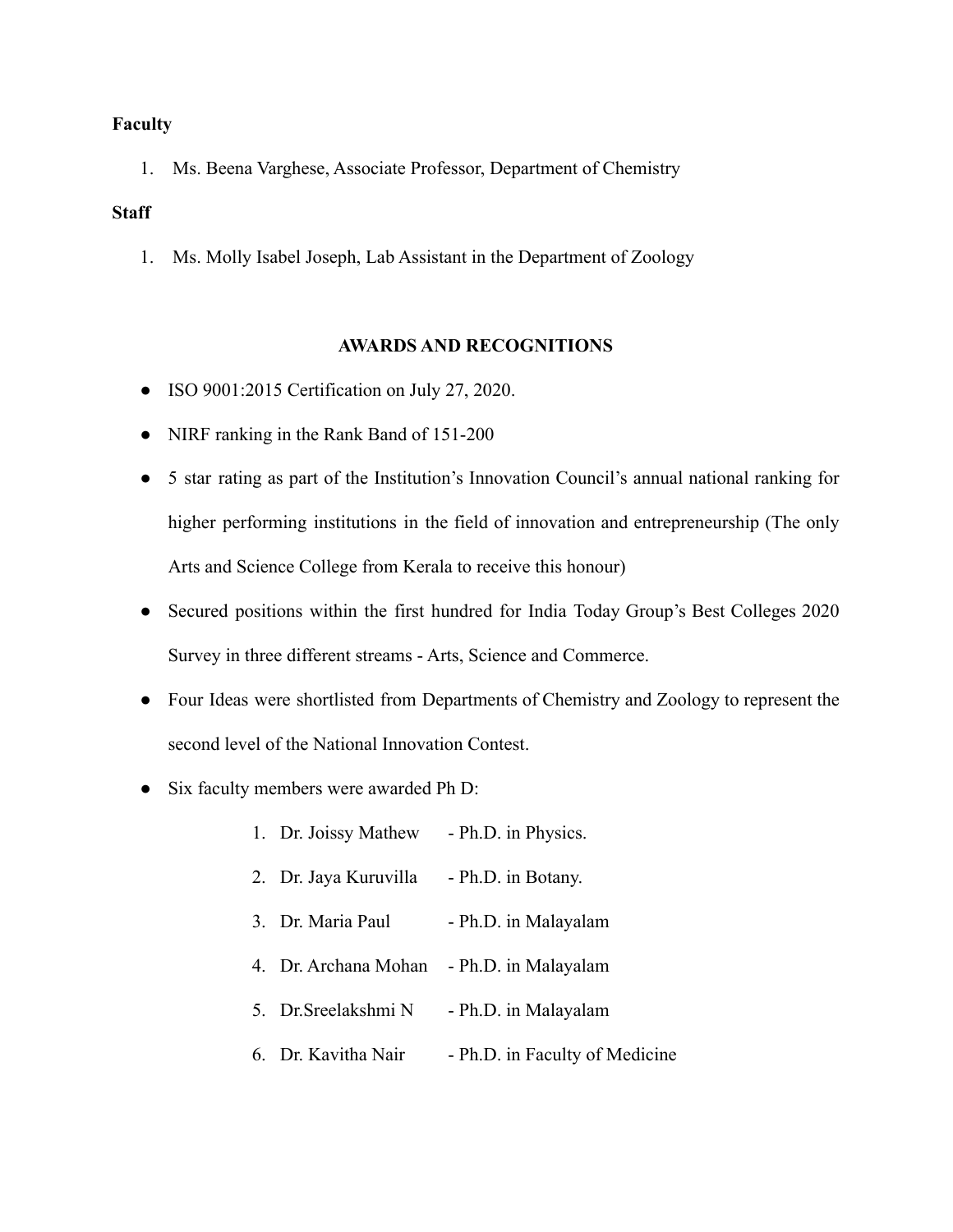- 2 Ph.Ds produced from Post Graduate Department of Commerce and Research Centre, under the guideship of Dr.P. Vimala (Rtd):
	- 1. Dr.Swapna R A study on the Work Life Balance of Women Employees in the IT sector of Kochi
	- 2. Dr. Navya A. H Performance Analysis of Public Bus Transportation in Kerala
- Bagged First, Second  $&$  Third positions in the All Kerala Upcycle contest organised by Samrambhakmithra & Textile Value Chain.
	- First: Fathimathul Safrin, Fathima AS, Hamna Binith & Gladvina Joby from Department of Zoology with mentor Dr. Revathy.S
	- Second: Arya K A
	- Third: Anagha K Sudheesh from Department of Commerce with Ms. Shereena John as Mentor.
- Dr. Revathy S, Assistant Professor, Department of Zoology, won third prize for Essay and National Article Writing Competition 2020 organised by ENVIS, JNU, New Delhi and ENVIS RP, Amrita Viswa Vidyapeetham, Coimbatore on the topic Biological Invasion in your locality
- Dr. Anu Anto, Assistant Professor, Department of Zoology, won Best e-Poster under the theme Biodiversity and Climate Change presented at India International Science Festival 2020 Biodiversity Conclave organized by the Ministry of Science and Technology, India**.**
- "*Milon Franzinte Puthiya Kavithakal*'- Book Publication by Dr. Milon Franz , Associate Professor, Department of English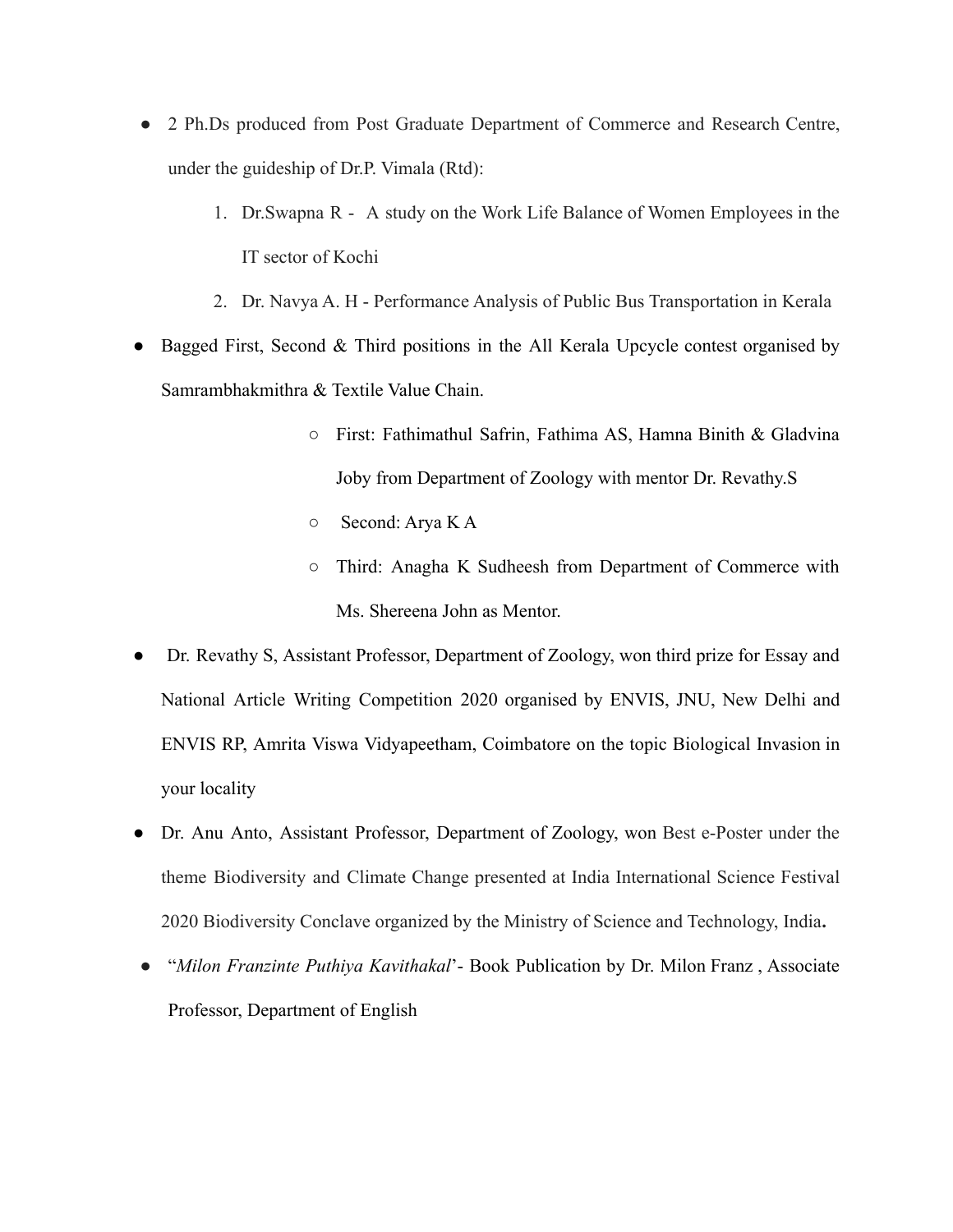- "*Haunting Hues*"- Book Publication by Ms. Renjitha Reghunath, Assistant Professor, Department of English
- Excelsior Award (First) & Best Presentation, National Online Research Project Presentation for the UG project organised by Kerala Sastra Parishad & St. Joseph College, Alappuzha - Won by Akshara Madhu, III B.Sc. Zoology Model 1.
- 3rd position in National Level Online Exam on General Mathematics Christina Jude, II B.Sc Mathematics
- Winner of All Kerala Elocution Contest conducted by ASAP Ernakulam Mary Anju P. J of II B. Sc Mathematics.
- Innovation Ambassadors by Institution's Innovation Council Ten faculty members and four students won the title.

#### **PERFORMANCE APPRAISAL OF THE STUDENTS**

Total strength of the student community : 1865.

Commendable achievements in the M.G University examination:

- MA English Examination
	- $\circ$  Ms. Donna John  $-2<sup>nd</sup>$  rank
	- $\circ$  Mriya Josephine Varghese  $10^{th}$  rank
- MSc. Microbiology Examination
	- Sandra Sukesan  $-7<sup>th</sup>$  rank  $\circ$  Sneha Scaria  $-8$ <sup>th</sup> rank
- BSc Zoology Model II Examination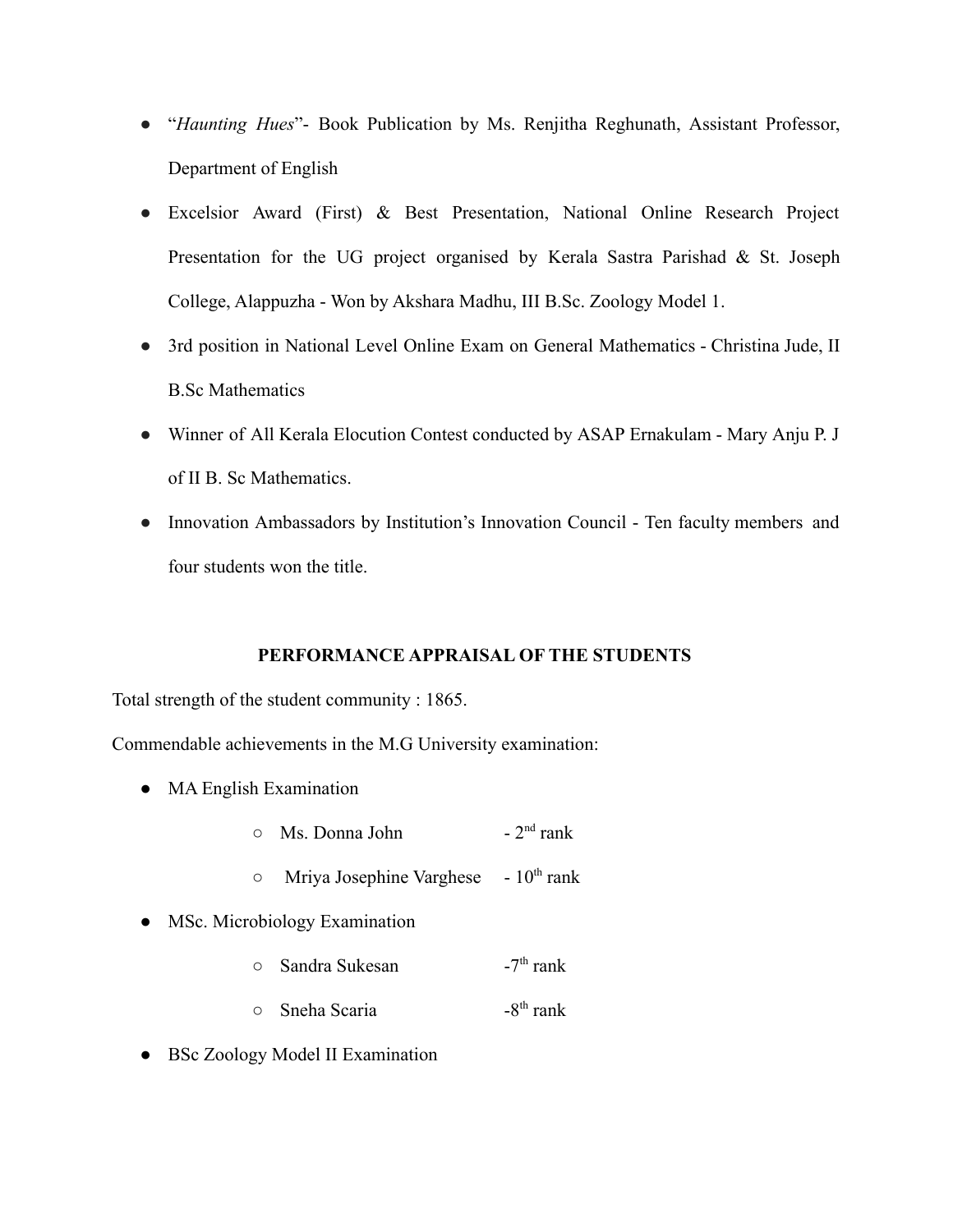| $\circ$ | Meera Pradeep     | $-1st$ rank        |
|---------|-------------------|--------------------|
|         | $\circ$ Namitha N | $-2nd$ rank        |
| $\circ$ | Indraja Rajan     | $-3^{\rm rd}$ rank |

● B. Sc Mathematics Examination

| $\circ$ Aasisha M. P | $-5$ <sup>th</sup> rank |
|----------------------|-------------------------|
| $\circ$ Bithiyah Joy | $-6th$ rank             |

● B A English Literature and Communication Studies, Model III Examination

| $\circ$ Irene Sara Zacharia | $-1st$ rank |
|-----------------------------|-------------|
| $\circ$ Anna Maria Thomas   | $-2nd$ rank |
| $\circ$ Anzala M S          | $-6th$ rank |

- B Com Examination
	- Swarna S Kumar  $-6$ <sup>th</sup> rank

#### ● B. Com. Model 1 -Travel and Tourism Examination

- o Afaiza Aboobacker  $-1$ <sup>st</sup> rank
- Rafna Kuzhikadavil Rahim -2<sup>nd</sup> rank
- $\circ$  Riswana A S  $-3^{rd}$  rank
- The first 10 ranks of the examination are secured by the same department.

#### ● B A Economics Examination

 $\circ$  Sreelakshmi K R  $-9<sup>th</sup>$  rank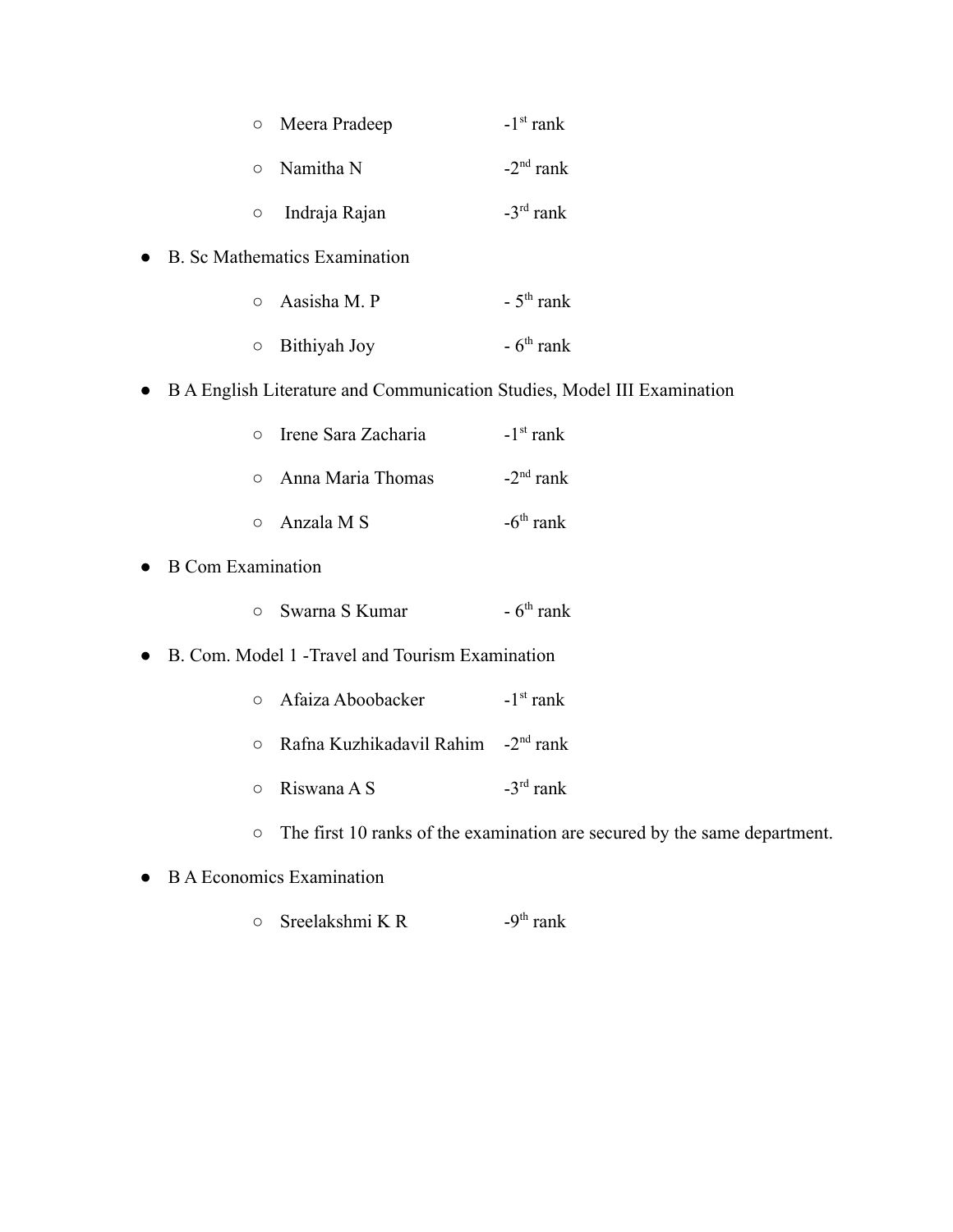# **RESULTS 2020-2021**

| Year    | Programme<br>code                | Programme<br>Specialization                                | <b>Number of</b><br>students<br>appeared in<br>the final<br>year<br>examination | Number of<br>students<br>passed in<br>the final<br>year<br>examinatio<br>$\mathbf n$ | Pass<br>percentage |
|---------|----------------------------------|------------------------------------------------------------|---------------------------------------------------------------------------------|--------------------------------------------------------------------------------------|--------------------|
| 2020-21 | <b>BMM1RSXC0</b><br>$\mathbf{1}$ | <b>BSc Mathematics Model I</b>                             | 48                                                                              | 40                                                                                   | 83.33              |
| 2020-21 | BPH1RSXC02                       | <b>BSc Physics Model I</b>                                 | 38                                                                              | 28                                                                                   | 73.68              |
| 2020-21 | BCH1RSXC0<br>$\overline{3}$      | <b>BSc Chemistry Model I</b>                               | 29                                                                              | 26                                                                                   | 89.66              |
| 2020-21 | BZO1RSXC0<br>$\overline{4}$      | <b>BSc Zoology Model I</b>                                 | 35                                                                              | 31                                                                                   | 88.57              |
| 2020-21 | BZO2RSXC0<br>$\overline{4}$      | <b>BSc Zoology Model II</b><br><b>Medical Microbiology</b> | 27                                                                              | 26                                                                                   | 96.30              |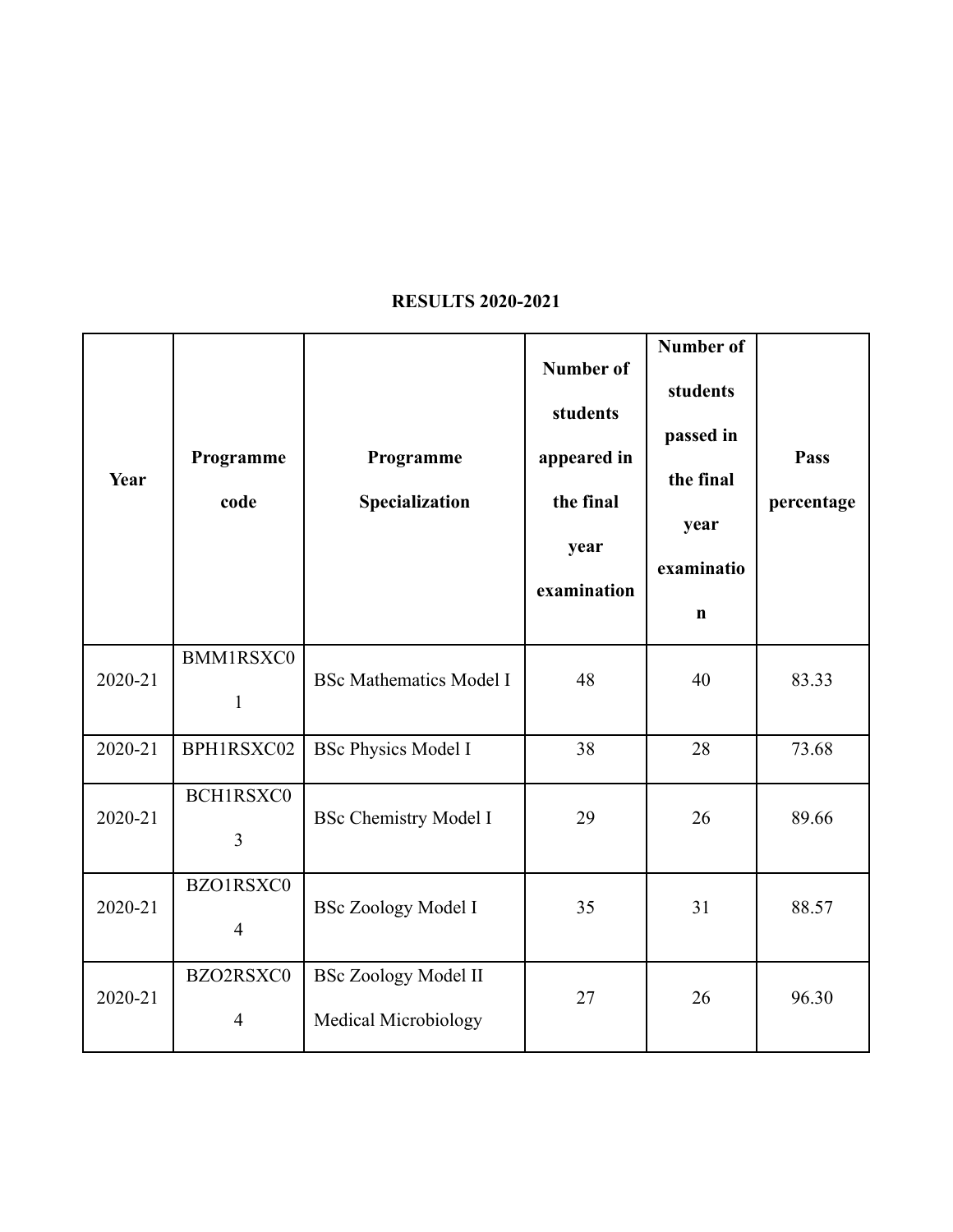| 2020-21 | BBO1RSXC0<br>6            | <b>BSc Botany Model I</b>                                                          | 35 | 29             | 82.86  |
|---------|---------------------------|------------------------------------------------------------------------------------|----|----------------|--------|
| 2020-21 | BCO1RSXC0<br>$\tau$       | <b>BCom Model I Finance</b><br>and Taxation                                        | 48 | 45             | 93.75  |
| 2020-21 | BEC1RSXC08                | <b>BA Economics Model I</b>                                                        | 50 | 29             | 58.00  |
| 2020-21 | BEN1RSXC0<br>9            | BA English Language and<br>Literatute Model I                                      | 44 | 36             | 81.82  |
| 2020-21 | BCE2SSXC10                | <b>BA English Literature and</b><br><b>Communication Studies</b><br>Model III (SF) | 30 | 30             | 100.00 |
| 2020-21 | BML1RSXC1<br>$\mathbf{1}$ | <b>BA Malayalam Language</b><br>and Literature Model I                             | 49 | 35             | 71.43  |
| 2020-21 | BCO1SSXC12                | <b>BCom Model I Finance</b><br>and Taxation (SF)                                   | 49 | 43             | 87.76  |
| 2020-21 | BCA1SSXC13                | <b>BCom Model I Computer</b><br>Application (SF)                                   | 46 | 22             | 47.83  |
| 2020-21 | BTT1SSXC14                | <b>BCom Model I Travel</b><br>&Tourism (SF)                                        | 30 | 18             | 60.00  |
| 2020-21 | MPHRSXC02                 | <b>MSc Physics</b>                                                                 | 14 | $\overline{7}$ | 50.00  |
| 2020-21 | MMBRSXC05                 | MSc Microbiology (SF)                                                              | 17 | 11             | 64.71  |
| 2020-21 | MCORSXC07                 | <b>MCom Finance</b>                                                                | 19 | 5              | 26.32  |
| 2020-21 | MENRSXC09                 | <b>MA</b> English                                                                  | 18 | 5              | 27.78  |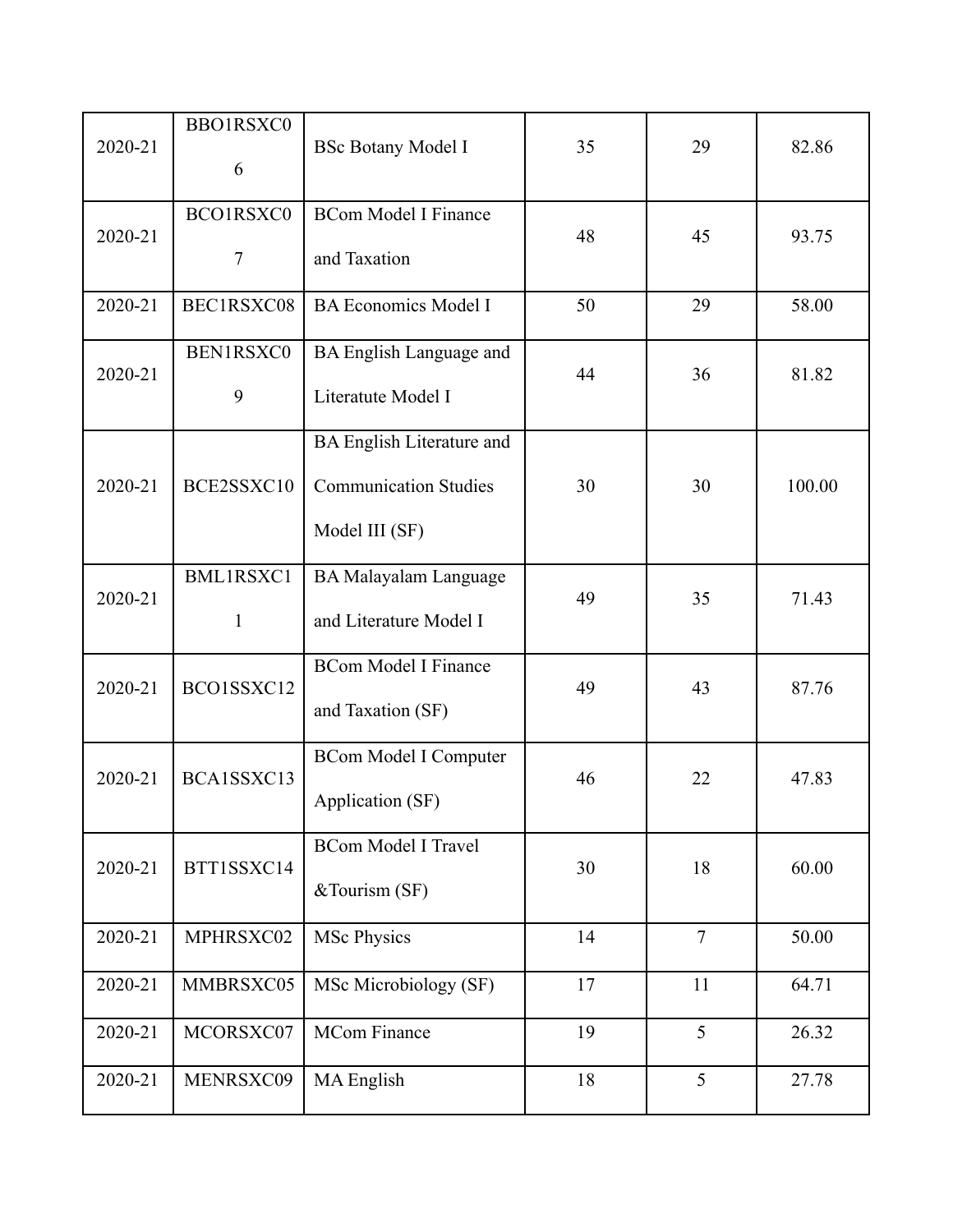| 2020-21 |  | MMLRSXC11   MA Malayalam         | 13  |     | 84.62 |
|---------|--|----------------------------------|-----|-----|-------|
| 2020-21 |  | MCOSSXC12   MCom Management (SF) | 16  |     | 6.25  |
| Total   |  |                                  | 558 | 438 | 78.49 |

### **NEW COURSES SANCTIONED**

| <b>COURSE</b>  | <b>TITLE</b>                                    |
|----------------|-------------------------------------------------|
| Integrated     | Integrated MSc Programme in Basic               |
| MSc (New       | Sciences-Chemistry                              |
| Gen Course)    |                                                 |
| B. Voc.        | Accounting and Taxation                         |
| (Affiliated to |                                                 |
| UGC-NSQF       |                                                 |
| and MGU)       |                                                 |
| B. Voc         | <b>Culinary Arts and Hospitality Management</b> |
| (Affiliated to |                                                 |
| UGC-NSQF       |                                                 |
| and MGU)       |                                                 |
| B. Voc         | Software Quality Assurance and Quality Control  |
| (Affiliated to |                                                 |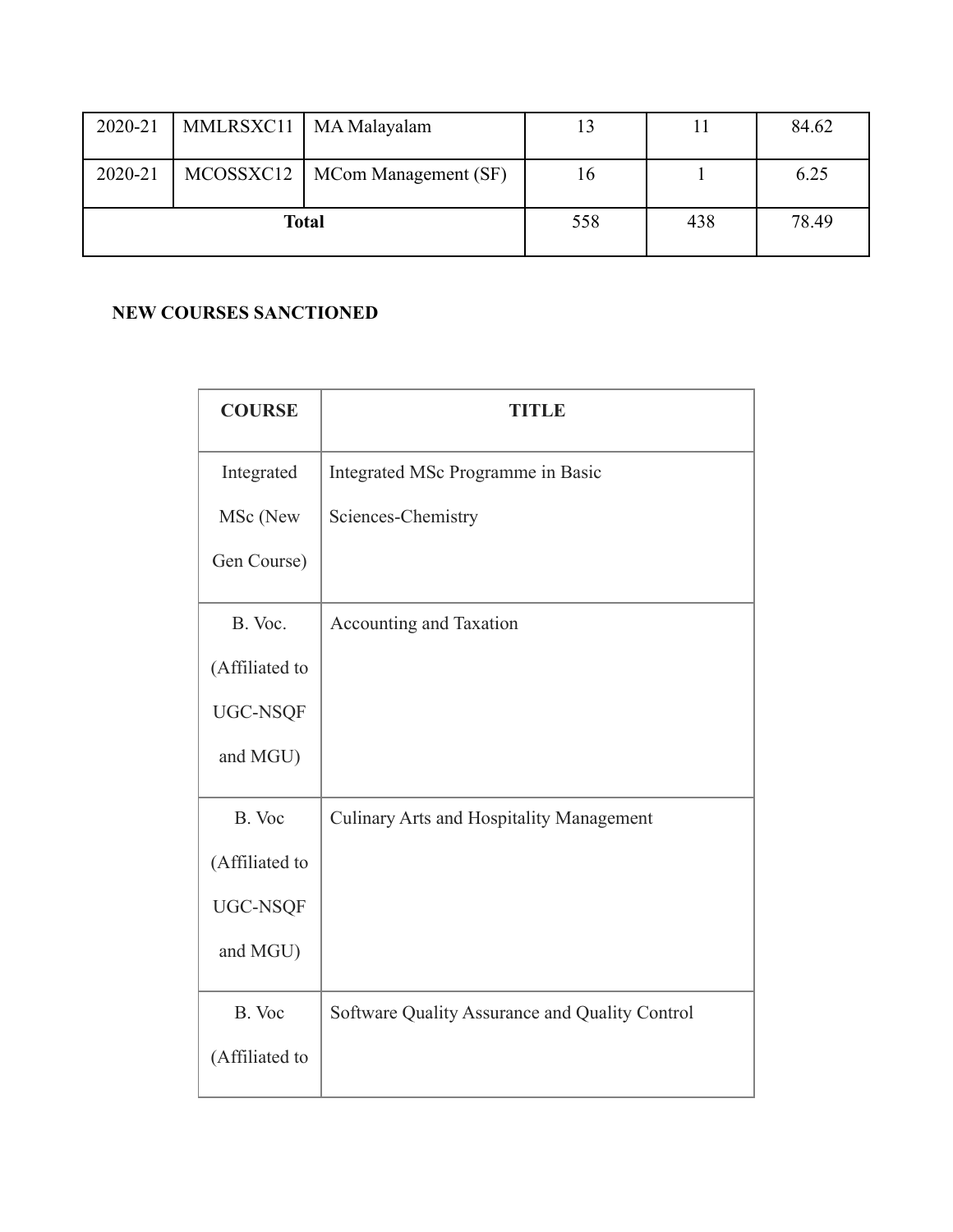| UGC-NSQF    |                                                                |
|-------------|----------------------------------------------------------------|
| and MGU)    |                                                                |
| Certificate | Beauty & Wellness/Cosmetology & Beauty Culture                 |
| Diploma     | Healthcare/Counseling Skills and Family Therapies              |
| M.VOC.      | IT/ITes/Data Science                                           |
| Degree      |                                                                |
| Diploma     | Media<br>Entertainment/Dubbing<br>$\&$<br>Audio<br>and         |
|             | Production                                                     |
| Diploma     | Apparel/Fashion Technology                                     |
| Certificate | IT/ITes/Graphic Designing                                      |
| Certificate | Management and Entrepreneurship/Soft Skills<br>and             |
|             | Professional Enhancement                                       |
| M.VOC.      | IT/ITes/Mobile Phone Application Development                   |
| Degree      |                                                                |
| Certificate | Sciences/Microbiological<br><b>Skill</b><br>Life<br>Laboratory |
|             | Development                                                    |
| Certificate | IT/ITes/Robotics And Embedded Systems                          |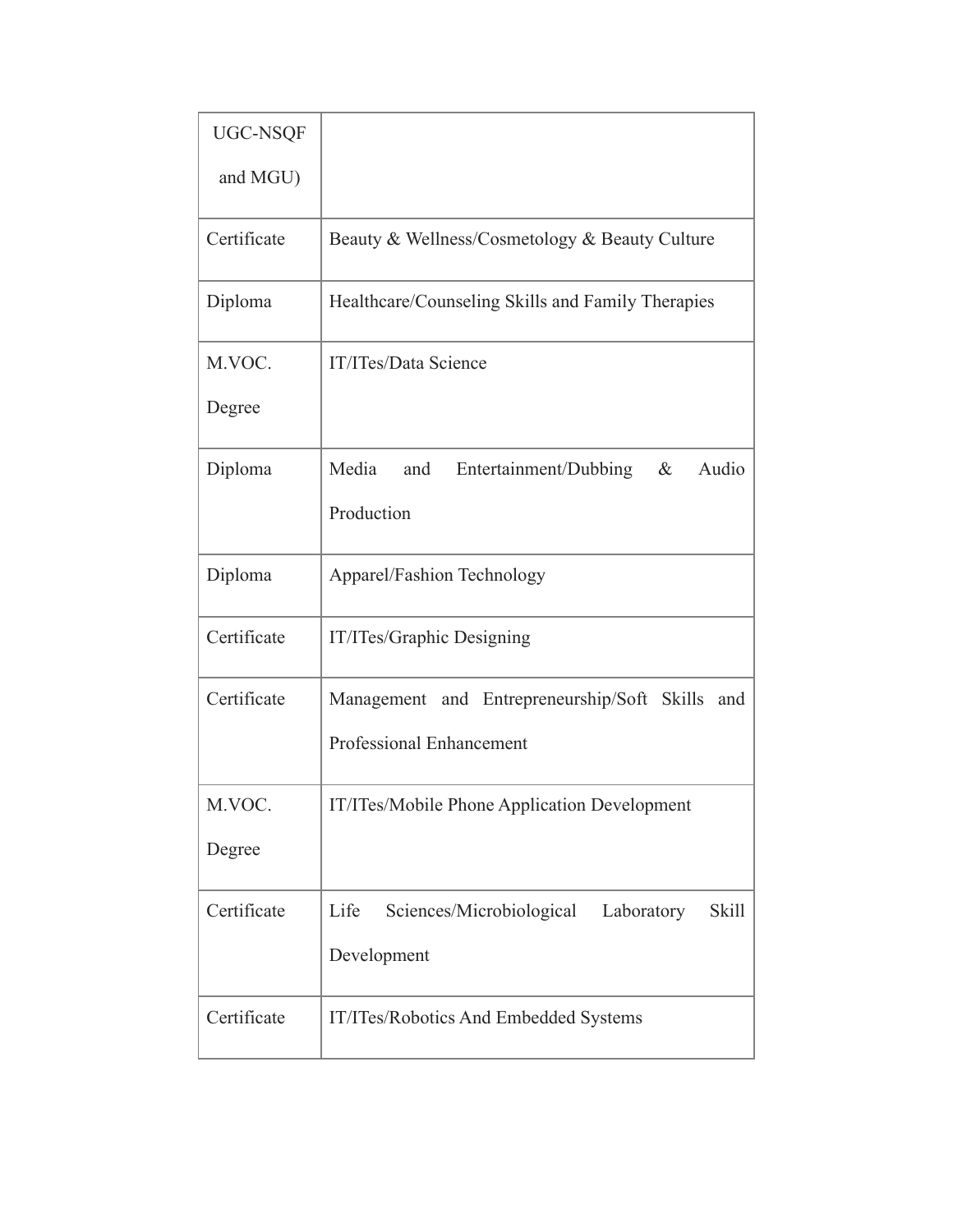| Certificate | Agriculture/Ornamental Horticulture<br>and<br>Organic |
|-------------|-------------------------------------------------------|
|             | Farming                                               |
| Certificate | Green Jobs/Rural Management                           |
| M.VOC.      | Banking & Financial Service/Accounting and Taxation   |
| Degree      |                                                       |

### **SCHOLARSHIPS**

# **Government Scholarships and Freeships**

| <b>Name of the Scheme</b>   | <b>No. of Students Benefitted</b> | <b>Amount</b> |
|-----------------------------|-----------------------------------|---------------|
| Education<br>Higher         | 8                                 | 96000         |
| Scholarship                 |                                   |               |
| Girl<br>Muslim<br>Child     | 26                                | 104000        |
| Scholarship                 |                                   |               |
|                             |                                   |               |
|                             |                                   |               |
| Prof. Joseph Mundassery     | $\mathbf{1}$                      | 10000         |
| State Merit Scholarship     | $\mathbf{1}$                      | 1250          |
|                             |                                   |               |
|                             |                                   |               |
| Jubilee<br>Merit<br>Suvarna | 8                                 | 80000         |
| Scholarship                 |                                   |               |
|                             |                                   |               |
|                             |                                   |               |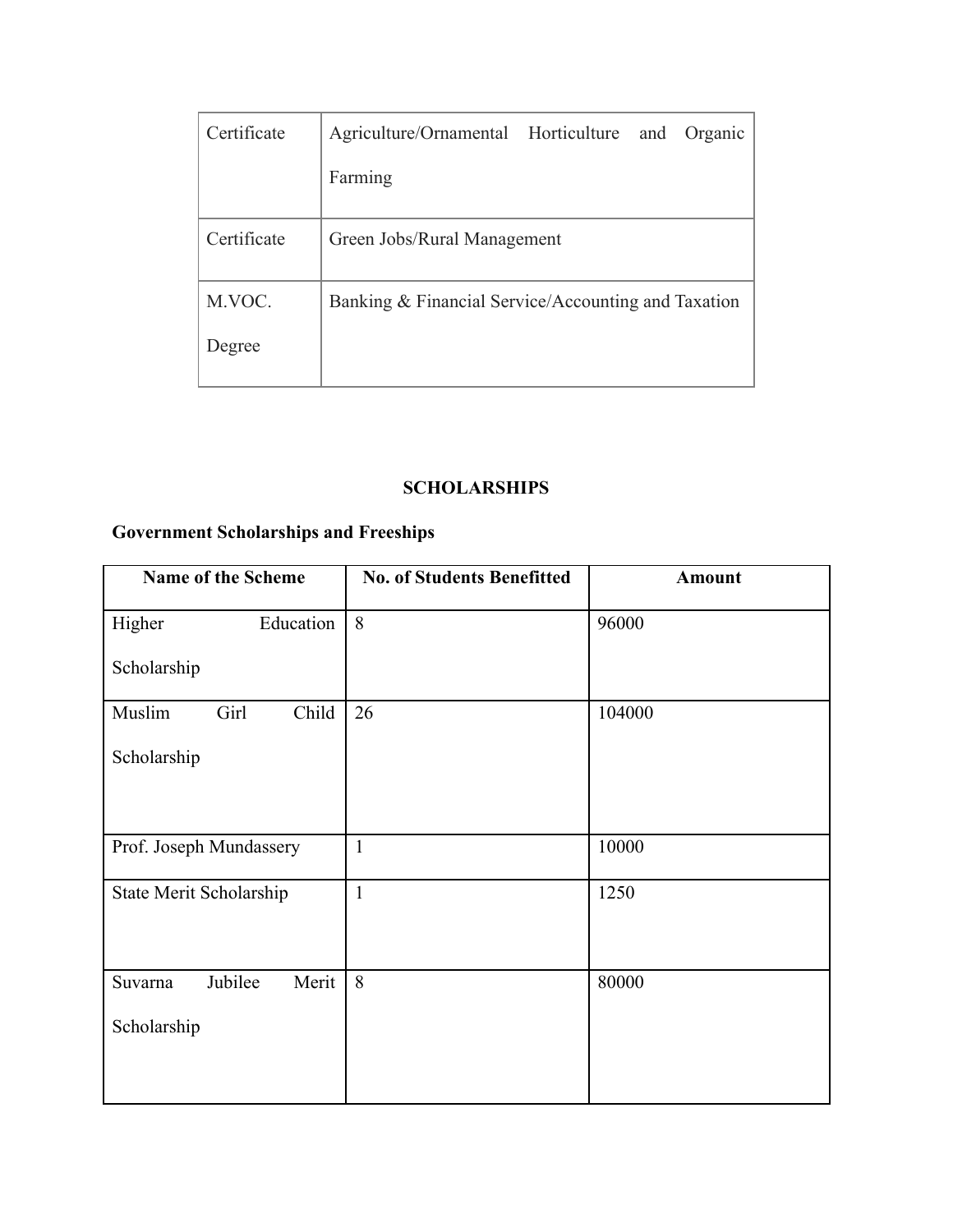| Post Metric scholarship      | 108          | 432000  |
|------------------------------|--------------|---------|
| Central Sector Scholarship   | 21           | 210000  |
| Aspire Scholarship           | $\mathbf{1}$ | 16000   |
| Freeship to SC students      | 192          | 1129275 |
| Freeship to STstudents       | 24           | 84555   |
| Freeship to OBC students     | 263          | 941550  |
| Freeship to General Category | 57           | 211195  |
| Freeship to OEC students     | 69           | 615820  |
| <b>TOTAL</b>                 | 779          | 3931645 |

# **Scholarships by the Institution and Non- Governmental Agencies**

| <b>Name of the Scheme</b>   | <b>No. of Students Benefitted</b> | <b>Amount</b> |
|-----------------------------|-----------------------------------|---------------|
| Endowment Prizes instituted | 84                                | 60365         |
| by Teachers and Departments |                                   |               |
| Prizes by PTA for Rank   32 |                                   | 29500         |
| Holders                     |                                   |               |
| <b>TOTAL</b>                | 116                               | 89865         |

# **INTERNAL QUALTY ASSURANCE CELL (IQAC)**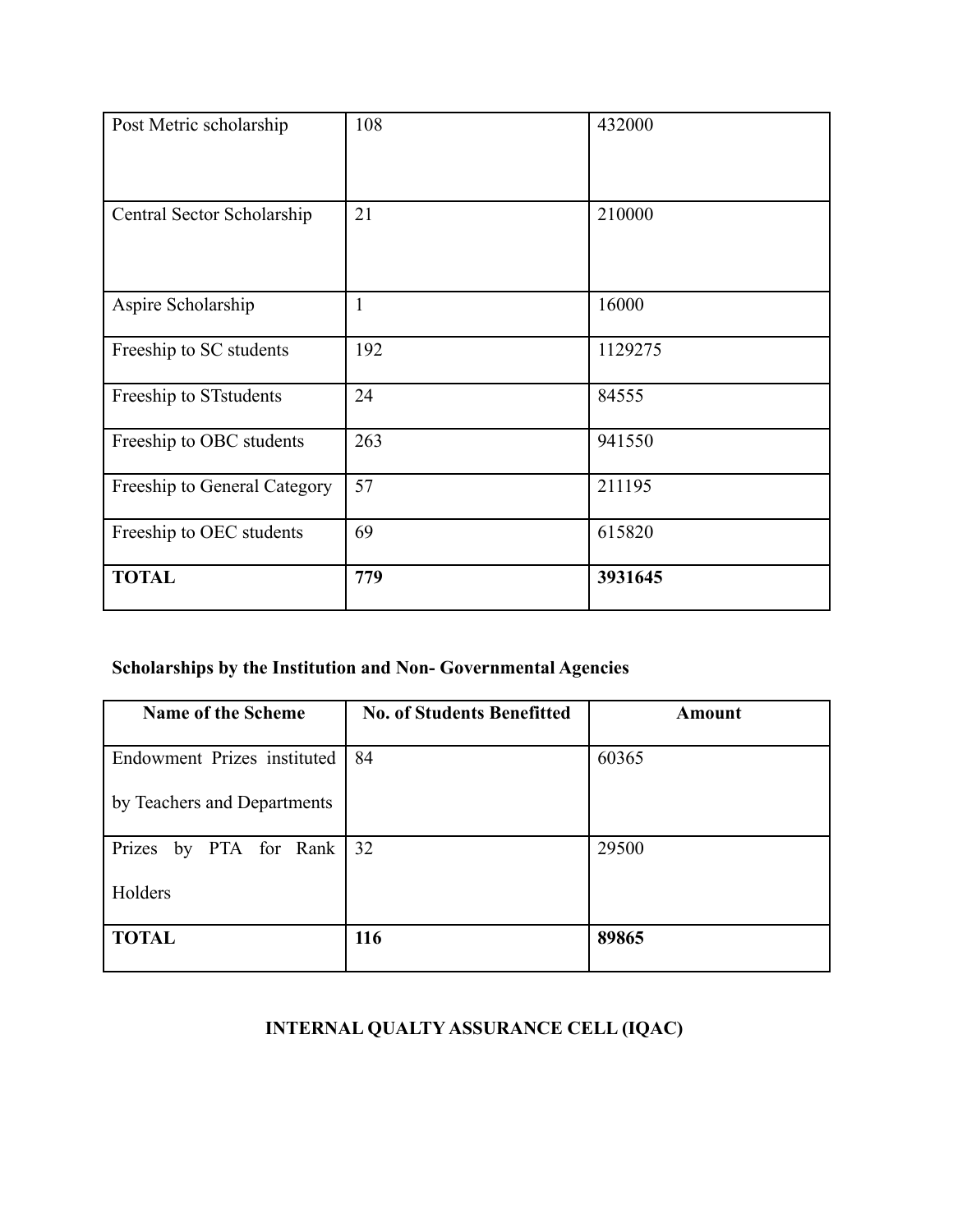Regular Meetings were convened in the year to plan and execute quality measures ensuring incremental development of the institution.

Result analysis for the year 2019-20 was done and submitted to the governing body of the college and prepared Special Timetable to conduct online sessions during the Pandemic lock down

IQAC organized campaigns, several webinars and training programmes for Teachers, Non-teaching staff members and students which include:-

- Two campaigns titled "Lockdown Redesigns" and "Share the Care" for all stakeholders.
- National Webinar for students on 'Navigating Community through Emergencies Leadership and Volunteering' by Dr. Jijo P Ulahannnan, Assistant Professor, Govt. College, Kasargode.
- National Webinar for faculty on 'Gamification Tools in Teaching' by Dr. K Thiyagu, Assistant Professor, Central University of Kerala.
- International webinar for faculty on 'Contactless Teaching and Learning Pedagogy' by Dr. Kandappan Balasubramanian, Associate Professor, Taylor's University, Malaysia.
- One week Faculty Development Programme 'Dteach' from  $27<sup>th</sup>$  July to  $2<sup>nd</sup>$  August 2020
- One week training programme for the Administrative staff members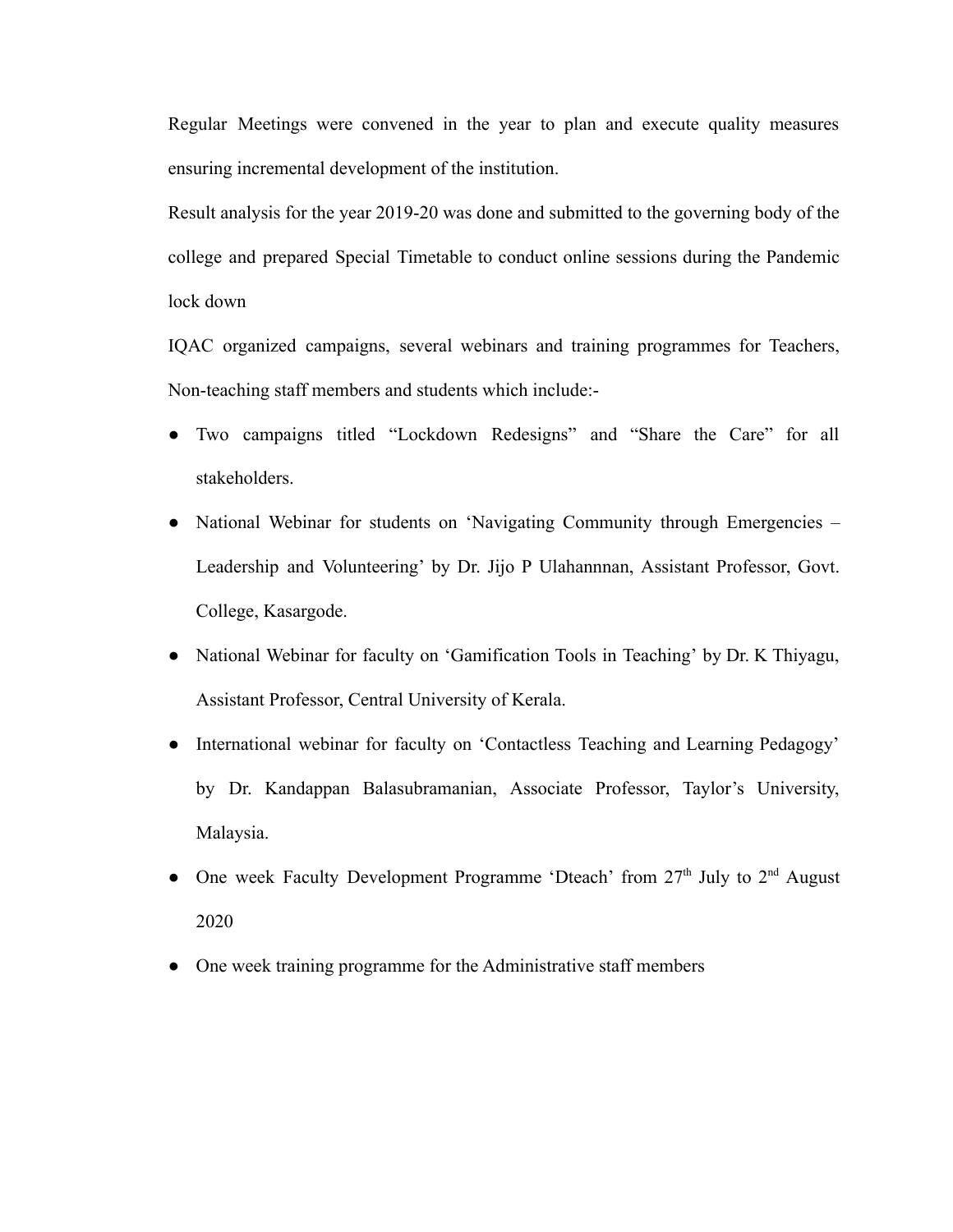- National Webinar for teachers on 'Online Teaching A New Approach' on 31-7-2020. Honourable Vice Chancellor of Mahatma Gandhi University was the resource person. It was attended by around 249 teachers
- State Level Webinar on 'National Education Policy and Higher Education in Kerala' on 11-8-2020. Dr. Rajan Varughese, Member Secretary, Kerala State Higher Education Council was the resource person.
- A stress management program 'Beat your Virtual/Real Stress' for the teachers on 13-8-2020. Dr. Sr. Ruby (CTC) was the resource person for the program
- Webinar on 'Research Ethics and Integrity' in association with the Research Promotion Council and Department of Physics. Dr. Jasimudeen, Librarian, St. Stephen's College, Uzhavoor was the resource person.
- Know Codex  $-$  A session for attuning non-teaching staff to Code of Conduct was conducted on 14-1-2021. Dr. P.V. Joseph, Associate Professor (Retd), Maharaja's College was the resource person for the session.
- Webinar for final year degree students on the topic 'Ace the Interview' by Mr. Sanesh Varghese, Entrepreneur and Trainer on 17-12-2020.
- It also organized Academic Week from  $11<sup>th</sup>$  to  $15<sup>th</sup>$  January 2021. The theme for the year was *Health and Habitat*. Various academic events conducted were: ORACLE-Interdisciplinary Talks on topic related to *Health and Habitat* by Eminent Personalities/Scientists, INTERACT-Interdepartmental Student Exchange Program, Interdepartmental Quiz Competition, 5 day Faculty development Programme titled EXPERTEASE.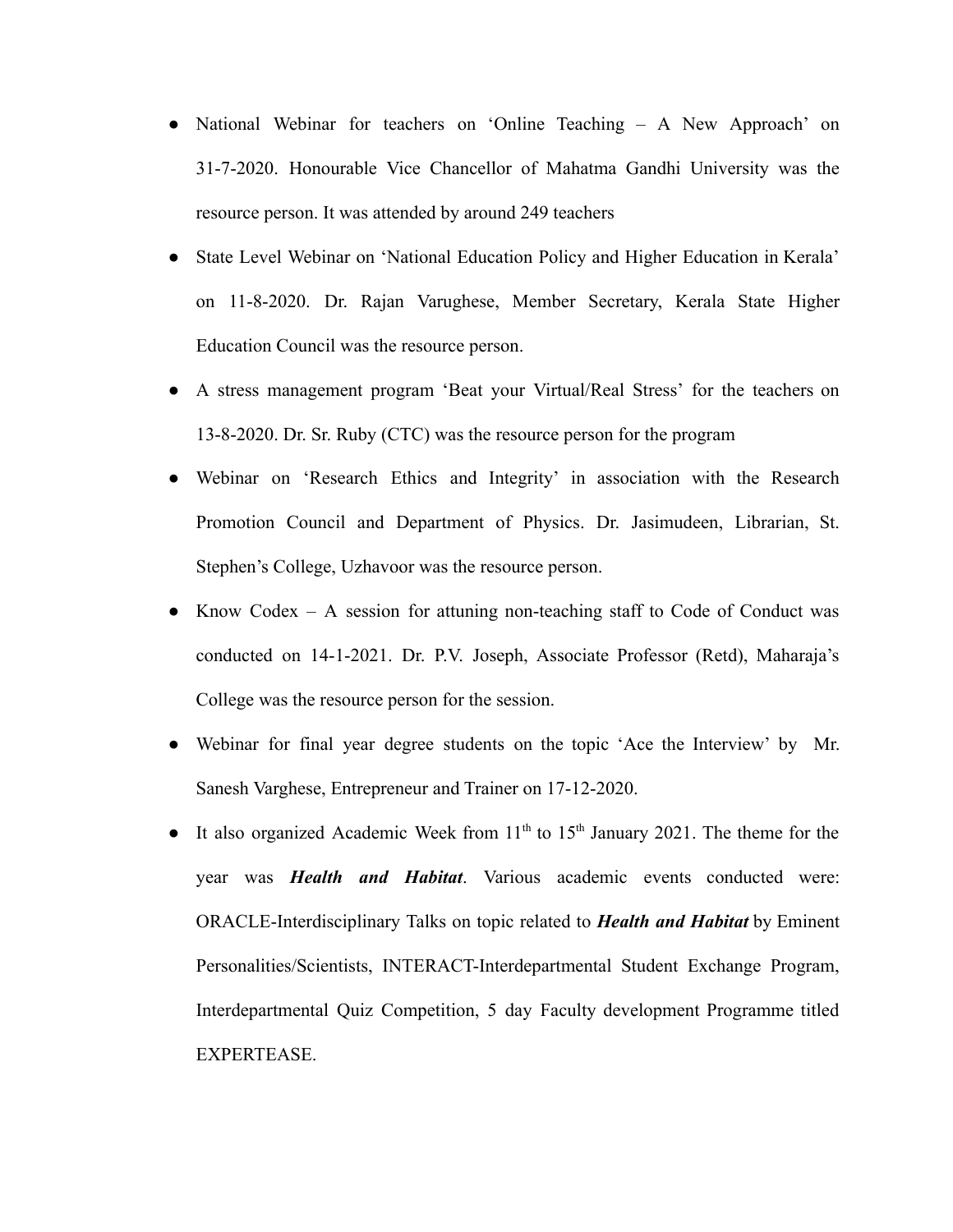- Feedback on Curriculum was taken from Students, teachers, Employers and Alumni. The Feedback was analysed and necessary actions were taken
- Students' Feedback about Teacher, Department and Institution was taken which helped to analyse and recognise the areas that need attention and improvement.
- Student Satisfaction Survey was conducted to analyse the range of satisfaction of the students in terms of academic and non-academic endeavours of the institution.
- Under the auspices of IOAC, Green Audit of the Institution was conducted in two levels. The Internal Audit was conducted by the department of Botany. The External Audit of the institution was done by Advanced Centre of Environmental Studies and Sustainable Development, Mahatma Gandhi University, Kottayam.

IQAC Student wing was formed and an orientation class was organized for them.

AQAR 2019-20 was prepared by IQAC

IQAC submitted data to the India Today Group's Best Colleges 2021 Survey in three different streams-Arts, Science and Commerce

Entrepreneur's week organized from  $22<sup>nd</sup> - 26<sup>th</sup>$  February was inaugurated by Smt. Sheela Kochouseph. This was followed by Workshop, Group Discussion and Expo N Fair.

Collection and analysis of feedback from all stakeholders on curriculum and quality-related institutional processes were done.

#### **RASHTRIYA UCHTHAR SHIKSHA ABHIYAN (RUSA)**

• The institution received a sanction for 2 Crore Fund from RUSA under the scheme Infrastructure grants to Higher Education Institution.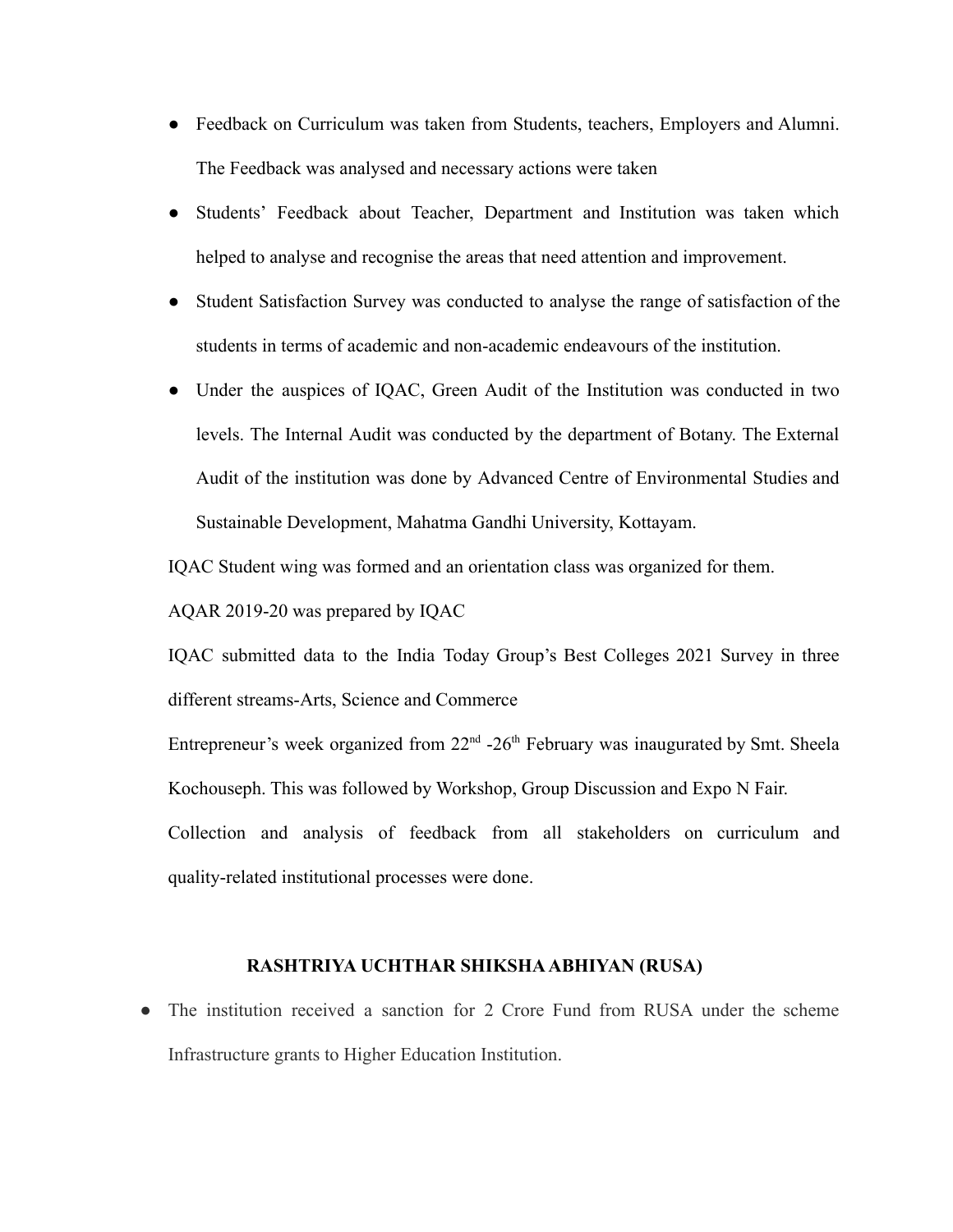- Construction of the Academic Block started in November2020 and the work is progressing.
- The Foundation of the Academic Block was laid by Rev. Sr. Charles CTC (Provincial Superior and Former Principal, St. Xavier's College for Women Aluva).
- Renovation works of College Auditorium and Non- teaching Staff Room is completed.
- Renovation works of the Guest Room and Toilet Complex are progressing. The institution received 50% of the total fund from the State Government.

### **DAY OBSERVANCES**

The different departments and cells of the college observed days of national and international significance with competitions, talks and other programmes.

| <b>DAYS OBSERVED</b>                  | <b>EVENTS ORGANISED</b>                 |
|---------------------------------------|-----------------------------------------|
| <b>WORLD ENVIRONMENT DAY</b>          | Theme "Reimagine, Recreate, Restore,"   |
|                                       | conducted interdepartmental essay       |
|                                       | competition, prepared videos on climate |
|                                       | change, ventured cleaning drive and     |
|                                       | conducted online quiz competition.      |
|                                       |                                         |
| <b>INTERNATIONAL YOGA DAY</b>         | Organised "Yoga for well-being"         |
| <b>VAYANADINAM</b>                    | Observed reading week                   |
| <b>INTERNATIONAL DAY AGAINST DRUG</b> |                                         |
| <b>ABUSE</b>                          |                                         |
| <b>KARGIL VIJAY DIWAS</b>             |                                         |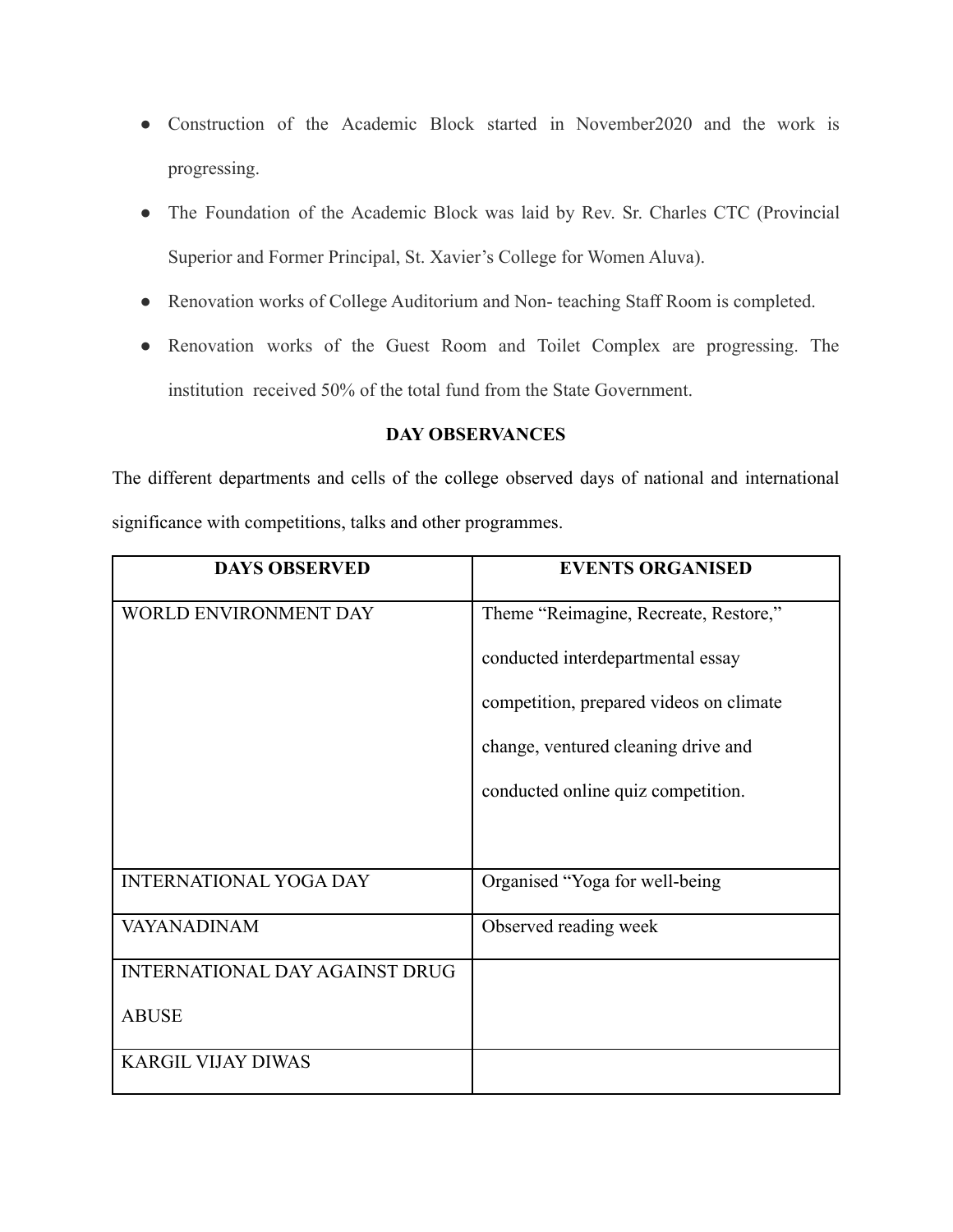| WORLD YOUTH SKILL DAY              | Strengthening Youth skills for employment    |
|------------------------------------|----------------------------------------------|
|                                    | and entrepreneurship                         |
| HIROSHIMA- NAGASAKI DAY            | Conducted a National quiz competition        |
| INDEPENDENCE DAY/ PUNARJANI2K20    | Organised competitions-stamp                 |
|                                    | designing, poster designing, Essay writing   |
|                                    | competition, Make an inspirational quote,    |
|                                    | patriotic song, photography, video           |
|                                    | presentation, PowerPoint presentation and    |
|                                    | National Level quiz                          |
| <b>International Peace Day</b>     | Organised competitions-Drawing, Poster       |
|                                    | making, Slogan making                        |
| INTERNATIONAL NON VIOLENCE DAY/    | Ventured cleaning drive at Fort Cochin and   |
| <b>GANDHI JAYANTI</b>              | own houses; organised webinar on the 'Role   |
|                                    | of Youth in obtaining Atmanirbhar Bharath in |
|                                    | Energy'                                      |
| <b>GLOBAL HANDWASHING DAY</b>      | Ventured- "Our Future is at Our Hand - Let's |
|                                    | move forward together                        |
| RASHTRIYA EKTA DIWAS               | Commemorated Sardar Patel's ideals           |
| <b>NCC DAY</b>                     |                                              |
| <b>CONSTITUTION DAY/ SAMVIDHAN</b> | Prepared an awareness video, conducted       |
| <b>DIWAS</b>                       | seminar on the Philosophy of Indian          |
|                                    | Constitution, took Constitution Day          |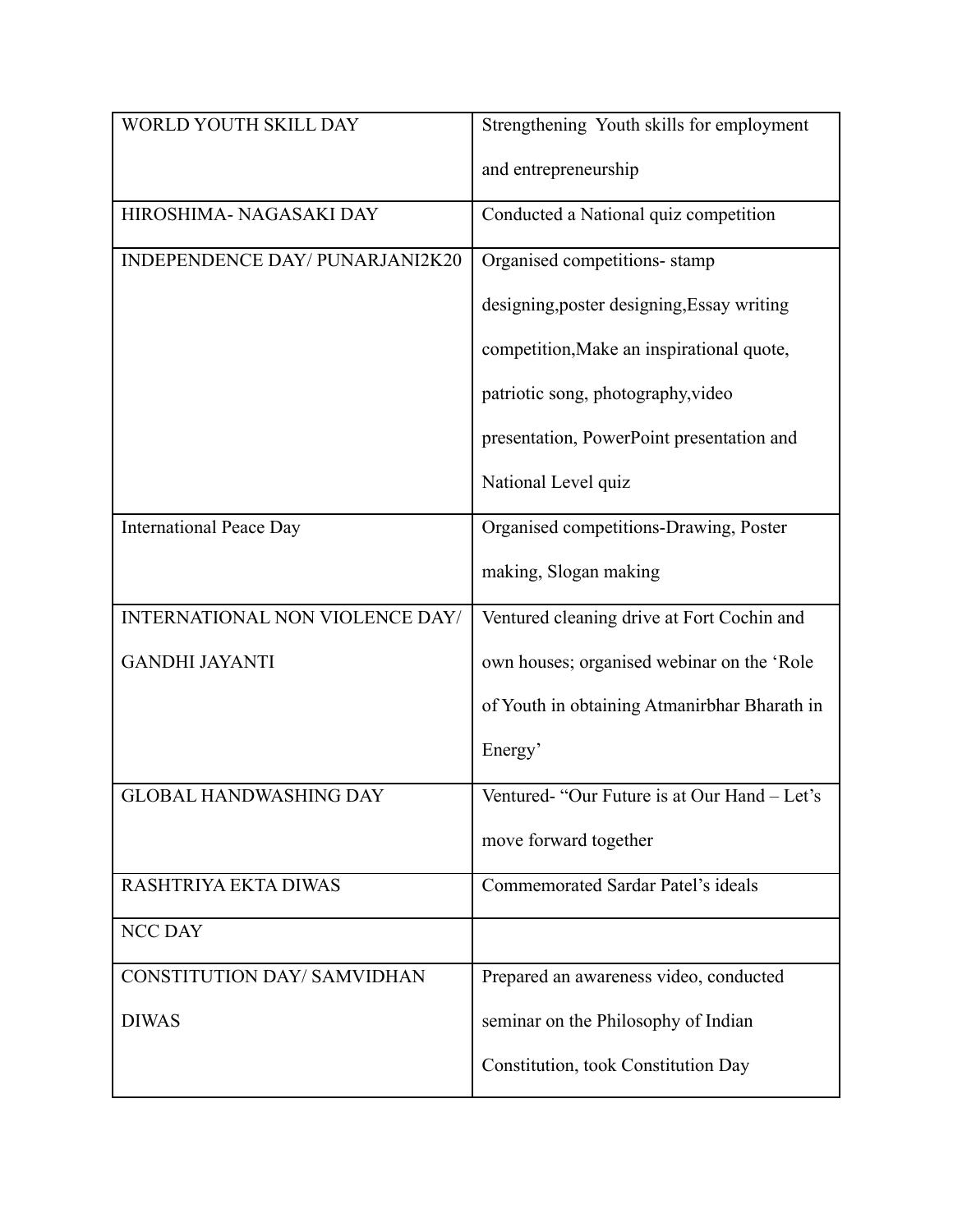|                          | Pledge, read preamble and received online     |
|--------------------------|-----------------------------------------------|
|                          | certificates through mygov.in                 |
|                          |                                               |
| HUMAN RIGHTS DAY         | Prepared awareness video; screened            |
|                          | documentary film, "Story of Human Rights      |
| <b>CHILDREN'S DAY</b>    | Recharged mobile data of students from other  |
|                          | institutions for study purposes               |
| National Mathematics Day | Organised seminar                             |
| <b>VIJAY DIWAS</b>       | Prepared posters and video                    |
| NATIONAL YOUTH DAY       | Theme- "Enlight," organised Skit, Tableau,    |
|                          | Pen a Poem, Book review, video of creativity, |
|                          | Thematic song, Thematic Dance, competition    |
|                          | on paper presentation and Vlogging            |
|                          |                                               |
| <b>ARMY DAY</b>          | Prepared videos and took flag day pledge      |
| <b>WOMEN'S DAY</b>       | Performed Street Play and Flash Mob;          |
|                          | distributed Eco-friendly sanitary             |
|                          | Napkins; honoured menial staff, conducted     |
|                          | Women's Day Rally                             |
| <b>REPUBLIC DAY</b>      | Prepared e-magazine, "Covidum                 |
|                          | Shasthravum"                                  |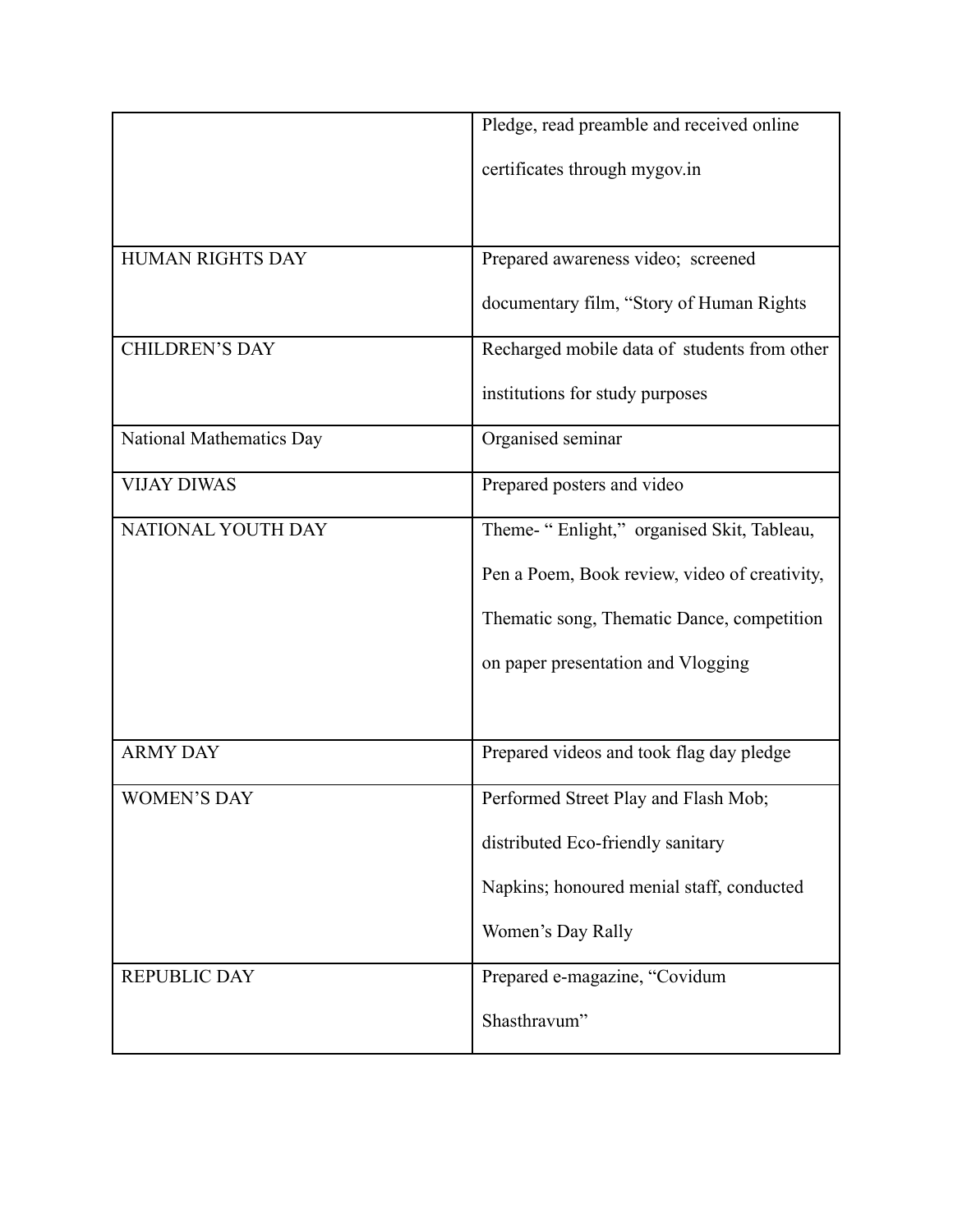| l earth day | Awareness on global climate change |
|-------------|------------------------------------|
|             | and environmental literacy         |

# **STUDENT SUPPORT SERVICES (Academic)**

# **COLLEGE LIBRARY**

- Library completed all the essential works for RFID.
- A National Webinar "Troves for Tomorrow: Perspectives and Initiatives" was conducted on 25.07.2020.
- The online Library Week Celebration for the academic year 2020-21 was held from  $12<sup>th</sup>$  16<sup>th</sup> October 2020.
	- $\circ$  Inauguration Dr. Sunil P Elayidom
	- Book release "Milon Franzinte Puthiya Kavithakal'' written by Dr. Milon Franz, Associate Professor, Dept.of English
	- Resource Persons
		- Dr. N Renuka, Author & Asst. Professor NSS College Cherthala
		- Dr. Anu Pappachan, Asst. Professor, Vimala college Thrissur
		- Sreedev Namboodiri, Asst.Prof. Chinmaya College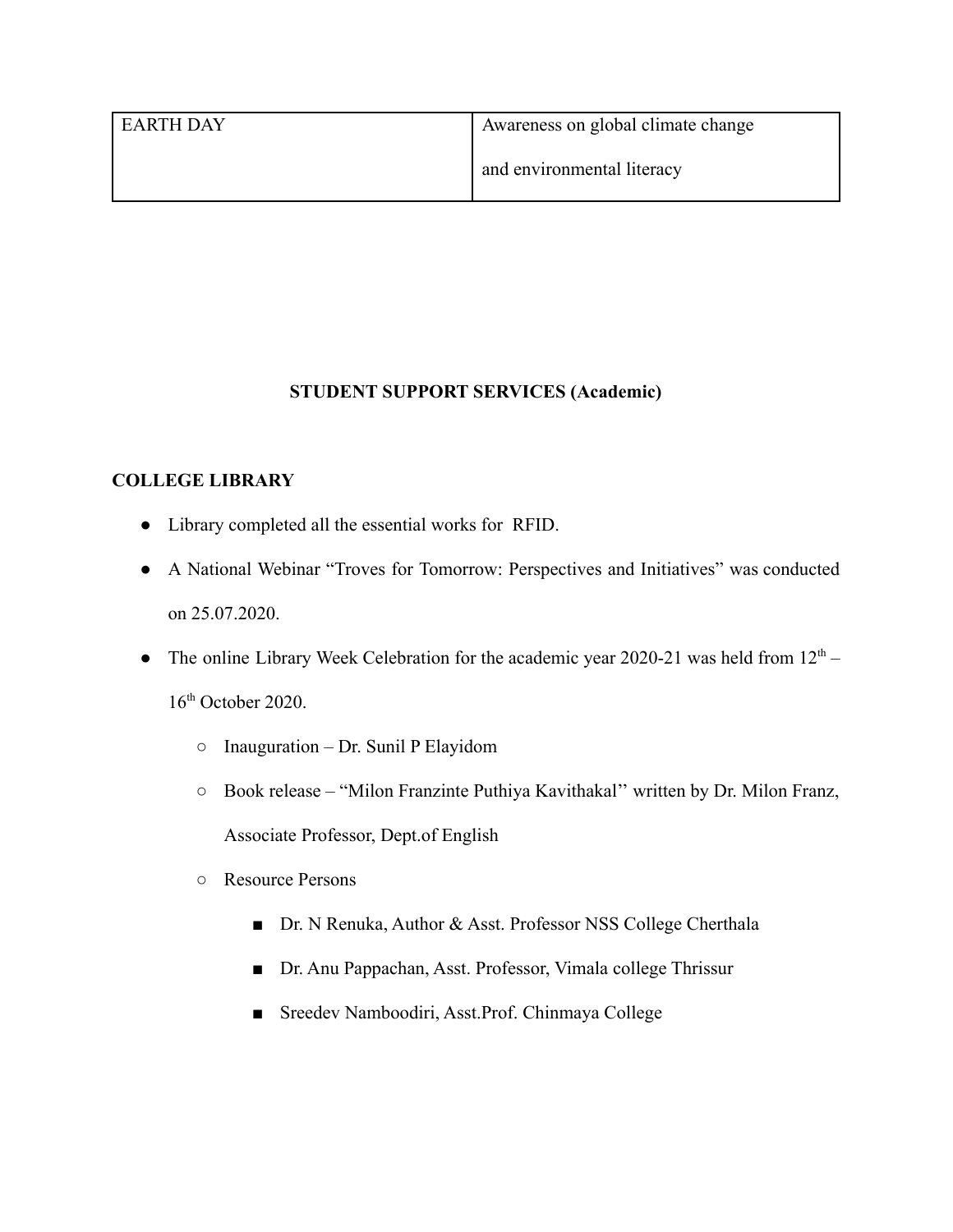- Dr. Surendran Cherukodan, Asst. Librarian CUSAT, Dr. Jyothimol P. Associate Professor, Baselious College
- Dr. Aparna S. Asst. Professor NSS College Karamana
- As part of the celebration various inter-collegiate competitions were conducted.

### **MOODLE**

College makes use of Moodle as its Learning Platform.

- Asynchronous hours were engaged via Moodle platform during the lockdown period and both teachers and students used Moodle for the exchange of notes, study materials and assignments.
- Smooth conduct of online exams were possible via Moodle during the lockdown period.

## **COURSERA FOR CAMPUS**

Coursera is an education platform that partners with top universities and organizations worldwide, to offer MOOC courses online.

- Our College collaborated in the 'Coursera For Campus' program launched during the lockdown period globally by Coursera.
- Under the 'Coursera Campus @ SXC: Each One Learn One Online Course' initiative, about 500 courses were completed by both our teachers and students and 360 Learners have completed at least one course from Coursera.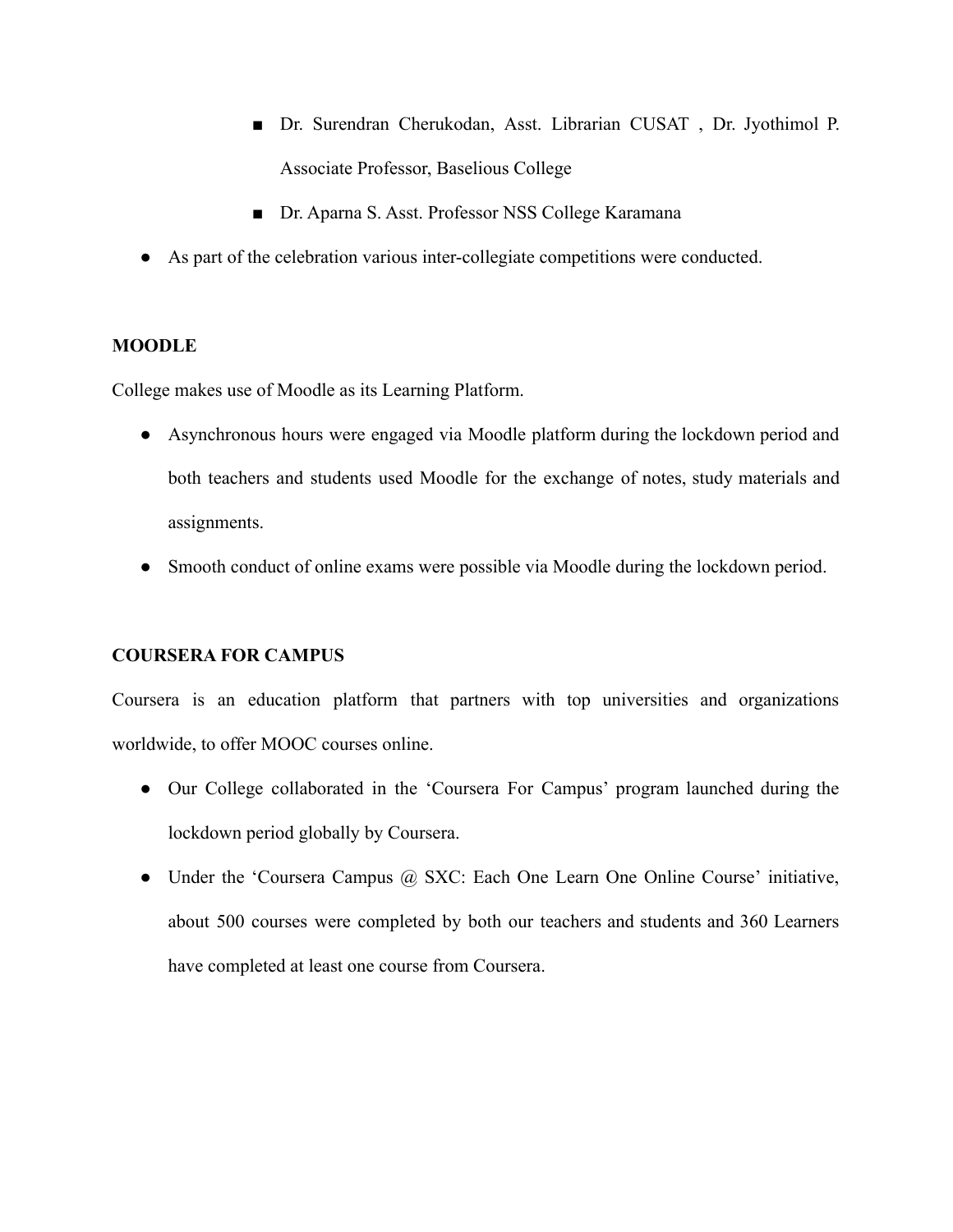- Ms. Rameeza Latheef, Student of Communicative English completed 123 courses , the highest number among students and Dr. Cicily Pearly Alex, Associate Professor of Department of Physical Education completed 45, the highest number among teachers.
- Departments of Communicative English and Zoology Model II gave the top performance by completing the maximum number of courses in 'Coursera For Campus' program.

#### **RESEARCH PROMOTION COUNCIL**

- Research Promotion Council in association with the Department of Zoology and MANAV gave an online training to extract and collate information from published literature by Dr. Dhara Lakhkar, Domain Expert, Science Communication & Public Engagement MANAV at IISER, Pune on 15.08.2020.
- Research Promotion Council in association with the department of Commerce organized a webinar on Research Methodology in Social Sciences led by Prof. Dr. Gabriel Simon Thattil, Director, IQAC, Kerala University on 09.10.2020.
- A webinar on Research Ethics and Integrity was organized in association with the IQAC and Department of Physics on 10.11.2020. Dr. Jasimudeen, Librarian, St. Stephen's College, Uzhavoor was the resource person.
- Research Promotion Council, IEDC and Institution's Innovation Council conducted Webinar on Patent Procedures in India led by Shri: Bilal A. Nazeer, Research Officer, Inter University Centre for IPR studies, Cochin University of Science & Technology, on 02.03.2021.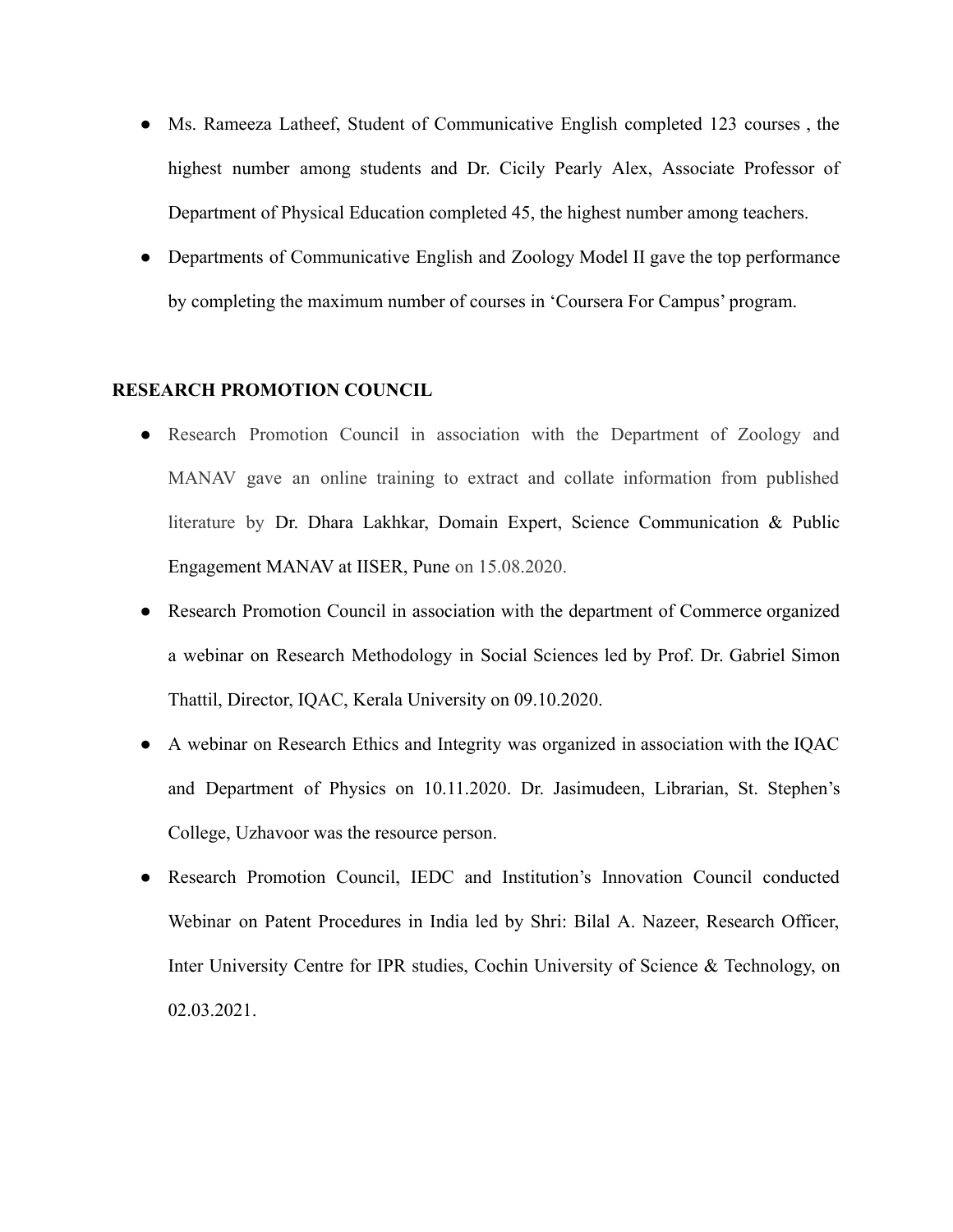- RPC, IEDC AND IIC also conducted on Introduction to Copyright by Dr. Vishnu Sankar P, Research Officer, Inter University Centre for IPR studies, Cochin University of Science & Technology, on 09.03.2021.
- The IIC, IEDC & RPC invited research report writing competition on Innovation from Faculty & students of the College.
- Vol (8) Issue (1) of Discourse Xaverian Research Journal, based on COVID-19 pandemic was published.

### **STUDENT SUPPORT SERVICES (Non-Academic)**

#### **COLLEGE STUDENTS' COUNCIL**

Due to the COVID19 pandemic, college union elections were not conducted this academic year. Retaining the previous year's union members, different activities were organised to revive the cultural talents of students.

- Corontime Up/down fest was conducted online on 19th  $21<sup>st</sup>$  May 2020. Five events were conducted including Sing O Corona, Dance to the Beat, Pen a Caption, Enact a Scene and Sketch a cartoon.
- Onam was celebrated online as Onapulari on  $28<sup>th</sup>$  and  $29<sup>th</sup>$  August 2021 with a number of competitions for students and teachers..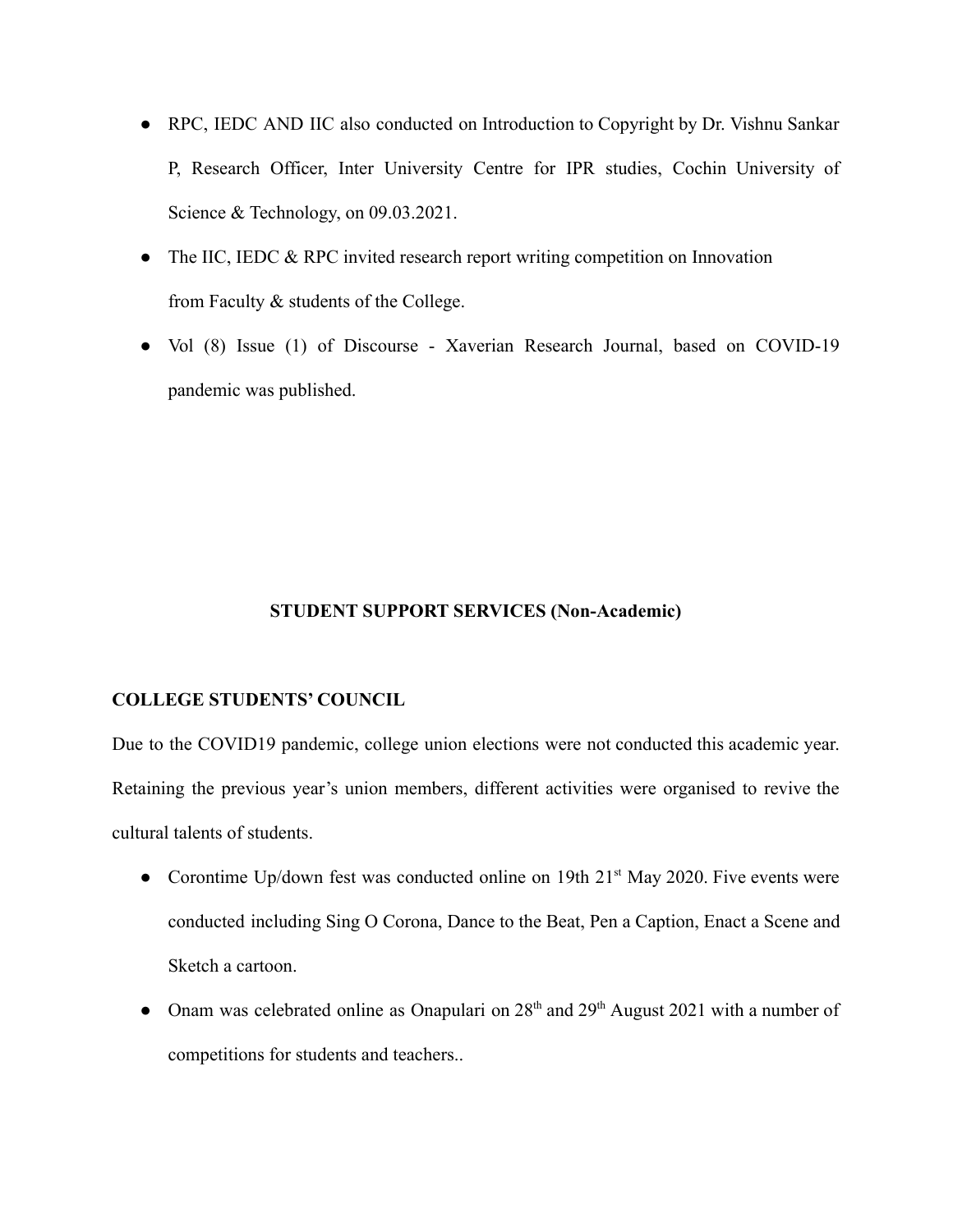- Students Council took the initiative to conduct online Teachers' day celebrations on  $5<sup>th</sup>$ September 2021.
- As part of National Postal Week(9 to  $15<sup>th</sup>$  October), Students Council conducted Postal Week celebrations.
- On 25<sup>th</sup> November 2021, International Day for the Elimination of Violence against Women, Students Council conducted a competition 'Voice In Solidarity'
- Christmas was celebrated online in December 'Xaverian Christmas Bash'- with competitions like chain carol, Christmas portrayal, etc and 2 events for faculty.
- On February 8<sup>th</sup>, Anu Jose of I MA English participated in Students Meet named 'YuvaKeralam NavaKeralam' Programme a talk with the Chief Minister conducted at MG University Campus, Kottayam.
- On March 8<sup>th</sup> Women's Day, Students Council conducted an online Women's Reel challenge on the Instagram page of our college and also conducted a short video competition for students.

### **NATIONAL SERVICE SCHEME**

- NSS conducted a survey to analyse the impact of covid pandemic situation on life of students.
- It launched a programme called "*kaikorkam karshika keralathinayi*".
- On 21st June 2020, NSS volunteers also took part in the online seminar programme "How yoga helps to fight against disease" and practiced yoga at home.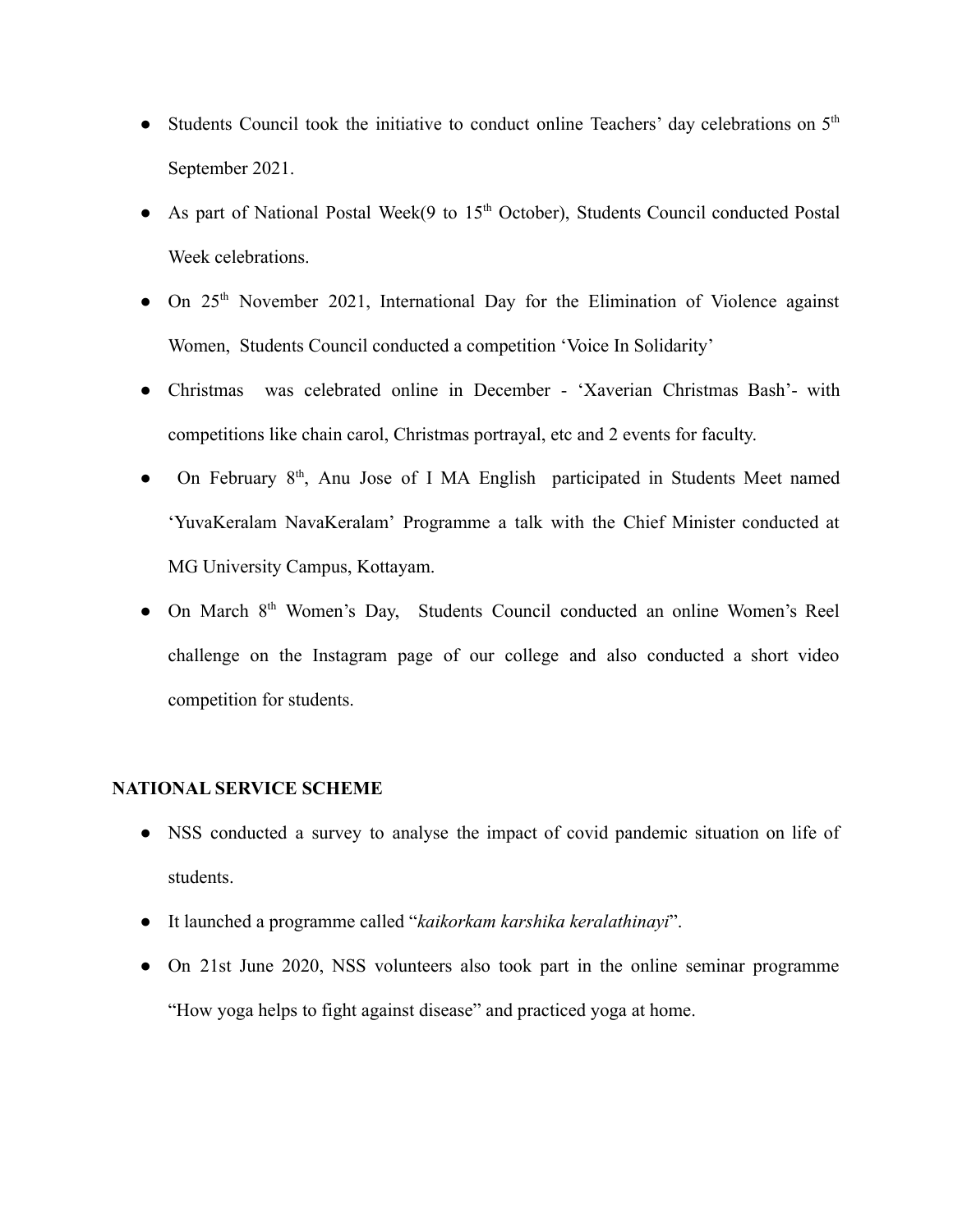- On 11th July, one day awareness class on COVID 19 was organised in association with the health department, by Dr. Savitha, DY DMO Ernakulam.
- 32 NSS volunteers participated in free online certified training program series "21st Century Skills" as part of World Youth Skill day( $15<sup>th</sup>$  July 2020) organised by UNV India in collaboration with AFS India.
- On 8th August 2020, as an initiative to protect nature, a campaign "air your voice against" EIA draft 2020" was announced.
- On 20th August 2020, NSS volunteers registered for Online Pre-Monsoon Training organised by Directorate of Samoohika Sannadhasena or Community Voluntary Corps, Government of Kerala.
- The NSS Unit organised a Five-day Capacity Building Workshop for students from 29 September to 3rd October 2020 for students.
- On Gandhi Jayanti, NSS volunteers participated in FIT INDIA PLOG RUN launched by Shri.Kiren Rijiju, Hon'ble Minister for Youth Affairs & Sports, Govt of India.
- On 3rd October 2020, NSS volunteers attended an online seminar on conservation of sacred groves and urban greenery organised by social forestry division Ernakulam, Kerala forest department as part of wild life week celebration.
- On 8<sup>th</sup> October 2020, NSS Volunteers and Programme Officers administered COVID Pledge at 1.00 PM as directed by the Ministry of Youth Affairs and Sports.
- On 17th October 2020, A one day awareness programme on environmental issues ``Keralathile maarunna paristhithiyum manushyavakasha prashnagalum" by Dr. Martin G D, SRA -CSIR CUSAT.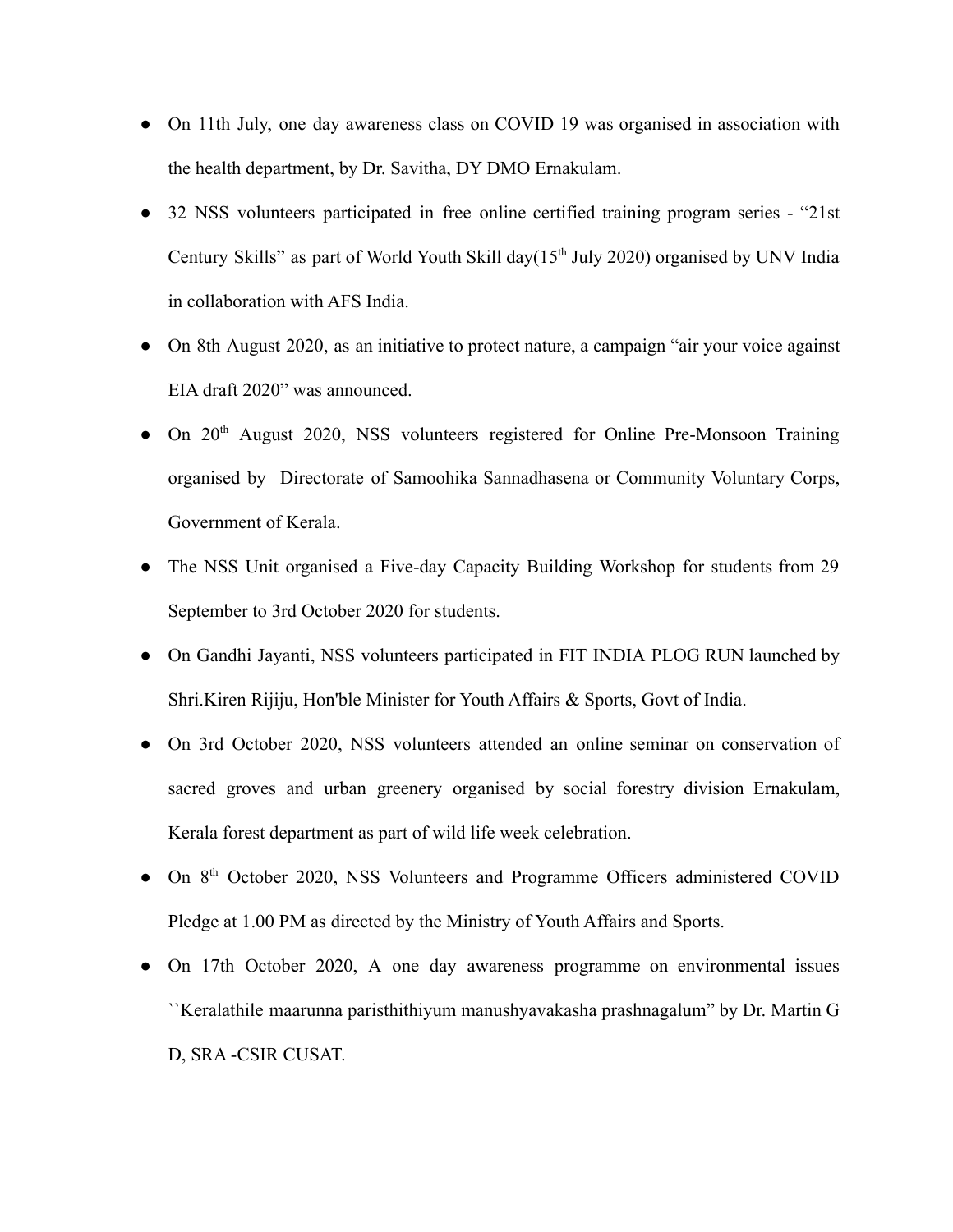- On the same day An awareness video presentation on National educational policy was done by NSS volunteers.
- In association with UBA, NSS volunteers Jismary Jose, Maria patric, Shruthy Sabu and Sneha Grace Antony took awareness classes on National educational policy for students and parents in adopted villages.
- On 21<sup>st</sup>-25<sup>th</sup> October 2020, NEP awareness week was observed On 26th October 2020, an online seminar on National Education policy by Limsheer Ali,Assistant professor, MES ponnani was organized.
- On 27th October 2020, NSS volunteers took an integrity pledge for citizens as part of observance of vigilance awareness week on theme vigilance India prosperous India (satark bharat samridh bharat) by ministry of youth affairs and sports, Government of India.
- On 11th November 2020, a talk on "Ignite the lights, enlight the ideas" by Dr.K.Sabukuttan, state programme officer was conducted as part of National education day.
- On 14th November, as part of children's day NSS, sponsored 10 children from other institutions by recharging their mobile data for one month for study purposes.
- On 26th November 2020, volunteers took the Constitution day pledge through mygov.in.
- On 1st December, World AIDS day, volunteers prepared posters, placards and videos through google meet.
- On 7th December 2020, NSS volunteers took "I support Armed forces flag day pledge" initiated by the Ministry of Defence as part of Armed forces day.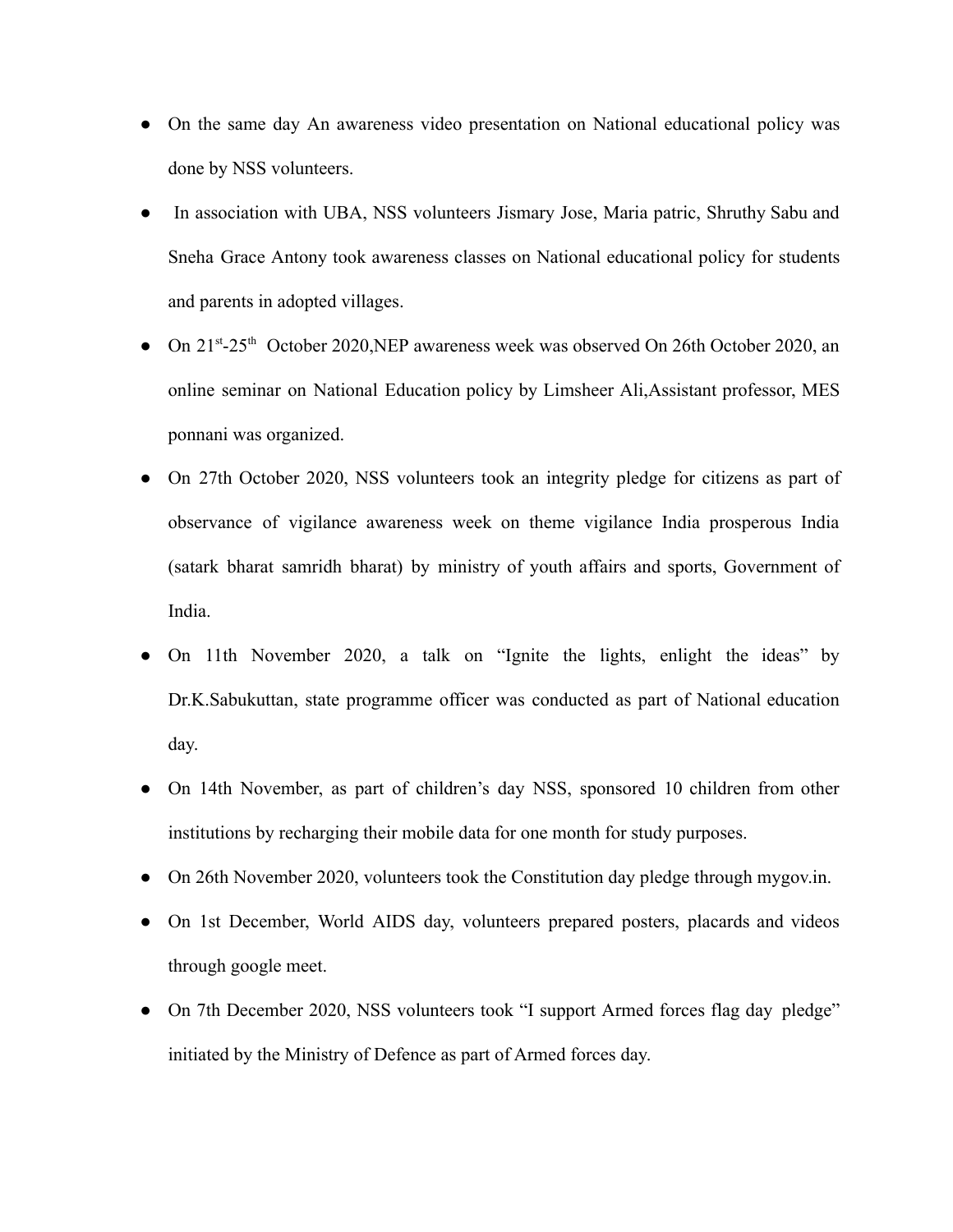- On 10th December, 5 NSS volunteers participated in Green Election campaign, Haritham a project initiated by Ernakulam collectorate as part of state panchayat election 2020.
- The NSS special camp " Thanal 2020" with the theme "Youth for prevention and mitigation of covid 19" was conducted from  $20<sup>th</sup>$  to 26 December 2020.
- On 23rd December 2020, Wall painting in Cyber police station in Infopark Kakkanad to beautify child friendly police station and distributed toys and books. Volunteers celebrated Christmas distributing cakes and eatables to people on the street.
- On 27th December 2020, on Farmers day-NSS volunteers cleaned the surrounding areas of their houses and planted trees as part of protest "plant a protest".
- On 27th December, NSS participated in the Water 2 me campaign, of UN National Bodies by preparing videos about the condition of various water bodies in Kerala.
- On 30<sup>th</sup> November 2020, volunteers participated in National Youth Parliament 2021, Elocution Competition and AAthalia Benny emerged second at district level.
- On 30th December 2021, NSS volunteers participated in the National youth festival 2021 -YUVAAH.
- On 8th January 2021, NSS unit distributed hand made mask and sanitizers to workers of municipality as part of NSS online special camp 2020.
- As part of National youth day, NSS observed youth week "Enlight" from 12th January to 19th January 2021 with various competitions.
- The Republic day was celebrated by preparing an e-magazine based on the theme "covidum shasthravum".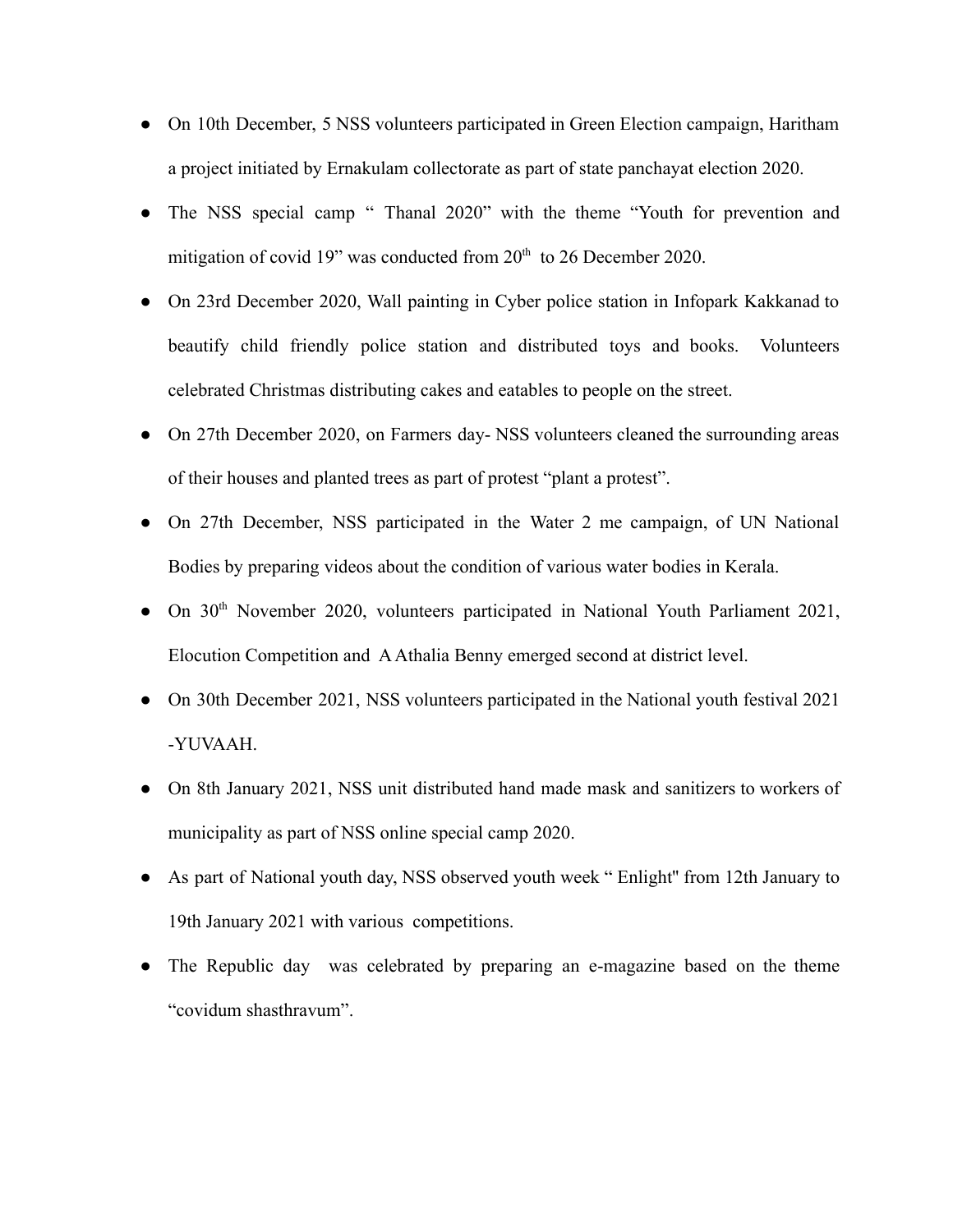- Mini Camp of NSS "koottu 2021" for the year 2020-21 were conducted from  $9/2/2021$  to 11/2/2021.
- On 9th February 2021, NSS volunteers prepared mangrove saplings before they were planted along the coastal belt of Ernakulam city. Observing Covid protocol 25 NSS volunteers prepared (fixing mangrove saplings in Yellow Bamboo stalks) 2000 mangrove saplings at ArchBishop Attipetty public school ground, Vaduthala, Kochi.
- On 17th February 2021, NSS unit of St.Xavier's College for Women, Aluva in association with IMA, JANAMYTHRI police station Aluva, Indian Red Cross Society and Kochi Ren Foundation, honoured various health workers, doctors, police and other persons involved in fighting Covid 19 during the initial break out.
- Rank holders and students who have shown expertise in various fields were also honoured in this event.
- On 17th February 2021, Anti Drug campaign was launched by NSS in association with Janamythri police.
- On 17th February NSS in association with Malayala Manorama balajanasakhyam took initiatives for child development in Aluva.
- On 23<sup>rd</sup> February 2021, NSS unit associated with "GOONJ" a Non profit organisation.
- An orientation session was organised for students and staff by Shalu , Goonj Volunteer on the one month campaign "Extend your hand to the needy".
- The NSS volunteers collected used clothes and handed them over to Goonj to be distributed around various places in India.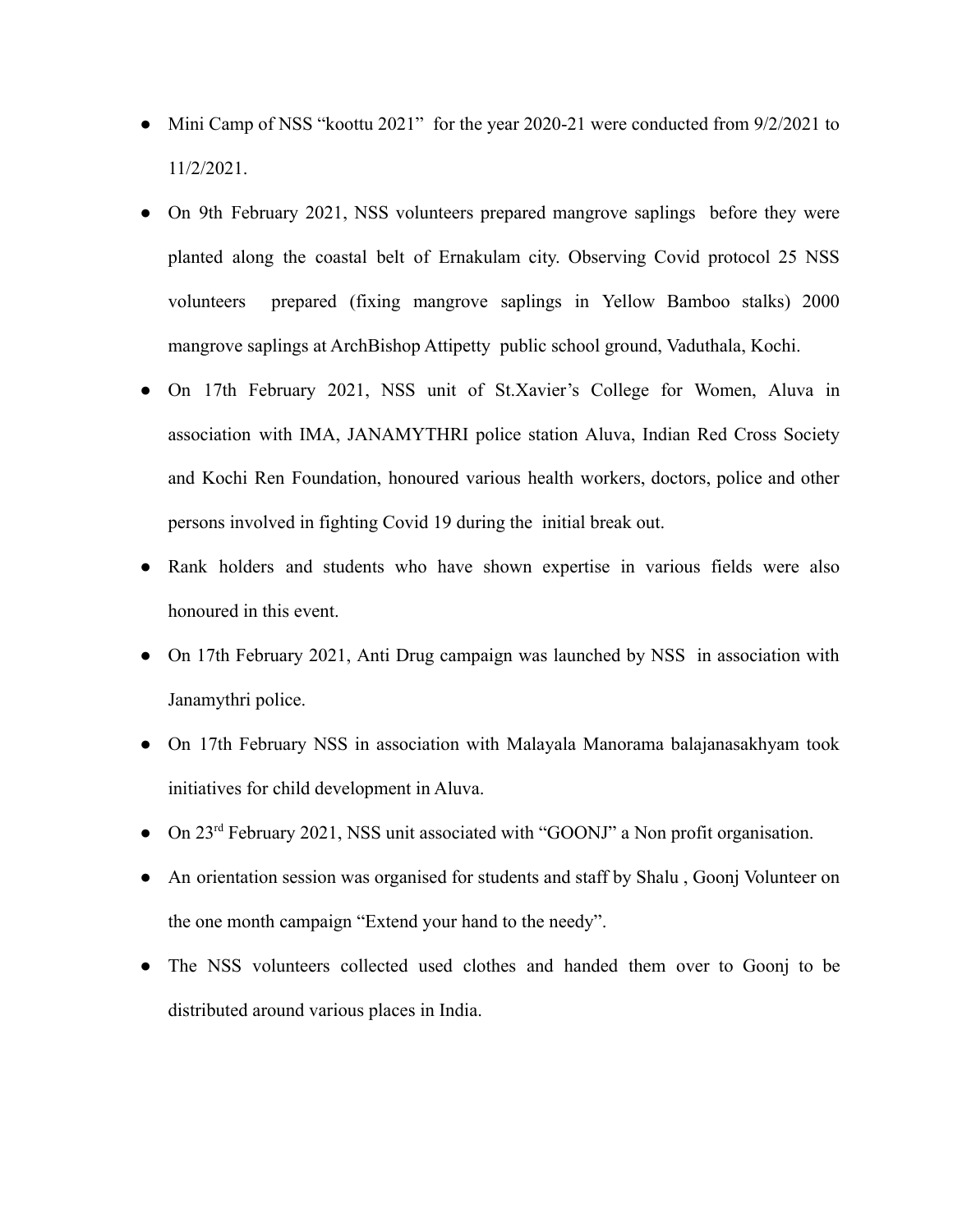- On 8<sup>th</sup> March 2021 the NSS volunteers in association with the Women Cell of the College celebrated International Women's Day. The NSS volunteers presented a street play and honoured janitorial staff of the college. A women's day rally as a tribute to all the persons who were actively involved in fighting against covid 19 pandemic.
- On 8<sup>th</sup> March 2021 a motivational talk on the topic "Be an inspiration to fly high" by Miss. Martina, a Pilot, was arranged for NSS volunteers as part of Women's Day Celebration.
- On 12th March 2021, NSS volunteers in association with Kerala action force laid foundation for house construction in Sreemoolanagaram panchayat for Ms.Bindhu Kumaran.
- On 13th March 2021, 115 NSS volunteers participated in Clean Kochi drive at division 44 Karanakodam, a green cochin mission initiative by Kerala Legal Service Society, Indian medical association, government agencies and national service scheme.
- On 15th March 2021, 50 NSS volunteers participated in a cleaning drive at Manapuram, Aluva as part of World forest week observation in association with the Social forestry division, Kerala forest department.
- In connection with General Election 2021, NSS volunteers performed street play and flash mob as part of systematic voter education and electoral participation (SVEEP) programme initiated by collectorate Ernakulam.
- The NSS also launched a program called "sprarsham" in which NSS volunteers took regular offline tuition for the school students in their nearby areas.
- The NSS volunteers also distributed paper bags in various shops in and around Aluva.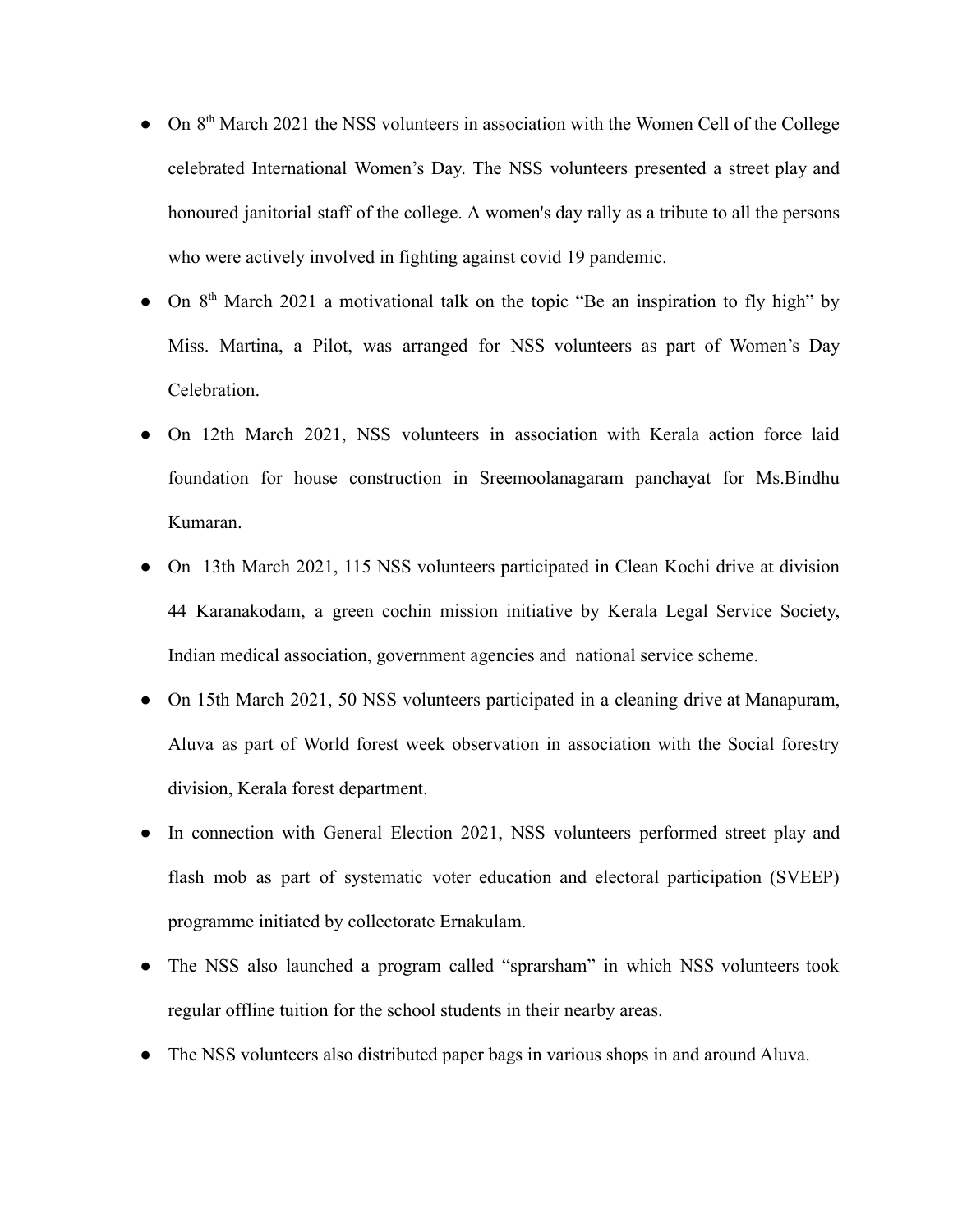• The NSS also launched a program "Kulirekaam Kurilmayekaam" as part of sparrow day celebration to protect the birds in summer season.

## **NATIONAL CADET CORPS**

- On March 10 2020, flood relief materials were collected and given to the victims of the Puthumala landslide disaster.
- On April 13, a collage of posters with Break the Chain message was created by the NCC cadets of the college and posted on social media websites to support the Break the Chain campaign.
- On May 4 th, the Cadets visited the Covid warriors like hospital staff, police officers and showed their gratitude and honoured them.
- On June 5th, the cadets planted tree saplings in their house premises and surroundings as part of an environmental day celebration.
- On 21st June, International Yoga day was celebrated by NCC cadets and their family members by doing Yoga in their home spreading the importance and uses of Yoga.
- On Independence day the national flag was hoisted in the college in the presence of ANO and NCC cadets.
- On the same day, an online intercollegiate competition called Punariani was conducted by the cadets to reuse waste materials to create an Independence day theme.
- On 26 th August, posters related to Kargil Vijay Diwas were made by cadets commemorating the Jawans who got martyred in Kargil war.
- Fit India campaign was conducted online from August 15 th to September 14 th. Daily and weekly reports of exercise by cadets and family members were collected.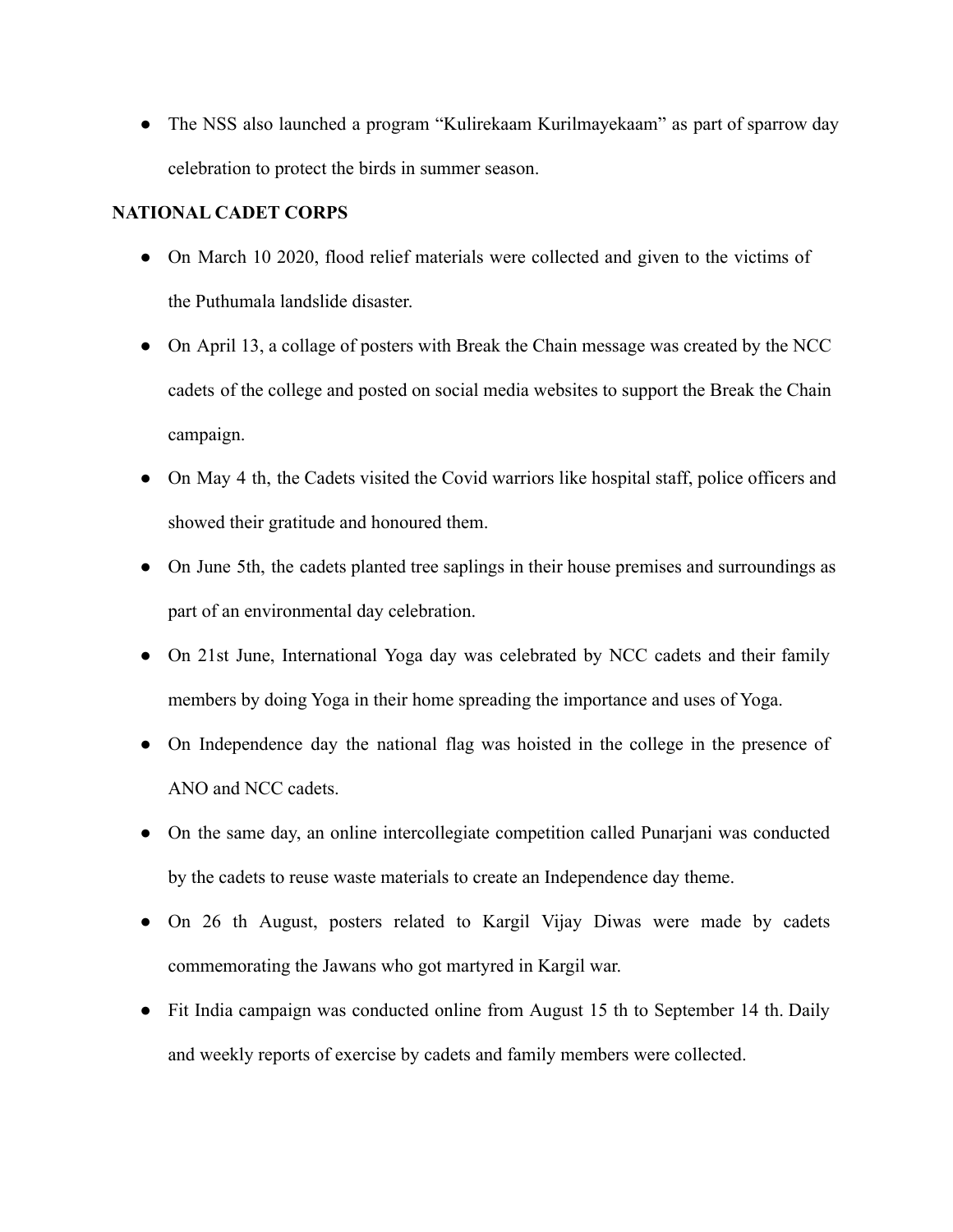- Gandhi Jayanti was observed by cadets by cleaning their premises.
- As part of Global Handwashing day, on 15th Oct, cadets shared the photos and videos of the 7 steps of handwashing on social media websites to spread the awareness of proper handwashing.
- National Educational Policy awareness online classes were taken by the NCC cadets.
- National unity day pledge was taken online by the cadets on 31st October and video regarding national unity day was posted on social media websites. National unity day quiz competition was also conducted online.
- Vigilance awareness week was observed from 27th October to 2nd November. Cadets prepared posters and videos against corruption.
- On 23rd November, NCC day celebrations were conducted. A webinar on importance of blood donation was taken by Dr. N. Vijayakumar, Medical officer in charge, Regional blood transfusion center, District hospital, Aluva.
- On November 26th, a video for the Awareness for economically weaker section of the society was posted on the social media websites in relation to the Indian Constitution day by the NCC cadets. A video about the Constitution day and a poem by an NCC cadet was posted on social media.
- On 4th December, videos and posters in relation to the Navy day celebrations were created by the cadets.
- On 11th December, an essay writing competition on the topic Swachhta Pakhwada was conducted amongst the NCC cadets.
- On 16 th December, Vijay Diwas was observed by the cadets commemorating the Great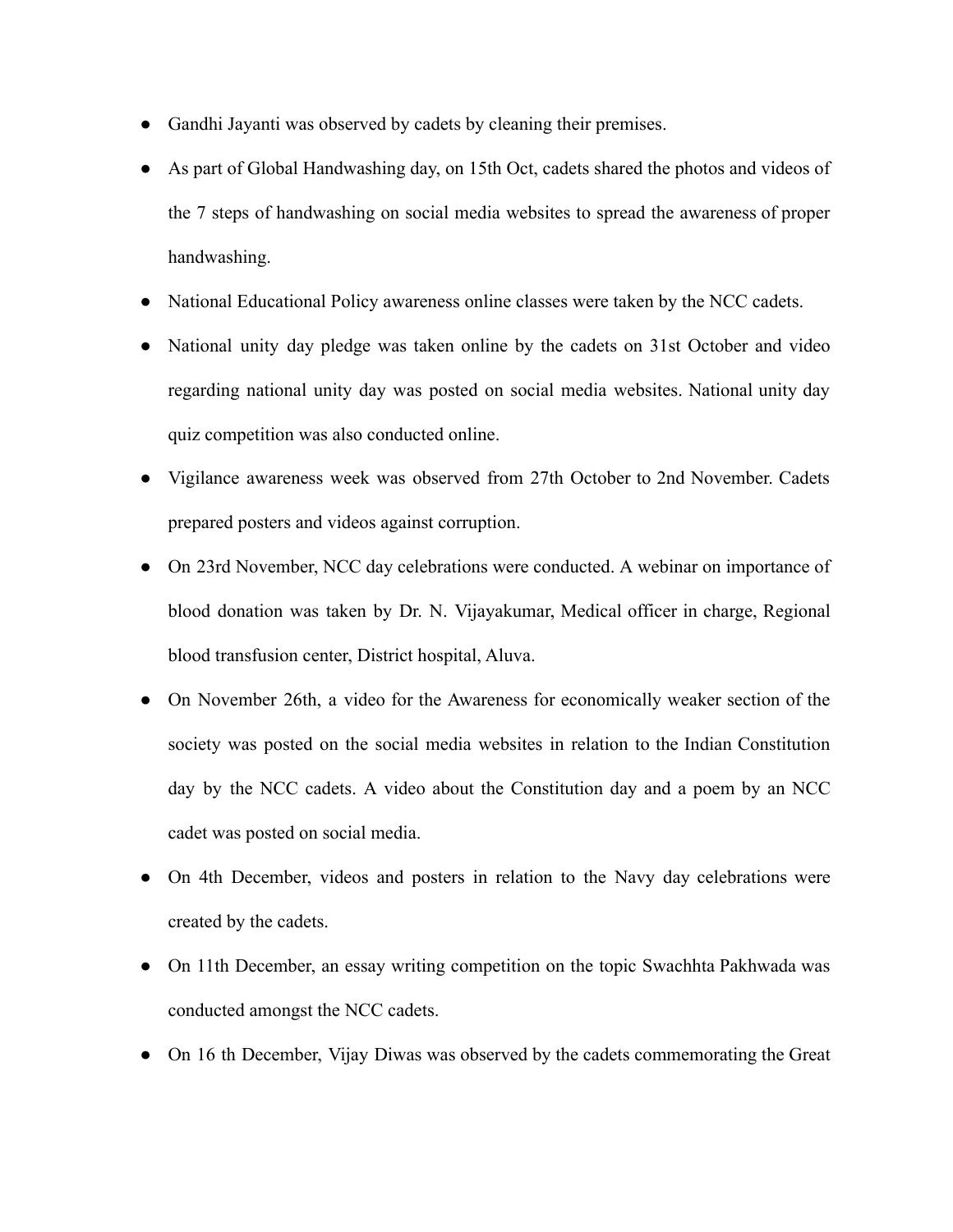soldiers of the Indian Defence Force. Posters and videos were created by the cadets.

- On Republic day the national flag was hoisted on campus in the presence of NCC cadets and ANO.
- NCC cadets registered for the Gallantry award portal of the Central Government and participated in various activities on the website.

#### **PARENT TEACHER ASSOCIATION**

The Parent Teachers Association is a strong pillar of support to all the academic and non-academic activities of the college. The PTA executive committee for the academic year 2020-21 was formed from the general body meeting held on 06/02/2020, which consisted of the principal, 5 parents and 8 teachers. 3 executive committee meetings were held during the course of this academic year, in which many important issues were addressed.

Following are the main activities done by the PTA during this year:

- 9 Computers were purchased as part of upgrading the computer center of the college.
- 3 sanitizer dispensers were installed in the college.
- Orientation classes were held online, in 7 batches, for all the 1<sup>st</sup> year degree students and their parents.
- Awarded cash prizes to the rank holders of various P.G and U.G University Examinations.
- Due to the current pandemic, the annual general body meeting was conducted via Google meet with YouTube livestreaming on 20/03/2021.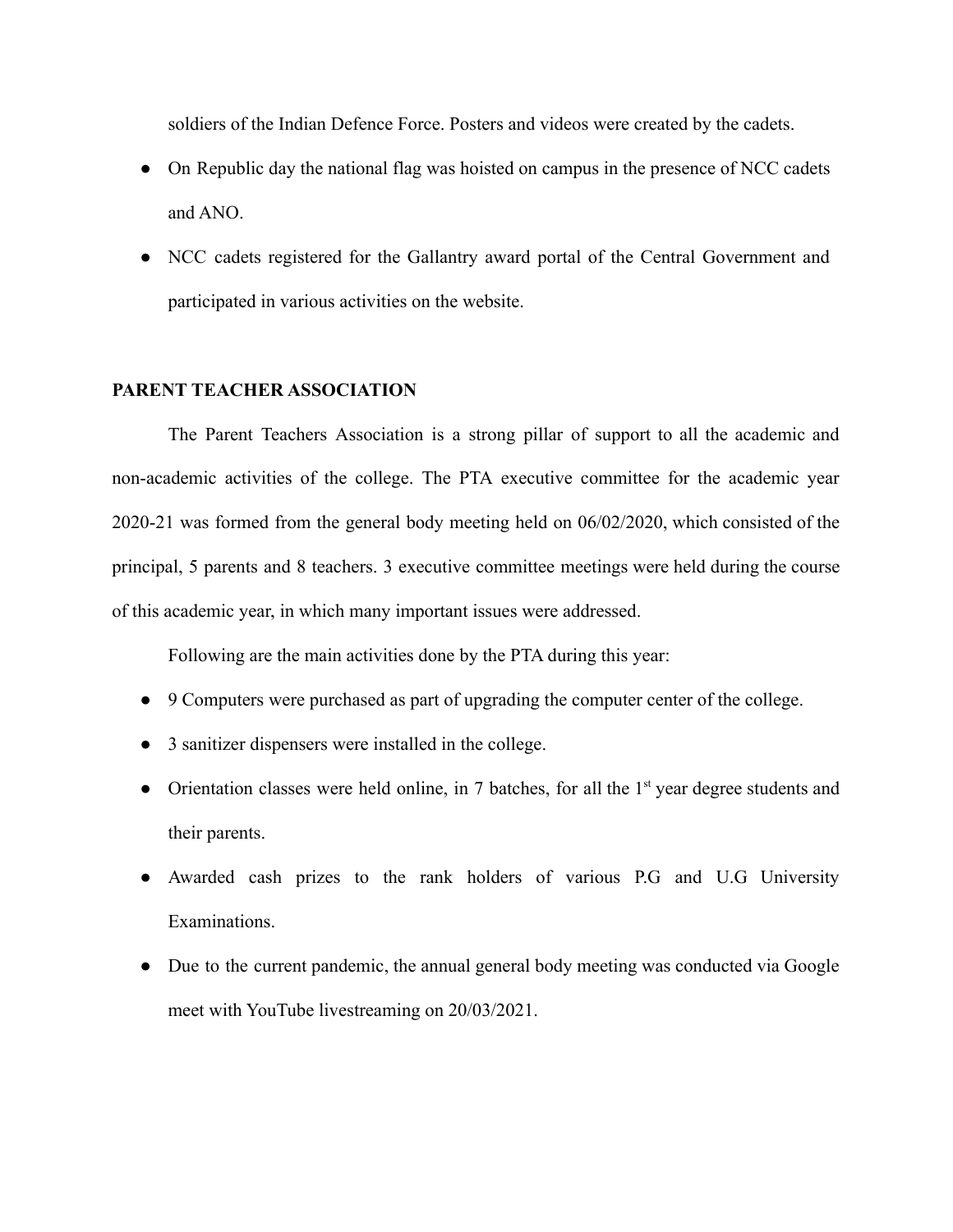### **COLLEGE MAGAZINE & NEWS LETTER**

- "Phoenix 2019-20", the college magazine was released by Dr. Muse Mary George, Writer and Associate Professor, U C College, Aluva.
	- Staff Editor Dr. Sheeba V Rajan
	- Student Editor -Ms. Niya Varghese.
- The college newsletter, "Xaverian Imprints" was released by the Principal on 20th December, 2019.
	- Editors Ms. Binu Correya, Dept. of Zoology

Ms. Sonia John Markose, Dept. of Communicative

English

## **UNNATH BHARAT ABHIYAN (UBA)**

During the pandemic lockdown the UBA unit of the college extended its supporting hands to the adopted villages.

- Hand Sanitizers and Masks were handed to the Panchayath offices of Kalady, Chendamangalam, Malayattoor and Kadungalloor.
- Videos on protection against Corona, Mask usage, importance of nutritious food, making of masks at home etc were prepared and circulated among the villagers.
- Participation in Break the Chain campaign.
- Support rendered to the farmers of the adopted villages through a WhatsApp group to give them instructions to be followed during pandemic, information on weather conditions, price of seeds, availability of essential commodities etc.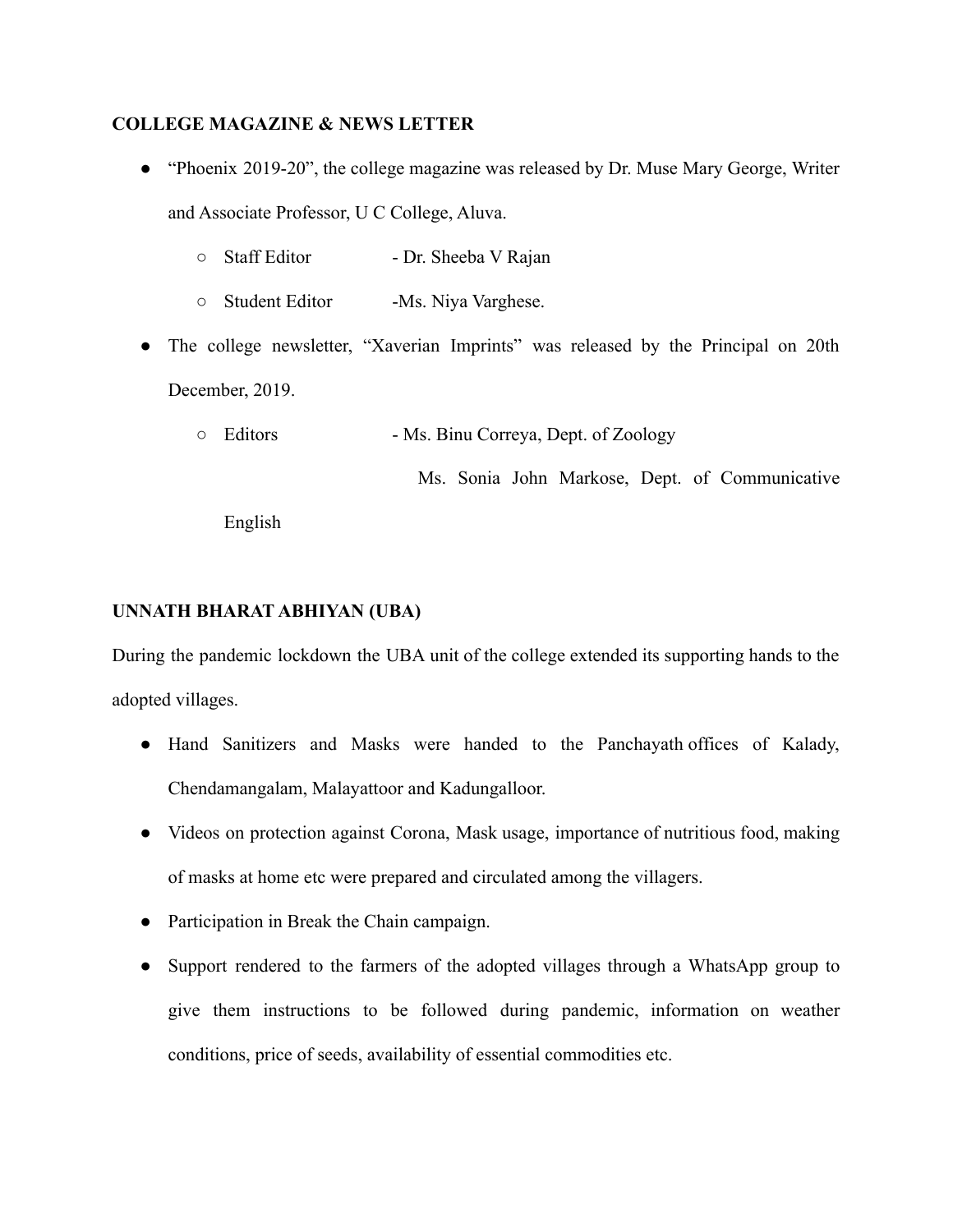- Organised a webinar on SOCIAL RESPONSIBILITY OF INSTITUTIONS OF HIGHER EDUCATION
	- Resource Person- Dr. Jiju P Alex, UBA Coordinator, Kerala Agricultural University.
- An NEP online awareness program for students and the public, titled STRIDE was organized. The program was launched on  $11<sup>th</sup>$  October 2020, presided by the Principal Rev. Dr. Sr. Geege Joanamma Xavier and inaugurated by Col. Joseph Antony, Commanding Officer, 7(K) Girls BN NCC, Thrissur.
- A pilot survey was conducted in villages to identify the new issues in villages due to covid pandemic.

#### **ADDITIONAL SKILLACQUISITION PROGRAMME (ASAP)**

| Course Offered      | - Foundation course in Communicative English and IT |
|---------------------|-----------------------------------------------------|
| No. of Participants | - 35 students from various departments              |

### **INSTITUTION'S INNOVATION COUNCIL (IIC) & INNOVATION AND**

### **ENTREPRENEURSHIP CELL (IEDC)**

The Institution's Innovation Council (IIC) works as per the norms of Innovation Cell, Ministry of Education, Govt of India. It is a unique model based on Hub-Spoke and coherence approach to align with the innovation and entrepreneurship promotion and support programs.

Innovation and Entrepreneurship Development Cell, IEDC under Kerala Startup Mission helps in creating a vibrant Startup ecosystem to foster the growth of innovation lead technology and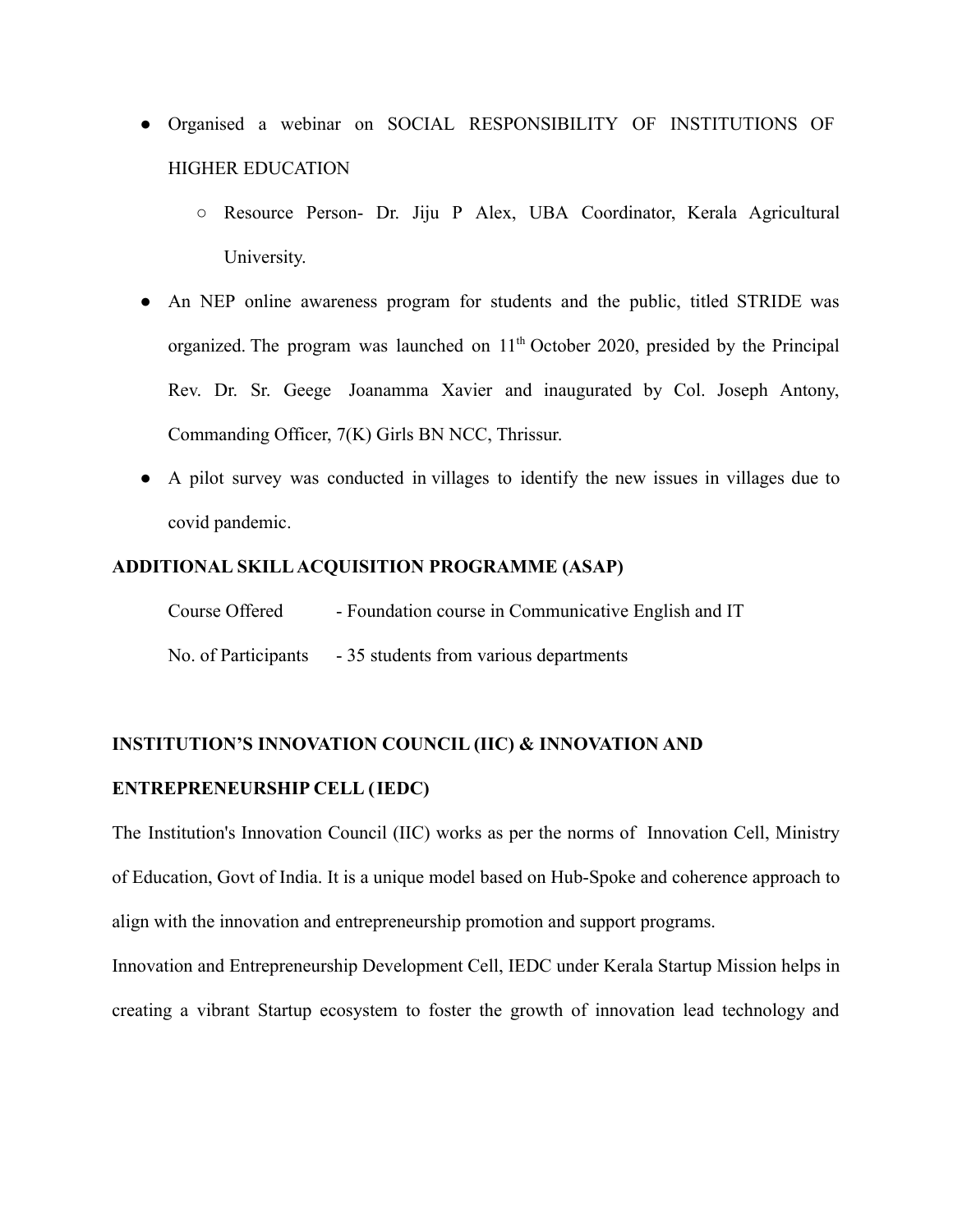entrepreneurship. Various activities were organised in the year 2020-21, which won a 5 star recognition for the college.

- In the MoE's Innovation cell's training series to build mentorship Capacity, Dr. Sheena Xavier, Dr. Anu Anto, Mrs. Shereena John, Mrs. Sonia John Markose, Dr Stella KA, Dr. Ansa Alphonsa Antony, Dr. Revathy.S, Dr Jaya Kuruvilla, Dr Sheeba V Rajan & Ms. Poorinma B Shenoy and four of our students Anol Mary Roy, Joan Lilly, Aiswarya V Menon and Megha were recognised as **Innovation Ambassadors**.
- In October 2020, as Part of KAPILA **Intellectual Property Literacy Week**, Awareness session, Video release and Article writing regarding Innovation & Intellectual Property, entrepreneurial culture in the campus and a song to promote Innovation together with Music club was conducted in the campus.
- An Awareness session on **Na**ti**onal Innovation and Start-up Policy** (NISP) for Students and Faculty of St Xavier's College for Women, Aluva on 11.01.2021 was conducted.
- The idea Eco-Innovation under the theme Waste Management  $\&$  Alternative materials submitted by Zoology Department was shortlisted for the Level 1 evaluation for the Green Innovation Fund by Kerala Startup Mission.
- An orientation on IEDC & IIC was conducted by Ms Shereena John & Dr.Revathy.S on 04-12-2020. The workshop on design thinking, critical thinking and innovative design hosted by the IIC and IEDC of St. Xavier's College for women, on 29th December 2020 was led by Ms. Shereena John.
- Dr. Anu Anto led the session on Identifying Intellectual Property component at the early stage of innovation on 29th December 2020.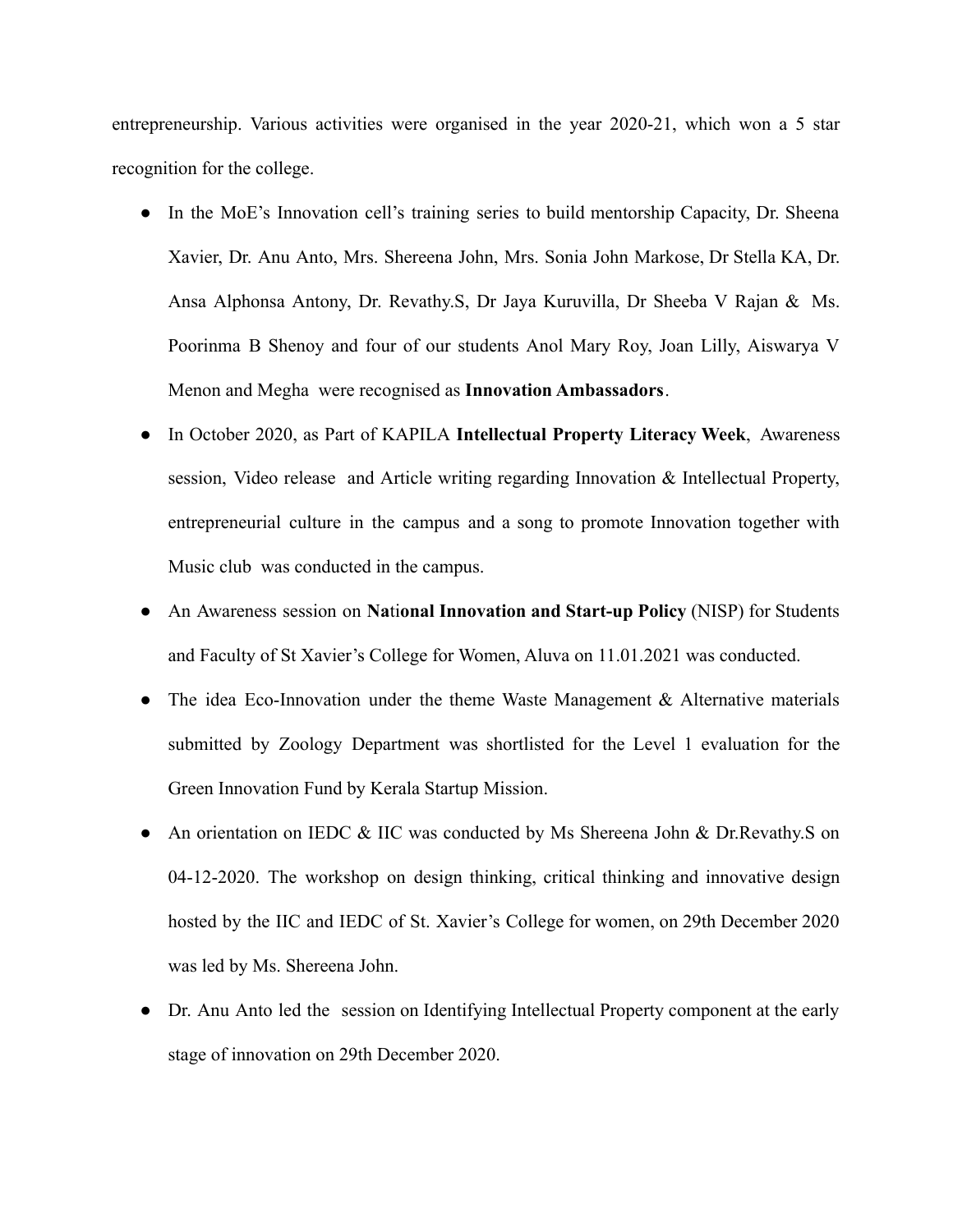- A workshop on Entrepreneurship Development process led by Ms. Shereena John, was held on 3rd January 21.
- The students and faculty members participated in the Toycathon jingles contest, Toycathon National contest and submitted entries for developing unique toys.
- The faculty and students attended India's First Leadership Talk series and 16 Webinar sessions organised by the MHRD's Institutions Innovation Council and Innovation Cell.

#### **OSAX (Old Students'Association of St. Xavier's)**

- The executive committee of the Old Students' Association of Xavier's met two times during the academic year and implemented various activities.
- The association organized Rev. Dr. Sr. Redempta Memoral State level essay writing competition on the topic "India after Corona."
- A lecture series ENSEMBLE was organized under the auspices of OSAX and alumni were invited as resource persons. Each department conducted one online invited lecture.
- The contribution of the alumni association to help financially backward students, in the context of covid 19 pandemic is extremely commendable. In the purview of *snehasparsham* project, an amount of Rs. 14000/- was collected and distributed to the needy students for recharging mobile data. Under the same banner an amount of Rs. 60000/- was given to Smt. Smitha Joseph, a former student of Malayalam Department whose family members were suffering from various kinds of diseases.
- Under the auspices of OSAX, all departments conducted Online alumni meetings.
- General body meeting of the year 2020-2021 was conducted online on  $13<sup>th</sup>$  February 2021. Former students were congratulated for their achievements.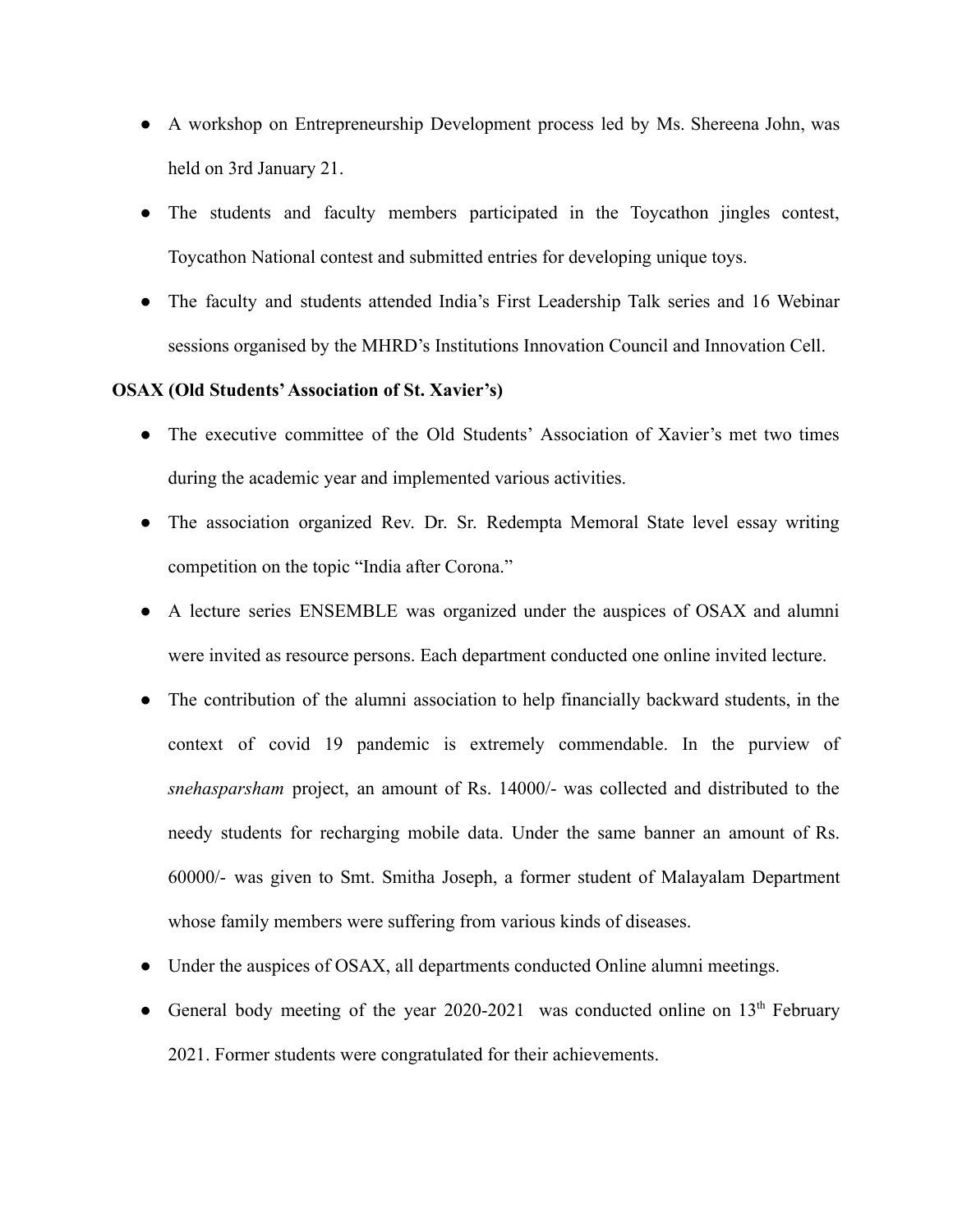### **STAFF ASSOCIATION**

- Due to the pandemic all the major staff meetings were conducted online and a few offline, maintaining covid protocol.
- Onam and Christmas were celebrated strictly maintaining covid protocol.
- Online competitions were organised for faculty on the Onam weekend.
- A virtual Meeting was organised to honour the retired teachers of the college as part of Teacher's Day celebration on September 5th, 2020.
- Virtual Condolence meetings were arranged on the demise of late Prof. Cicily Gray of the Department of English and for Late Prof. Rita Mary of the Department of Mathematics.
- Staff Association Scholarships were distributed for 2 most deserving students
- Financial support was provided to a member of the non-teaching staff, Ciya for her son's medical aid.
- A sent off meeting was held to honour Dr. Aparna Lakshman.
- Organised a grand farewell meeting to Ms. Beena Varghese, retiring staff of the department of Chemistry. The association also shared a token of gratitude to the retiring non-teaching staff member, Mrs. Molly.

### **RELAX AND RENTAX**

- RELAX awarded cash prizes to the rank holders in all disciplines on 06 March 2020. The online general body meeting was held on 08 February 2020.
- RENTAX members participated in the Golden Jubilee celebrations of Sr. Charles Sr. Simon & Sr. Difina. They also conducted an online general body meeting.

## **HEALTH CLINIC**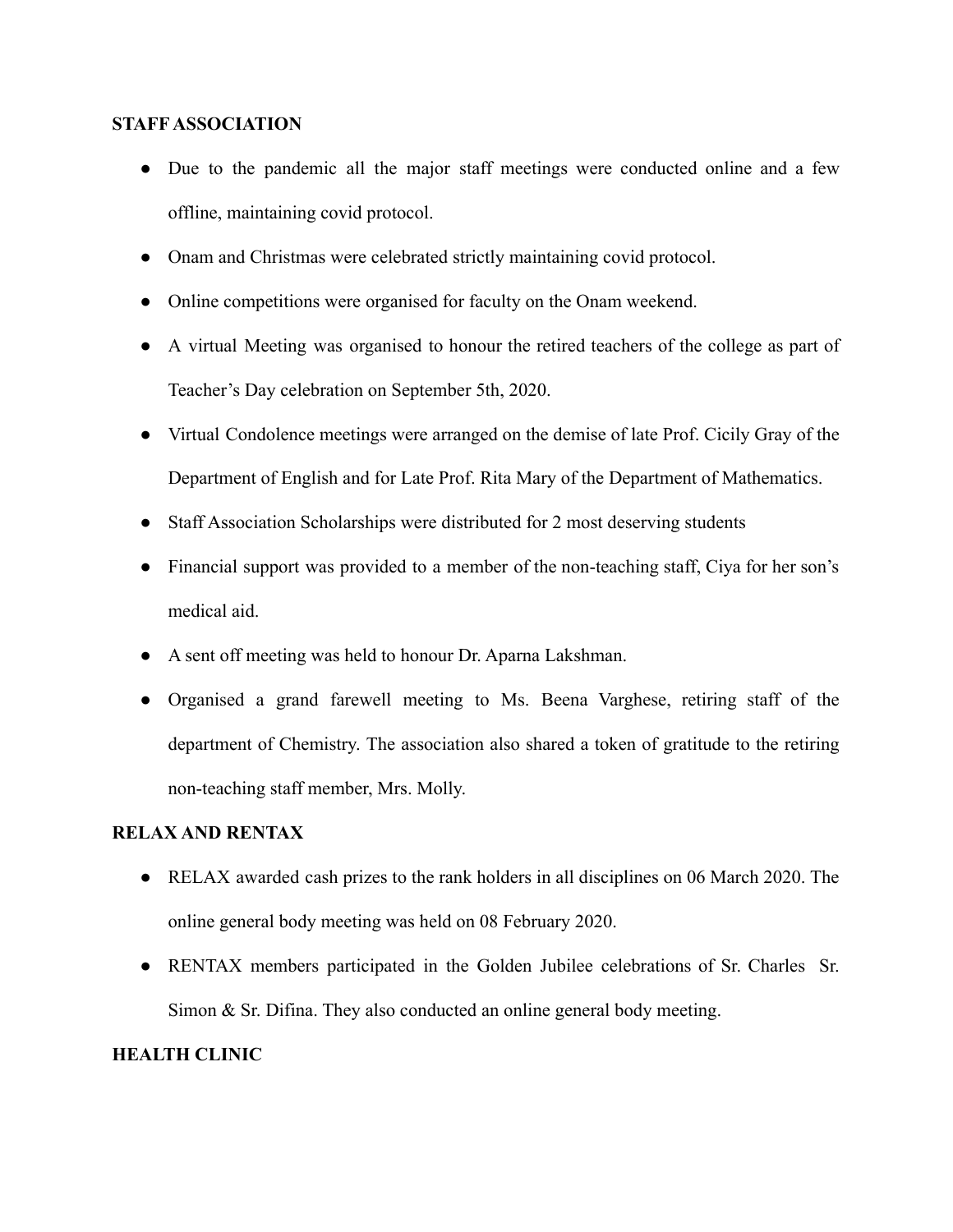Health Clinic Services were availed by 20 students and teachers.

Consultant Doctor: Dr Sr Jaya Joseph

#### **COLLEGE HOSTEL**

The college offers a well- maintained hostel facility to staff and students. 130 students avail hostel facility. However due to the pandemic restrictions last year the number of students at hostel kept changing according to the special timetable, especially during lockdown.

#### **CELLS OF THE COLLEGE**

#### **WOMEN CELL**

- Women cell members prepared e-posters to create awareness among students about the Environment Impact Assessment (EIA) 2020.
- The cell conducted an online Independence day quiz and circulated in groups.
- In connection with World Mental Health Day 2020, the Cell organized a survey on 12th October 2020 to understand the Mental Health Issues and patterns among the students and faculty.
- The cell organized a Christmas programme 'A very covid X-mas' including various online competitions for Xaverians. In connection with World Heart Day, a tele- quiz competition 'STRAIGHT TO HEART ' was conducted on 30th September 2020 for Xavierians.
- In connection with International day for older people and world post day women cell conducted a letter writing competition 'Hi dears you have a letter.'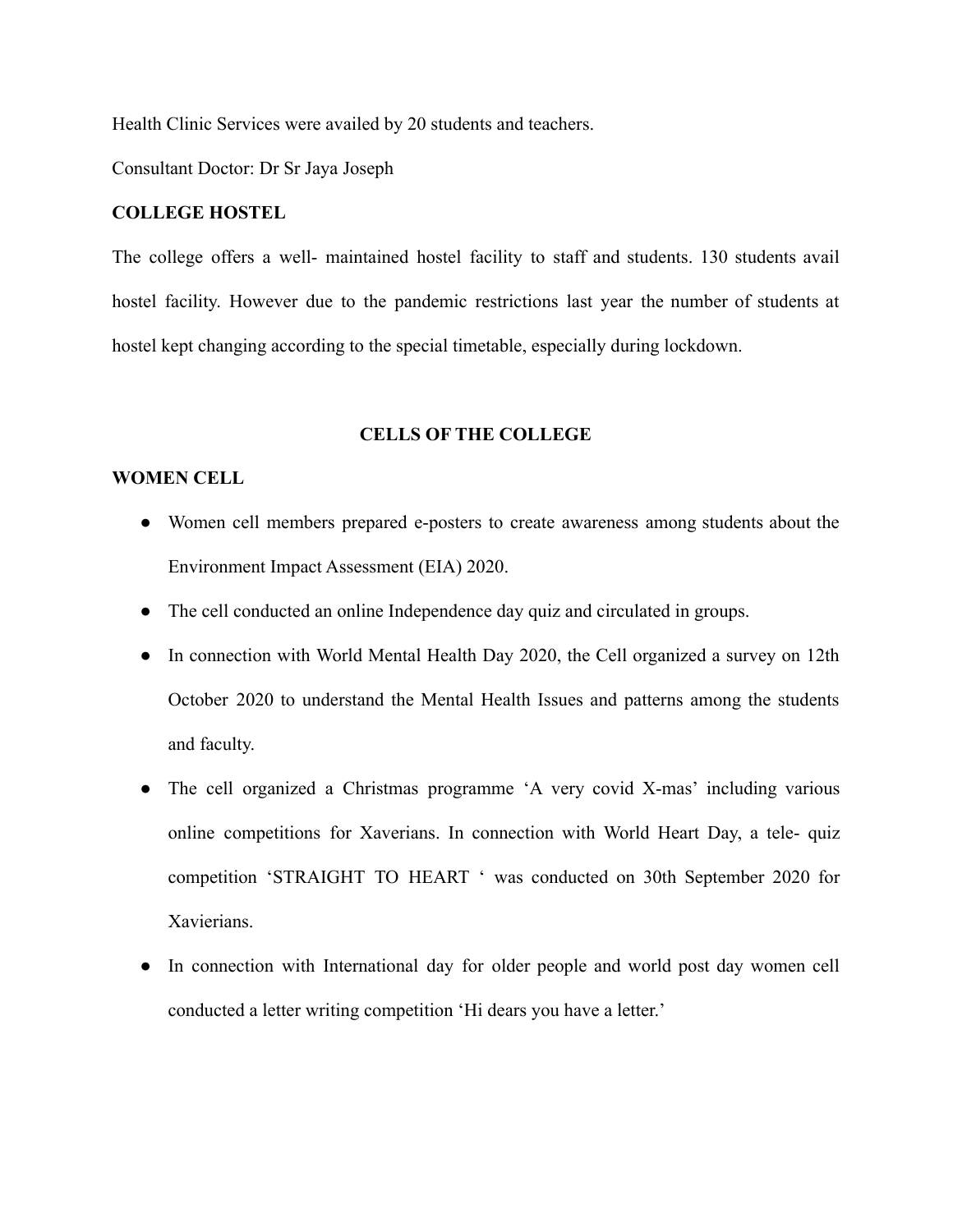- The Cell organized a three day workshop on Brain Gym an interactive session to take a break from tiring online routine - The session was lead by Mrs Deepa Jiby Manjooran, Psychological Counsellor, DIRECTOR OF VECTOR MIND Centre for counselling and learning disability ORC TRAINER(OUR RESPONSIBILITY TO CHILDREN, KERALA GOVT PROJECT) It was conducted on 1st, 2nd and 3rd February 2020 for 1st year Undergraduate students.
- In connection with International Peace Day, poster making, slogan making and drawing competitions were held on 21st September 2020.
- Women cell had organised online competitions in connection with Gandhi jayanthi on 2nd October 2020.
- Women cell and Gender equality cell of our college jointly organised a webinar on the topic "Abuse is never the victim's fault" in association with the Department of Women and Child development on 3rd Dec 2020.
- The Cell inaugurated one week programs in connection with Women's day celebration on 8th March 2020.
- Women Cell members organised a flash mob and distributed biodegradable sanitary pads to the students.
- Women Cell organised an awareness campaign on "Happy periods''- at Aluva railway station for spreading awareness about hygiene and environmental friendly menstrural practices like the use of menstrual cups and biodegradable sanitary pads.They distributed pamphlets to spread the awareness among public.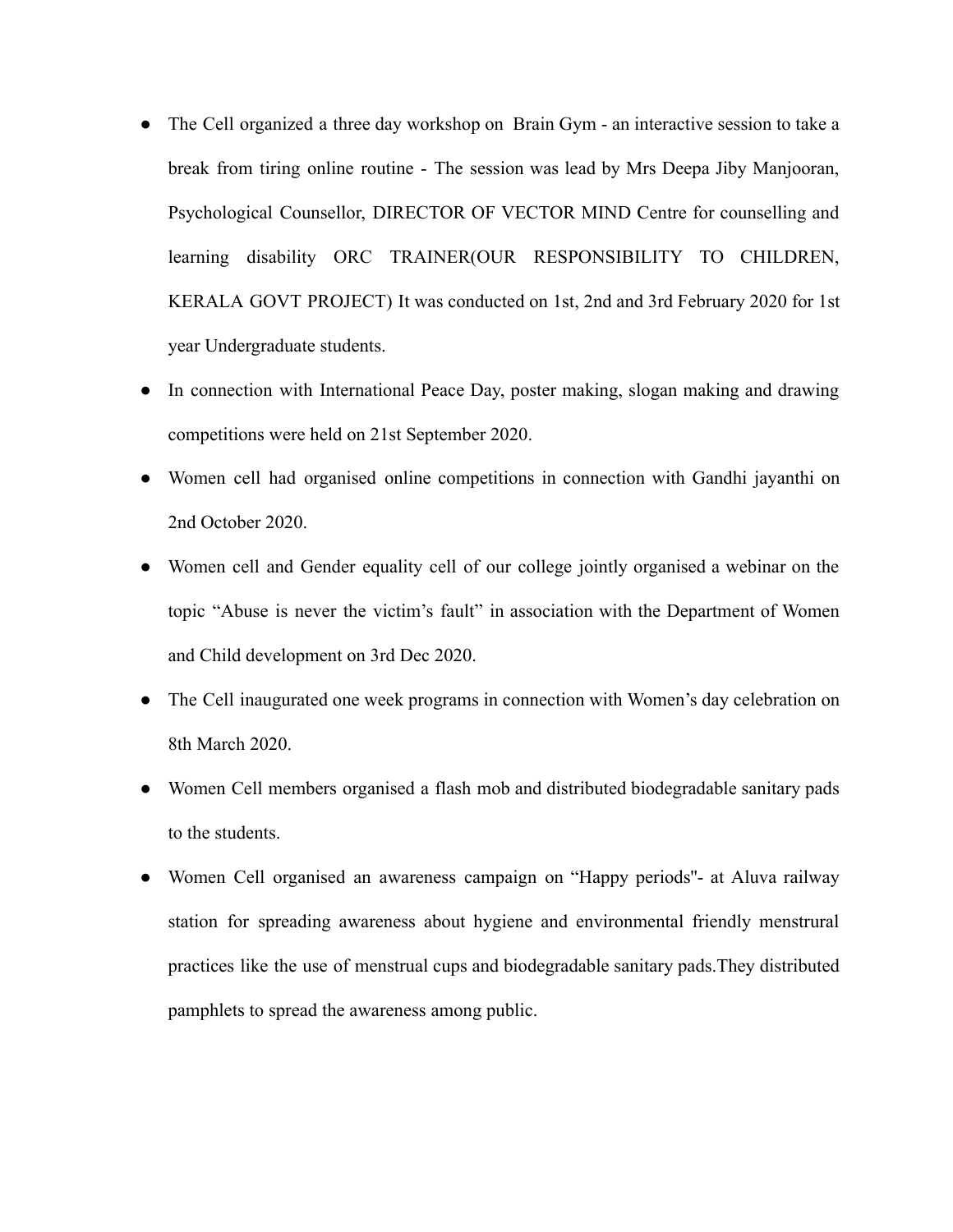- The cell also organised a Class on "Menstrual Hygiene -Need to break silence and build awareness" by Dr R Santha Kumari,Assistant Director(rtd),Kerala health Services on 9/3/2020.
- The cell organised an online film review competition based on the short film "Freedom at midnight." It also organised a seminar on "Rights of Women and Children" by Adv Anupama Johny on 16th march 2020.
- Women cell released an e magazine "Kannukal kondu punjirikkunavar A lockdown Diary" by compiling the creative lockdown activities of our students.

### **GENDER SENSITISATION CELL**

- The Cell conducted a webinar "Gender issues and Women Rights", on 15th August 2020 at 11.a.m through google meet. Ms. Beena Sebastian, the Gender specialist and chairperson of Cultural Academy of Peace and Ms. Deepa M S, the women protection Officer of Ernakulam District were the resource persons.
- The cell organised another webinar on the topic 'Abuse is Never the Victims Fault' on 3rd December 2020.

## **ANTI NARCOTICS CELL**

• Anti narcotics Cell organised a poster competition on the topic "Say no to drugs" for College as well as school students in order to create awareness among them in May 2020.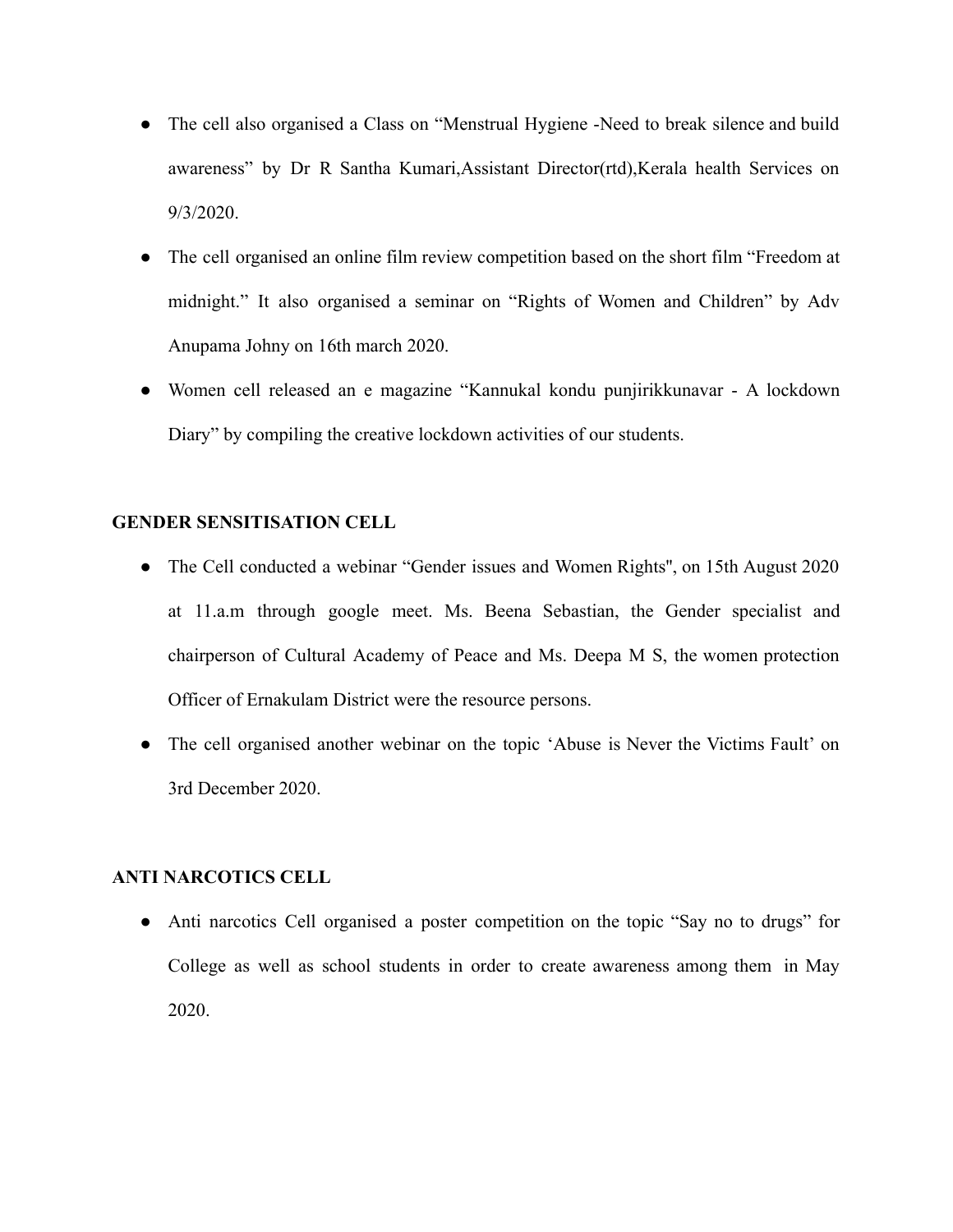• The cell also organized online quiz competition at national level on the harmful effects of drugs and its outcome in June 2020 and 219 students across India participated in the awareness campaign.

### **GRIEVANCES AND REDRESSEL CELL**

- Digital feedback is taken from all the students
- Suggestion boxes are installed in common areas of all the departments and near the college office in which the students can drop their suggestions and complaints with or without revealing their identity.
- In the College website a new online Grievance Redressal area was created for registering complaints/ suggestions of Students / Staff / Parents. Complaints can also be filed online at grievances@stxaviersaluva.ac.in
- The cell organized a student's interactive program with the Principal 'Open Your Hearts'-a platform for the students to speak up directly to the Principal on their complaints and suggestions.
	- Process: This year due to the pandemic, all the students attending classes in the offline mode were included in the meeting and were able to voice their issues, rather than the regular method of only a couple of representatives from each class participating in the program. To accommodate students of various departments maintaining social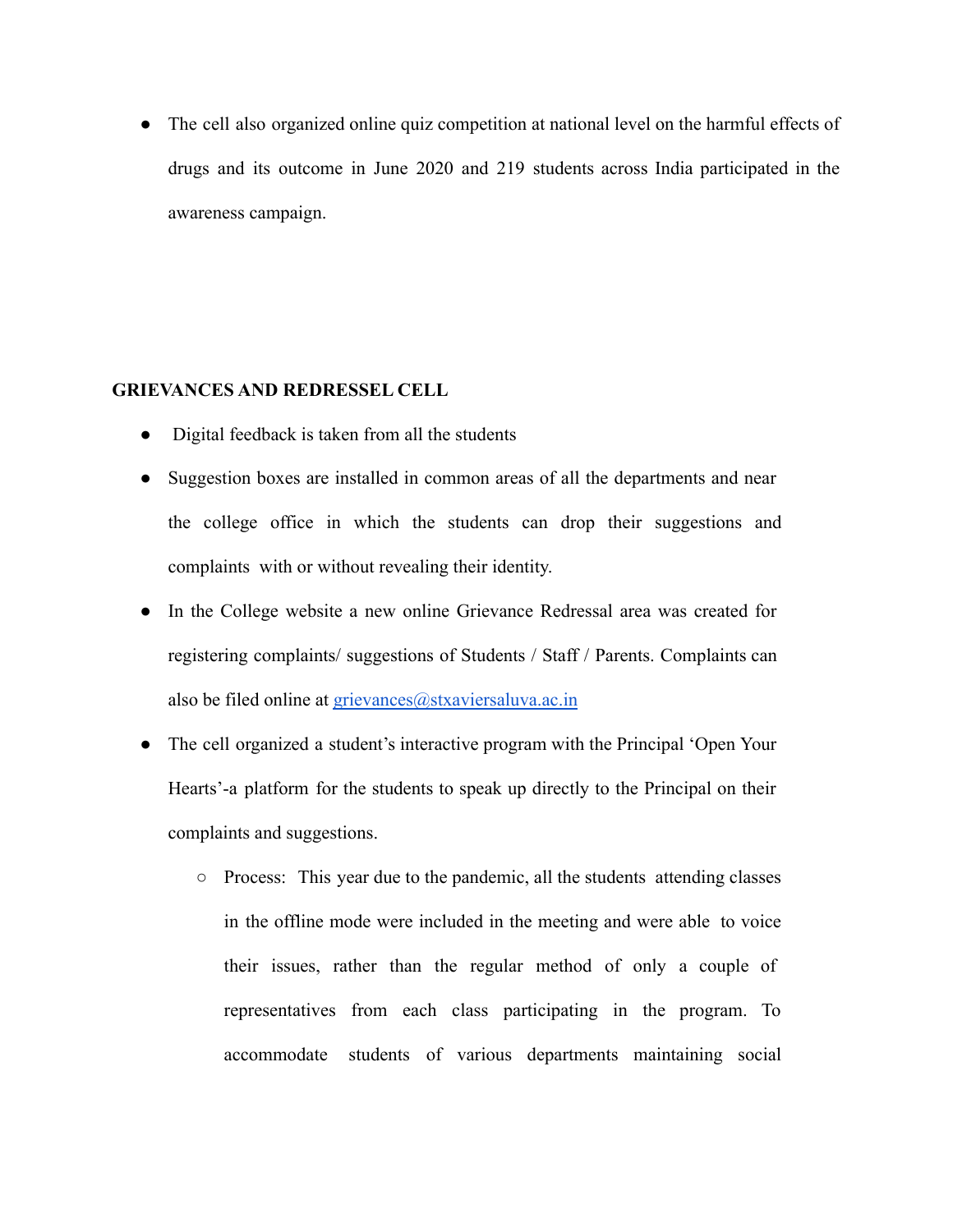distance, 7 separate sessions were held with the Principal Rev. Dr. Sr. Geege Joanamma Xavier presiding over the program and accompanied by the teacher coordinators Smt. Leena Deenja N.G., Smt. Lincy Joseph & Smt. Bindu Varghese. At the commencement of each session, the Principal explained the aim and relevance of the program. All the requests and suggestions from students were noted and prompt actions were taken according to the feasibility of the request.

#### **COUNSELLING CELL**

- Taking in view of the impact of the nationwide lockdown on the entire student community, group counselling sessions were arranged for each department separately on convenient dates through online virtual platform.
	- o Consultant Counsellor: Dr.Sr. Ruby, Prasanthi Counseling Centre, Edapally
	- o Process: The issues faced by students were identified by asking them to fill a Covid Impact Assessment Form before the session. The filled in forms were shared with the counsellor who would then take the subsequent session based on their needs. Feedback forms of students were collected and assessed.

### **CAREER GUIDANCE AND PLACEMENT CELL**

• The Career Guidance and Placement Cell conducted a Webinar on Job Opportunities in Banking on 11.5.2020 led by Mr Shankar Sundaresan, Director, BankEdge Chennai.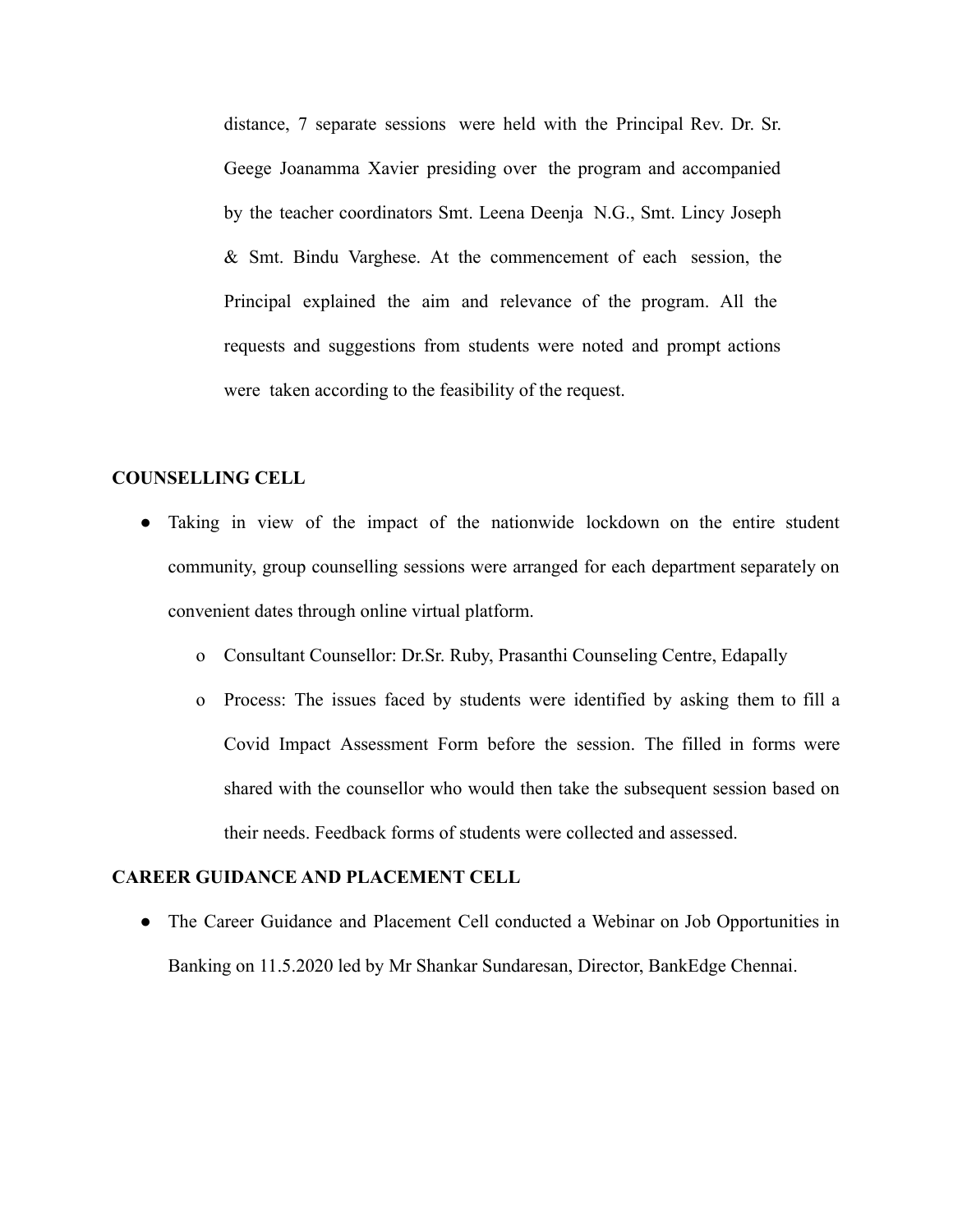- The Cell conducted an International webinar Language Universals and Communication Typology-An introduction to Essential English Language Tools in the Digital Age (Anglo Scopes Series Session I) on 21.5.2020.
- The Cell, in association with IQAC, organised a Webinar based on Higher Education  $\&$ Job Opportunities and Interview Techniques on 17/12/2020 for all final year UG and PG students.
- An online placement drive by Chegg India was conducted on 6/08/2020 in which 2 students were selected as Subject Matter Experts.
- An online campus drive by Sutherland Global was conducted on 18.1.2021 in which 2 students were selected as Associate in voice category. Our students were selected for 26 internships, through Internshala online portal.

## **SPIRITUAL FORMATION & JESUS YOUTH**

- Jesus youth volunteers conducted online Fellowship gatherings on all Sundays from 19/07/2020.
- Members attended online Holy Mass on the 3rd Saturday of every month.
- Rosary week was celebrated in the last week of October. Daily rosaries in the WhatsApp group started from the month of October 2020.
- Members attended various praise & worship sessions, You-prolife program(20th-22nd November) and Core team training (October 2nd week).
- Members participated in the Bible Quiz competition conducted in the month of October.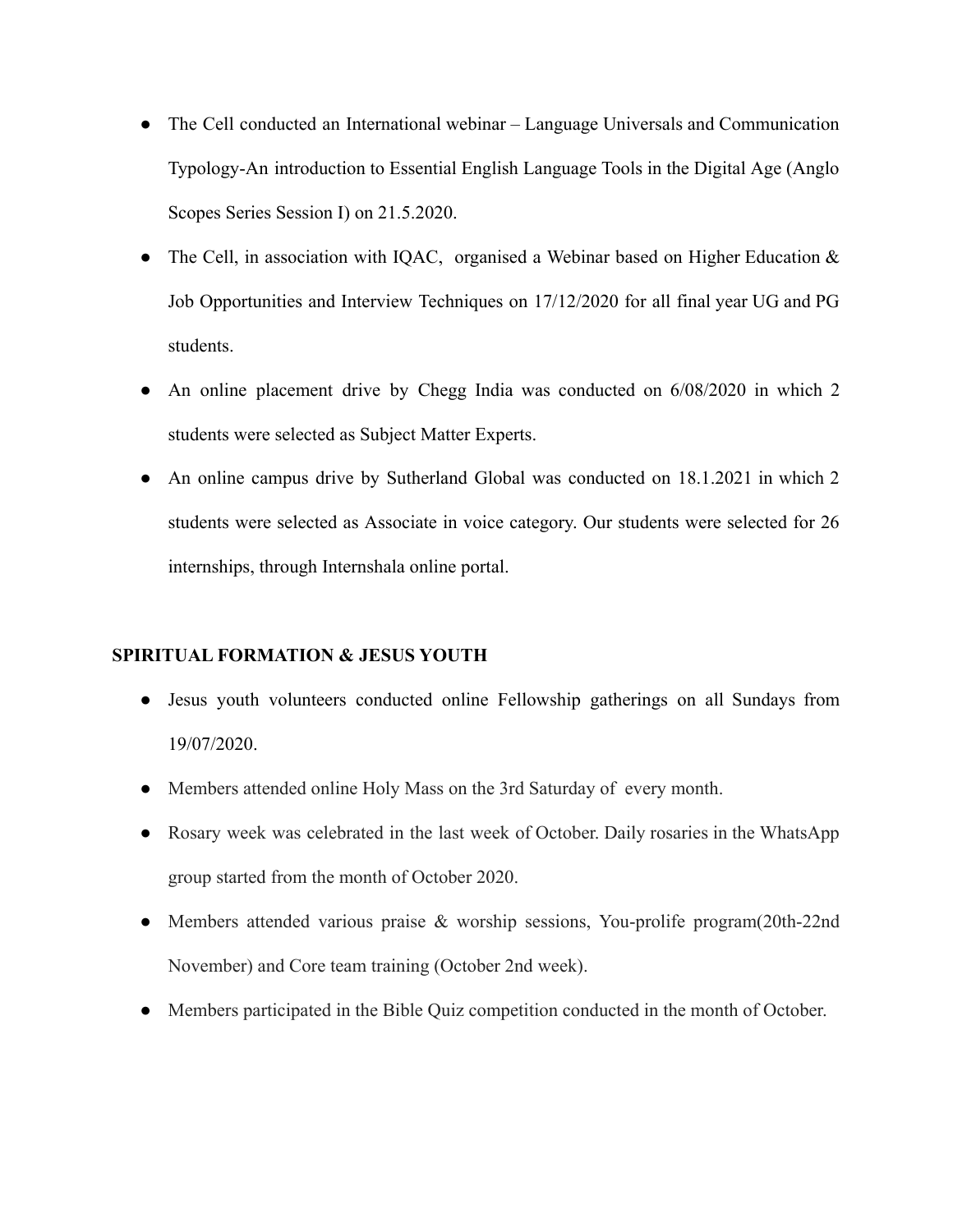- Daily Holy Mass challenge & intercession gatherings were organized during intersession week (November 8- 14).
- Arranged Freshers day Talitha Koum on 15/11/2020.
- An online quiz about St. Francis Xavier was conducted on 07/12/20.
- Members celebrated Christmas on 26/12/20.
- Conducted sessions on 6 pillars starting from 02/01/21. Vimalahrudhaya prathista prayer started on 20/02/21.
- Core team for the academic year 2021-22 was anointed on 01/03/21.

## **DEPARTMENTALACTIVITIES**

## **P G Department of English and Research Centre**

- An International Webinar on 'Mental Illness in Indian Cinema: Stigma and Stereotypes" by
	- Resource Person: Dr. Badr Ratnakaran (Chief resident in Psychiatry, Carillion School of Medicine, USA)
- SPECTRA 2020 A National level webinar series in Literature was organised from July 13th to July 16th.
	- Resource Persons: 1. Dr. Samuel Rufus (Asst. Prof ) Madras Christian College, Chennai 2. Dr. J.A.H Khatri (Asst Prof) Navrachana University, Vadidara 3. Dr. R Janatha Kumari (Asst Prof) Sree Ayappa College, Nagercoil 4. Dr. Manoj Kumar (Asst Prof) Central University, Haryana.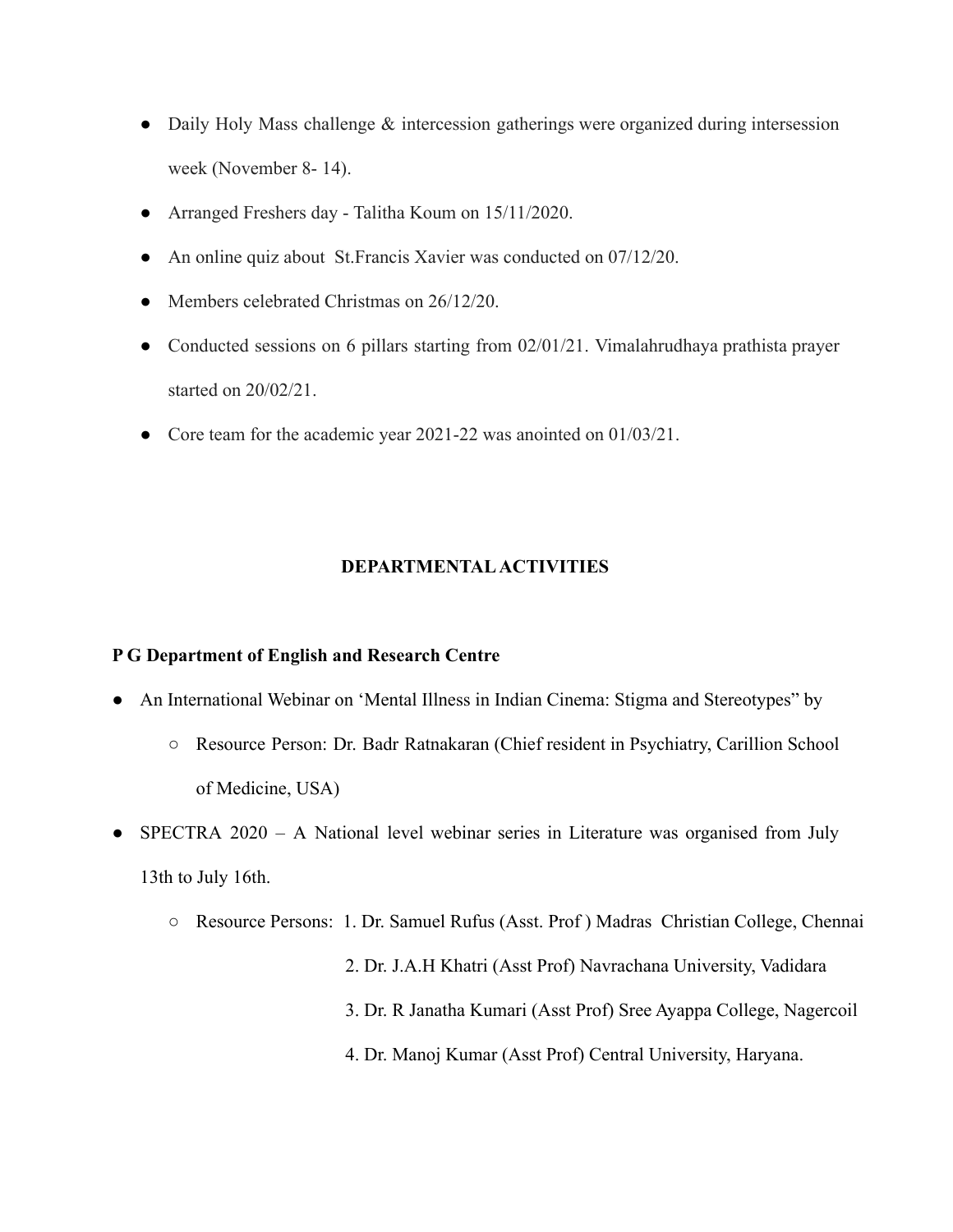- ECLECTICS 2020- An International Webinar Series in Literature was organized from 18 to 21 August 2020
	- Resource Persons: 1. Esra Mirze Santesso (Assoc Prof) University of Georgia, USA

2. Gabriel Edzordzi Agbozo (Michigan Technological University, Houghton, USA)

3. Nikitta Dede Adj Irakor (Junior fellow Bayreuth International Graduate School of African Studies University, Germany)

4. Nancy Henaku (Houghton, USA).

- A four day e-workshop on "Research Methodology and Academic Writing" was organised in collaboration with Kerala State Higher Education Council, Trivandrum from  $21<sup>st</sup> - 24<sup>th</sup>$  July 2020.
	- Resource Persons: 1. Dr. Priya K Nair (Research Officer, KSHEC)

2. Dr. Binu Zachariah (Pondicherri Univ)

- 3. Dr. Vimal Kumar V. (MGU); Dr. Avishek Parui (IIT, Chennai)
- Webinar on 'Hygiene and Immunity during Lockdown: Challenges and Opportunities'
	- Resource Person: Dr. Vineetha Manoj, EMC Hospital
- Prof. Rebecca Grace Memorial Webinar was organised on  $7<sup>th</sup>$  October 2020
	- Resource Person: Solomon Rees Nelson, Trocaire College, Buffalo, NY
	- Topic: "The Human Experiment and the Cyberpunk Fiction"
- A Webinar on 'Online Tools and Platforms for Academic Writing and Publishing in English Literature and Allied Areas'
	- Resource Person: Dr. Surendran Cherukodan (Asst. Librarian, CUSAT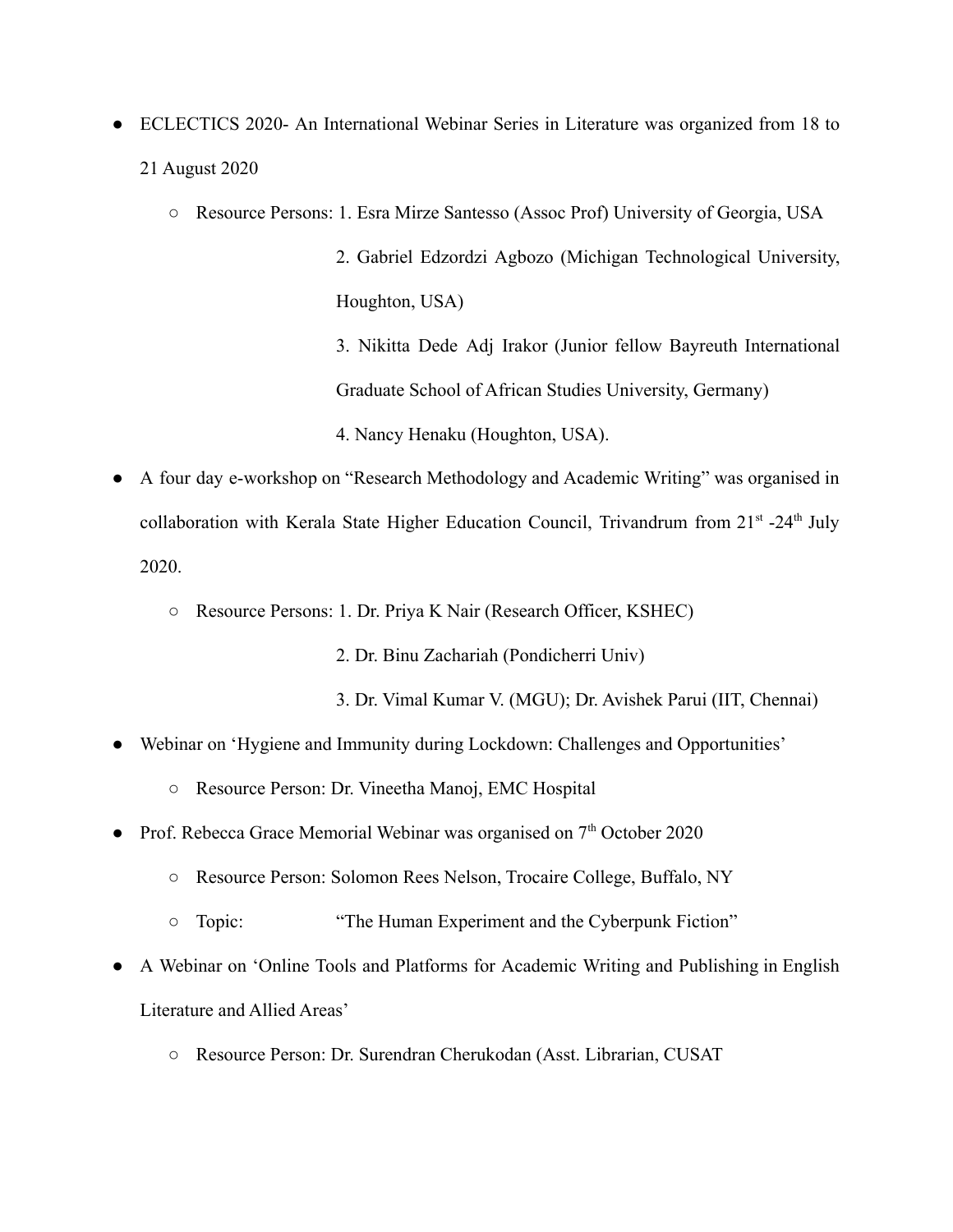- 'Ensemble'-Alumnae talks on  $12<sup>th</sup>$  September 2020.
	- Speaker: Ms. Dhanya K.N, (Alumna) ad
	- Topic: 'Dare to be Different'
- "Green Periods", a webinar on Menstrual Health & Hygiene was organized on Oct 3 2020.
- EBSB club of our college and St.Bede's College, Shimla along with the PG Department of English & Research Centre and the Department of Communicative English of St.Xaviers College for Women, organised a 'Literary meet' on October 6<sup>th</sup> 2020.
- Academic Week
	- 'ORACLE' Resource Person: Dr. Siju Joseph, Nodal officer for COVID 19 Infection Control Quality Head, P S Mission Hospital Topic: 'Covid 19 - Transcending the New Normal'
	- 'INTERACT' Speaker: Miss Anna Joy of III B A English Target Group: Students of Chemistry department Topic: "Healthy Lifestyle = Happy Environment"
- Honoured Ms. Donna John and Ms. Maria Josephine Varghese, rank holders of the M.G University M.A English Examinations 2020.
- Organised Online Alumni Meet 'FESTA' on February 27 2021.

## **P.G. Department of Malayalam**

- As part of the Vayanadinam, organised a Webinar on  $19<sup>th</sup>$  of June 2020.
	- Resource Person: Dr. K P Jayakumar, Assistant Professor, NSS College, Cherthala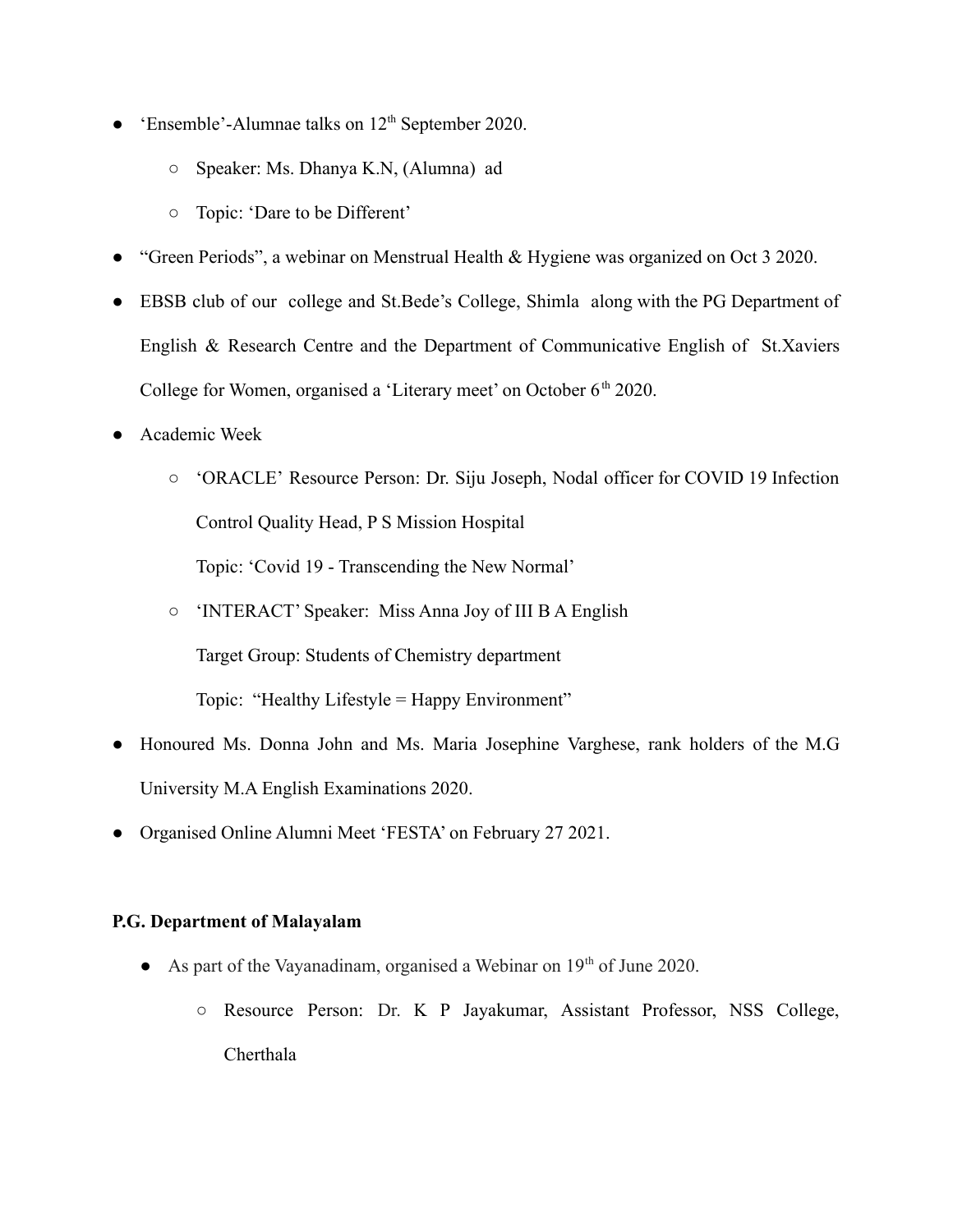- Topic: *Pusthakangalude Samskarika Parinamam*
- "Ezhuthocha"- A Discussion forum the first and second Editions were conducted in July and October respectively.
- Organized a Webinar on the Topic 'Research Methodology' on  $8<sup>th</sup>$  August 2021
	- Resource Person: Dr. Aju K. Narayanan, Assistant professor, School of Letters, M.G. University, Kottayam,
- Bhashavaracharanam- November 2-6, 2020
	- Online programmes
	- Speakers: Sri. Joseph Scaria, Associate Professor, SB College, Changanassery

Smt. Juliet Cleetus, Department alumnus and the Teacher of Govt. Higher Secondary School, Cheranalloor

- Academic week
	- ORACLE- a lecture on Environmental protection on 12<sup>th</sup> January 2021
	- Resource Person- Dr. Martin Gopurathinkal, Senior Research Assistant, CUSAT
	- INTERACT

Speaker: Sindu K . P, student of 3<sup>rd</sup> BA Malayalam Target Group: B.Com Students

- Book Release: 'Athmageethangal' written by former Faculty member Dr. C. Santhakumari
	- Released by translator Sri. Venu V Desom
- The third online Edition of Ezhuthocha.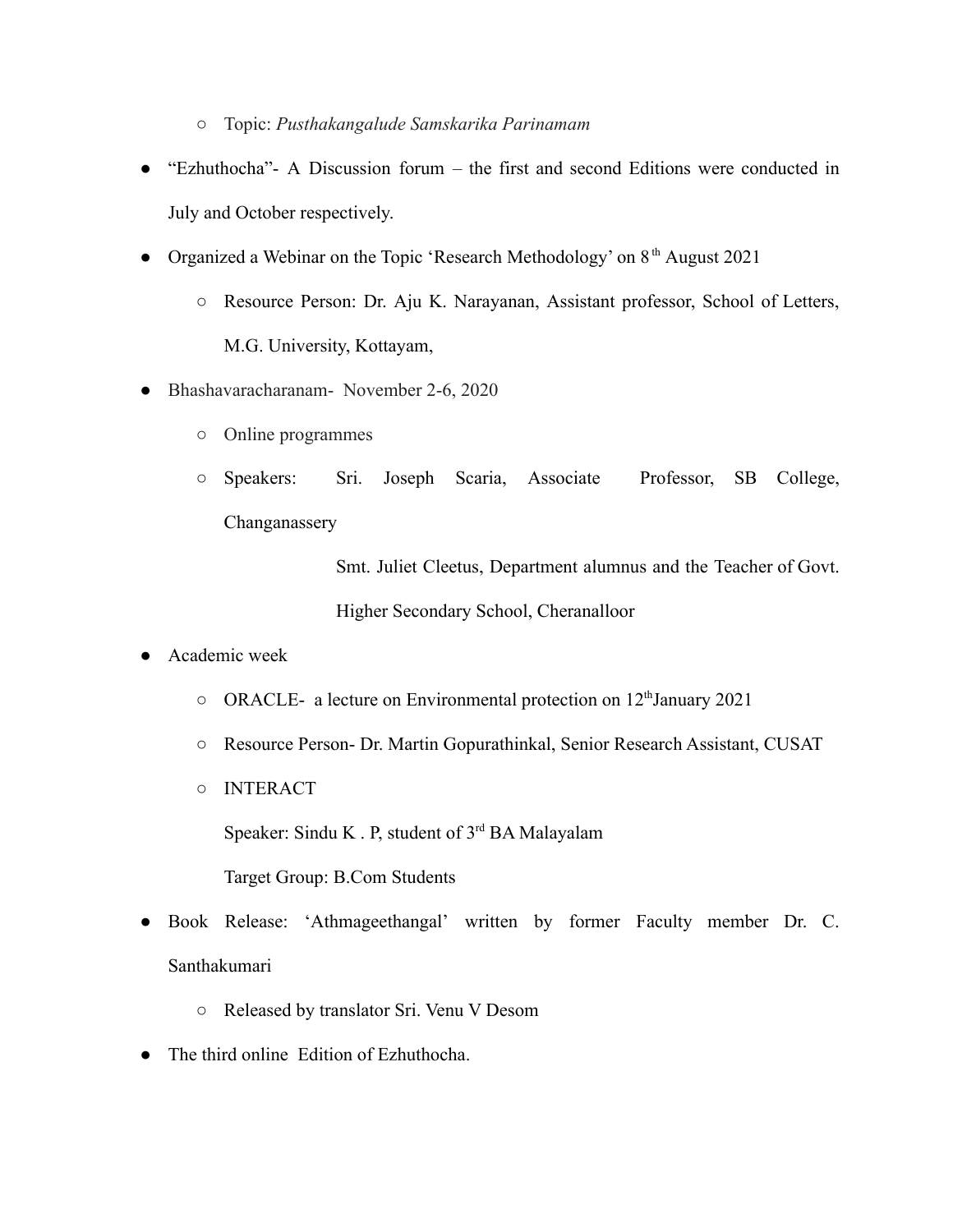- Speaker: Smt. R Rajashree, renowned writer on "New trends in Literature"
- Released the E- Manuscript magazine of the Department named *Palavicharangal.*
- Prof. Mary Juliet endowment award for the Best P G dissertation in Malayalam for the Year 2019-2020 (state level competition)
	- Recepients: 1. Ms. Anjana Vijayan , Department of Malayalam, Sree Sankaracharya University Kalady.
		- 2. Sr. Anu E F, of II M. A. Malayalam won UGC NET.

## **Department of Hindi**

- A National webinar was conducted on 5<sup>th</sup> July 2020 on the topic *'Samakaleen kavita: Rajneetik yathaarth'*
	- Resource Person: Dr. Ashish Tripati, Professor, Department of Hindi, Banaras Hindu University
- Premchand Jayanthi was celebrated on 31<sup>st</sup> July 2020 by organizing an online quiz competition
- Hindi Day was celebrated on 14<sup>th</sup> September 2020 by conducting a Google Form Quiz.

## **Department of Economics and Political Science**

- The Planning Forum conducted an Online Cartoon Competition on "India's Economic Package during COVID-19 Lockdown" in June 2020.
- Organised a webinar to enable students to cope with stress due to the covid pandemic and the pressure of online classes on 15.9.2020
	- Resource Person: Dr. Sr. Ruby, Counsellor, Prasanthi Counselling Centre.
- Organised webinar as part of the alumni lecture series on  $28<sup>th</sup>$  September 2020.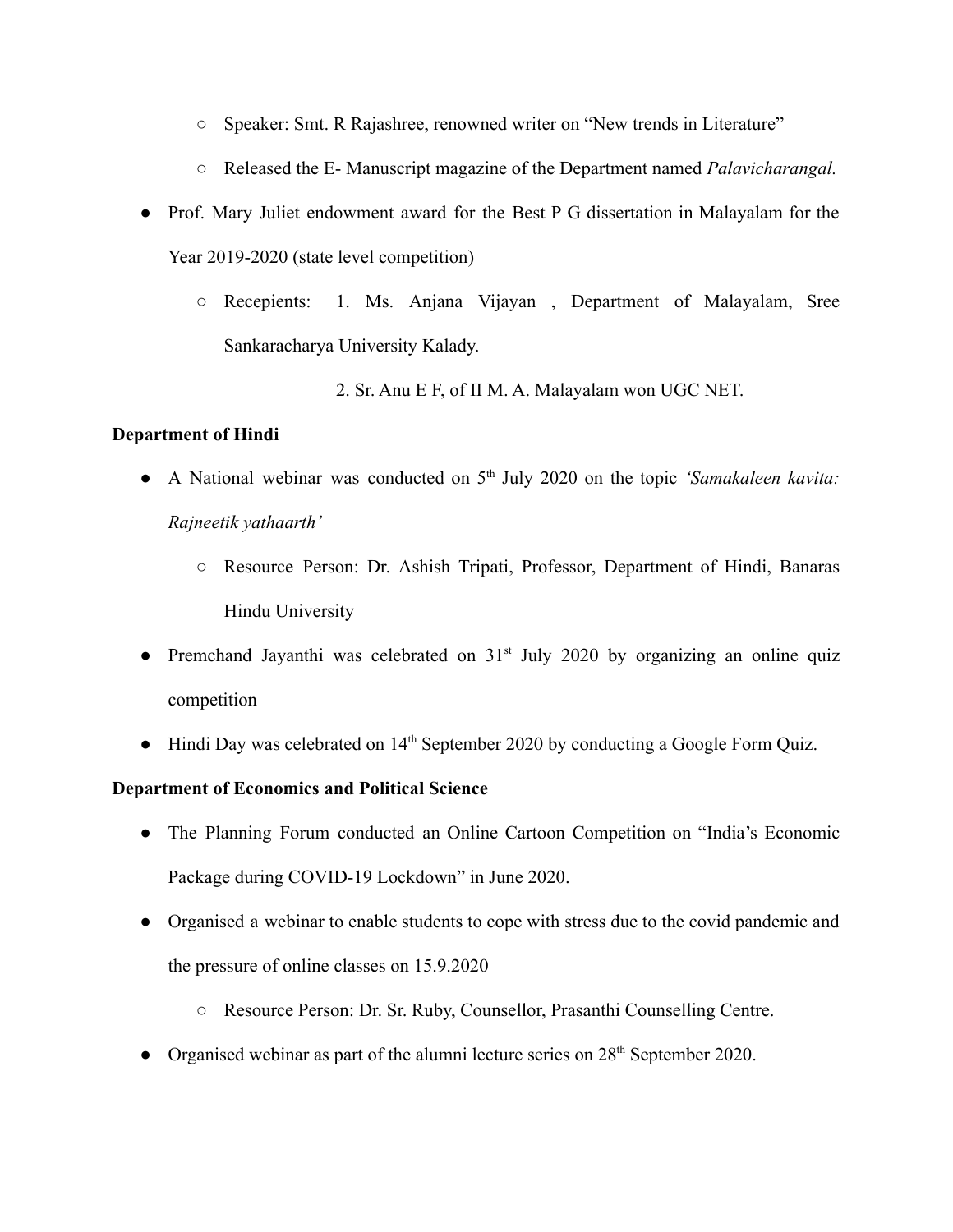- Resource Person: Adv. Sumayya Shereen, Alumnus of the college
- Topic: 'The constitutional provisions for Women protection and empowerment in India'
- Conducted a Webinar "Is Ecological Survival Possible? EIA 2020: Issues and Challenges" on 20th August 2020
	- Resource Person: Dr. Martin Gopurathingal, Senior Research Associate (CSIR), CUSAT.
- $\bullet$  Human Rights Forum conducted an online session on  $2<sup>nd</sup>$  October 2020 titled "Glimpses" of Gandhiji's Life".
- Academia 2020-21

Department.

- Oracle-Expert Lecture by Ms. Priyanka PS, Assistant Professor, Department of Food Processing Technology, St. Teresa's College (Autonomous) Topic: "Take charge of your wellbeing: A dietary guideline for young adults" on 15th January 2021.
- 'Interact' Speaker: Ms. Sneha KS of III BA Economics Topic: "The hunger report" Target Group: I and II year Degree students of the Communicative English
- Human Rights Forum organised a Human Right Awareness session led by Ms. Minimole K, faculty of Political Science, for I DC Students on 18th February 2021
- Screened a documentary film "Story of Human Rights''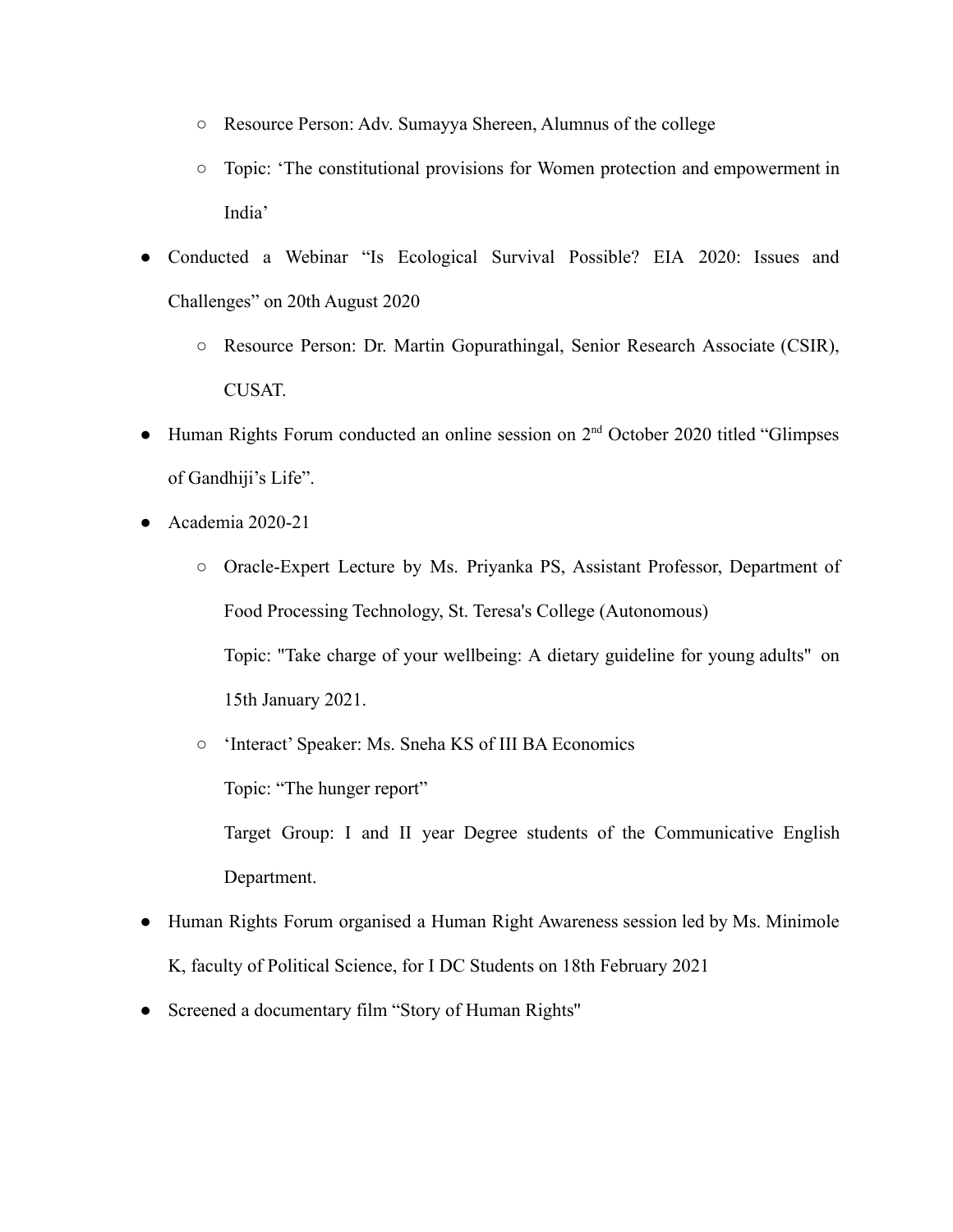- The Electoral Literacy club conducted a survey on 'Non registered Neo Electorates' in the month of February
- Released the online magazine "Phoenix".
- The Planning Forum in collaboration with the Department of Economics of St.Paul's College, Kalamassery conducted an Online Survey on "Consumption of Time by the students in SXC & SPC during COVID-19 Lockdown".
- An Environment Audit survey was conducted
- In association with IEDC, organised a session on "Competence to become an Entrepreneur" on 20<sup>th</sup> March 2021.
	- **○** Resource Person: Sri Shyju Puthiyaveetil, MD, Aeroglint Training Solutions

## **Department of Botany**

- Webinar on Indoor Gardening on 20.5.2020 for students and the public
	- Resource Person: Mr. Jacob Varghese, Associate professor (Retd), Bharath Matha College, Thrikkakara.
- A Webinar on career guidance was organized for III year Botany students on 18.8.2020
	- Resource Person: Dr. Divya V Nair, Assistant Professor, Central University, Himachal Pradesh
- On 19.9.2020, a Webinar on human rights
	- Resource Person: Mr Nithin Jose, faculty, Kerala IAS academy
- Webinar on Self Defence for Girls was jointly organized with the Department of physical education on 18.9.2020.
	- Resource Person: Mr Eldho P Aby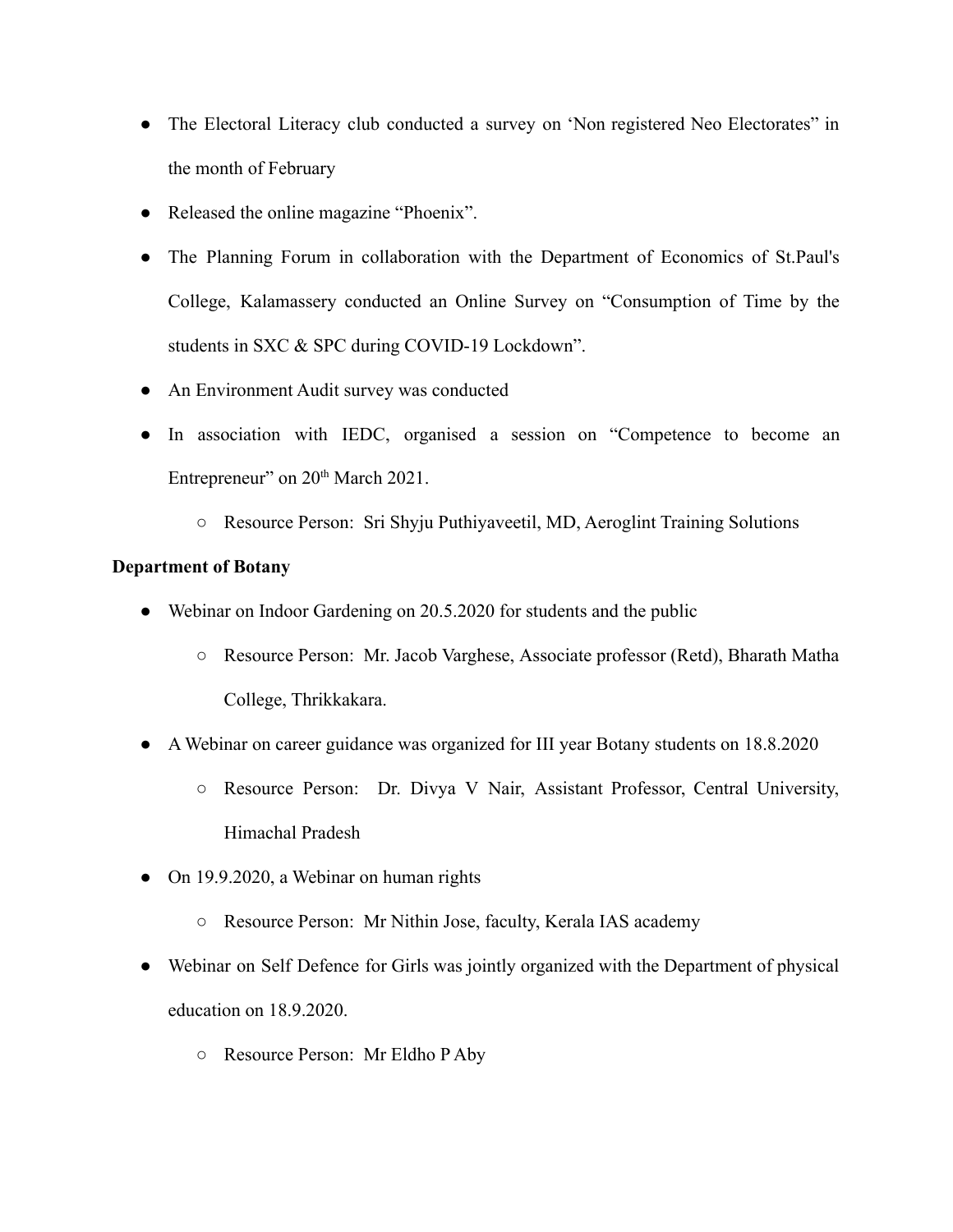- "ORACLE" organized a Webinar on Mental Health and Well Being led
	- Resource Person: Dr. Mangal Hari, Chief Physician, Ayucare Family Wellness clinic, Kottayam
- Organized a Webinar on campus innovator talk, jointly with IEDC and IIC on 8.3.2021, for sharing the experiences of the entrepreneurs on our campus
- A talk by alumni member, Dr. Nandaja V, B.A.M.S.,Velinjil Oushadhasala, Cheranalloor on the topic "Dashapushpam in common remedies" was conducted on September 12, 2020.
- A virtual alumni meet was arranged on 16.1.2021 through google meet
- **●** A two week certificate course on "Bioinformatics" was jointly organized with the department of Zoology for third years B.Sc. students

## **Department of Zoology**

- Organized a training and awareness session on First Aid for faculty members of the college on 04.07.2020.
	- Resource Person: Dr Aswathykutty Madhu, Sheffield Hospital, UK
- Departments of Zoology and Botany jointly organized a talk on "Is Life Science a Good Career Choice?" for final year students on 18.08.2020.
	- Resource Person: Dr. Divya V. Nair, Assistant Professor, School of Life Sciences, Central University of Himachal Pradesh
- A talk on the topic "Nutrition and Health" was organised on 11.09.2020.
	- Resource Person: Ms. Prijantha Amina, Nutrition Advisor, ABBOTT Nutrition
- 'Academia 2021-21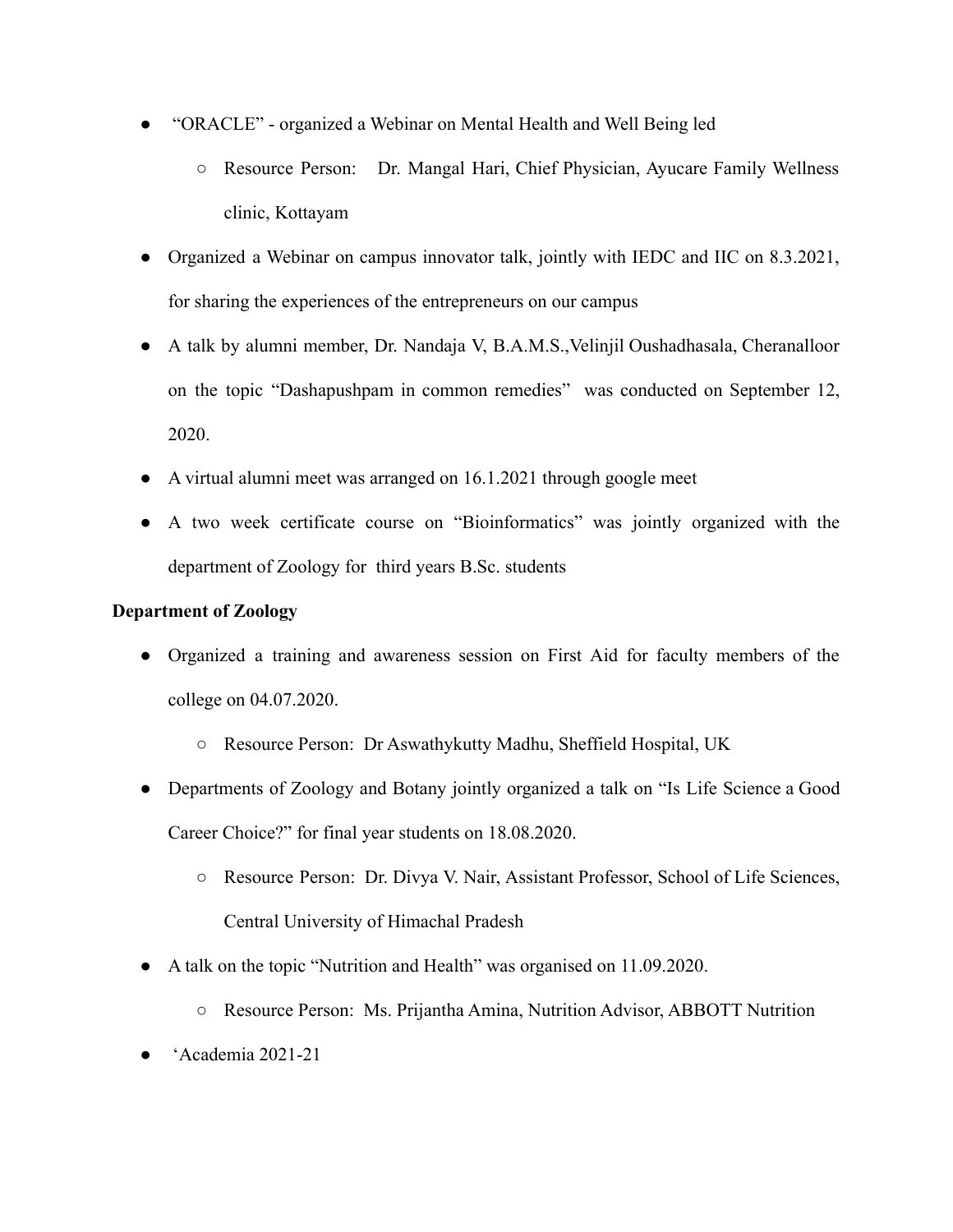- ORACLE' a talk 'Emerging and Re-emerging Infectious Diseases Role of Ecology and Technology' on 14.01.2021
- Resource Person: Dr. Mohammed Hatha, Professor, Department of Marine Biology, Microbiology and Biochemistry, School of Marine Sciences, CUSAT, Ernakulam.
- A Webinar 'Patent Procedures in India' was organized in association with Research Promotion Council, IEDC and Institution's Innovation Council on 02.03.2021
	- Resource Person: Shri: Bilal A. Nazeer, Research Officer, Inter University Centre for IPR studies, Cochin University of Science & Technology,.
- 'EcoTaxon ' an e-Workshop, was conducted as a collaborative initiative with Nirmala College Muvattupuzha. During this academic year, five online sessions were conducted as part of this program funded under DBT STAR Scheme
- Dr. Vineetha Gopinath, CMFRI, Kochi gave an extensive lecture on 'Plankton- A birds' eye View' on the sampling techniques, analysis and identification of Marine Planktons via online mode on 21.01.2021. This program was funded by DBT STAR Scheme.
- The department conducted an 'Inter School & College Videography, baking and quiz competition' as part of Wildlife week 2020 on the Theme- Wild in the Backyard in the first week of October, 2020.
- An online Alumni meet of the department 'Reconnect 2021' was conducted on 02.01.2021.
- As part of Academia 2021 Sandra Sebastian III BSc Zoology Model I delivered a lecture on 'Environmental Effects of COVID-19 and Potential Strategies for its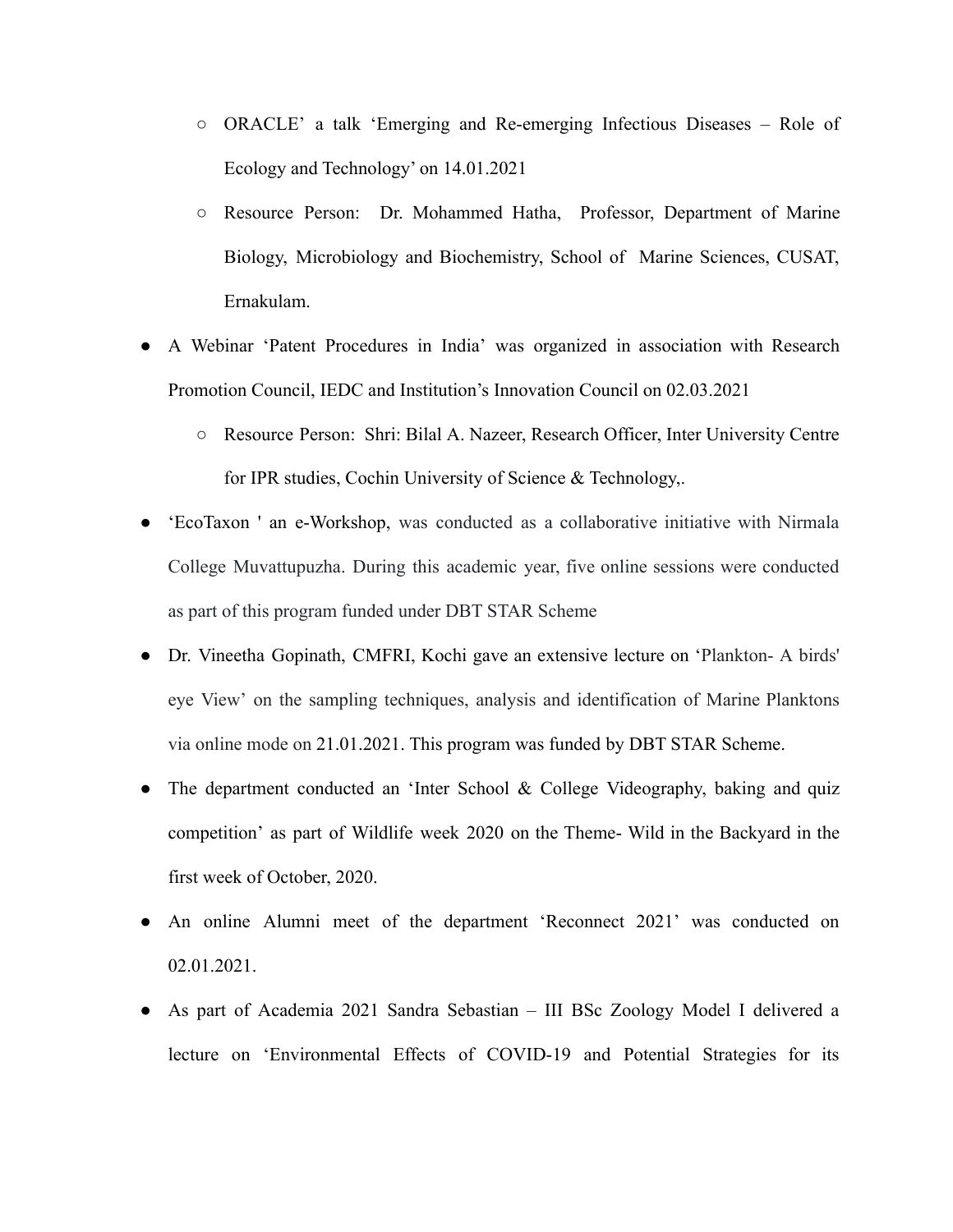Sustainability' and Varna Sreekumar – III BSc Zoology Model II on 'Nurture our Nature' on theme 'Health@habitat'. Sandra Sebastian was judged as the best presenter for the power point competition.

- The department conducted a two-day Induction Program for first year B.Sc. Zoology Model 1 and 2 on  $12<sup>th</sup>$  and  $13<sup>th</sup>$  November 2020.
- Campus Bird Count was conducted on the college campus as part of Greater Backyard Bird Count from Feb 12-15, 2021 and the data was uploaded to e-bird a citizen-based bird observation network in the biological sciences.
- A 20-hour bridge course was provided for first year B.Sc. Zoology Model 1 and 2 students on basic Instrumentation and Field Techniques in Zoology, Laboratory safety rules, dissections and scientific drawings and Citizen Science Programme.
- A one-week course in Bioinformatics was organized by the Departments of Botany & Zoology for final year students under DBT STAR Scheme.
- A 15-day online internship program in theoretical and practical aspects of molecular biology was conducted for students of Zoology and Botany in association with the MakeIntern team from 19.02.2021 to 05.03.2021. 39 students participated in the internship program funded by DBT STAR Scheme.
- Two-day virtual workshop on automated techniques in microbiology was conducted in association with Pushpagiri Institute of Medical Sciences, Thiruvalla on 21<sup>st</sup> and 22<sup>nd</sup> October 2020 funded under DBT STAR Scheme.
- The outreach programme of the department includes Arogya Jalakam **-** 3 online sessions for the public to create awareness on Water and food borne diseases and reemerging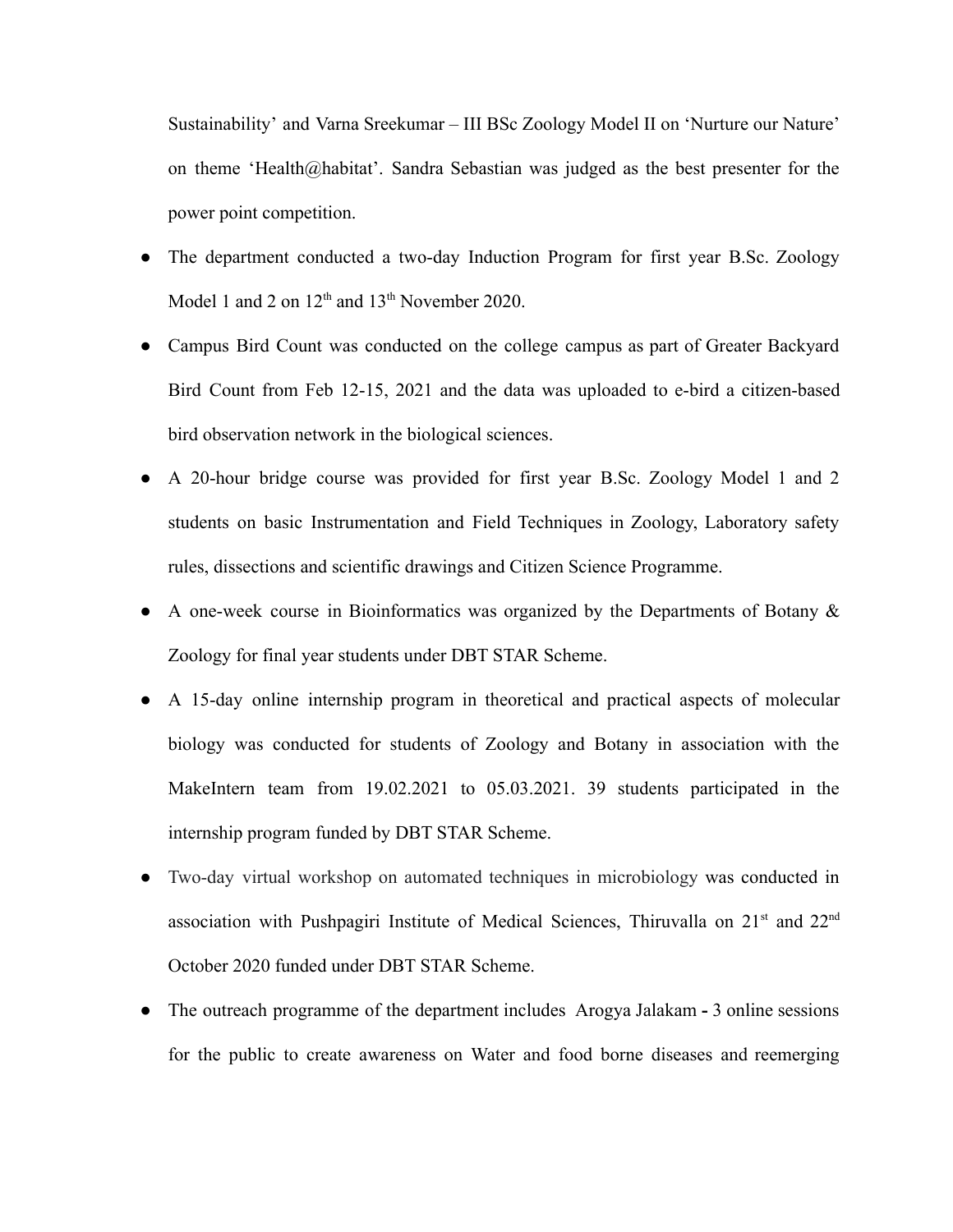diseases and its prevention. Department newsletter *Nisarga* titled **T**he new Isolation, based on the COVID 19 Pandemic was released.

The department members also have several achievements to their credit.

- Karan S., III B.Sc. Zoology Model 2 received Kerala Biodiversity Board appreciation for her contribution towards Photo inventory campaign of homestead Biodiversity
- Fathimathul Saffrin, Hamna Binith, Galdvina Joby, Fathima AS. and Dr. Revathy.S (Mentor) won first prize for the UPCYCLE: Design Challenge Contest organized by Sambarak Mitra and Textile Value Chain.
- K.R. Meera Kum Kum and Megha Maria Lal won first and third prize respectively in the Jumble in the Jungle competition conducted by Zoological Society of Kerala.
- Megha Maria Lal I B.Sc. Zoology Model 2 won first prize in the 3-minute presentation on the topic GIFT Tilapia organized by Association on fisheries graduates as part of Fisheries week celebration 2020
- Green Innovation Fund: The idea **Eco-Innovation** under the theme Waste Management & Alternative materials submitted by Zoology Department was shortlisted for the Level 1 evaluation for the **Green Innovation Fund** by Kerala Startup Mission.
- Dr. Revathy. S, won Indo Asian- Aristotle Distinguished Women Zoologist Award, REd Talks Daily International on the Eve of World Science Day 2020
- **Dr. Revathy.S** won First prize & cash award for the Egg challenge: Egg Eased Demonstration Contest and third prize for research paper competition organized by Kerala Veterinary and Animal Sciences University, Mannuthy on World Egg Day Celebrations,2020.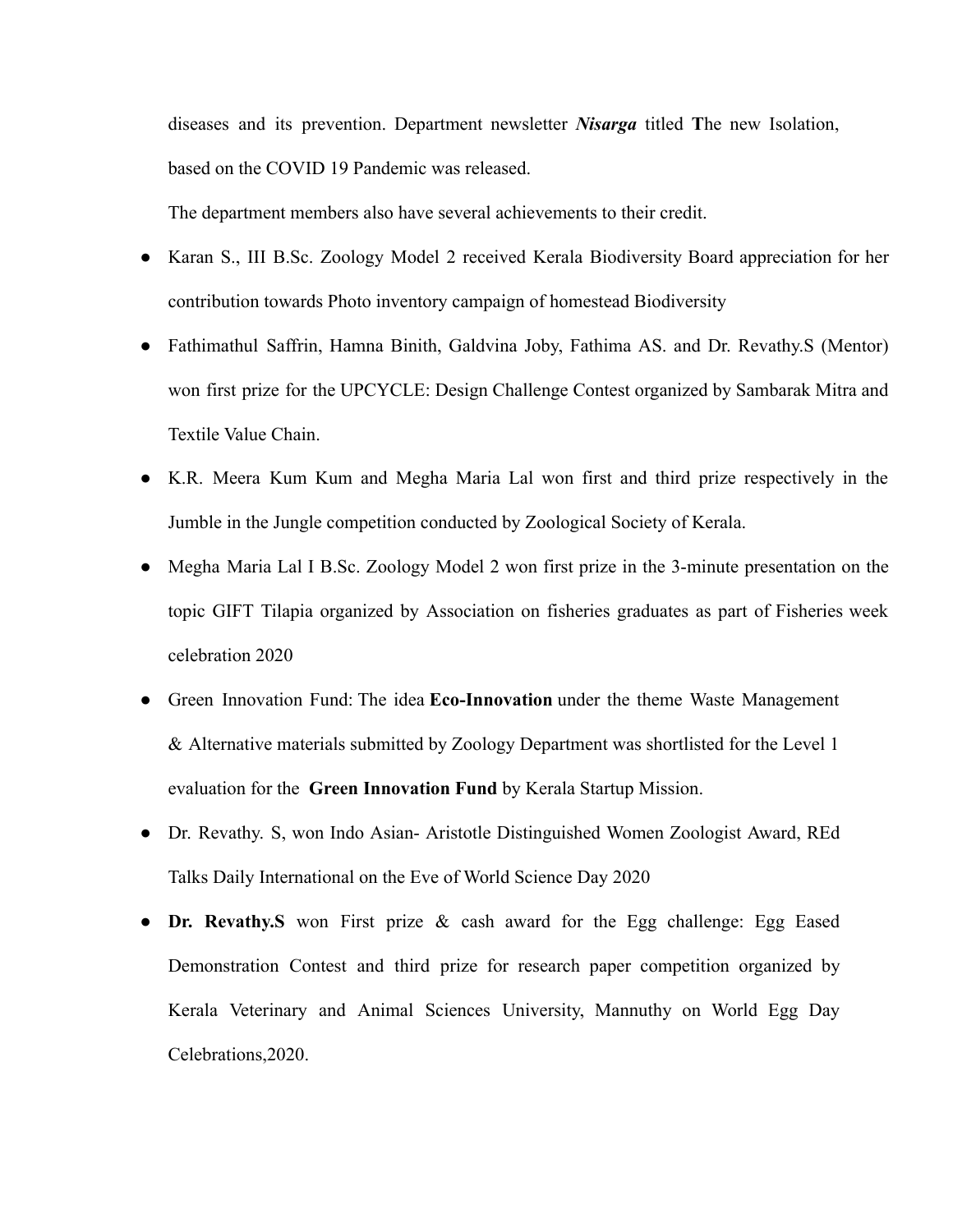### **Department of Chemistry**

- **Chemistry Association** was inaugurated by Sujitha K N, Scientific Officer-C, U.R RAO Satellite Centre, Bangluru on 12<sup>th</sup> September 2020 followed by a talk on "Career Opportunities of a Chemistry graduate in ISRO."
- The Department organized 2 International webinars
	- o "Recent developments in water analysis-emerging contaminants" led by Dr. Linson Lonappan, Post-doctoral fellow in Environmental Engineering, University of Sherbrooke, Canada on 27<sup>th</sup> July 2020
	- o "How fingerprinting came about and some recent cases" by Dr Rodreick Wayland BatesNanyang Technological University Singapore on 8th october 2020
- The Department organized 3 national webinars:
	- o "Need and Progress Towards Fast Photography: A Glimpse through Femtosecond Spectroscopy" by Dr. Mahesh Hariharan Assistant Professor, *School of Chemistry, IISER Thiruvananthapuram on 22nd May 2020*
	- o "Challenges & opportunities of metal complexes in the medicinal field" led by prof. Jaya Rajendran, Assistant Professor, Loyola college,Chennai was held on 06<sup>th</sup> July 2020
	- o "NMR Spectroscopy" by Dr. Reji Varghese, Associate Professor in Chemistry, IISER Thiruvananthapuram on  $13<sup>th</sup>$  November 2020
- Other webinars include: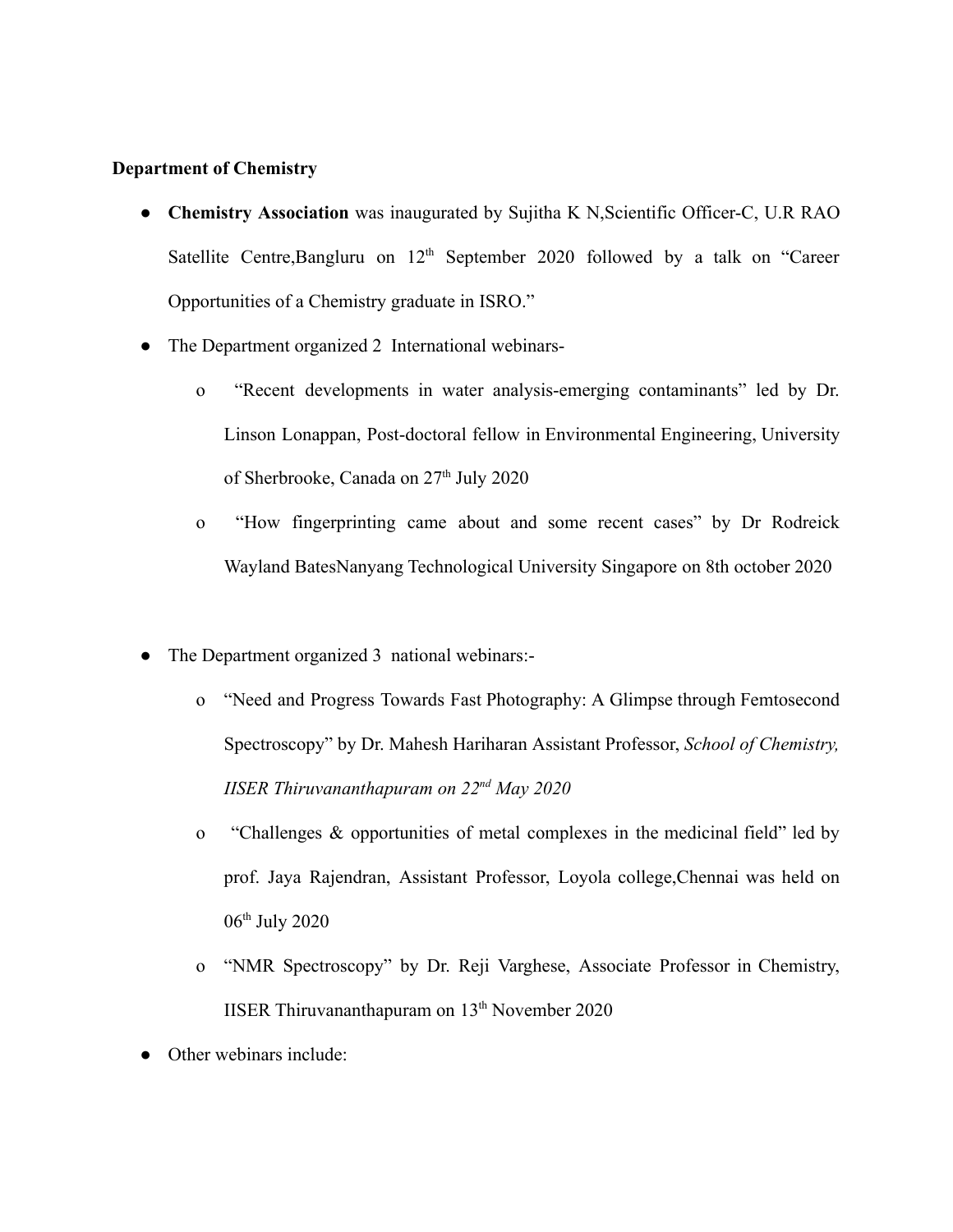- o A webinar on "Mindfulness for mental health & coping with the pandemic" led by Dr.Sr.Ruby .
- o A webinar on "Human rights -Indian Perspectives" by Ms.Minimol.V S, Assistant professor on 9th October and 16th November.
- o A webinar on "Human Health -A journey through time and space" by Dr Jimmy Mathew MBBS,MS,MCh Clinical Professor and Reconstructive Microsurgeon, Amritha Institute of Medical Science Kochi on 15/1/2021.
- o A webinar on "Lab Safety and First Aid" Dr Jude Martin Mendez HOD,Applied Sciences and Humanities, AISAT Kalamassery on 01/02/2021.
- An Interaction programme with rising star in Chemistry Dr Sreekala M S, of Sree Sankara College,Kalady who has been ranked among top 2% scientists of the world as per Rising stars list of Stanford University was organised on 1<sup>st</sup> Jan 2021.
- The Department conducted a DBT funded workshop on "Introduction to Chemsketch" by Dr Daly Kuriakose,Research Scholar ,CUSAT on 20th and 21st february 2021.
- 41 students and 3 faculty members underwent a 2 week workshop on Plastic Processing Techniques and Quality Control at CIPET-IPT Kochi.
- A DBT funded two day inplant training programme was organised on Plastic Processing Techniques and Quality Control for a team of 29 students CIPET-IPT Kochi on 19th and 20th January 2021.
- Nearly 20 videos were prepared by students of the department of Chemistry for high school and plus two students of grama panchayats under UBA and under IGNITE scheme started by the department of Chemistry.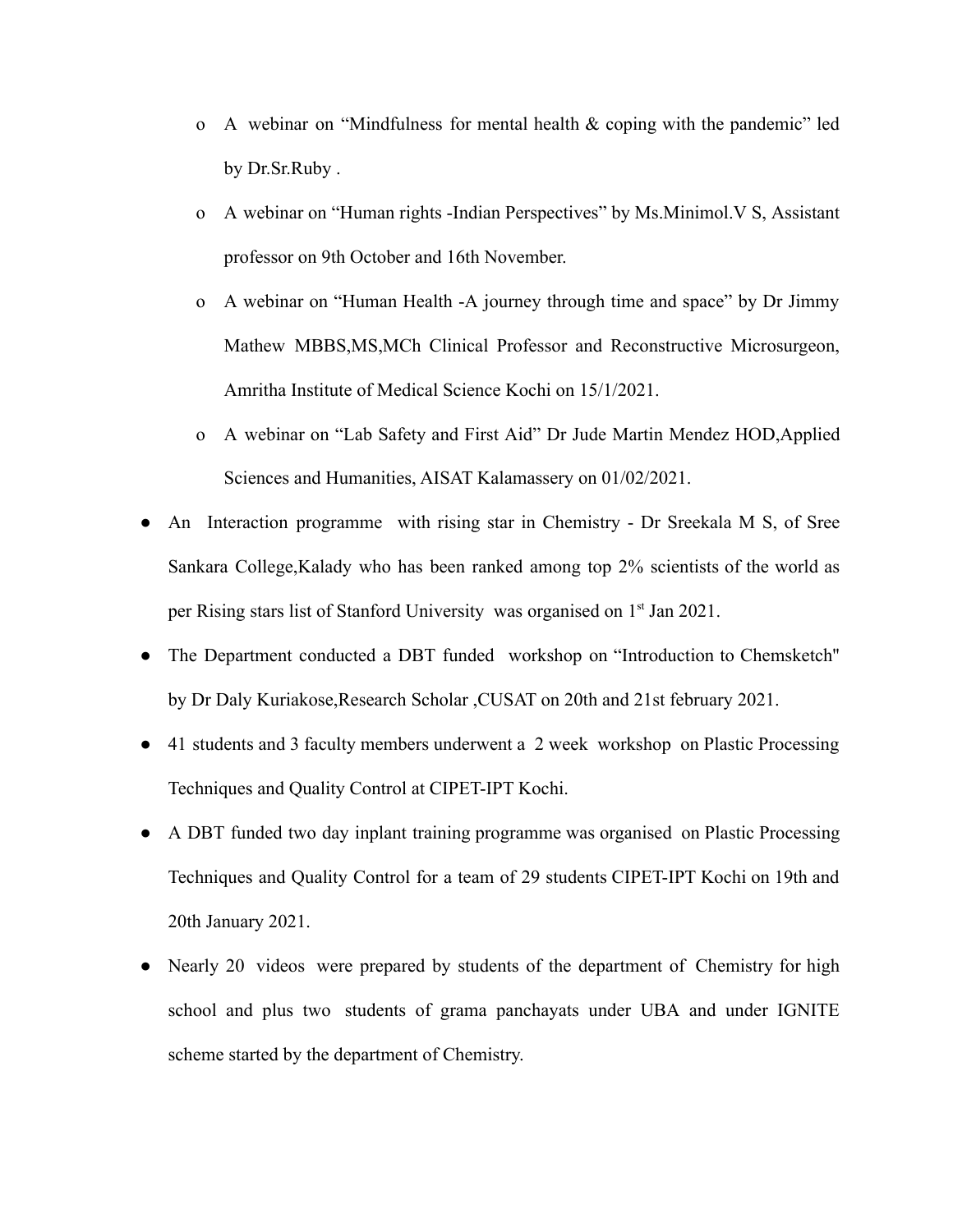- The Department of Chemistry organized a webinar on Career Prospects in Chemistry by Dr.Newly Joseph, Assistant Professor, Department of Chemistry, St.Xavier's College for Women, Aluva. to Chemistry students of St Pauls College Kalamassery as part of academic exchange programme.
- An Environment Impact Assessment Act (EIA) awareness video was prepared by students of department of Chemistry to protect the environment.
- In connection with the academic week Interact programme a talk was arranged on the topic La sante 'n' haven led by Rini Simon of III BSc Chemistry for the students of the Department of English.
- The department is offering **a new generation course** Integrated M.Sc. in Basic Sciences-Chemistry. It was inaugurated on 7th January 2021 by Dr. Sabu Thomas, Honourable Vice-Chancellor of MG University.
- The department offers Value added Course in "Practical Exercises in Computational Quantum Chemistry." Aby Dr Abi T G, Assistant Professor, Department of Chemistry, Sacred Heart College Thevara from 22nd February to 27th feb 2021.
- Alumni meet of Chemistry department "CHASS 2021" was organised on 14th March 2021 which was attended by the Retired teachers of the department and students and they felicitated Ms. Beena Varghese on her retirement.
- Days of National and International Significance were observed by department of Chemistry as part of "XAV CARE" initiatives : **(Xaverian Chemistry Association on Reviving the Environment)** like World paper bag day, World Population Day, World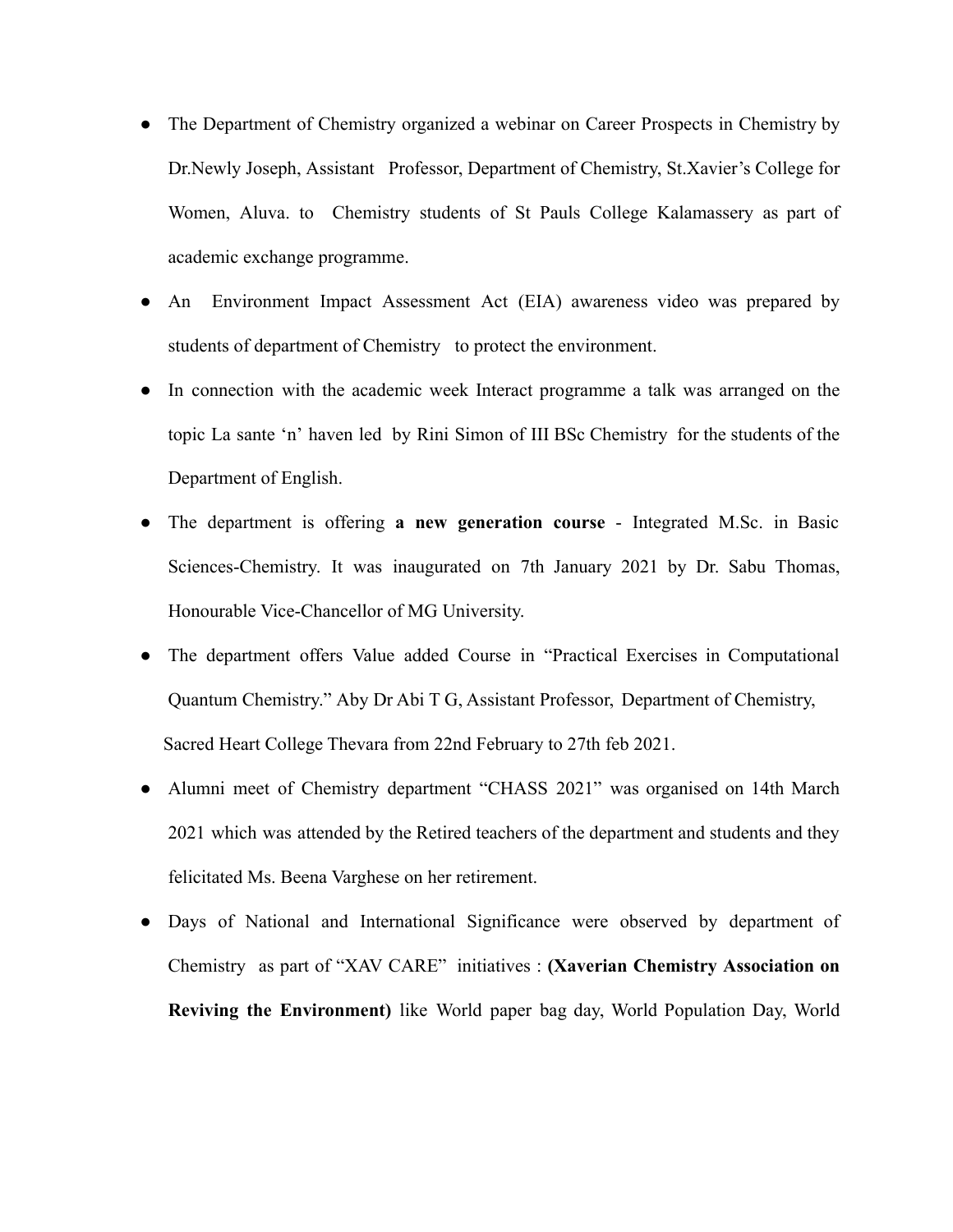Environment Day, Hiroshima -Nagasaki day, National week of Chemistry, Aids Day and Human Rights Day

### **P G Department of Physics & Research Centre**

- A webinar on ENERGY CONSERVATION AND MANAGEMENT was conducted on 2/7/2020 by Dr.Vimala George, the head of Energy Conservation Club of our college.
- On 17/07/2020, the Department organized a one day International Webinar on Super Resolution Microscopy via Google meet for college students, research scholars and faculty. Dr. Ani Augustine Jose, Postdoctoral Research Fellow at Institut d'Optique d'Aquitaine, University of Bordeaux, France was invited as the speaker for the session.
- On 07/08/2020, the Department in association with the Internal Quality Assurance Cell of the College organized a one day International Webinar on Covid - 19 and Mental Health: Challenges and Implications for college students and faculty. Dr. Henry Poduthase, Associate Professor and Director, Graduate Social Work Program, West Texas A&M Universit**y** was invited as the speaker for the session.
- An online counselling session was conducted as a part of the student support activity by the Department of Physics on 24/8/2020 for the BSc and MSc Students of the Department of Physics.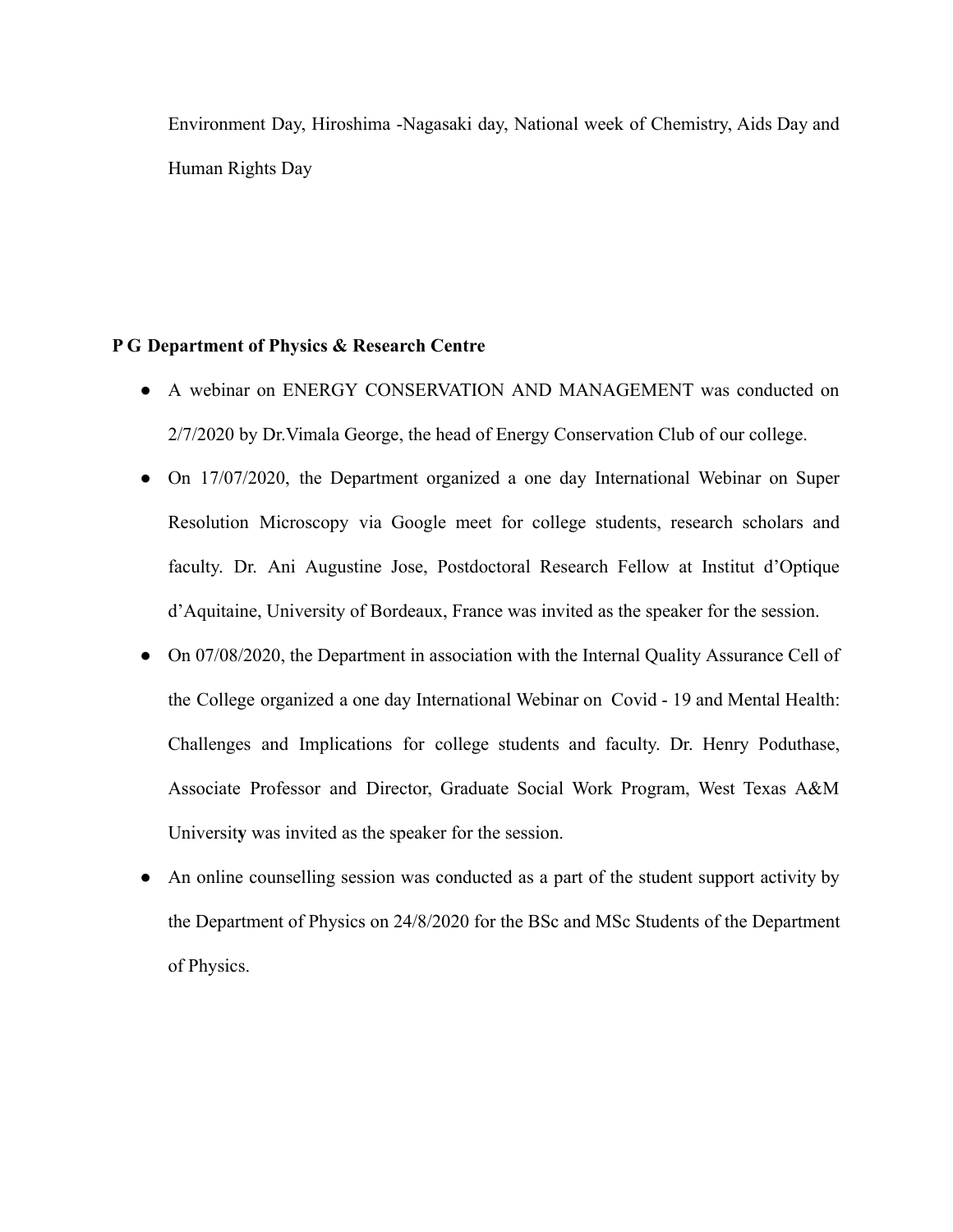- On 15/9/2020, the Department in association with the IOAC  $\&$  OSAX, arranged a talk on "The Power of Self Motivation" by an alumnus Ms. Anu Yohannan, Quality Lead, Cognizant Technology Solutions, Athulya Infopark.
- A webinar on Human Rights led by Ms. Minimole K was conducted for the Third Year Degree students on 19/09/2020.
- The department organized an Orientation programme by Ms. Sonia John Markose 'Pep up your Confidence' for 1st year degree students of the department.
- On 28/11/2020, a virtual Alumni Meeting was conducted for all the alumni and retired faculty members of the Department.
- As part of an Interdisciplinary programme funded by DBT STAR COLLEGE SCHEME a talk led by Mr. Sanesh Varghese, Author, Entrepreneur, Educationist  $\&$  Trainer, was organized by the Department on 07/01/2021. The programme was attended by First year degree students from Departments of Physics, Chemistry and Botany.
- The department, in association with IEDC, organized two workshops:
	- "Artificial Intelligence" on 17-3-2021, led by Mr. Siju KS, Associate Professor, SAINTGITS College of Engineering Kottayam;
	- "Future Skills- Introduction to Robotics" on 19-3-2021, led by Dr. Youhan Sunny, Assistant Professor, SAINTGITS College of Engineering Kottayam.
- Organized "National Webinar on Virtual Labs in Experiential Learning in Science Domains" in association with National Institute of Technology Karnataka, Surathkal for Teachers and Research Scholars on 20-03-2021.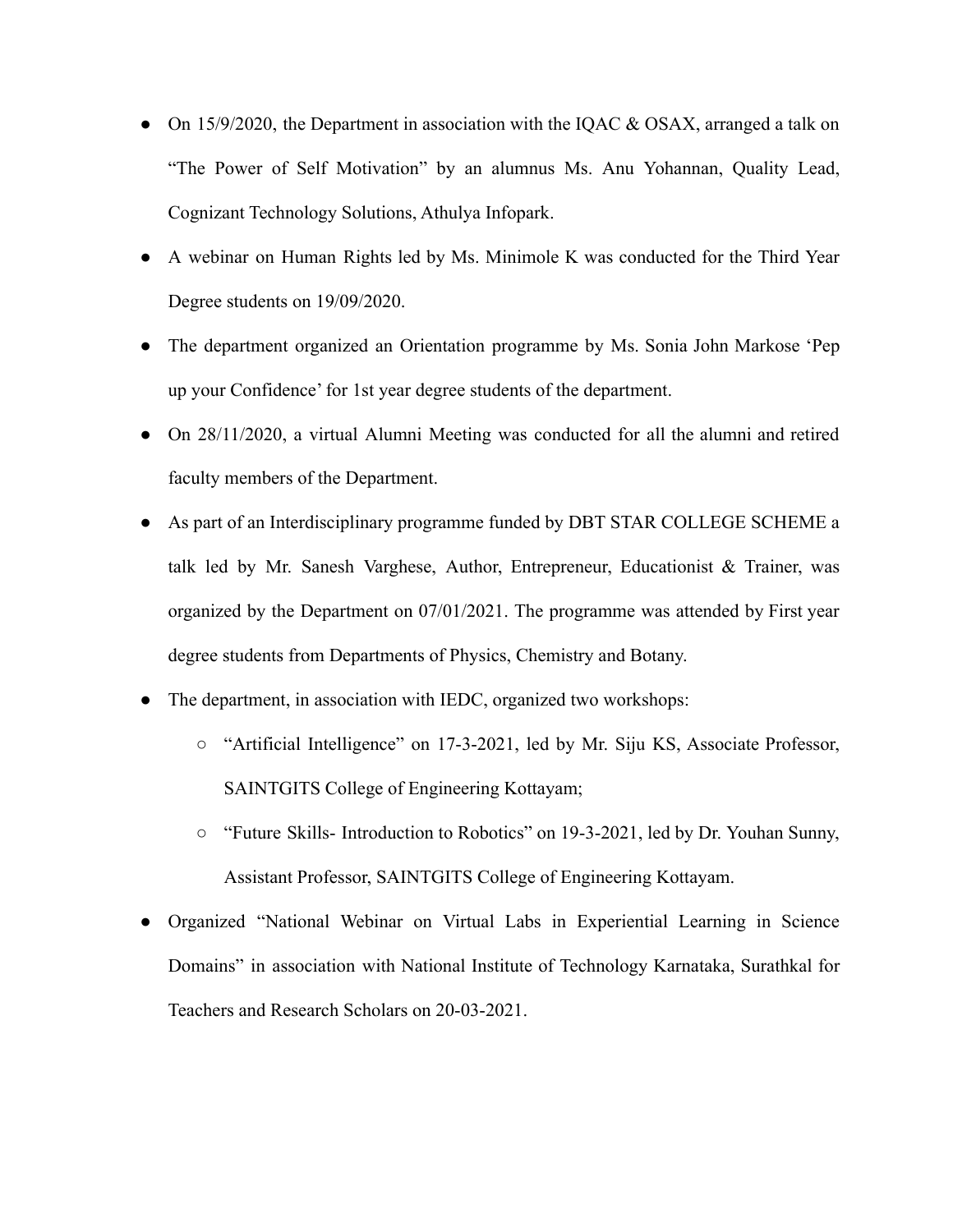### **Department of Mathematics and Statistics**

- Department organised two international webinars
	- o "The Man who knew Infinity" commemorating Srinivasa Ramanujan, on  $26.4.2020$  in connection with  $100<sup>th</sup>$  Death Anniversary of Srinivasa Ramanujan
	- o "Life and Contributions of Maryam Mirzakhani" on 12.5.2020 in connection with Women in Mathematics Day, 2020.
- National webinar sessions were conducted on the topic "Laplace Transforms", on 15.5.2020 and 20.5.2020 for undergraduate students.
- 4<sup>th</sup> Rev. Sr. Bencita Endowment Lecture as a National Webinar on the topic "SIR and its Extension for Modelling Epidemic Diseases", was organised on  $10<sup>th</sup>$  July, 2020.
- The department conducted a Webinar on Online Tutoring in Mathematics on 16.9.2020 in association with OSAX.
- A Webinar on Environmental Mathematics for V Sem B. Sc Mathematics students of various colleges under M G University, was held on 18.11.2020.
- It conducted an intercollegiate online PPT competition and Portrait Drawing Competition in connection with Prof C. R. Rao Birth Centenary year observance on 21.9.2020.
- Mathematics Association activities were inaugurated by Dr Sunny Kuriakose, Academic Secretary-Kerala Mathematical Association & Dean with a talk on Importance of National Mathematics Day. Students of the department prepared teaching videos for school children of classes 9 to 12, and uploaded the same on YouTube.
- The Department organised an Online Alumni Meet on  $9<sup>th</sup>$  January 2021.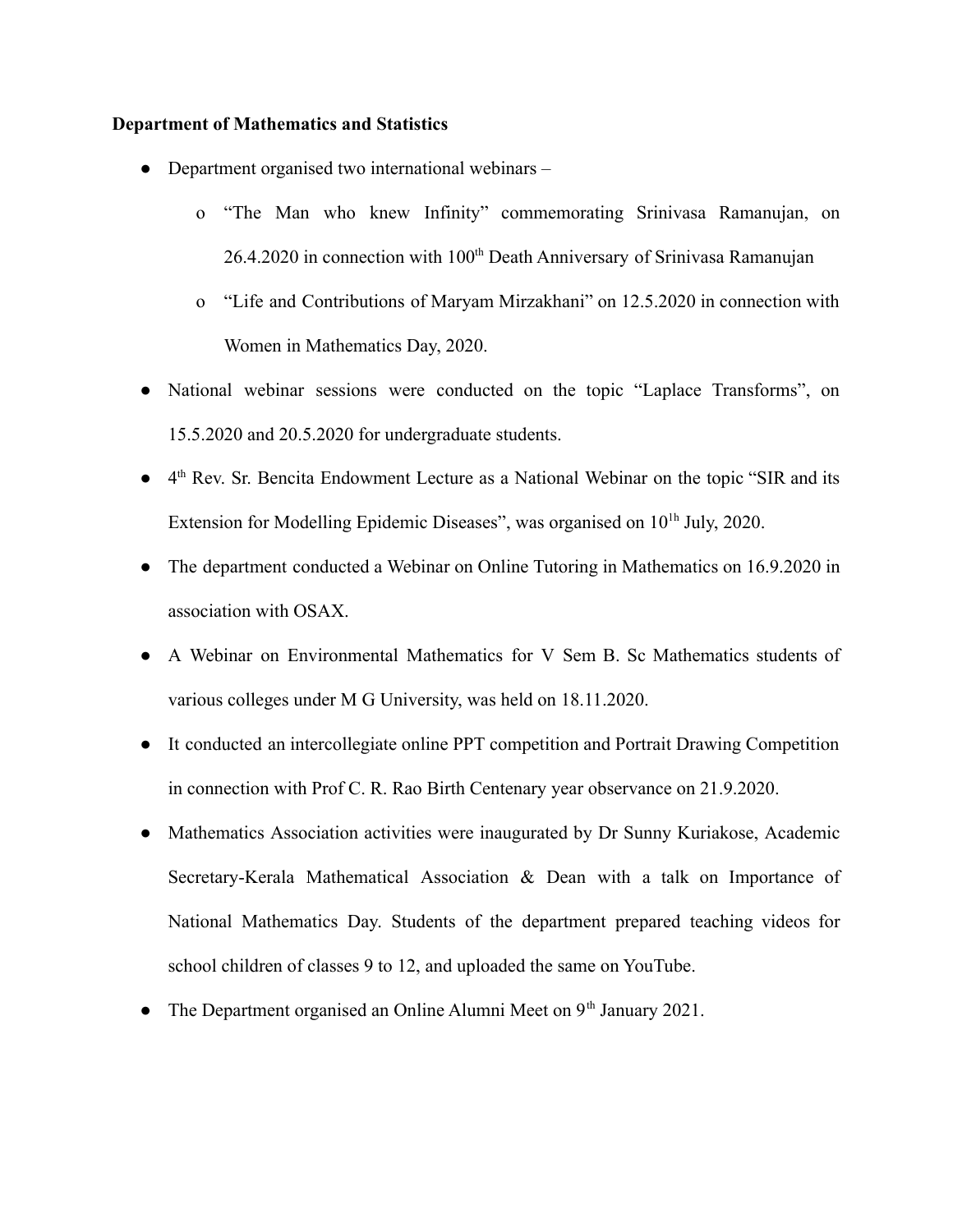- As part of Academic Week Celebration-ORACLE, the department organised an International Webinar on "Health Management during Pandemic" based on the theme-Health @ Habitat on 11.1.2021.
- As part of INTERACT, the department organised a talk by Ms. Volga Shaji of  $3<sup>rd</sup>$  year B. Sc Mathematics, who spoke on the topic "Shigellosis & Essential Vitamins" to the second year and first year students of Botany department on 12.1.2021. Alna K. M, student of Botany department delivered a talk on the topic "How safe are pesticides?-Impact on Human Health" for the second year and first year students of the department of Mathematics on the same day.
- The Department organised DBT funded Webinar for first, second and third year B. Sc Mathematics students on 25th & 27th January/2021.
- The Department, in association with the Department of Microbiology and IEDC organised an Expert Talk on "Ideation- Road to Entrepreneurship'' on 10/3/2021.

## **P G Department of Microbiology**

- On June 5th 2020, students and teachers of the department planted trees at their homes and an Essay writing competition on Biodiversity was organized.
- The department conducted a session on yoga Staving Calm amidst Chaos on Yoga day  $21<sup>st</sup>$  June.
- The department organized a Webinar on 'Paper Structuring, Publishing and Beyond' by Miss Anupama Prakash, Science Communicator, Impact Science on July 20<sup>th</sup> 2020.
- Another webinar on 25<sup>th</sup> July on Enzyme purification by Dr Bindhu O.S, Associate Professor , Jain University Bangalore was also conducted.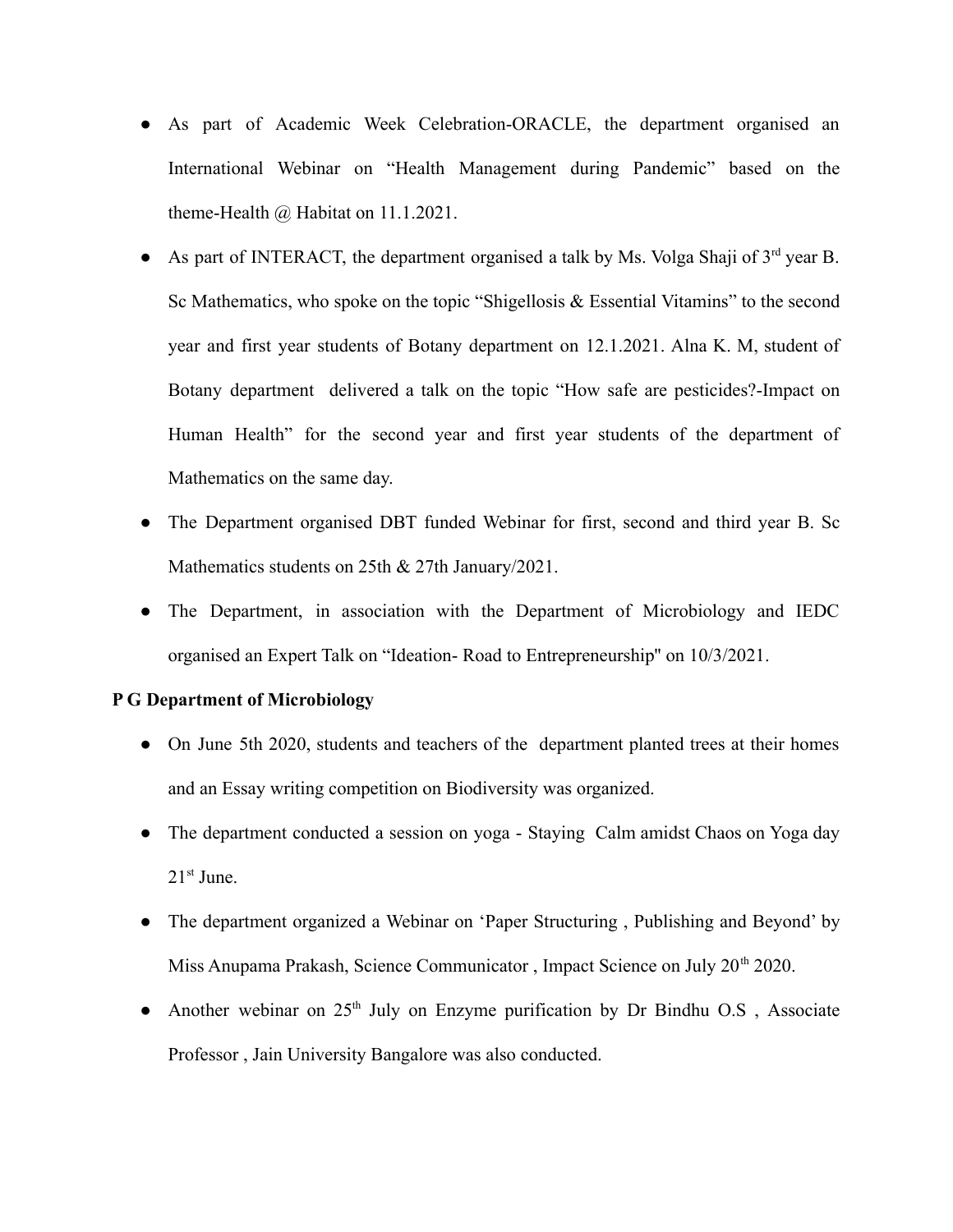- A Counselling Session -Living in the Pandemic Age by Dr Sr Ruby was offered to the students of the department.
- The department conducted an Online Pamphlet distribution via Social media Communicable disease during the rainy season.
- $\bullet$  A virtual Alumni meet was conducted on  $16<sup>th</sup>$  September. The department Alumni Talk was offered by Dr Sharrel Rebello, Assistant Professor, Dept of Microbiology & Forensic Science St Joseph's College , Irinjalakuda.
- As part of the Academia 2020-21 Oracle Programme, Dr Ajith V, Dept of Microbiology, Pushpagiri Institute of Medical Sciences and Research Centre Thiruvalla gave a talk 'Covid 19 and use of Disinfectants'.
- An Awareness video on waste management and Climate change was done by MSc 2<sup>nd</sup> year Students. As part of the Interact programme Miss S Gayathri gave a talk on Covid 19 and use of Disinfectant.
- A talk on Ideation was organised jointly with the Department of Mathematics and IEDC on 10 th March 2021.
- An Awareness video on waste management and Climate change was done by MSc 2<sup>nd</sup> year Students

## **P G Department of Commerce and Research Centre**

• The department organized 'Quest' -An inter collegiate online commerce quiz on 13th may 2020.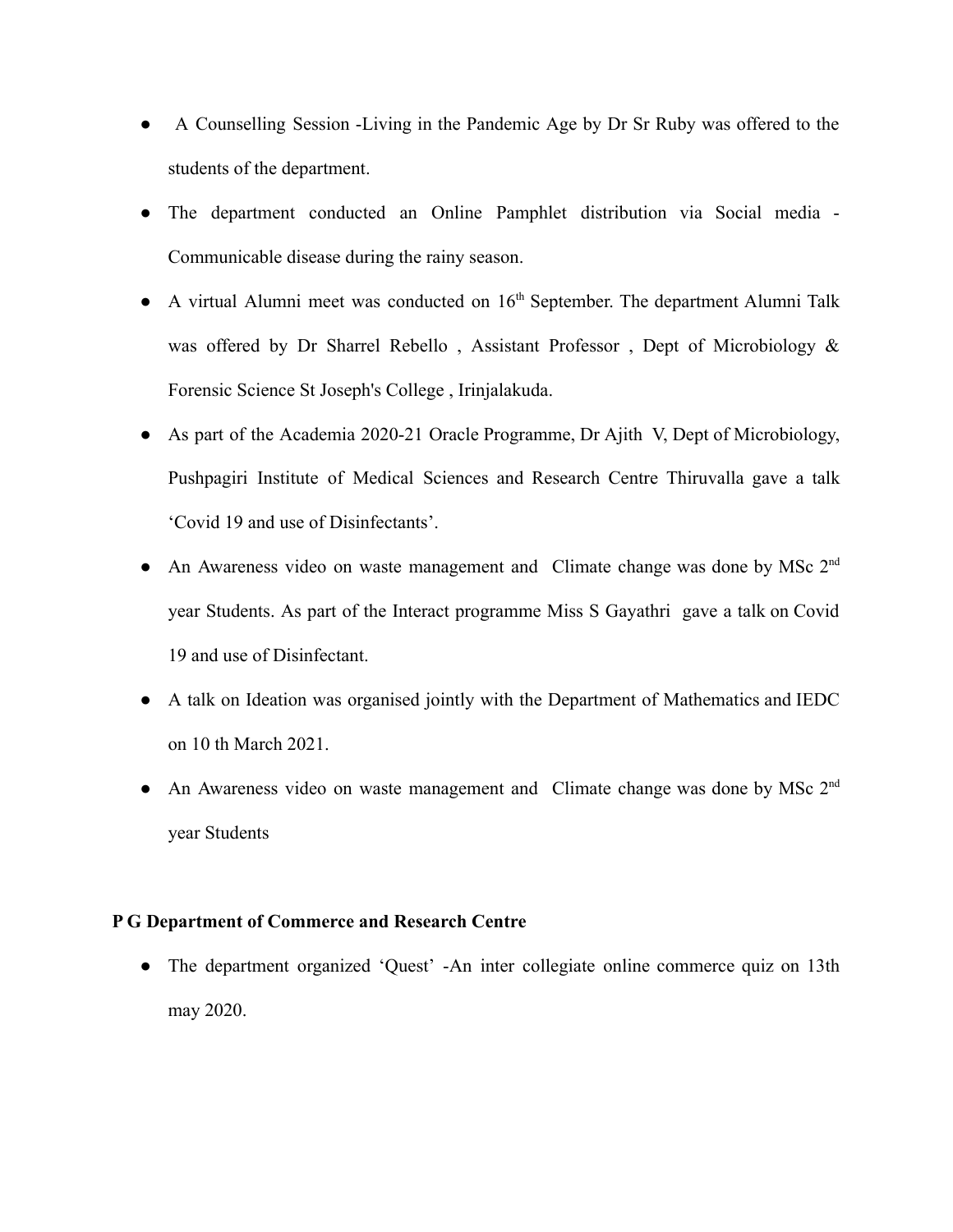- An International webinar on "Role of women entrepreneurs in logistics and supply chain management" was organized on May  $14<sup>th</sup> 2020$ .
- A National online FDP on the Innovative teaching and learning methods, led by Dr. Vinod A.S was held on 20th and 21 st May 2020 .
- The department celebrated world youth skills day by poster presentation of "Skills in action" on July  $15<sup>th</sup> 2020$ .
- On June 5<sup>th</sup> World environment day was celebrated with Intra departmental essay writing competition.
- The department is offering online NET coaching via Commerce You Tube channel "Ignite" on  $24<sup>th</sup>$  Aug 2020.
- Onam was celebrated online.
- Dr. Sister Ruby counselor took a webinar on coping with stress during covid 19 times for the students.
- In September 2020 webinar series Ensemble by alumne was held on the topic "power of positive thinking".
- Gandhi Jayanti was observed by cleaning homes and surroundings. As part of awareness drive on environment, an online quiz on was conducted called.
- A Webinar on "Sustainable Green Banking Practices in India" was organized by the Department on 22nd October.
- A webinar on Research methodology led by Dr. Gabriel Simon Thattil, Director and IQAC, University of Kerala, was conducted on 12th Oct.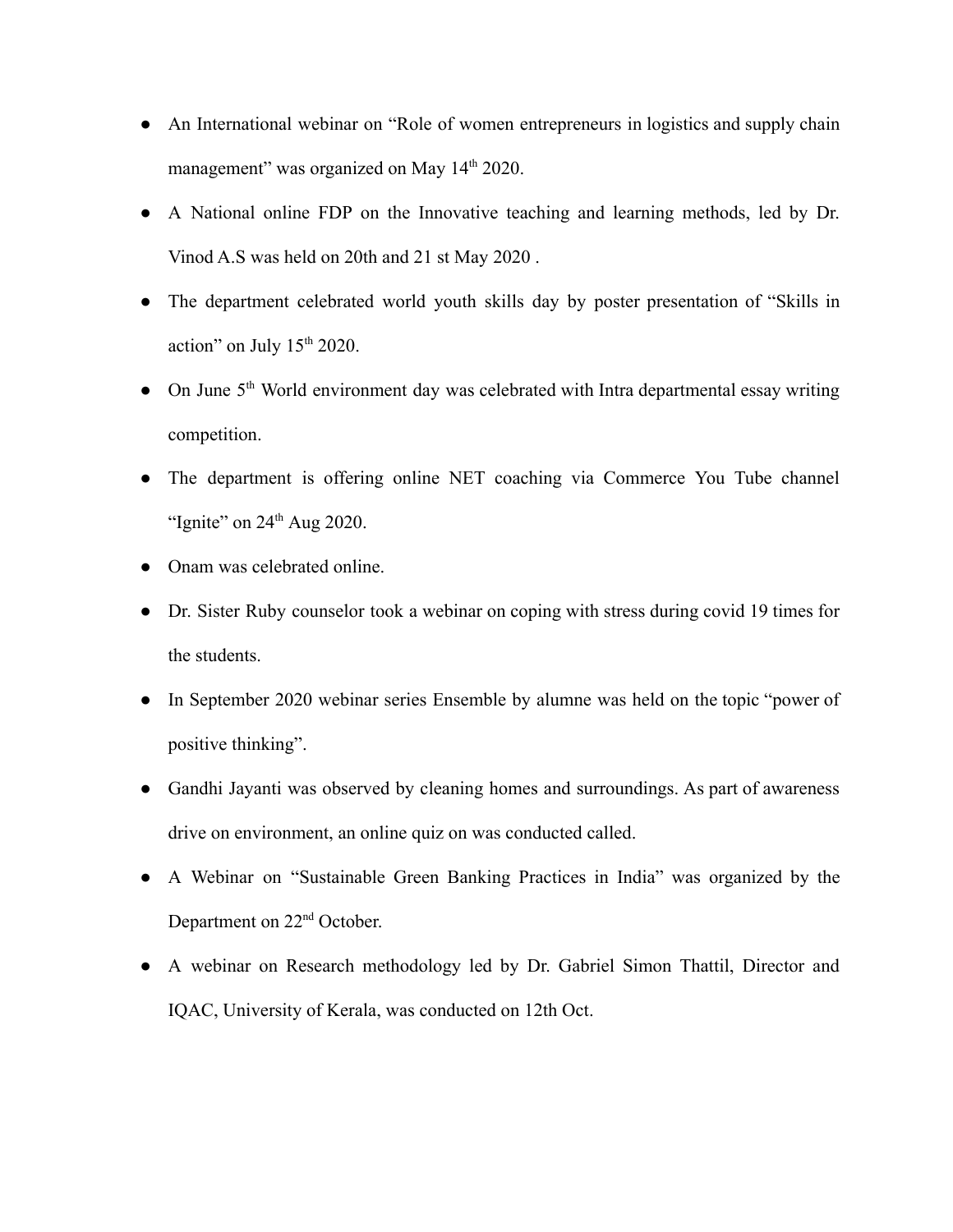- On 17th Oct an investor awareness program which was an initiative of SEBI in association with Aditya Birla Sun Life Mutual Fund was conducted exclusively for teachers of St.Xaviers College for Women.
- A webinar on UBA-NEP awareness programme was conducted on 18th Oct 2020 on the topic Dissemination of information on NEP to lay people.
- Self-Introduction and Ice breaking Session was arranged for First year UG students on 30.10.2020.
- Career Guidance class on Education to Employment conducted on 31.10.2020 collaborating with Invisor Academy.
- As part of Academic week the department conducted an expert talk Oracle by Dr Rathish R.L, Assistant Professor, Department of Veterinary Epidemiology and Preventive medicine, College of Veterinary and Animal Sciences, Pookode, Wayanad on the topic Surroundings and its impact on human health.
- Student Talk for the programme Interact by Asma Abdul Salam on the topic 'Pesticides' and Food: Healthy Sensible Food Practices' was also organized.
- A National webinar on "Innovation and creativity for entrepreneurs" in association with Institution's innovation council and innovation and entrepreneurship development centre together with the department was held on  $12<sup>th</sup>$  march 2021. Dr. Lalit Sharma and Mr. Shibin Mohamed of Entrepreneurship Development Institute of India, Ahmedabad engaged the sessions.
- Online alumni meet of the department was held on 30th January 2021.

### **Department of Physical Education**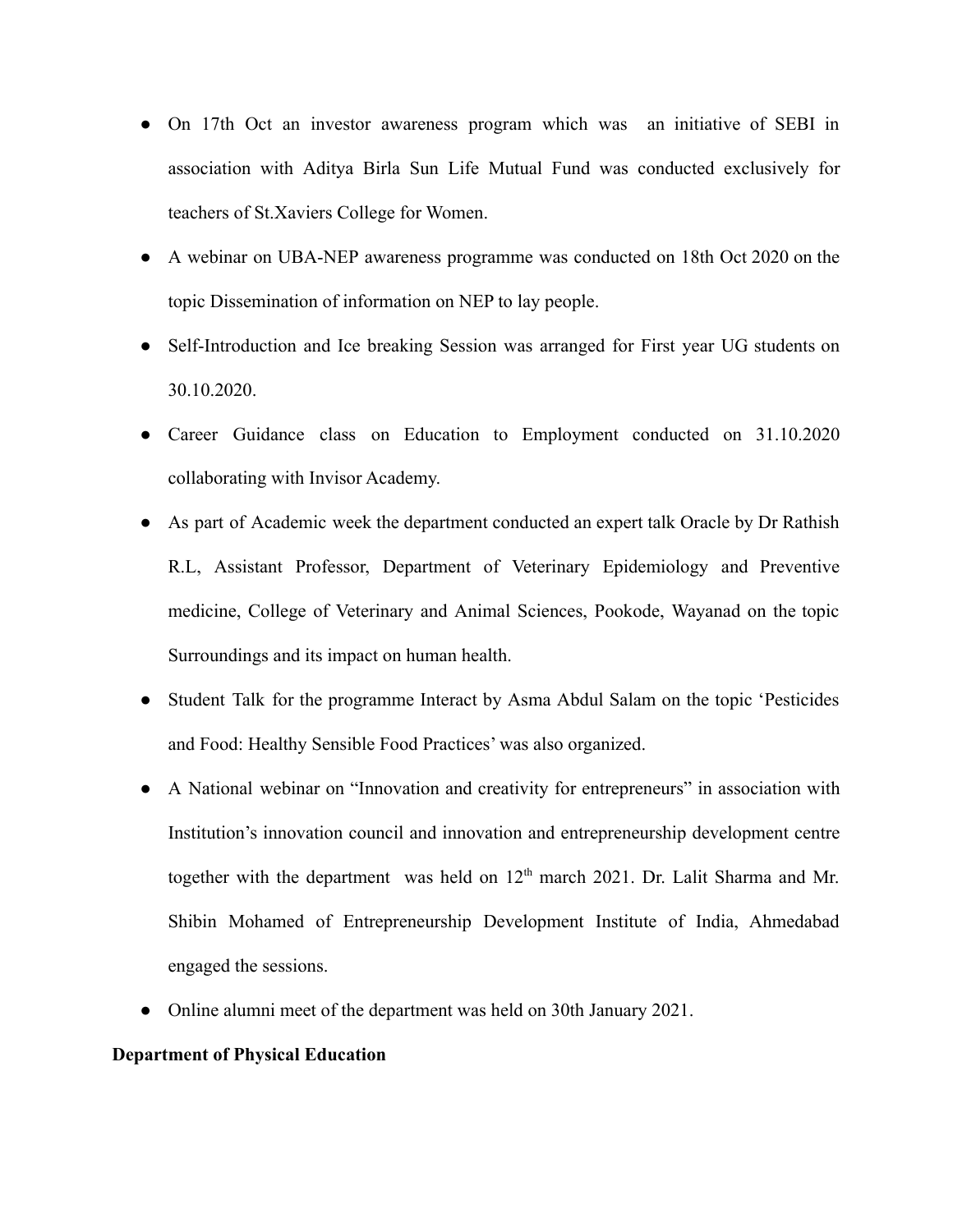- The college Volleyball team participated in the All Kerala inter collegiate tournament. And were Runners up in the Ernakulam District Senior Volleyball championship held at Eloor from  $5<sup>th</sup>$  to  $7<sup>th</sup>$  of February 2021.
- Sona S Kumar, Jisha K S, Anulakshmi M S, Swathykrishna T and Suramyya S got selected to represent Ernakulam District in the Senior South Zone championship held at Varapuzha.
- The department observed International Yoga day by organizing a National webinar on  $21<sup>st</sup>$  of June 2021. Dr. Vrinda, Government Ayurveda Hospital, Kasargod, was the Resource Person.
- Our college Athletics team won the Runners up trophy in the  $64<sup>th</sup>$  Ernakulam District Athletics championship held at M A College Kothamangalam and Maharaja's College Stadium, Ernakulam from  $4<sup>th</sup> 7<sup>th</sup>$  of February 2021, respectively.
- Kum. Anupama Biju and Kum. Namitha K P represented Ernakulam District and participated in the Senior State Athletics Championship held at Calicut from 18<sup>th</sup> to 21<sup>st</sup> February 2021 .
- Kum. Steeva Shaji represented Thrissur District and participated in the Junior State Kabaddi Championship held at Kasargode on  $16<sup>th</sup>$  and  $17<sup>th</sup>$  of March 2021, and got selection to participate in the National championship held at Telungana from  $20<sup>th</sup>$  to  $24<sup>th</sup>$ of March 2021.
- Kum. Liya K T, will represent Kerala State for the All India Senior National CESTO ball championship held at Punjab from  $26<sup>th</sup>$  to  $28<sup>th</sup>$  of March 2021.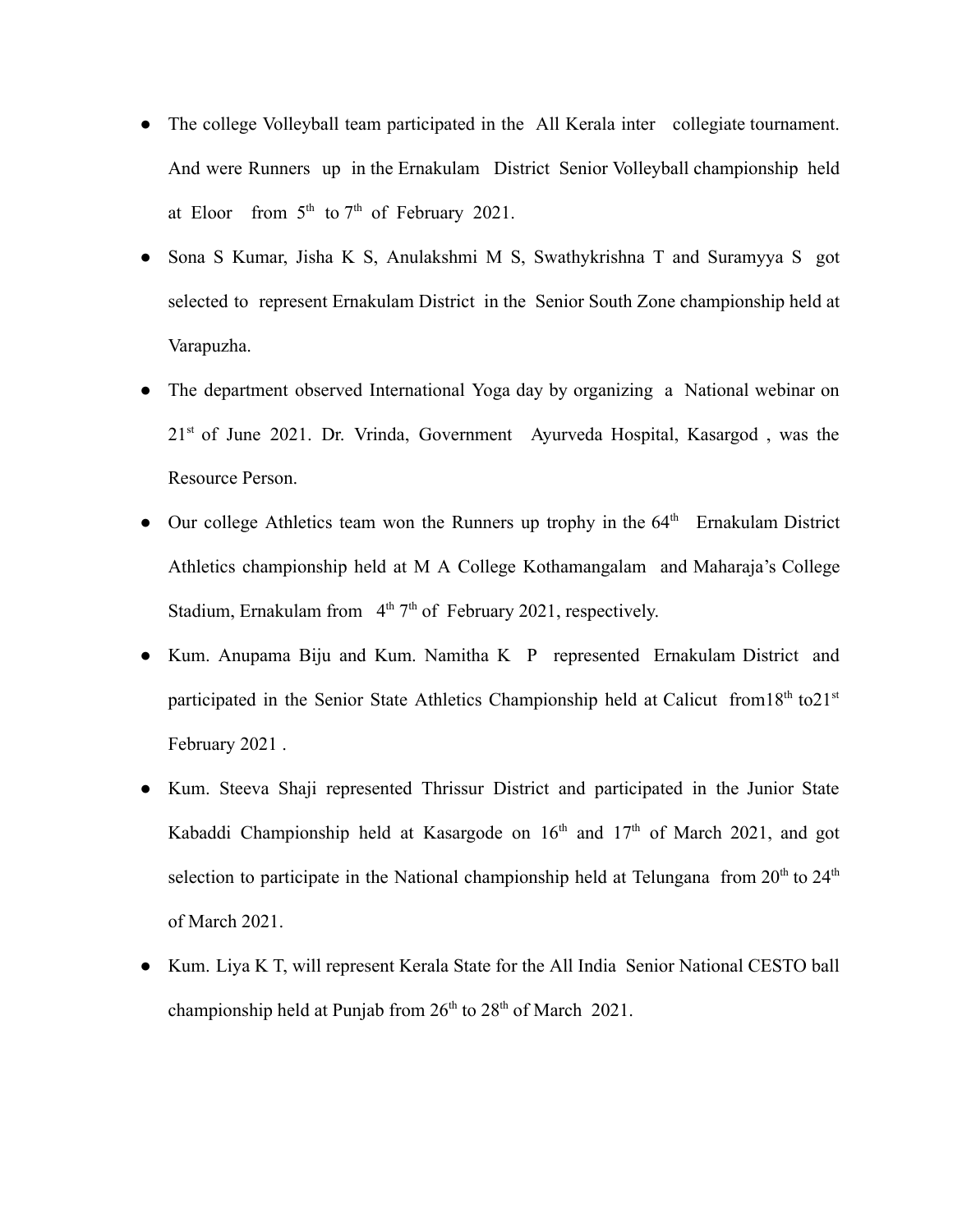- Kum. AthiraDas P K and Kum. Rose Maria will represent Ernakulam District in the Junior State Basketball Championship held at Carmel CMI Public School, Vazhakulam on  $25<sup>th</sup>$  and  $26<sup>th</sup>$  of March 2021.
- **Dr. Cicily Pearly Alex**, Head of the Department of Physical Education participated as **Technical official** for the conduct of South -Zone National Junior Athletics Championship held at Calicut from  $25<sup>th</sup> -28<sup>th</sup>$  of February 2021.

#### **Department of Commerce (Self Financing)**

- The department of Commerce (self financing) organised a Webinar on "Project Work -Way of Easiness" led by Dr. Madhusoodanan Kartha N V, Assistant Professor in Commerce, Panampilly Memorial Government College on August 5, 2020.
- The department also organised an International Webinar "Triple Bottom-line of Corporate Social Responsibility" led by Mr. Jobi Jacob, Lecturer in Business Management, Regent College Wembley, London on August 26, 2020.
- A counselling program "Managing stress during the Pandemic" by Dr. Sr. Ruby, was organised for the students on September 11 and 14.
- A webinar on 'Preparation of Research Report' for final year UG students was led by Dr. Vimala P, head, Finance and Taxation s/f on September 18.
- A Faculty Exchange program with Naipunya college, Pongam was organized from September 22-24.
- Talk by alumni from different streams were conducted: "Role of Organic Products in the Current Scenario" by Sherin Chacko to B.Com Computer Application students on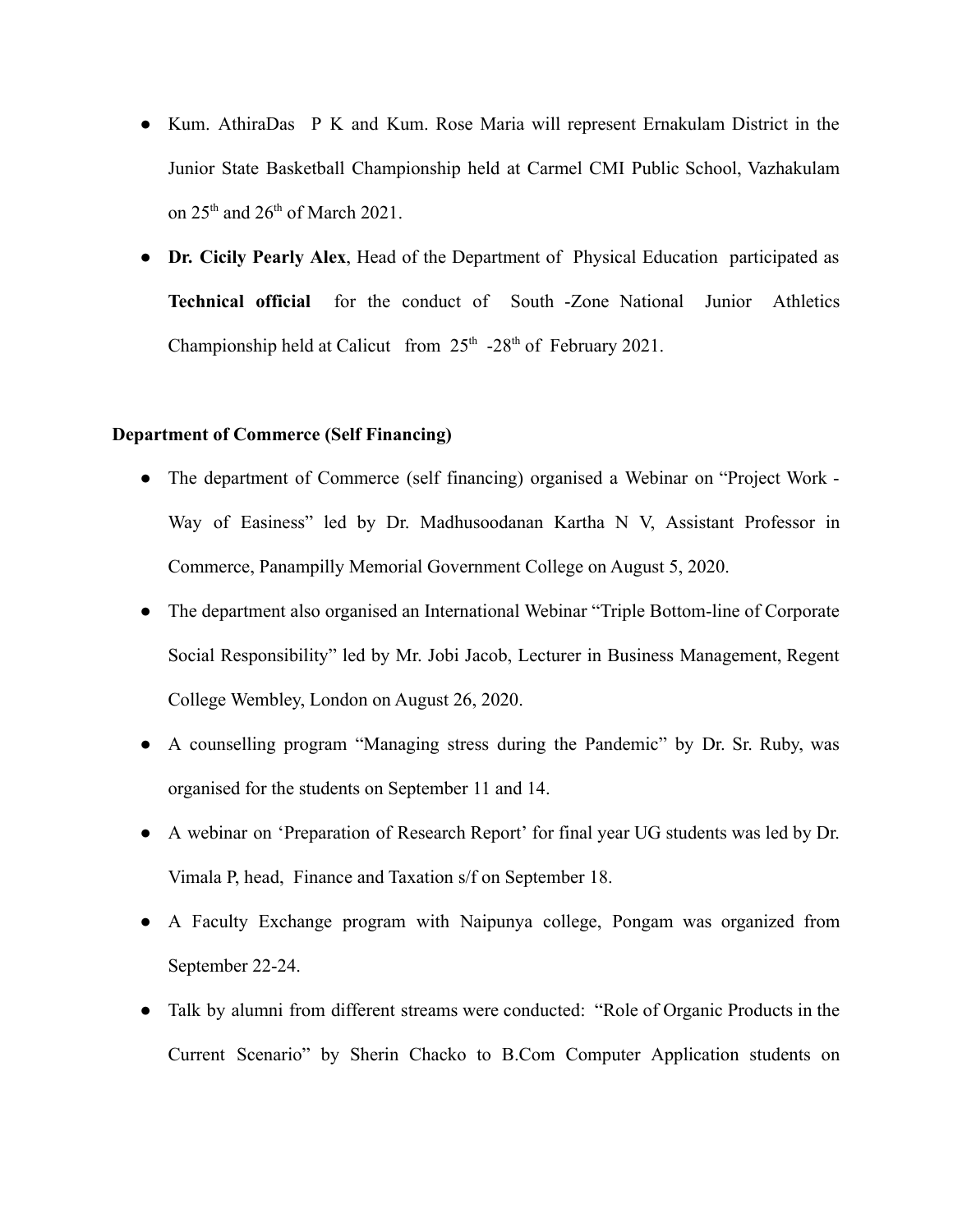October 30th; "A Trekking Experience to Himalaya" by Amrutha George to B. Com. Travel & Tourism students on November 13th and "Ways to Achievement" by Resma George to B Com Finance & Taxation students on November 17th.

- As part of the academic week, the department organized a few webinars: A talk on 'An Insight into Covid 19 - Courses and Consequences' by Dr. Parvathi R Nair, House Surgeon, Al-Azhar Medical College, Thodupuzha.
- On January 12th the department conducted an Interact programme on the topic 'Contribution of Environmental Health Towards a Country's Wealth' by Rajalakshmi Ramachandran of III B Com Travel & Tourism for the students of Department of Zoology. Interact programme was organized January 13th, on the topic 'Pollution and Human Health' by Saniyya K S of III B. Com Computer Application for the students of the Department of Malayalam.
- A Tax Practitioner Class for 1st UG Taxation and Computer Application students by Mr. Radhakrishnan, Tax Study centre was organized on February 24th, 2021.
- Motivational talk by Dr. Sr. Ruby for the students of 1st UG Taxation, Computer Application and Co-Operation students was also conducted.
- A Career Guidance class for 1st UG Cooperation students by Joy P P Co-operative Bank President (Retired Assistant Registrar of Co-operation Department, Collectorate.) was conducted by the department.
- An online alumni meet was organized on February 27 and PTA meeting for 1st UG students was conducted on March 4th. On March 15**,** IEDC talk on the topic "INCUBATION AND ACCELERATION OPPORTUNITIES FOR STUDENTS" by N K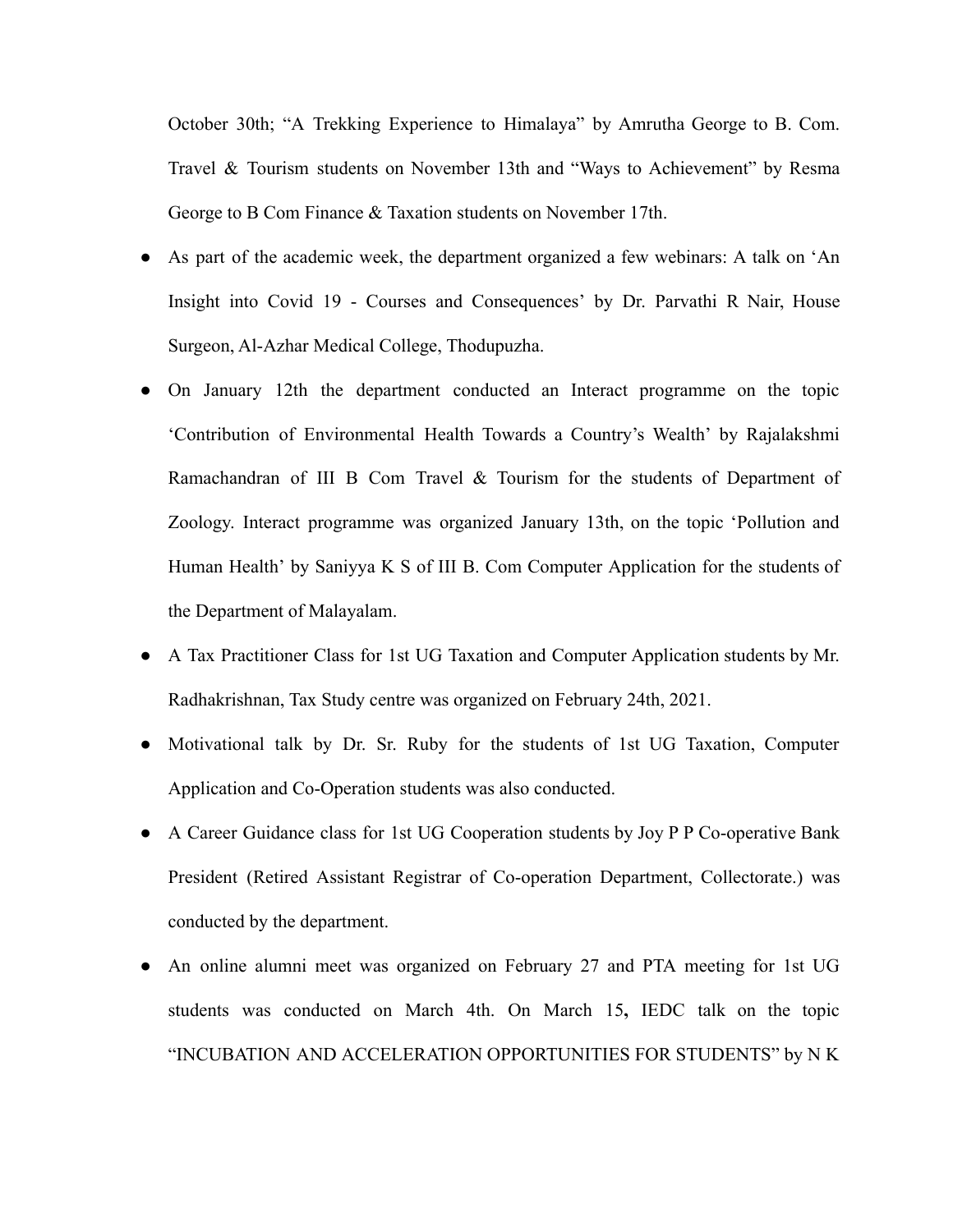Nikhil, Assistant Professor, Rajagiri College of Social Sciences, Kalamassery was conducted.

### **Department of Communicative English**

- Department of Communicative English organized a national webinar "Communicators' Dilemma: Media Media Everywhere: Which media to choose" on 6th June 2020, by Mr. Sriganesh Raman, an award winning communications professional and AVP Marketing communications, Congruent Solutions Private Limited, Chennai.
- The Department organized a national webinar on the topic 'WE ARE ALL MAD HERE: A DIALOGUE DISSENT IN DIGITAL SPACES', led by Lena Joseph, PhD Scholar, English and Foreign Languages University, Hyderabad on October 13.
- As a part of annual Academic week, Academia 2020-2021, an expert talk by Dr. Ajeya Ayipuzha, BHMS graduate and trainer at Heartfulness institute, on the topic "MENTAL WELL BEING: THE NEED OF THE HOUR" was conducted via Google meet on January 15 2021.
- An online Expert class on research methodology led by Leenu Lenus, research scholar of Pondicherry Central University was conducted for third year communicative students on December 11, 2020.
- As a part of the Interact program of the college academic week, the department organized 2 sessions by students Fareeha Zara biju and Akshaya Indu, on 'Health @ habitat- the Importance of Hygiene' for Economics and Zoology students. Sneha K.S from III BA Economics spoke on "The Hunger Report" on 12th January 2021.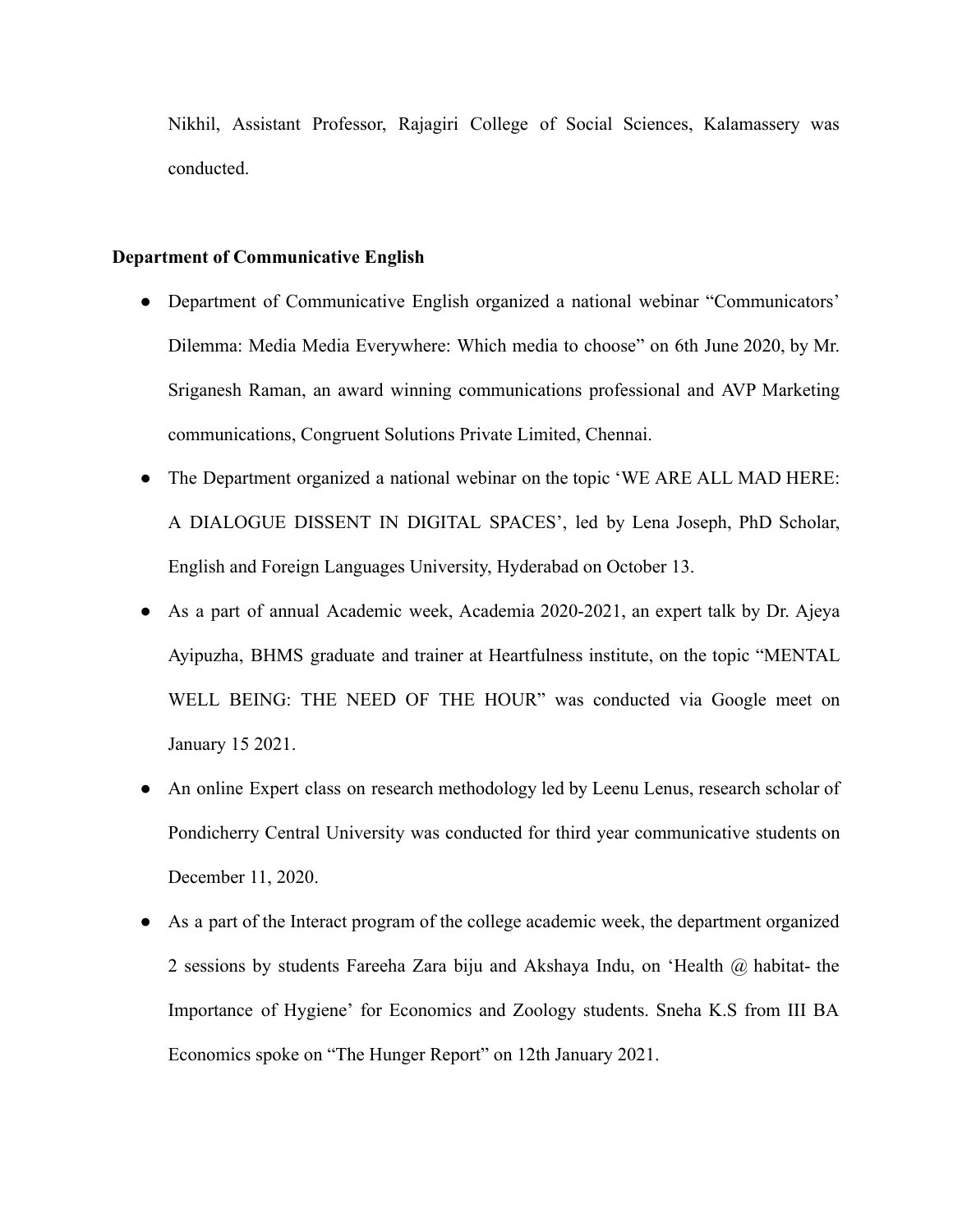- The Department Of Communicative English in association with the department of Zoology, organized a session 'Environmental Effects of Covid 19 and Potential Strategies for its Sustainability' led by Miss Sandra Sebastian, student of 3rd B.Sc. Zoology. On 18th January, 2020.
- The Department conducted a virtual Alumni meet on 27-02-2021.
- On the occasion of Gandhi Jayanthi, a portrait drawing competition and a collage making competition was organized. A Cleaning Drive Competition was conducted wherein participants clicked pictures of their home and surroundings pre- and post-cleaning.
- October was celebrated as Halloween month, wherein, 4 week-long competitions were conducted. The department also celebrated Kerala Piravi day with several competitions.

## **CLUB ACTIVITIES (Registered Clubs)**

### **ENERGY AND ENVIRONMENT CONSERVATION CLUB (EECC)**

- The club organised a talk on Energy Conservation and Management on 02/07/2020.
- In association with Energy Swaraj Foundation(ESF), Mumbai, the club coordinated an online course 'Learn how to Design Solar Systems'.
- 26 club members attended a webinar on Students Solar Ambassador Workshop on the topic "Role of Youth in Attaining Atmanirbhar Bharat in Energy" on 2<sup>nd</sup> October 2020 organized by ESF.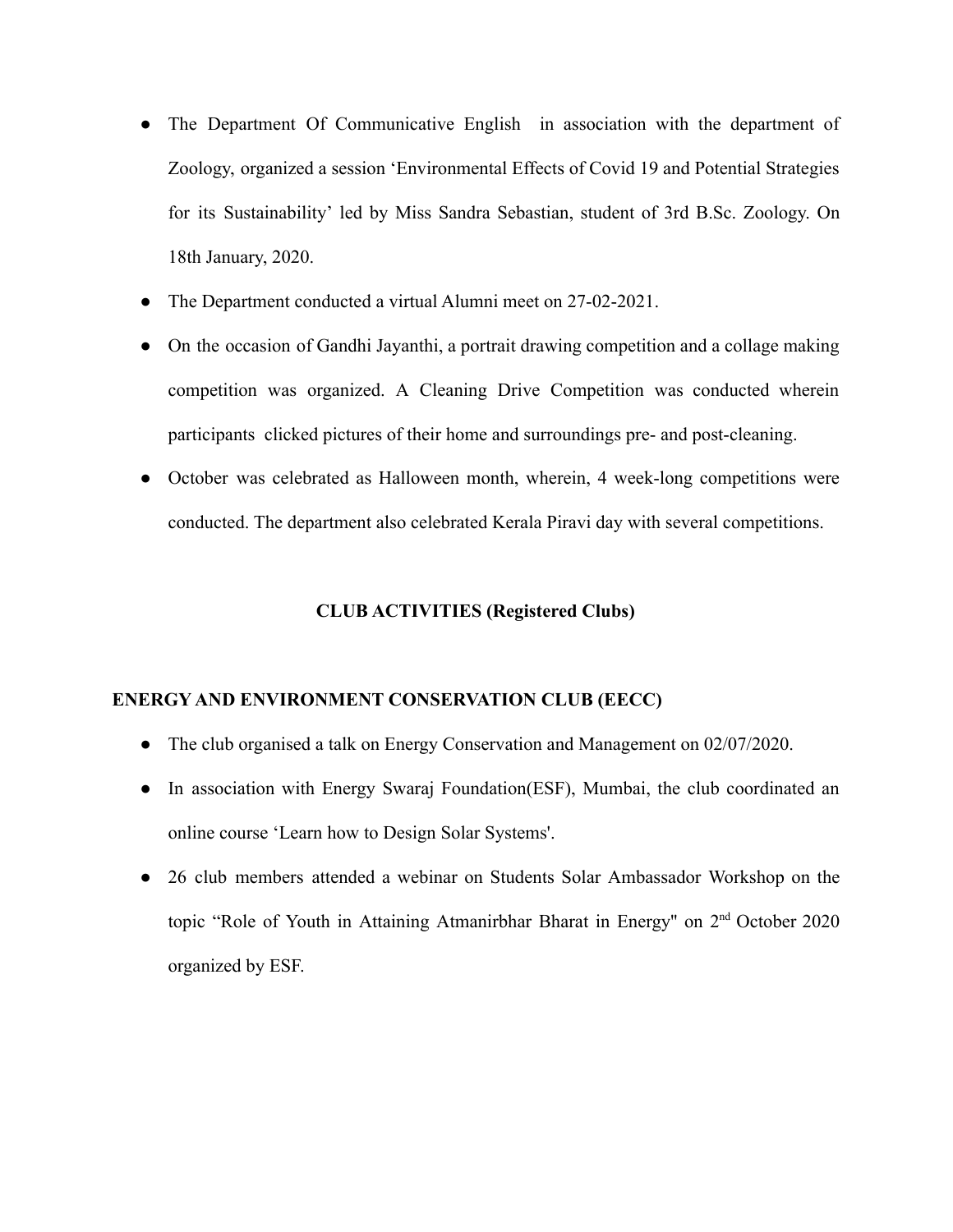● 64 students participated in the institutional level Power quiz conducted by KSEB and the two winners -Sinu Margarat Seemon of I B.Sc Mathematics and Aysha Nustin C N of I B.Sc Botany - attended the district level competition.

## **TOURISM CLUB**

- During the lockdown months of April to July the Tourism Club in collaboration with IIC and NSS of the college initiated two 'lock down campaigns' as part of our online outreach program.
- Tourism Club in association with EBSB Club organised a Travelogue Writing Competition for students on 27th May.2020. Sandra M. George of The Department of Botany won the prize.
- As part of international Tourism day celebrations, the Club conducted a Journey photography competition titled 'Shots and Snaps'.

## **BHOOMITRASENA CLUB**

● World Environment Day was observed by conducting awareness through various competitions.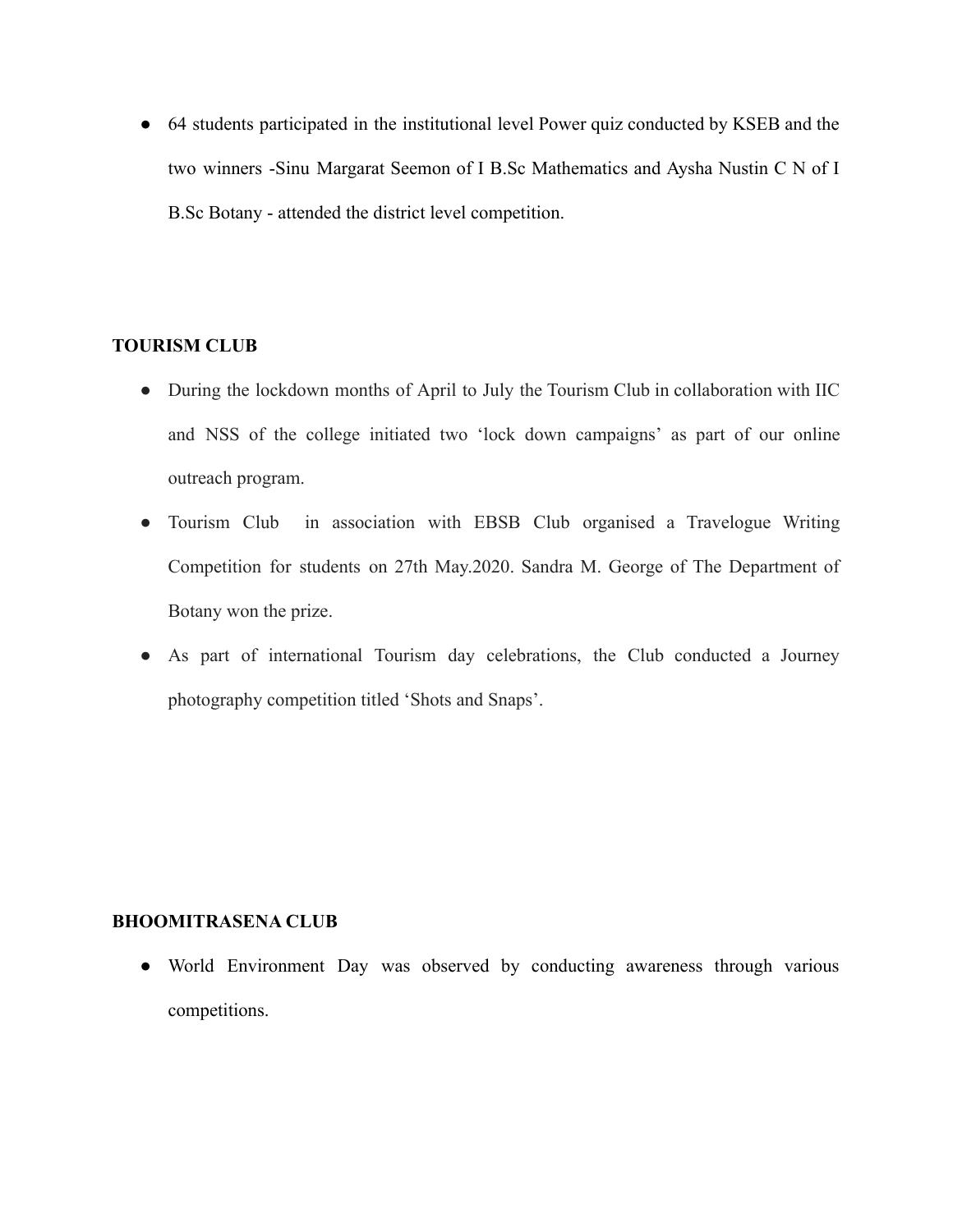- Oration on the topic 'Gandhiji as an Environmentalist' was conducted. Awareness about dengue fever & its control measures were given by the club members to their respective residential areas.
- Members were also provided with various saplings of vegetables.
- Wild life week was observed with various competitions like essay writing, video narration and power point competitions.
- The club also made awareness videos on hand hygiene and immunity.
- As part of the campaign "Break up with plastic bags and make up with cloth bags" the club prepared and distributed 4000 paper bags to various shops.
- Plants and sapling was distributed and planted in Choornikara panchayat area.
- Club members have also done google surveys to analyse waste management practice, single use plastic usage in daily life, effect of food habits on lifestyle diseases.
- Members also participated in homestead biodiversity competition organized by kerala Biodiversity Board.
- 'Be the Voice of Animal' competition was organized along with logo designing.
- A competition on 'Travel Experience Sharing' was also held.

#### **ENTREPRENEURSHIP DEVELOPMENT CLUB**

• ED Club in association with IEDC & NGO- Samrambhak Mitra organized My Story Session with successful Start-up Founder/Entrepreneur on November 25th 2020, VIA Google Meet. Dr. Baiju Nedumkeri, Chairman of Agropark, Piravom shared his Entrepreneurial Journey.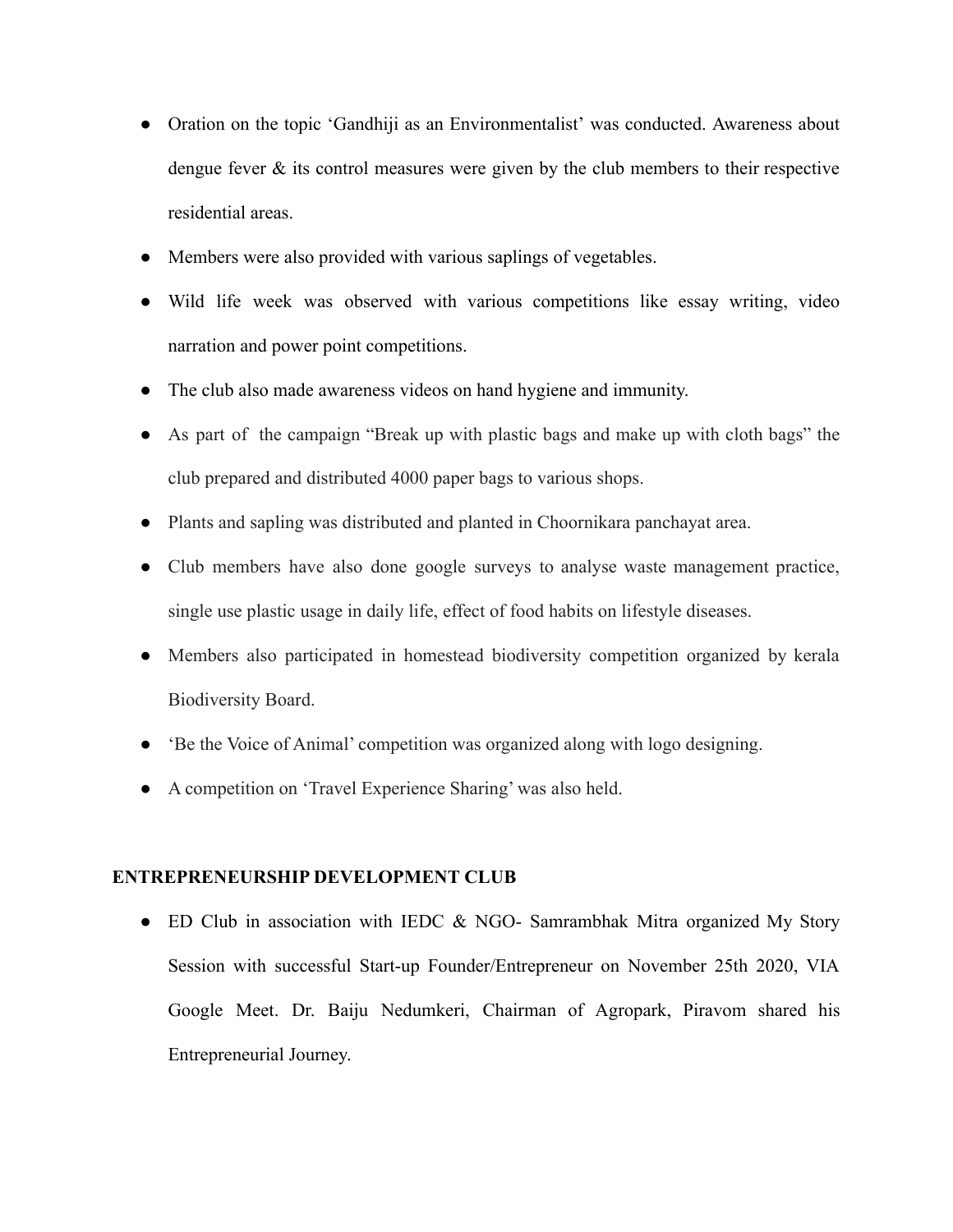- ED Club members participated in the Design Challenge Competition conducted by Samrambhak Mitra, and bagged all the prizes.
- As part of Campus Innovator Talk, an online Interaction with a Budding Alumna Entrepreneur Ms. Heenu T J was conducted on 18, January 2021.
- Paper pen making initiative as part of ED club continued this year also. Club members made and distributed paper pens to different departments.
- As part of Entrepreneurship week ED & IEDC Club members put up a stall on  $25<sup>th</sup>$ February, 2021 showcasing their talents in making eco friendly masks, paper bags, bottle art, drawings etc.

### **FOLKLORE CLUB**

● As part of the Folklore Day Celebrations, the Folklore Club of our college in collaboration with the Department of Malayalam organized a Webinar on  $20<sup>th</sup>$ August 2020. Dr. A K. Appukuttan, Famous folklorist delivered a lecture on the topic 'Folk Song Tradition of Kerala.'

### **NATURE CLUB**

- Webinar on terrarium making was organized by Lotus nature club on 20.2.2021. Resource person Mrs. Reji Antony demonstrated the art of terrarium making
- Webinar on nursery management by alumni Ms.Nejitha Shams ( Ummiyazz plant boutique, Perumbavoor). She shared her experiences as a women entrepreneur.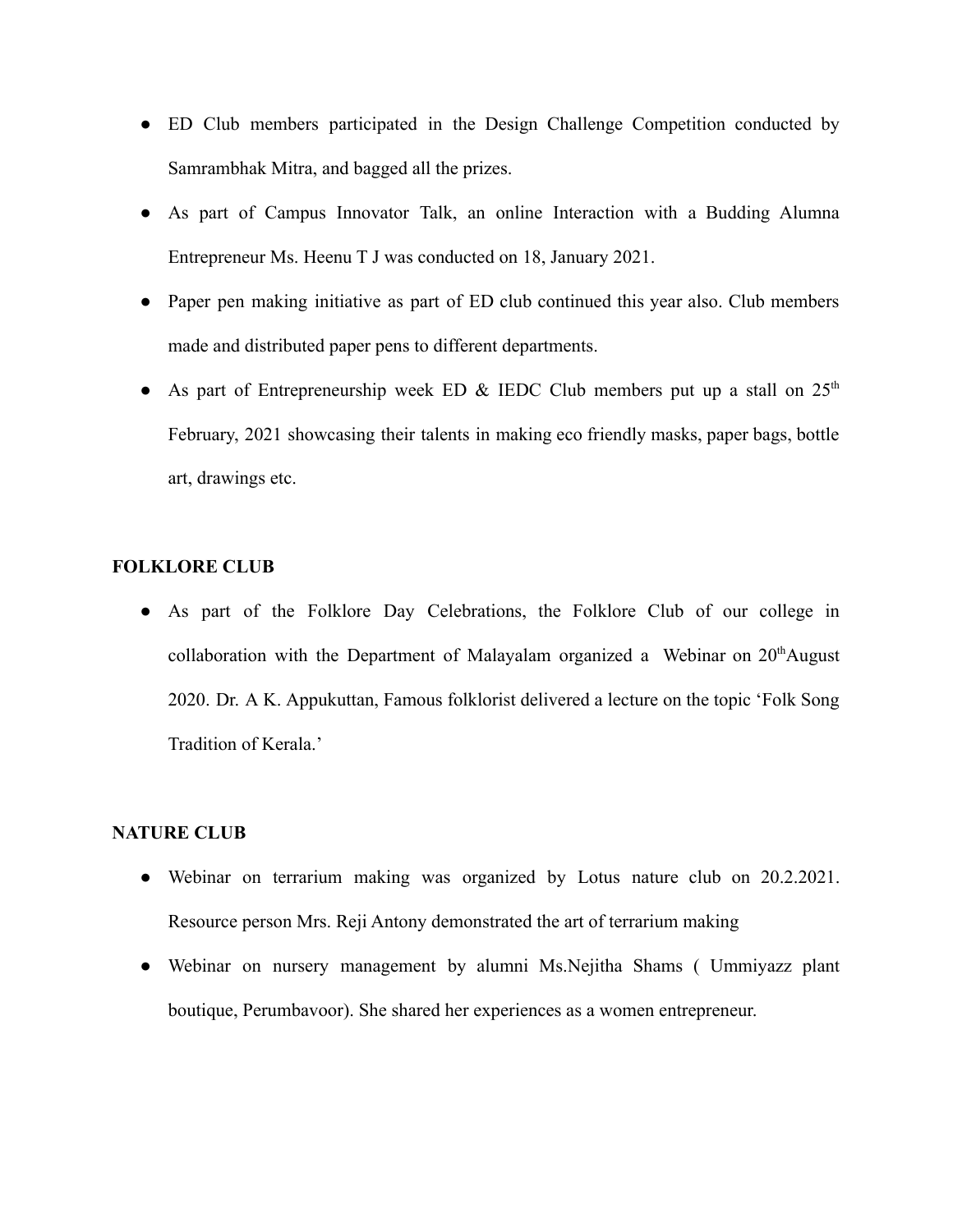#### **CLUB ACTIVITIES (Non-Registered Clubs)**

#### **EK BHARATH SHRESHTA BHARATH CLUB (EBSB)**

- EBSB Club, an MHRD initiative, aims at structured cultural connect between people of different regions. EBSB Club of St. Xavier's College for Women was inaugurated on 13<sup>th</sup> January 2020. Accordingly, Kerala is paired with Himachal Pradesh and St. Xavier's College for Women, Aluva is paired with St. Bede's College Shimla.
- The Club organised a poetry writing competition "A Poem for Himachal" for students on 10.04.2020.
- All departments organised Powerpoint presentations on various socio, economic and cultural aspects of Himachal Pradesh from 16.04.2020 to 30.04.2020.
- On 15.04.2020, the EBSB club members of the college created a short video on awareness about Corona and to salute the medical and other teams.
- As part of Himalayan Dish  $\omega$  home initiative the club encouraged its members to try different Himalayan recipes at home.
- The EBSB club in collaboration with IIC, Tourism Club and NSS of St. Xavier's College for Women, initiated two 'lock down social media campaigns' as part of its online outreach program.
- 'Lock down Redesigns' campaign gave an opportunity to the stakeholders to unlock their talents in art, craft, micro green farming etc.
- The second campaign named 'share the care' covered faculty's children and student's family members and received excellent responses.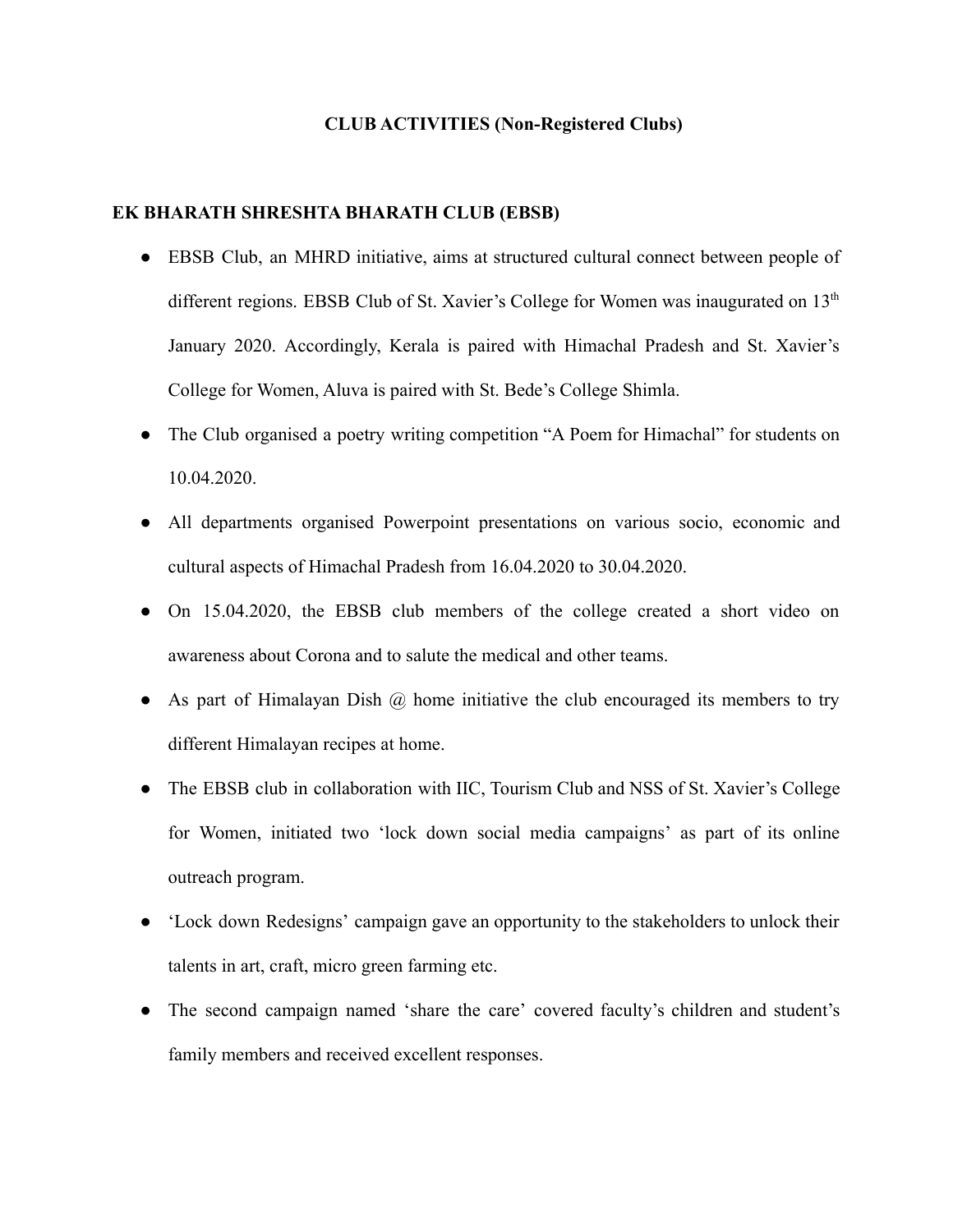- On 27/05/2020 EBSB Club in association with Tourism Club organised a Travelogue Writing Competition for students.
- On 26/08/2020 a virtual interaction between ST. XAVIER'S COLLEGE FOR WOMEN ALUVA KERALA and ST. BEDE'S COLLEGE SHIMLA HIMACHAL PRADESH was conducted.
- On 30.09.2020- the club organized 'Vivarthan', an interactive session on International Translation Day.
- On 06/10/2020 St. Xavier's College for Women and St. Bede's College, Shimla jointly conducted an interactive literary exchange session on regional writers on 6th October 2020.
- On 31.10.2020**-** National Unity Day St. Xavier's College for Women Aluva Kerala and St. Bede's College Shimla Himachal Pradesh jointly conducted a unique programme to celebrate the National Unity Day.
- As part of Kerala Piravi Celebrations, Students of our institution created a video demonstrating the history, art forms and culture of Kerala. This video was uploaded on the college website and link shared to the students of St. Bede's College, Shimla, Himachal.

### **DEBATE CLUB**

● The club organized a panel discussion on the Make in India Campaign on 4/11/2020**.**

### **FINE ARTS CLUB**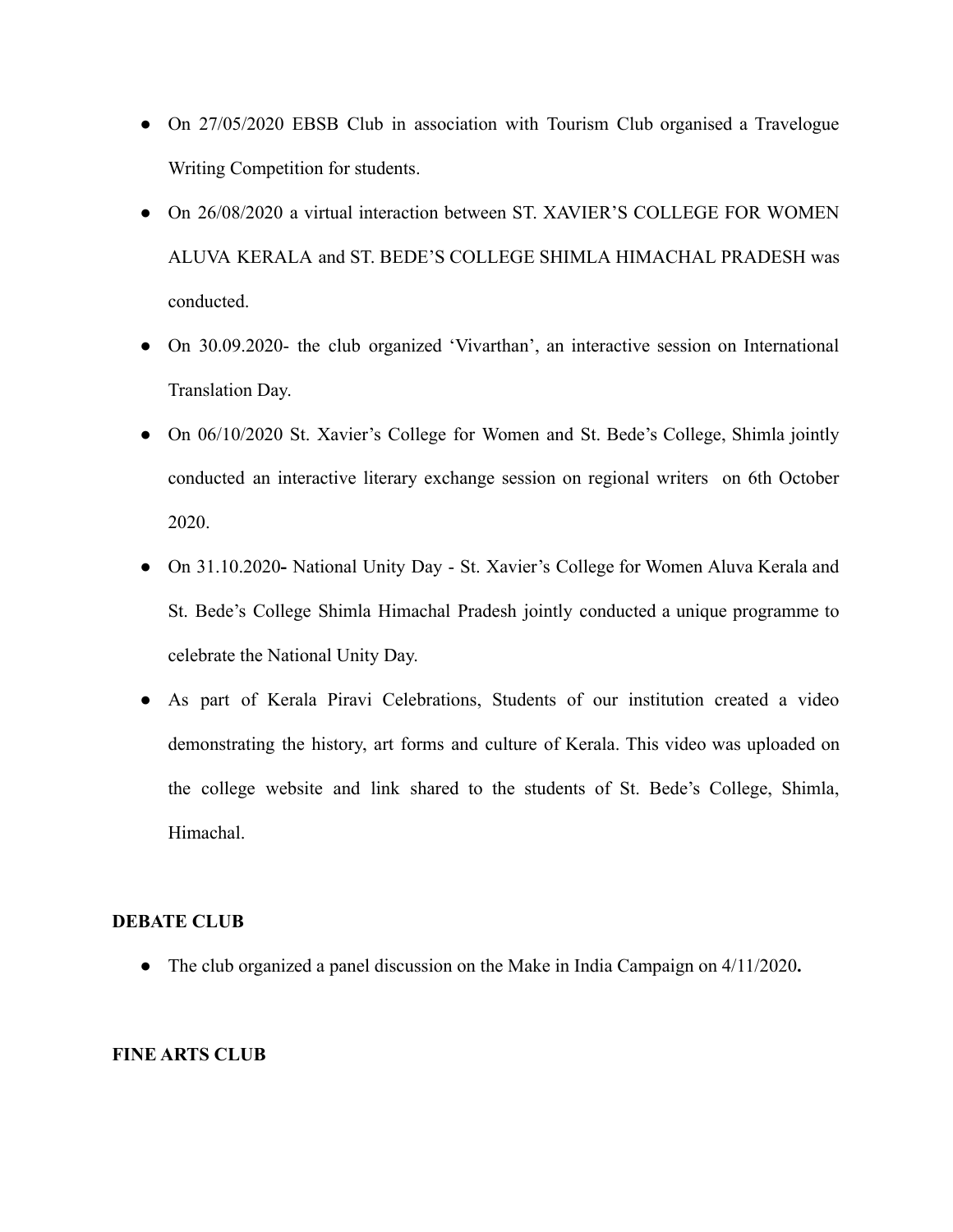- Face mask designing competition conducted for students through an online platform.
- Fine arts club members participated in Toycathon in association with IIC of the institution.They prepared hand made toys with cloth,wood, clay,cardboard ,paper etc.
- As part of Moon day observation- an annual public outreach event by NASA that encourages observation, appreciation, and understanding of our Moon, members of fine arts club portrayed the aesthetic beauty of moonlit night.
- The club organized an Origami making challenge on Hiroshima day 6th August 2020.
- The club also ran a campaign 'Best out of waste'-to inculcate a habit of reusing things and reducing waste.

## **COOKERY CLUB**

The club organized various competitions like

- Mommy and Me cooking competition,
- Food art Competition,
- Kerala Cuisine cooking competition,
- Winter Holidays Food Styling Competition.

## **SOCH-VICHAR CLUB**

- The club celebrated Premchand Jayanthi on  $31<sup>st</sup>$  July 2020 by organizing an online quiz competition.
- $\bullet$  Hindi Day was celebrated on 14<sup>th</sup> September 2020 by conducting a Google Form Quiz.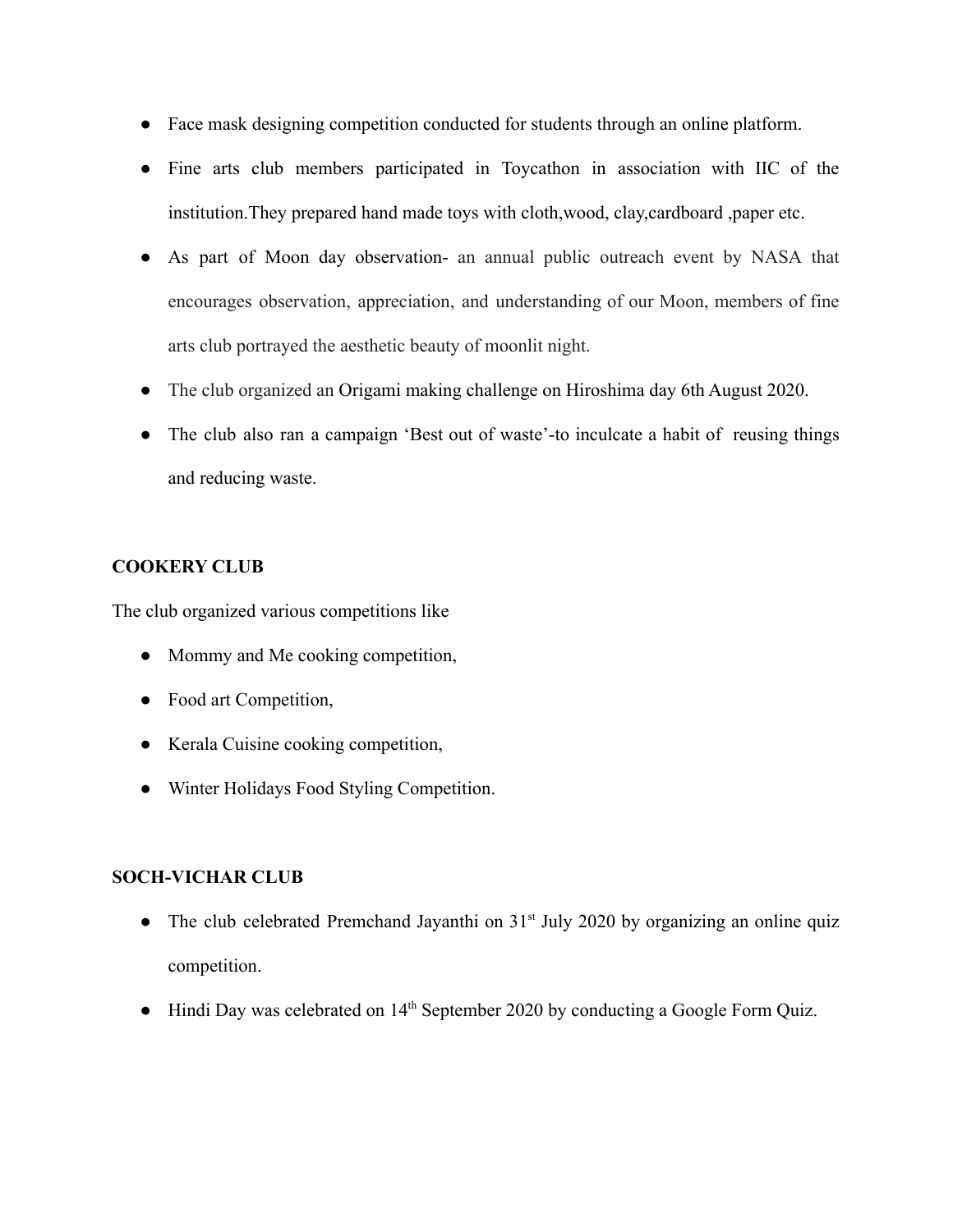## **DANCE CLUB**

- The Dance Club in association with the Zoology Department & IIC organised a "Dance" to heal" to cope up with the quarantine stress. The students came up with an array of dance series videos.
- In connection with International Dance Day 2020, the Dance Club, St Xavier's College for Women, Aluva organized a dance quiz on May  $5<sup>th</sup>$ , 2020.

### **THEATRE CLUB**

- The club organized a Chain Acting Challenge "കൊറോണം നല്ലോണം" in which the students of the club depicted Onam in the context of COVID 19.
- The club also organised a Mono Act competition named "ACT Out- ഇന്നത്തെ കേരളം" for Xavarian students.

## **PAINTING AND PHOTOGRAPHY CLUB**

- The club conducted a Lockdown Photography Contest on instagram.
- Weekly photography & Painting theme based challenges were given to the club members. 'Go-Green Art' Kerala Piravi Day Contest, a painting competition was conducted for students & faculty.
- Onam Competitions 'ONAKAZHCHAKAL' and 'ONARUCHI' online photography competitions were organized.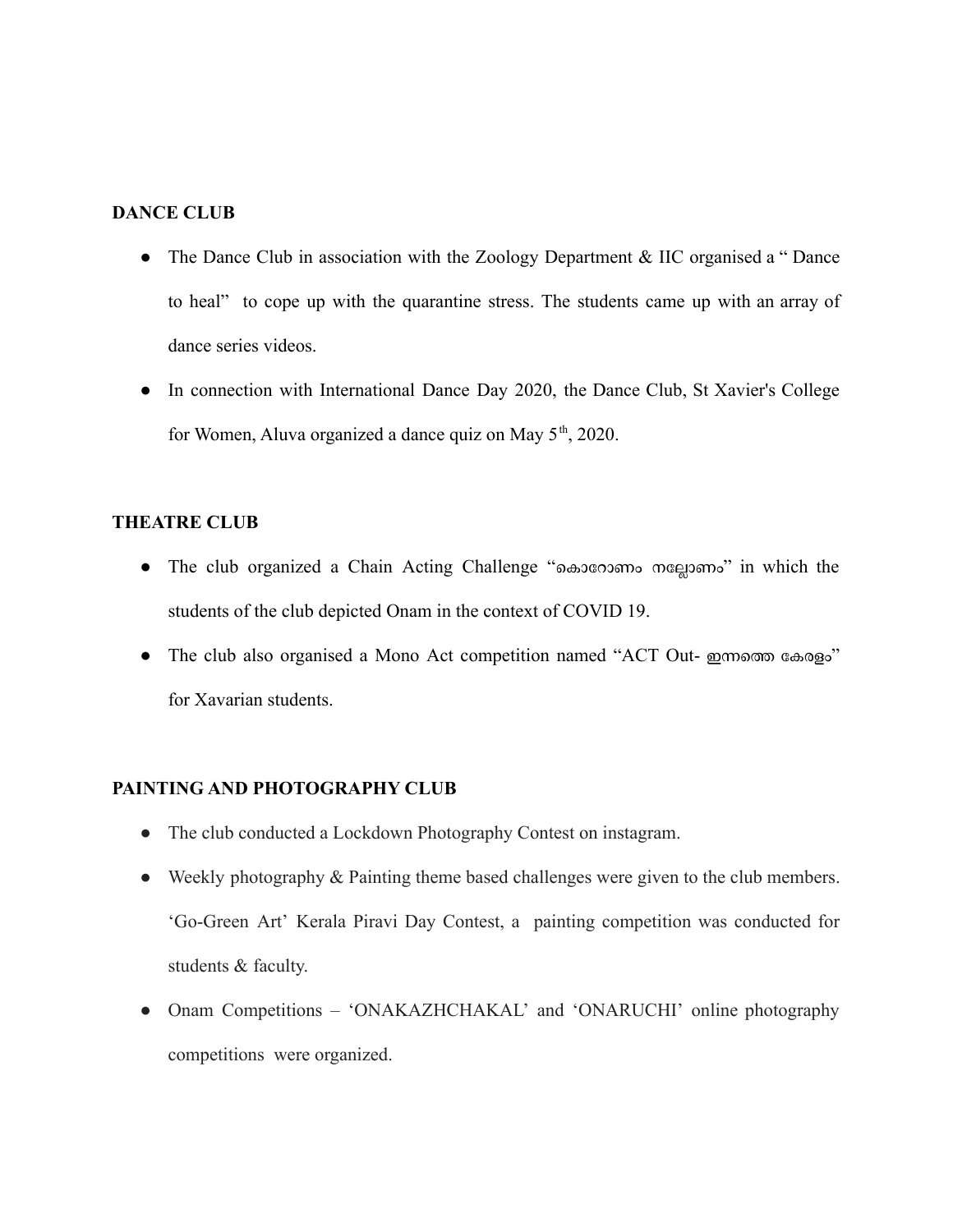• An online photography contest, Hauntography, was conducted in the month of November as part of the Halloween celebrations.

## **MEDIA CLUB**

● As part of onam celebrations the media club of our college organised an essay writing competition named "onakkalm orormakkalam".

## **MUSIC CLUB**

- As part of Kerala piravi celebration amidst Covid-19, Music and Instrument club organised a competition 'Ente Keralam'
- The members also prepared a song for IIC of the institution in 3 languages.
- They also participated in the Jingle competition of IIC in English & Hindi.
- The members participated in various online inter collegiate competitions and bagged prizes.

# **CLUB FOR DIFFERENTLY ABLED**

● A National Webinar on 'Inclusion of Persons with Disabilities in Higher Education and Employment' was organized on 23rd and 24th June 2020 by the cell. The programme was inaugurated by Mr. Johny Tom Varghese, IAS, the Commissioner of People with Disability TN, Dr. P.T. Baburaj Director, Inter University Centre for Disability Studies, Mahatma Gandhi University.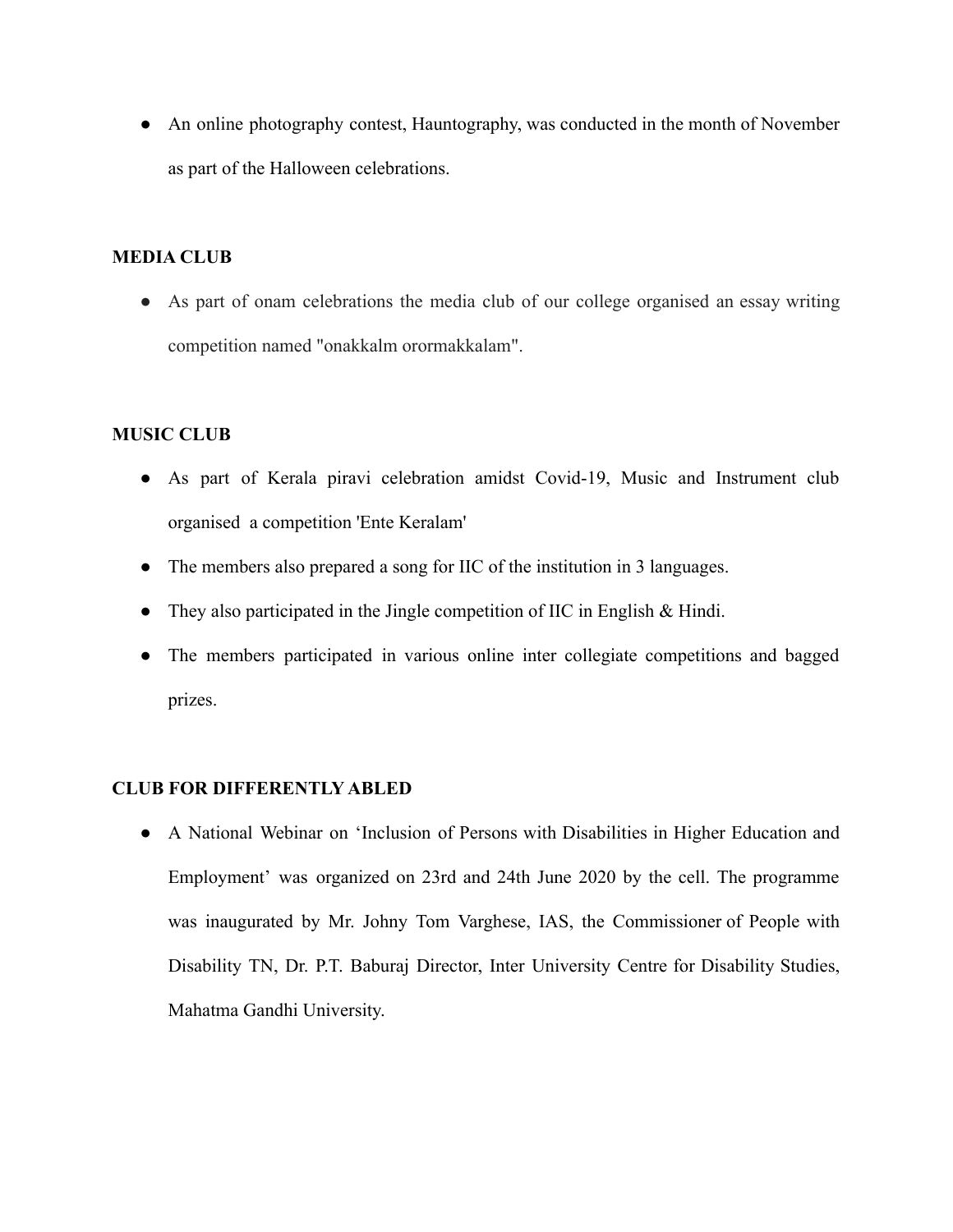- A partnership was established with Inter University centre for Disability Studies, MG University and Youth 4 jobs NGO. World disability day was observed on Dec 3<sup>rd</sup>.
- UFO training for English Communication Skills was conducted for eligible students.

#### **FEED BACKS**

The institution believes in perennial advancement and seeks to improve its functioning by positively responding to the Feedback received. To ensure the reach of the institutional policies to the stakeholders, three-tier Feedback mechanism is functional in the college.

- 1. Feedback on Curriculum- From Students, Teachers, Employers and Alumni
- 2. Students' Feedback- About Teacher, Department and Institution
- 3. Student Satisfaction Survey

The feedback is collected, analysed and corrective measures are taken under the auspices of IQAC.

#### **CONCLUSION**

Anchored on its vision and mission, the college is conscious of its role in moulding young women into well-equipped personalities bold enough to brave the world. To achieve its motive, combined efforts of the management, staff, students and other stake holders are mandatory. With its open and broad outlook, the college envisions a fundamental advancement in academics and non-academics so as to ensure integral maturation of its primary stake holders and to confirm the